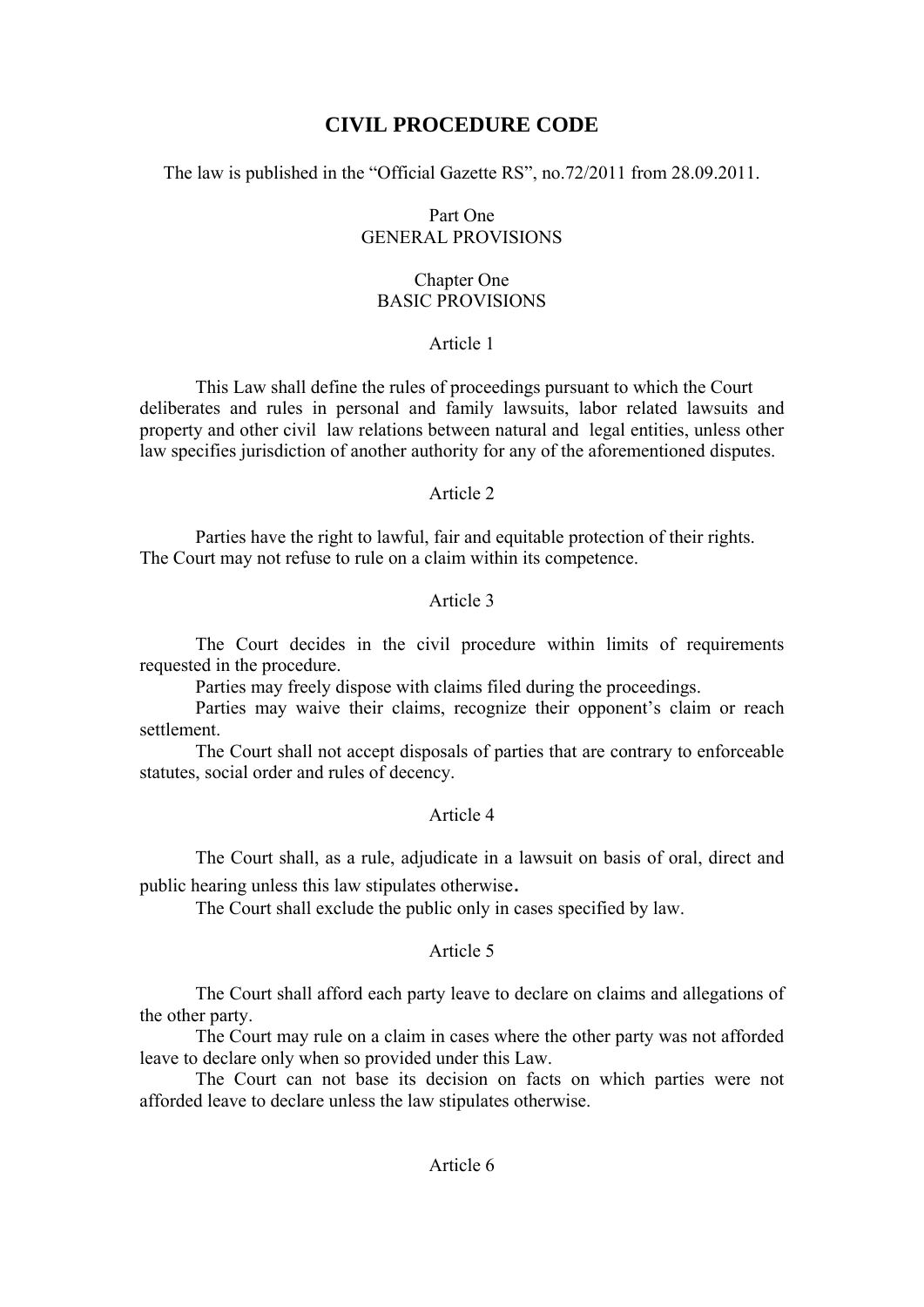Civil proceedings are conducted in the Serbian language using Cyrillic script. Other languages and scripts can officially be used in accordance with Law.

In courts at which territories members of national minorities are living, their respective languages and scripts are in use, in accordance with the Constitution and the law.

Parties in the dispute and other participants in the procedure are entitled to use their language and script, in accordance with provisions of this law.

## Article 7

The parties are required to present all facts on which they base their claims and propose evidence supporting such facts.

The court shall consider and determine only facts presented by the parties and shall exhibit only evidence proposed by the parties, if the law does not stipulated otherwise.

The court is authorized to establish also the facts which the parties have not presented and hear evidence which the parties have not proposed, if based on results of hearing and taking of evidence, it is established that the parties are disposing with claims which they may not dispose of, (Article 3, Paragraph 3).

## Article 8

The court shall decide, at its discretion, which facts it will find proved, after conscientious and careful assessment of all evidences presented individually, all evidences taken as a whole as well as taking into consideration the results of the entire proceedings.

## Article 9

The parties are obliged to avail themselves of the rights granted to them by this Law in a conscientious manner.

The Court is obliged to prevent any misuse of rights granted to parties involved in proceeding.

## Article 10

A party is entitled the right that the Court decides on its demands and proposals within a reasonable time.

 The court is obliged to conduct the proceedings without delay, in accordance with previously established time frame for undertaking litigious actions, and at the lowest possible cost.

Failure of a judge to act within the time frame shall represent the ground for initiation of disciplinary procedure in accordance with the Law on Judges.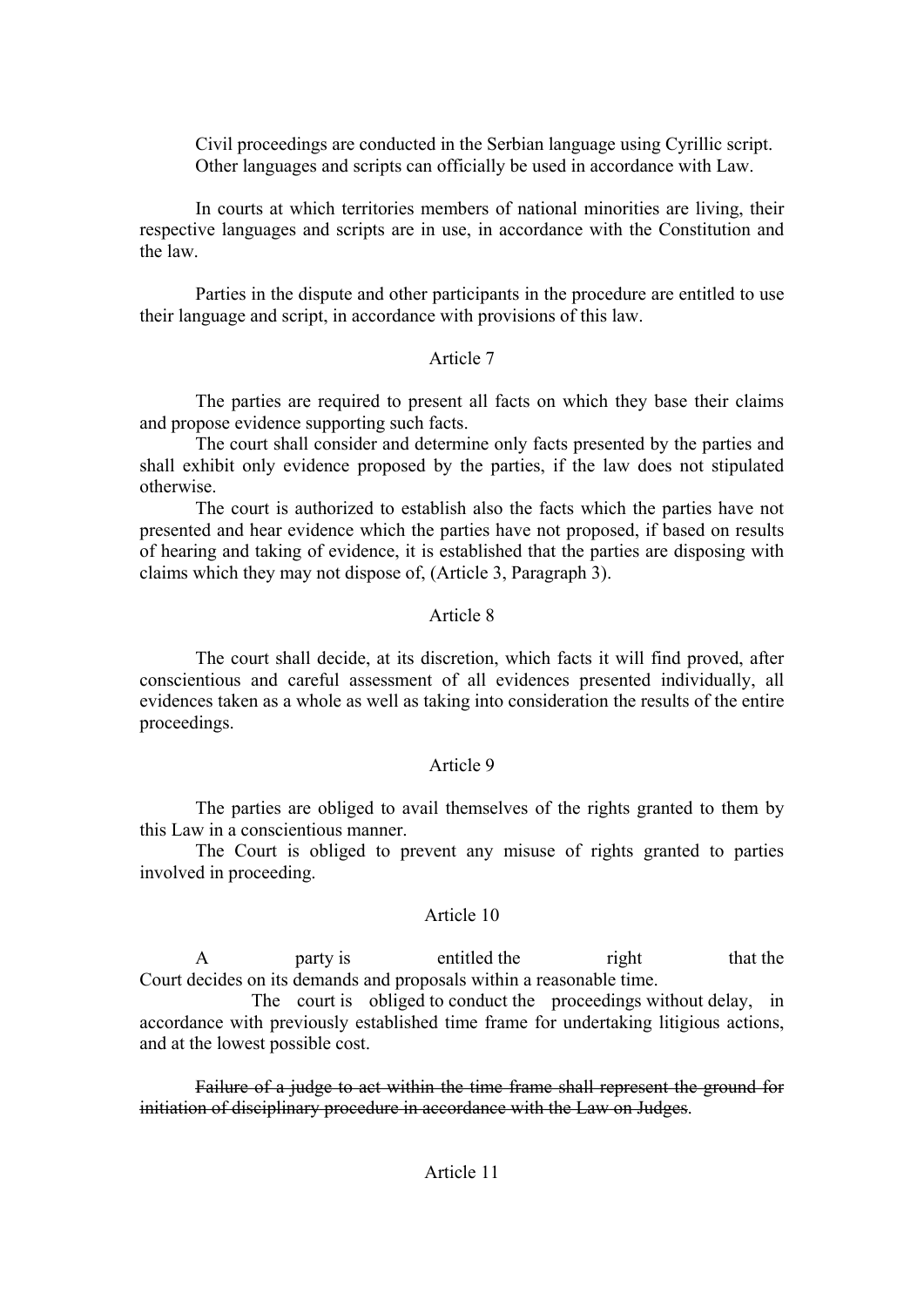The court shall direct the parties to mediation or to informative hearing for mediation, in accordance with the law, or to instruct the parties of the option of pretrial settlement of dispute by mediation or another amicable manner INSTRUCT THE PARTIES OF THE OPTION OF PRE-TRIAL SETTLEMENT OF DISPUTE BY MEDIATION OR ANOTHER AMICABLE MANNER.

## Article 12

When the decision of the Court rests on prior deliberation of the issue whether a particular right or legal relation exists, and the court or other competent authority has not ruled on such issue (prior issue), the court itself may rule on the issue unless otherwise set out in special regulations.

The court's ruling on prior issue shall have legal effect only in the litigation where such issue has been resolved.

## Article 13

In civil proceedings against perpetrator of criminal offence, when it comes to the existence of a criminal offence and perpetrator's criminal liability, the court shall be bound by a legally effective judgment by the criminal court which found the defendant guilty.

## Article 14

If, for particular actions, the law does not specify in which form they may be undertaken, the parties shall undertake procedural actions either in writing outside of hearing or orally at a hearing.

# Chapter Two

## JURISDICTION AND COMPOSITION OF THE COURT

## 1. Joint Provisions

# Article 15

The court shall evaluate ex officio, immediately upon reception of complaint, on its jurisdiction and in which composition it is competent, in accordance with allegations from the complaint and in accordance with facts known to the court.

If any change occurs in circumstances on which the jurisdiction of the court is based during the proceedings, or if the plaintiff reduces the claim, the court of competent jurisdiction at the time of filing of the complaint shall continue to have jurisdiction despite the fact that another court of the same type should have jurisdiction due to these changes.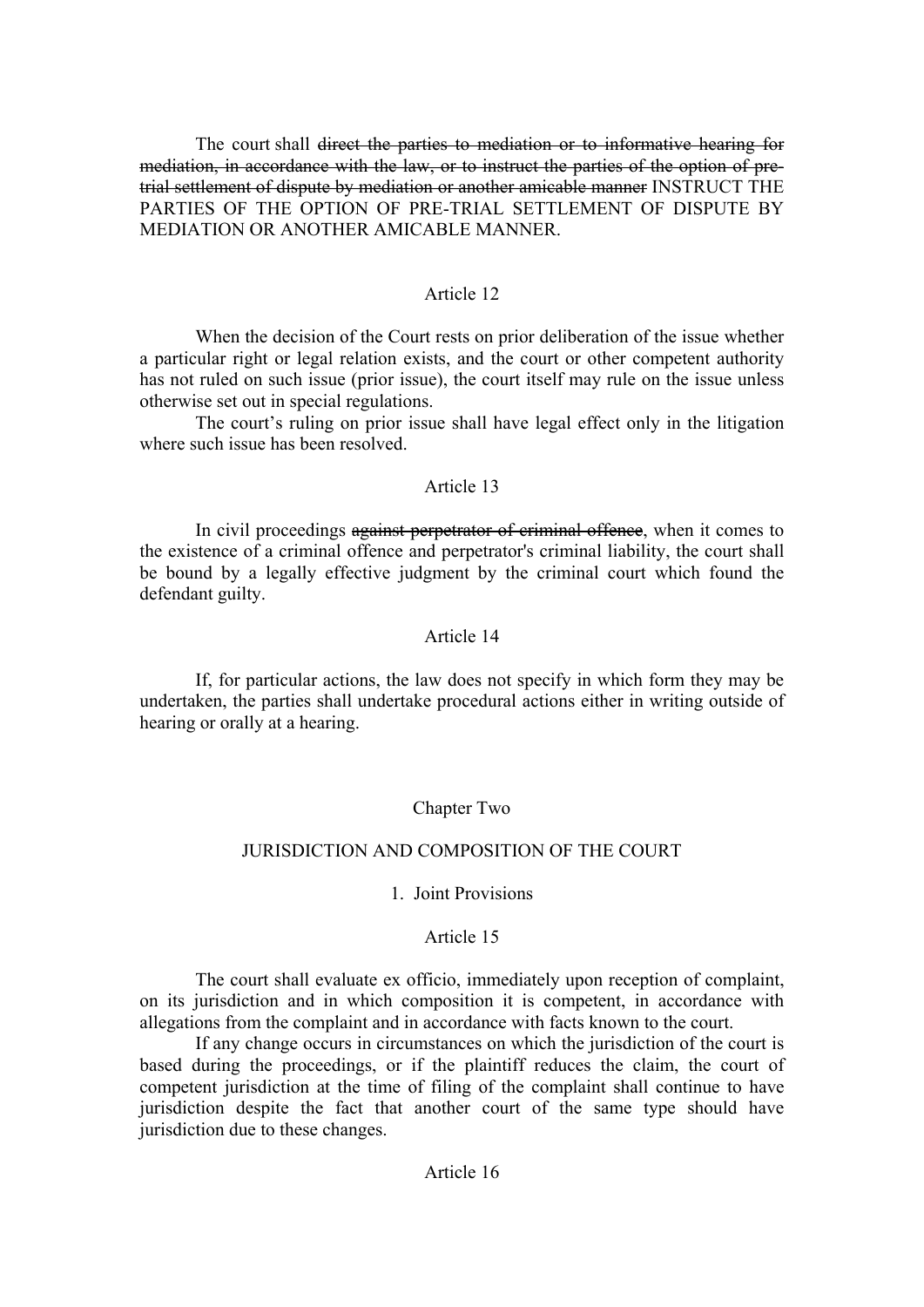Throughout the proceedings the court shall observe whether the deliberation in the litigation falls under judicial competence in line with official capacity.

When the court determines during the proceedings that competence for adjudication in the action is not with the court but another domestic authority, it shall declare itself incompetent, revoke all actions undertaken in the proceedings and reject the complaint.

 When the court determines during the proceedings that a Court of the Republic of Serbia (hereinafter domestic court) does not have jurisdiction in the action, it shall revoke all actions undertaken in the proceedings and reject the complaint, except in cases where jurisdiction of a domestic court depends on agreement of the defendant and such agreement has been given.

#### Article 17

Each court shall throughout the proceedings observe its subject-matter jurisdiction in line with official capacity.

The High court of first instance may not, following an objection of the defendant or in line with official capacity, declare itself without subject-matter jurisdiction for cases within the jurisdiction of a lower court of first instance of the same type.

If the complaint is not submitted for response to the defendant, the defendant can emphasize the complaint on jurisdiction at the latest before the preliminary hearing and if the preliminary hearing is not hold, before the opening of the trial.

Against ruling of a higher first-instance court pronouncing itself to have subject-matter jurisdiction as well as ruling of such court pronouncing itself without subject-matter jurisdiction and referring the case to a lower court, appeal is not allowed.

#### Article 18

The court shall rule to dismiss the litigation proceedings if, until passing of the decision on the subject of litigation, it determines that the proceedings should be conducted pursuant to rules governing non-contentious proceedings.

After the ruling becomes effective the proceedings shall be continued according to rules of non-contentious proceedings before a competent court.

#### Article 19

The court may declare itself on official capacity without territorial jurisdiction when there is exclusive territorial jurisdiction of another court, at latest after expiry of eight days after the response to the subject matter of litigation is received.

If the complaint is not delivered to the defendant to respond, the court shall ex officio to declare itself on official capacity without territorial jurisdiction within eight days from the day of reception of the complaint.

The court may declare itself on official capacity without territorial jurisdiction as a result of objection of territorial jurisdiction by the defendant, within eight days from the day of reception of respond to the complaint.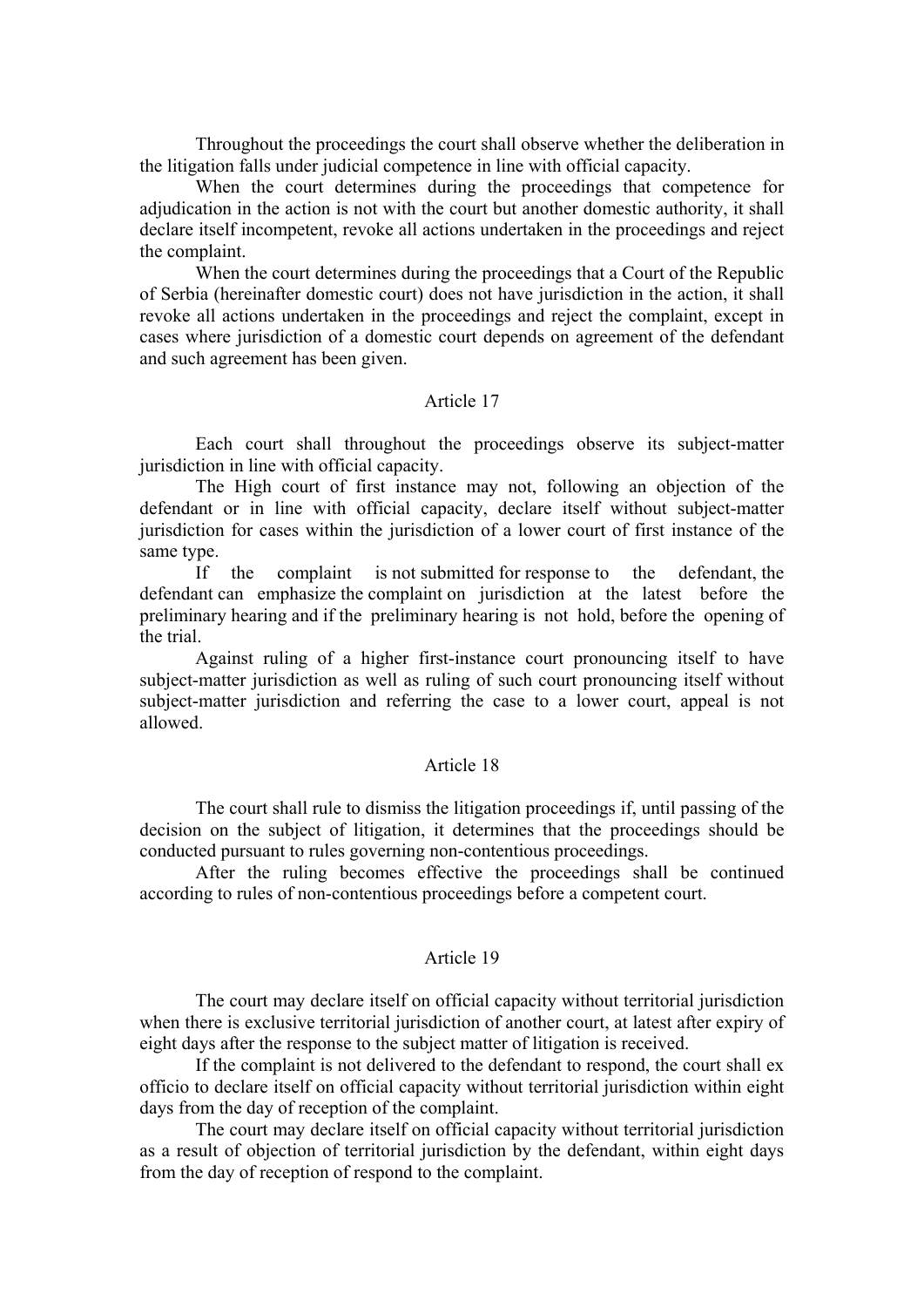If subject of litigation is not presented to response, the defendant can put forth the complaint about territorial jurisdiction at latest at the pre-trial hearing or at the first hearing of the trial if the pre-trial hearing is absent but before the trial itself, and the court must make decision on it within eight days from the day of the complaint.

### Article 20

After the binding decision in which the court proclaimed the lack of jurisdiction (article 17 and 19) the court shall refer the case to a court of competent jurisdiction.

Prior to referring the case to a competent court, the court shall request opinion from the prosecutor (Plaintiff) within three days before the case is referred to the court of competent jurisdiction. In case that the prosecutor (plaintiff) does not provide opinion within prescribed deadline the court will refer the case to the court of territorial jurisdiction.

The court of competent jurisdiction to which the case has been referred shall continue the proceedings as if the action has been initially filed with such court.

## Article 21

If in the opinion of the court to which the case was referred to as the court of competent jurisdiction the court which has referred the case or another court has jurisdiction, it shall refer the case to a court which has to resolve this conflict of jurisdiction, unless it finds that the case has been referred due to an obvious oversight and that it should have been referred to another court in which case it shall refer the case to another court and so inform the court which referred the case to it.

When the ruling on an appeal against the decision of a first-instance court proclaiming itself lacking territorial jurisdiction has been passed by a second instance court, this ruling in respect of jurisdiction shall be binding upon the court to which the case is referred if the adjudicating second instance court has jurisdiction to adjudicate conflict of jurisdiction between these courts.

The ruling of the second instance court on lack of subject-matter jurisdiction of the first instance court shall be binding upon any court to which the case may be later referred to, if the second instance court has jurisdiction to adjudicate in conflict of jurisdiction between these courts.

### Article 22

 Conflict of jurisdiction between courts of same type shall be resolved by the directly higher court.

 Conflict of jurisdiction between courts of different type shall be adjudicated by the Supreme Court of Cassation.

## Article 23

 Conflict of jurisdiction may be adjudicated even when the litigants have not come out about jurisdiction.

 Until the conflict of jurisdiction is resolved, the court to which the case is referred shall undertake those actions in the proceedings where possibility of ensuing risk exists due to postponement.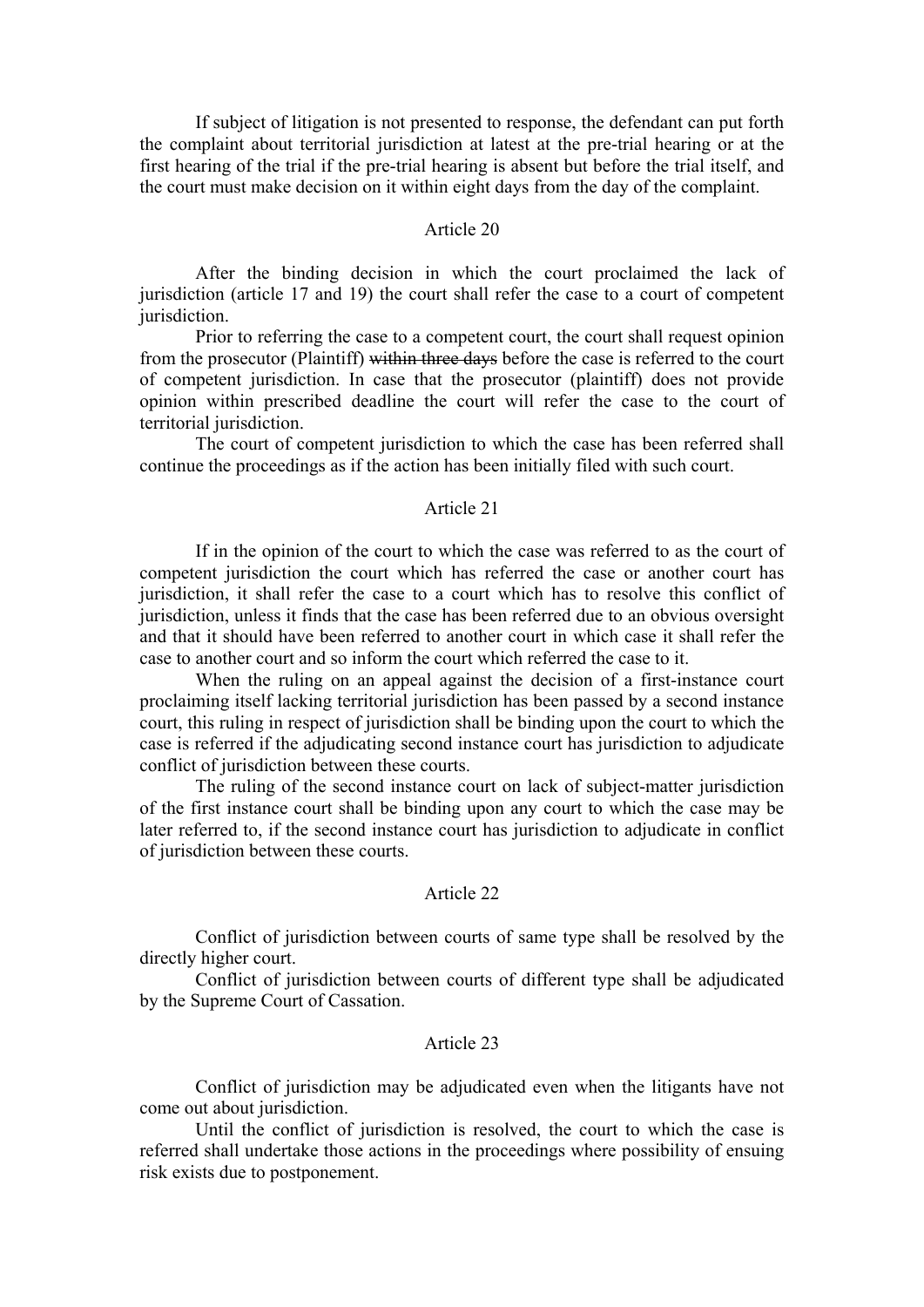No appeal shall be permitted against the ruling on conflict of jurisdiction.

# Article 24

Each court shall undertake actions within its territorial jurisdiction.

If risk exists due to postponement of undertaking of such actions, the court shall undertake individual actions on the territory of the adjacent court and inform accordingly the court on whose territory actions are undertaken.

# Article 25

 In relation to the jurisdiction of the courts in the Republic of Serbia over foreigners who enjoy immunity in the Republic of Serbia and over foreign states and international organizations, the rules of international law shall apply.

 In case of doubt as to the existence and scope of the right to immunity, explanation shall be given by the ministry responsible for judiciary.

# 2. Jurisdiction of Courts in Disputes with International Elements

## Article 26

A court in the Republic of Serbia (domestic court) shall have jurisdiction over a trial when its jurisdiction over disputes with an international element is explicitly laid out in the law or international agreement.

If the law or international agreement does not contain any explicit provision on the jurisdiction of a court in the Republic of Serbia over specific types of disputes, the domestic court shall also have jurisdiction over trials in this type of disputes when its jurisdiction originates in the provisions on territorial jurisdiction of domestic courts.

# 3. Subject-matter Jurisdiction

## Article 27

 The Courts in civil action adjudicate within the limits of their subject-matter jurisdiction determined by law.

# Article 28

 When subject-matter jurisdiction, right to review and in other cases provided under this Law is determined by the value of the subject of litigation, only the value of the main claim shall be considered as the value of the subject of litigation.

 Interests, contractual penalties and other secondary claims, as well as litigation costs, shall not be considered unless comprising the main claim.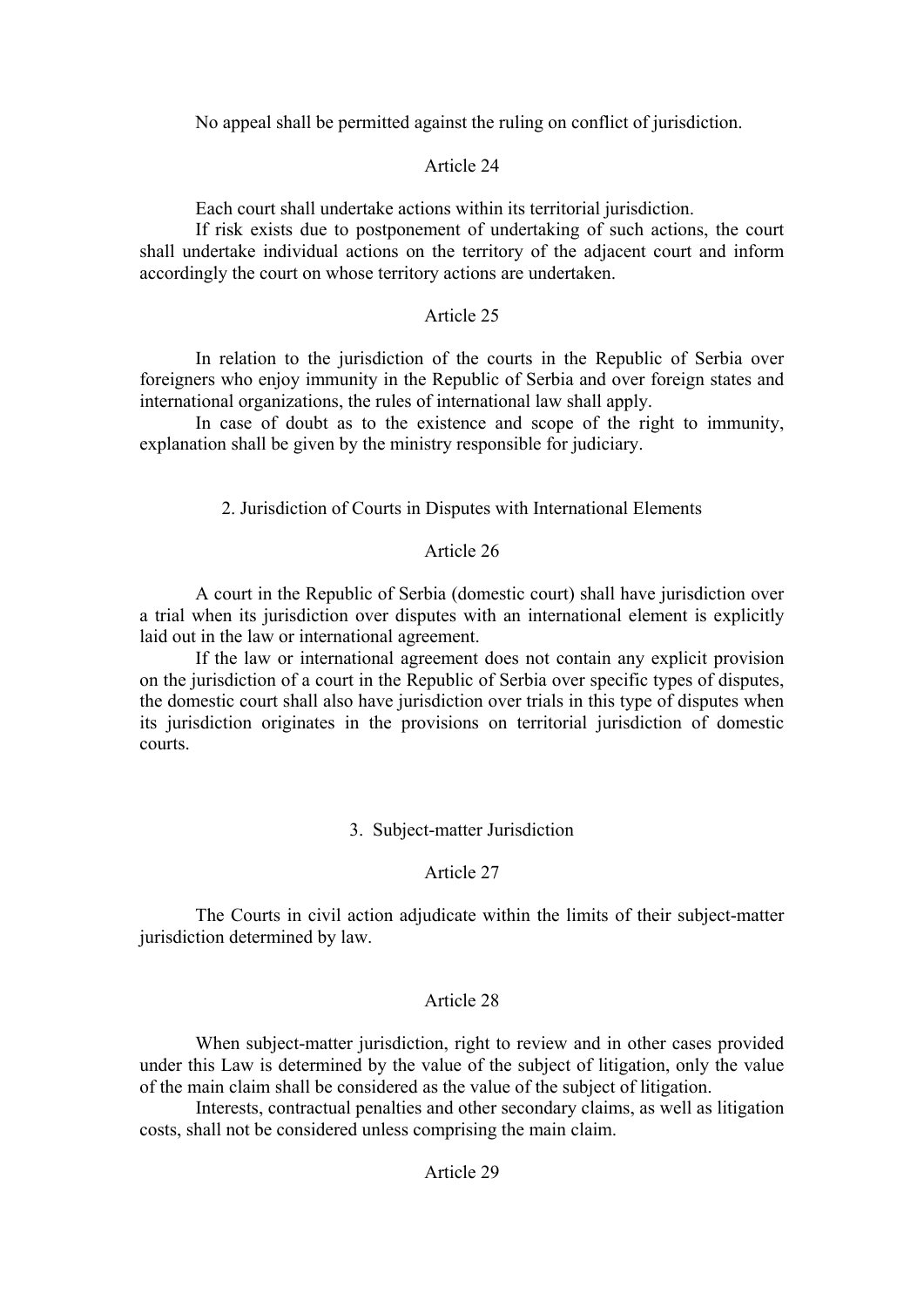If the claim refers to future repetitive payments, the value of the subject of litigation shall be calculated as their aggregate value, but shall not exceed the amount equal to aggregate payments over a five-year period.

#### Article 30

 If one action against the same defendant includes multiple claims founded on the same factual and legal basis, the jurisdiction shall be determined pursuant to the aggregate value of all claims.

 If claims in the action derive from various bases or if claimed against multiple defendants, the jurisdiction shall be determined pursuant to the value of each individual claim.

## Article 31

 If the complaint requests the establishing of the property right or other real rights on real estate, establishing of nullity, termination of contract, that as the subject has the real estate, the value of subject of the litigation is determined in accordance with market value of the estate or its part.

In case of lease-related litigation the value is calculated according to annual lease, unless the lease agreement is concluded for a shorter period of time.

## Article 32

 If the complaint requests only providing of security for certain claim or establishing of a lien right, the value of subject of litigation is defined in accordance with the amount of the claim that should be secured.

 Exceptionally from paragraph 1 of this article, if the subject of the lien right has smaller value than the claim that should be secured, the value of the subject of the lien shall be taken as the value of the dispute.

#### Article 33

 If the claim does not relate to a monetary sum, but the plaintiff has stated in the complaint that instead of satisfaction of this claim, he or she consents to receiving a particular monetary sum, the amount in dispute shall be this sum.

 In other cases, when the claim does not relate to a monetary sum, the amount in dispute indicated by the plaintiff in the complaint shall be relevant.

 If in cases specified in paragraph 2 of this Article the plaintiff has manifestly exaggerated or understated the value of the subject of litigation, the court shall, not later that the pre-trial hearing, and if the pre-trial hearing has not been held than at the trial but before commencing hearing on the subject-matter, expeditiously and pertinently verify the accuracy of the stated value.

## 4. Composition of the Court

## Article 34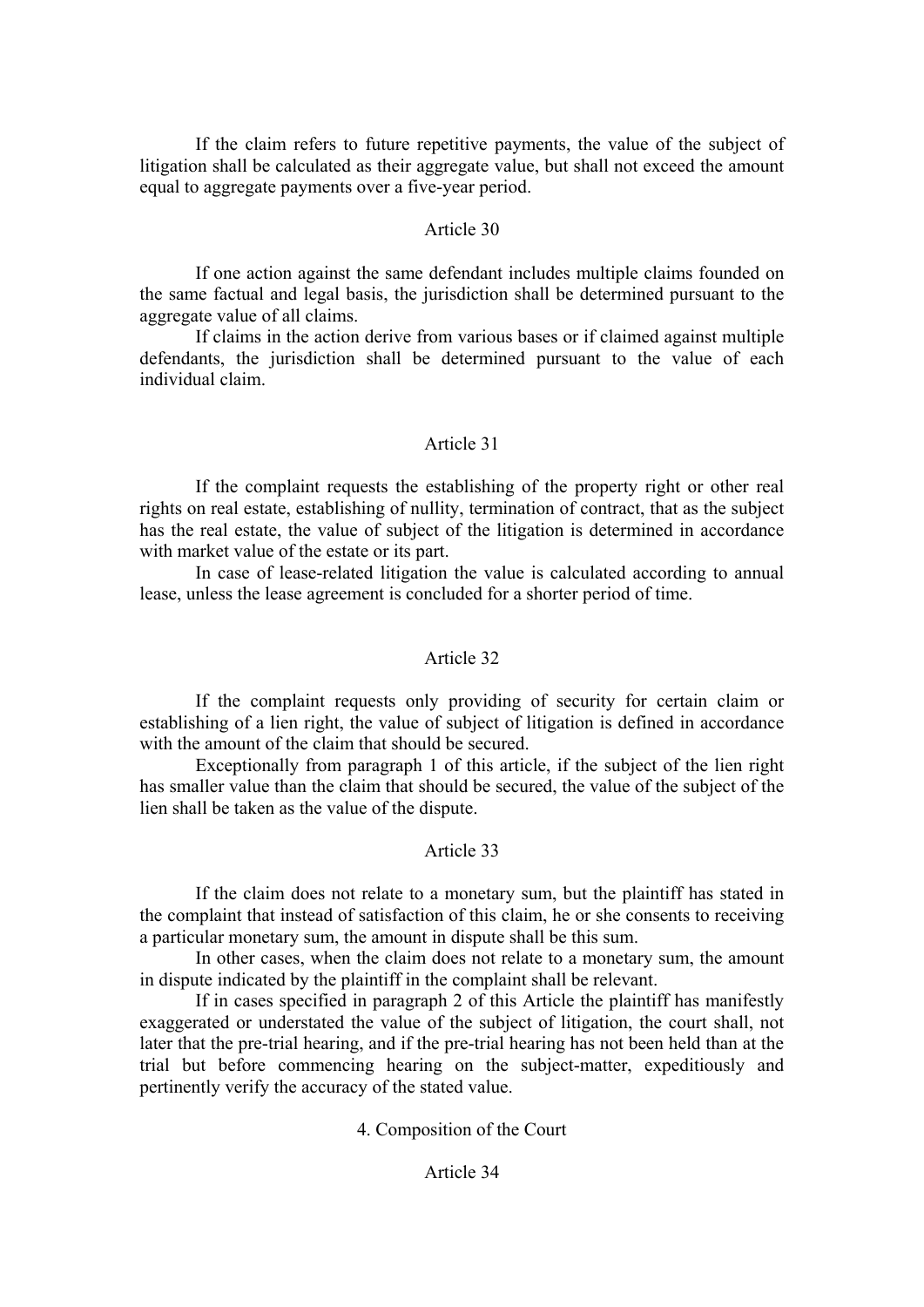In litigation proceedings the court shall sit as a panel of judges or judge sitting alone.

 The judge president of the panel may undertake only those acts in the proceedings and pass only those decisions as authorized under this Law.

 A judge sitting alone has powers of the panel president, or panel, provided by this law, in litigations where he/she is judging.

### Article 35

 A **PANEL OF JUDGES** judge sitting alone tries civil actions in the first instance unless determined by the law that panel **JUDGE SITTING ALONE** of should adjudicate.

When **PANEL IS JUDGING** in the first instance, the panel comprises a judge president of the panel and two lay judges.

### **Judge sitting alone judges in:**

- **- Property rights disputes**
- **- Housing disputes**
- **- Disputes related to disturbance of possession**
- **- Disputes on copyright and similar rights**
- **- Disputes on publication of information and respond on information**
- **- Disputes on protection and use of inventions, models, samples, marks and marks of geographic origin**
- **- Disputes related to discrimination**
- **- Disputes on violation of personal rights**
- **- Disputes related to election and dismissal of authorities of legal persons**
- **- Disputes related to collective agreements**
- **- Consumer disputes**
- **- Disputes for protection of collective rights and interests of citizens**
- **- Disputes related to strikes**

## **Judge sitting alone conducts procedure and makes decision in cases of legal assistance.**

In the criminal procedure related to family relations, the judge sitting alone **PANEL** is always judging in the first instance, and in the second instance the panel composed from three judges.

Judges from paragraph 3 of this article must be persons with the required knowledge from area of the child rights.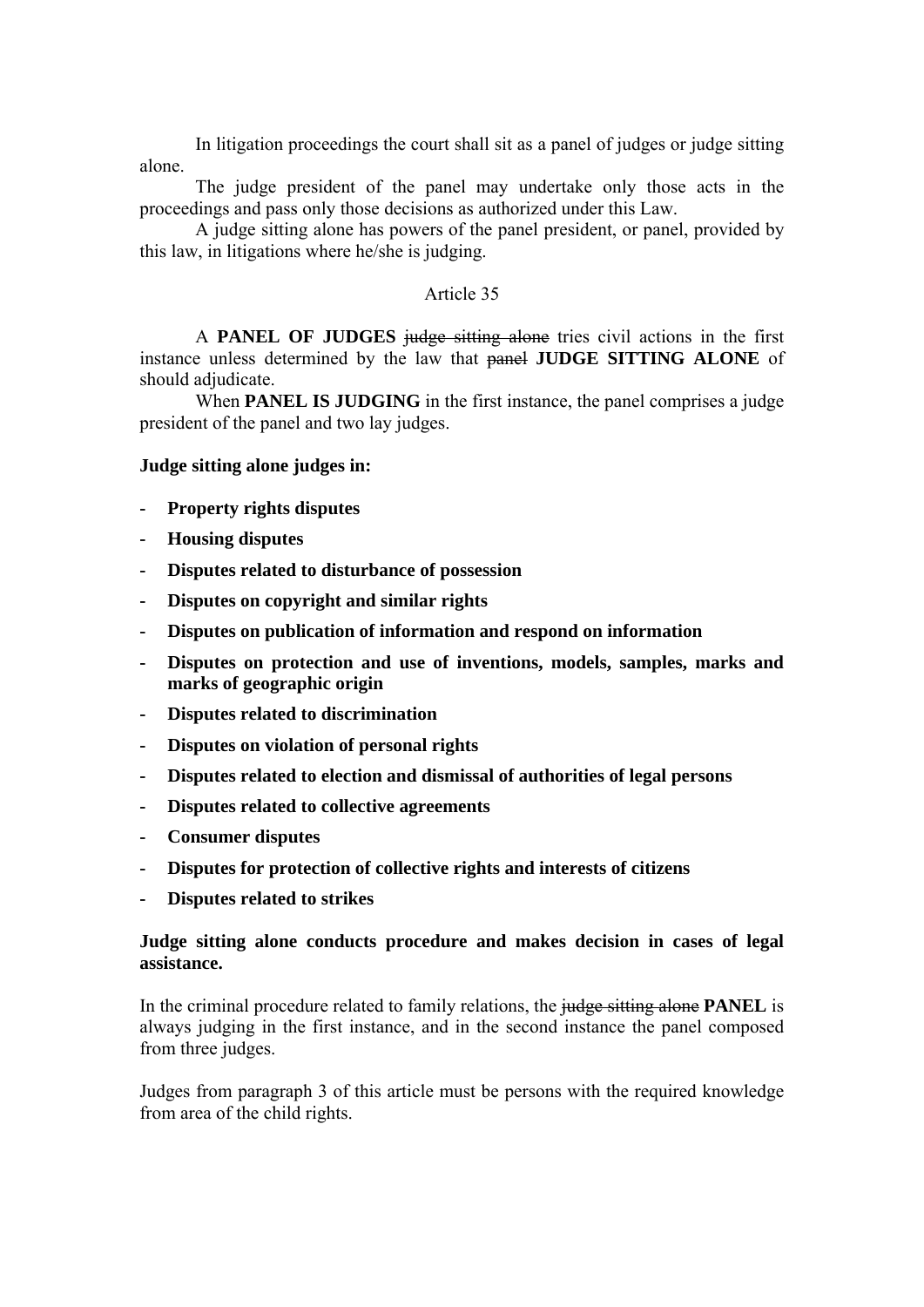Program and modes for acquiring of special knowledge from paragraph 4 of this article are stipulated by the minster with competence for judiciary and the minister competent for protection of family.

#### Article 36

 In first instance a panel of judges sits if all litigants agree, but at the latest before commencing hearing on the subject-matter. In case of multiparty litigation the consent of all litigants is necessary.

A judge sitting alone sits in actions for trespass.

A judge sitting alone conducts proceedings and rules in legal aid cases.

## Article 37

 When hearing cases in the second instance in a session of panel, the court shall decide in a panel composed of three judges, if this law does not prescribe otherwise.

 The High Cassation court decides **on revision** in a panel comprised of three **five** judges.

 The court resolves jurisdictional disputes (Article 22) and decides in all other cases in panel comprised of three judges.

5. Territorial Jurisdiction

а) General Territorial Jurisdiction

### Article 38

The complaint is submitted to the court of the general territorial jurisdiction, unless otherwise specified by the law.

### Article 39

 A court on whose territory the defendant has residence shall have general territorial jurisdiction for trial.

 If the defendant has no permanent residence in the Republic of Serbia or any other country, the court where the defendant has temporary residence shall have general territorial jurisdiction.

 If the defendant has, in addition to a permanent residence, a temporary residence elsewhere and it may be assumed due to circumstances that he/she shall reside there over a longer period of time, the court of temporary residence of the defendant shall also have general territorial jurisdiction.

#### Article 40

 In actions brought against the Republic of Serbia, autonomic region, local selfgovernment units and their organizations, the court on whose territory its Assembly is located shall have general territorial jurisdiction for trial.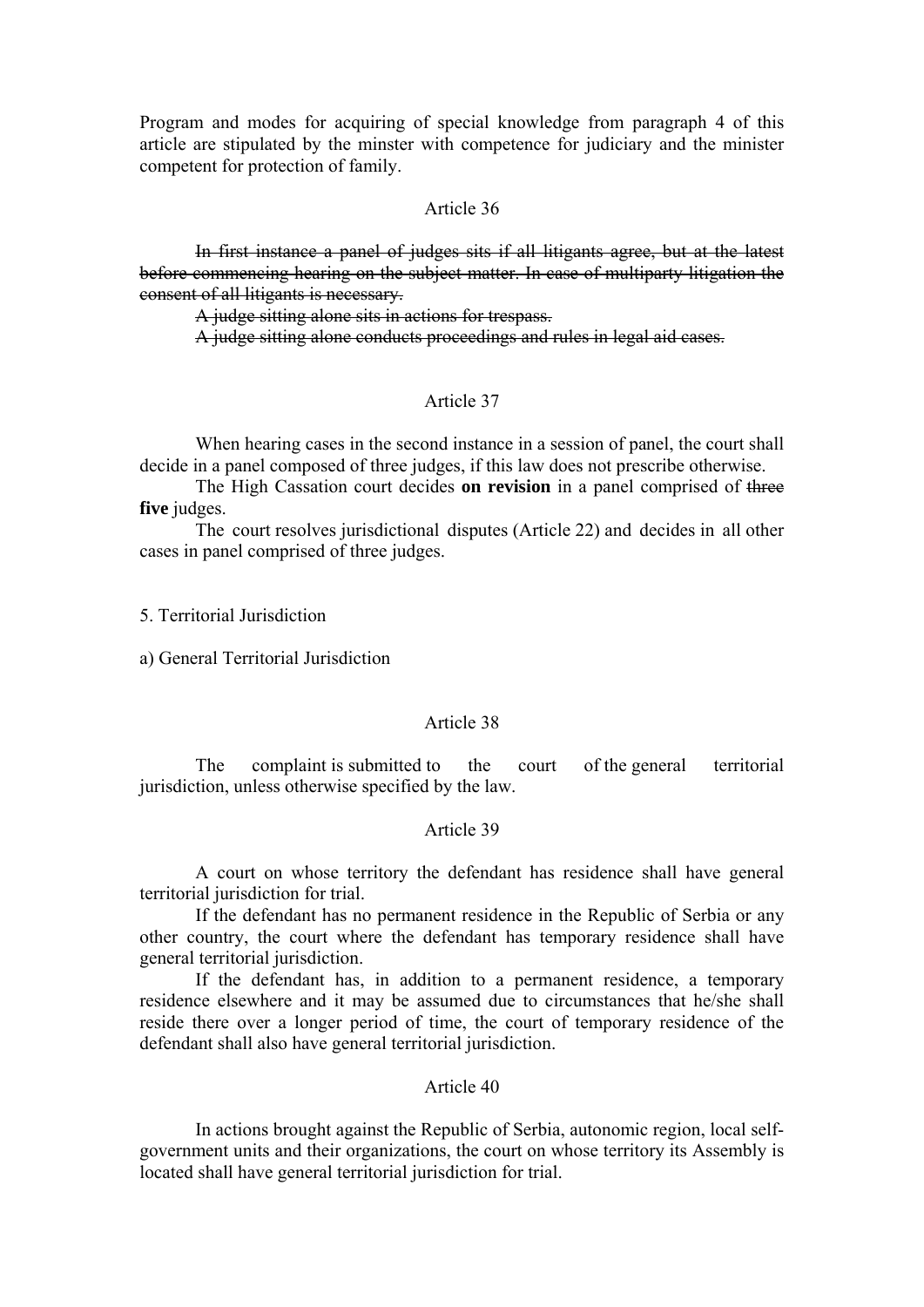In litigation against a legal entity, the court on whose territory is the seat of such legal entity shall have general territorial jurisdiction for trial, in accordance with report of the Serbian Business Register Agency.

#### Article 41

In litigations against a citizens of the Republic of Serbia with permanent address in a foreign country where he/she has been posted or transferred to work by a government authority or legal entity, the court of his/her last residence shall have general territorial jurisdiction.

b) Special Territorial Jurisdiction

## Article 42

 If several persons have been sued in one complaint (Article 205, Paragraph 1, Subparagraph 1) and they are not within the territorial jurisdiction of the same court, jurisdiction shall lie in the court which has territorial jurisdiction for one of the defendants.

#### Article 43

 In case of disputes over statutory maintenance, in which the plaintiff is a person seeking such maintenance, jurisdiction shall, in addition to the court of general territorial jurisdiction, also lie with the court on whose territory the plaintiff has permanent or temporary residence.

 If, in disputes over statutory maintenance with an international element, a court in the Republic of Serbia has jurisdiction because the plaintiff has permanent residence in the Republic of Serbia, territorial jurisdiction shall lie with the court on whose territory the plaintiff has permanent residence.

 If a court in the Republic of Serbia has jurisdiction because the defendant has property in the Republic of Serbia from which maintenance may be collected, territorial jurisdiction shall lie with the court on whose territory this property is **located** 

## Article 44

 In the case of tort disputes, jurisdiction shall, in addition to the court of general territorial jurisdiction, also lie with the court on whose territory the harmful action was performed or in the court on whose territory the harmful consequence occurred.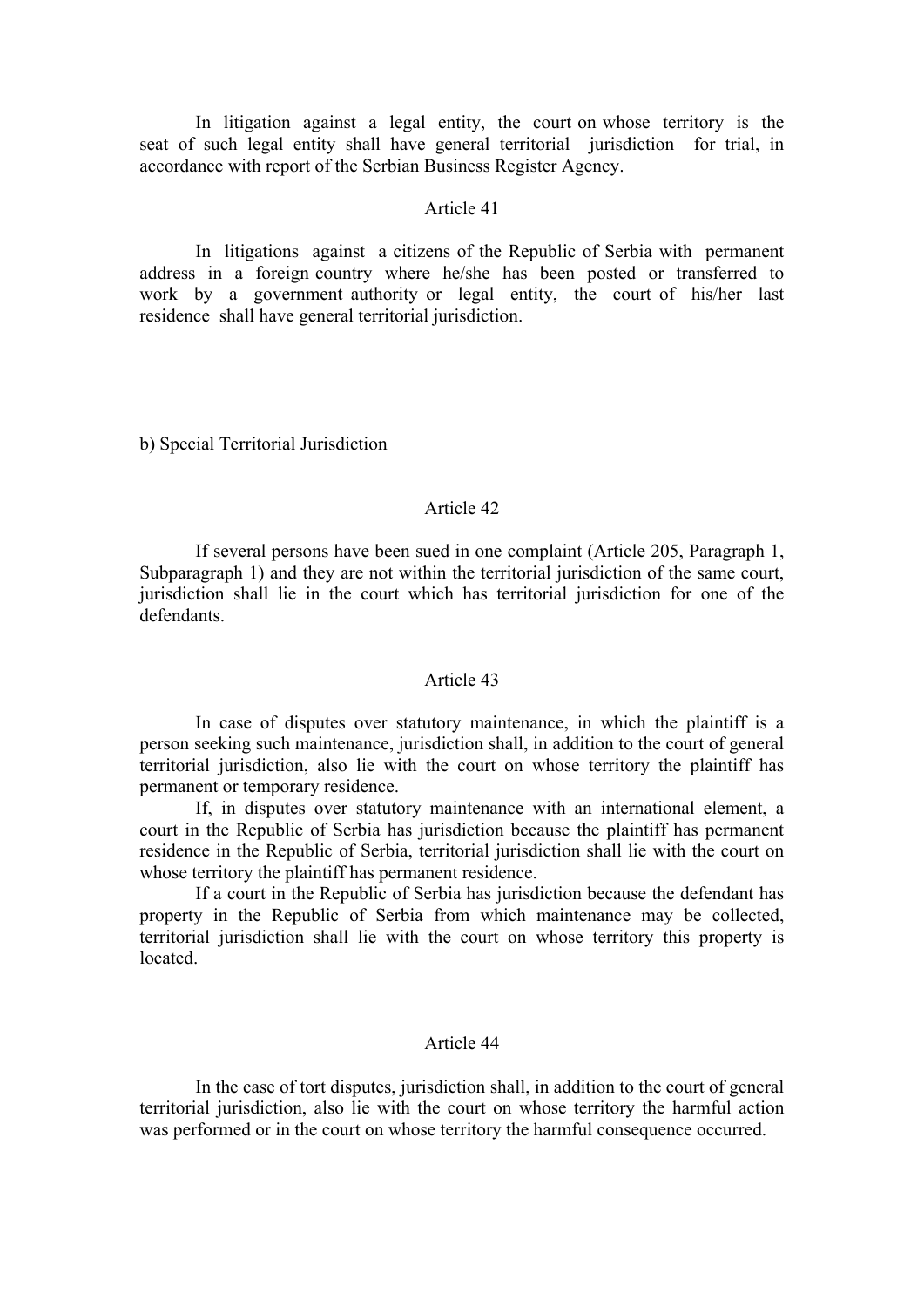If the damage occurred as a result of death or bodily injury, jurisdiction shall, in addition to the court from Paragraph 1 above, also lie with the court on whose territory the plaintiff has permanent or temporary residence.

 The provisions of Paragraphs 1 and 2 above shall also apply to disputes against insurance companies for compensation of damage to third parties in accordance with the regulations on direct liability of insurance companies, whereas the provision of Paragraph 1 shall also apply in disputes regarding reimbursement claims on account of compensation of damage against reimbursement debtors.

## Article 45

 In the case of disputes regarding the protection of consumer rights, jurisdiction shall, in addition to the court of general territorial jurisdiction, also lie with the court where the plaintiff has permanent or temporary residence.

## Article 46

 In the case of disputes regarding the violation of personal rights, shall, in addition to the court of general territorial jurisdiction, also lie with the court where the harmful action was performed or the court where the plaintiff has permanent or temporary residence.

# Article 47

In the case of disputes regarding the protection of rights on the basis of written warranties against manufacturers which have issued such warranties, jurisdiction shall, in addition to the court of general territorial jurisdiction for the defendant, also lie with the court of general territorial jurisdiction for the seller who, on the occasion of sale, furnished the manufacturer's written warranty to the buyer.

## Article 48

 In case of disputes over establishing the existence or non-existence of marriage, annulment of marriage or divorce (marital disputes), jurisdiction shall, in addition to the court of general territorial jurisdiction, also lie with the court on whose territory the spouses had their last common residence.

 If, in marital disputes, a court in the Republic of Serbia has jurisdiction because the spouses had their last common residence in the Republic of Serbia, or because the plaintiff has permanent residence in the Republic of Serbia, territorial jurisdiction shall lie with the court on whose territory the spouses had their last common residence or the court on whose territory the plaintiff has permanent residence.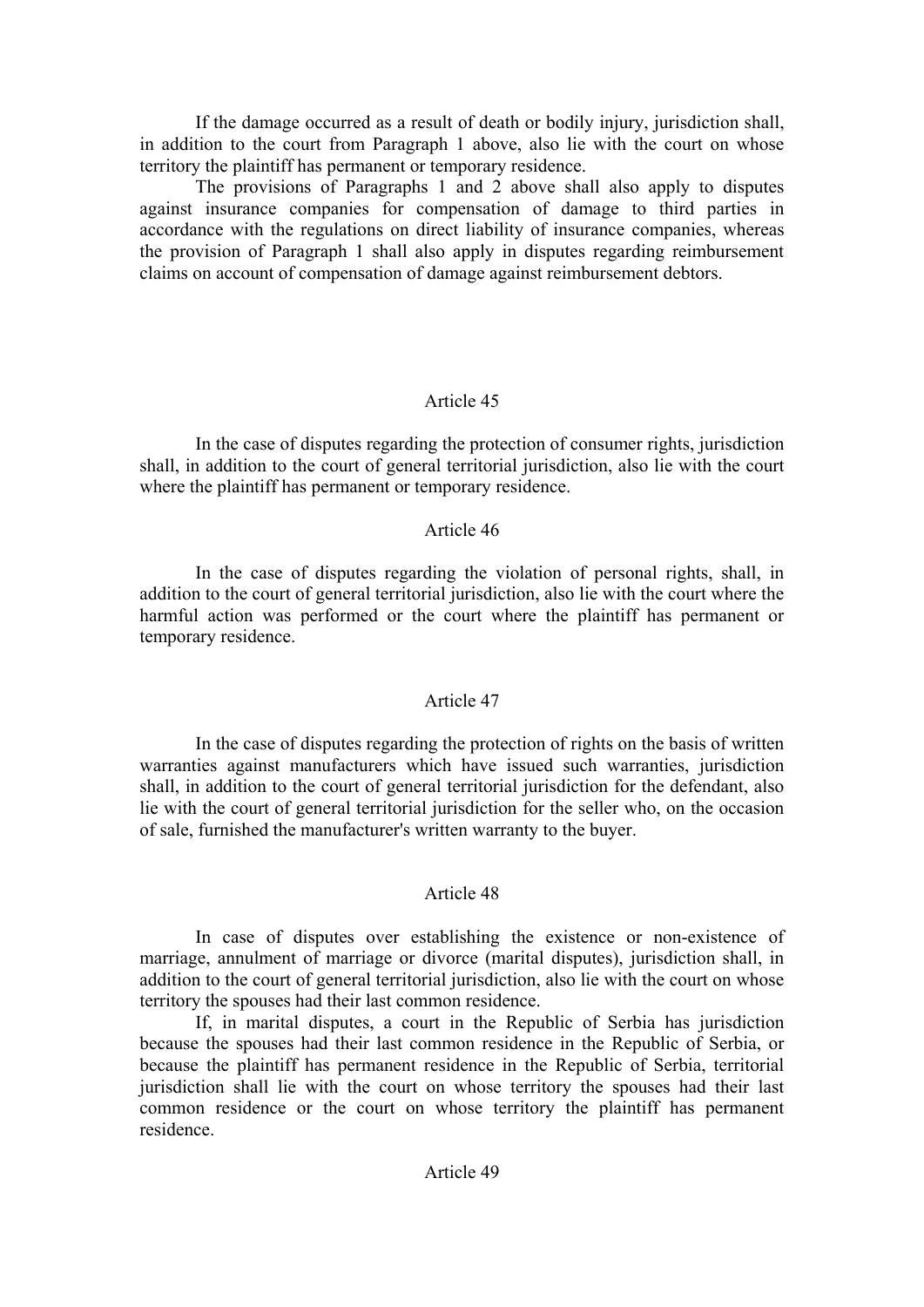If, in disputes regarding the spouses' property relations, a court in the Republic of Serbia has jurisdiction because the spouses' property is located in the Republic of Serbia or because, at the time when the complaint is filed, the plaintiff has permanent or temporary residence in the Republic of Serbia, territorial jurisdiction shall lie with the court on whose territory the plaintiff has permanent or temporary residence at the time when the complaint is filed.

# Article 50

 In disputes over establishing or denying paternity or maternity, the child may file a complaint either with the court of general territorial jurisdiction or with the court on whose territory he or she has permanent or temporary residence.

 If, in disputes over establishing or denying paternity or maternity, a court in the

Republic of Serbia has jurisdiction because the plaintiff has permanent residence in the

Republic of Serbia, territorial jurisdiction shall lie with the court on whose territory the plaintiff has permanent residence.

## Article 51

 For adjudication in disputes over ownership and other property rights to immoveable property, in disputes over trespassing on real estate and disputes arising from lease or rent relations on immoveable property, jurisdiction shall lie exclusively with the court on whose territory the immoveable property is located.

 If immoveable property extends over the territories of several courts, each of these courts shall have jurisdiction.

 In case of disputes over trespass on moveable property, jurisdiction shall, in addition to the court of general territorial jurisdiction, also lie with the court on whose territory the trespass occurred.

## Article 52

When a domestic court has jurisdiction for lawsuits concerning ownership rights and other real rights over an aircraft, ship and inland waterway vessel, and for lawsuits concerning lease of aircraft, ship or inland waterway vessel, the court where the register in which the aircraft or ship/vessel is recorded shall have exclusive territorial jurisdiction.

 When a domestic court has jurisdiction in trespass actions for ships and/or aircraft specified in paragraph 1 of this Article, the court on whose territory the trespass occurred shall have territorial jurisdiction in addition to the court on whose territory the ship and/or aircraft is entered in records.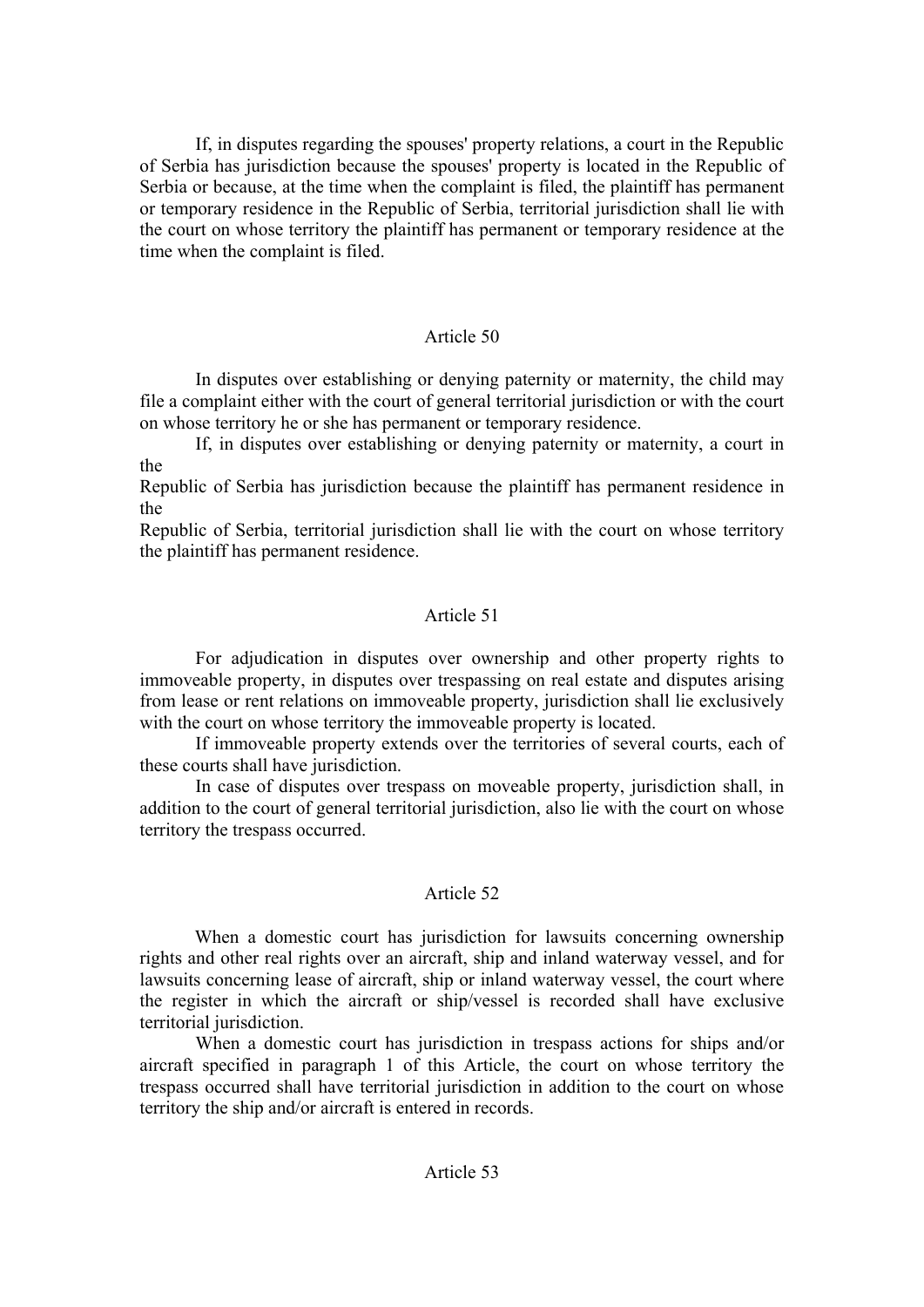A complaint involving property claims against a person regarding whom there is no general territorial jurisdiction in the Republic of Serbia may be filed with any domestic court on whose territory this person's property or the object requested by the complaint is located.

 If a domestic court has jurisdiction because the obligation occurred during the defendant's stay in the Republic of Serbia, territorial jurisdiction will lie with the court on whose territory the obligation occurred.

 In disputes against a person regarding whom there is no general territorial jurisdiction in the Republic of Serbia, with respect to obligations to be fulfilled in the Republic of Serbia, a complaint may be filed with the court on whose territory these obligations are to be fulfilled.

## Article 54

 In actions brought against a legal entity having an operating unit outside it headquarters, if the action derives from legal relation of such unit, the court on whose territory such operating unit is located shall have jurisdiction in addition to the court of general territorial jurisdiction.

## Article 55

 In lawsuits against a natural or legal entity with headquarters abroad with regard to obligations established in the Republic of Serbia, or which have to be discharged here, a complaint may be filed with a domestic court on whose territory is the entity's permanent representative office for the Republic of Serbia or the headquarters of the entity authorized to discharge its business.

## Article 56

 In lawsuits against the Republic of Serbia involving military units and/or institutions, the court on whose territory is the command headquarters of the military unit and/or institutions shall have exclusive jurisdiction.

#### Article 57

 Until the final conclusion of probate proceedings, for trials in disputes of inheritance matters, as well as in disputes related to claims of the creditor toward successors of the decedent for debts of the decedent, only the court on whose territory is the court conducting inheritance proceedings shall have territorial jurisdiction, or the court on whose territory the court where the inheritance proceeding is conducted is located.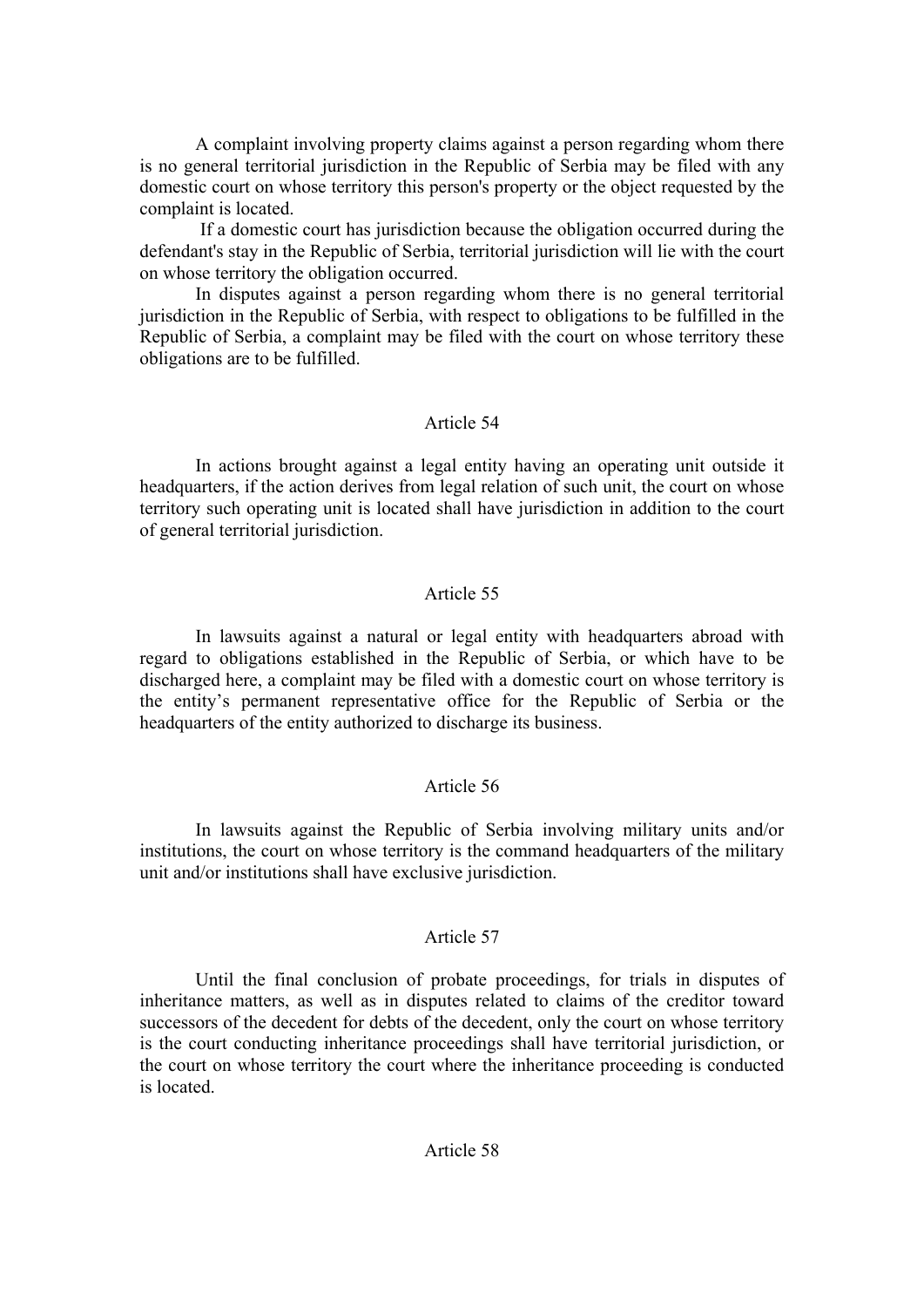In the case of disputes arising in the course or in relation to court or administrative enforcement proceedings, or in the course or in relation to bankruptcy proceedings, territorial jurisdiction shall exclusively lie with the court on whose territory the court conducting the enforcement or bankruptcy proceedings or the court on whose territory the administrative enforcement is carried out is located.

#### Article 59

 In the case of disputes initiated by a holder of a promissory note or check against its drawer, jurisdiction shall, in addition to the court of general territorial jurisdiction, also lie with the court in the place of payment.

### Article 60

 If the plaintiff in an employment-related dispute is an employee, the trial shall, in addition to the court having territorial jurisdiction for the defendant, also lie within the jurisdiction of the court on whose territory the work was or is performed.

### Article 61

 If, in a foreign country, a citizen of the Republic of Serbia may be sued before the court which, under the provisions of this Law, would not have territorial jurisdiction over the civil-law matter concerned, the same jurisdiction shall apply to trials against citizen of that foreign country before a court in the Republic of Serbia.

v) Determination of Territorial Jurisdiction by the highest court of certain kind

## Article 62

 The competent court of first instance may by itself or at the motion of a party request from the highest appropriate court to determine that another court of real jurisdiction from its territory proceeds in a particular case if it is obvious that this shall enable easier carrying out of the procedure or if other important reasons exist for doing so.

The proposal of the competent court for delegation of jurisdiction is not delivered to the parties to declare themselves.

 The proposal for the delegation of jurisdiction after the preliminary i.e. the first trial hearing a party may present only if the reason has emerged or a party learned about it later.

 Party's proposal for transfer of jurisdiction the competent court shall submit to the adverse party to declare itself about it within three days from the day of receipt.

 The competent court of the first instance may suspend the proceedings if proposal for delegation of authority has been submitted.

 The court of first instance shall decide on the request of a party from Paragraph 1 of the present Article by a decision against which an appeal is not permitted, within eight days from reception of the request.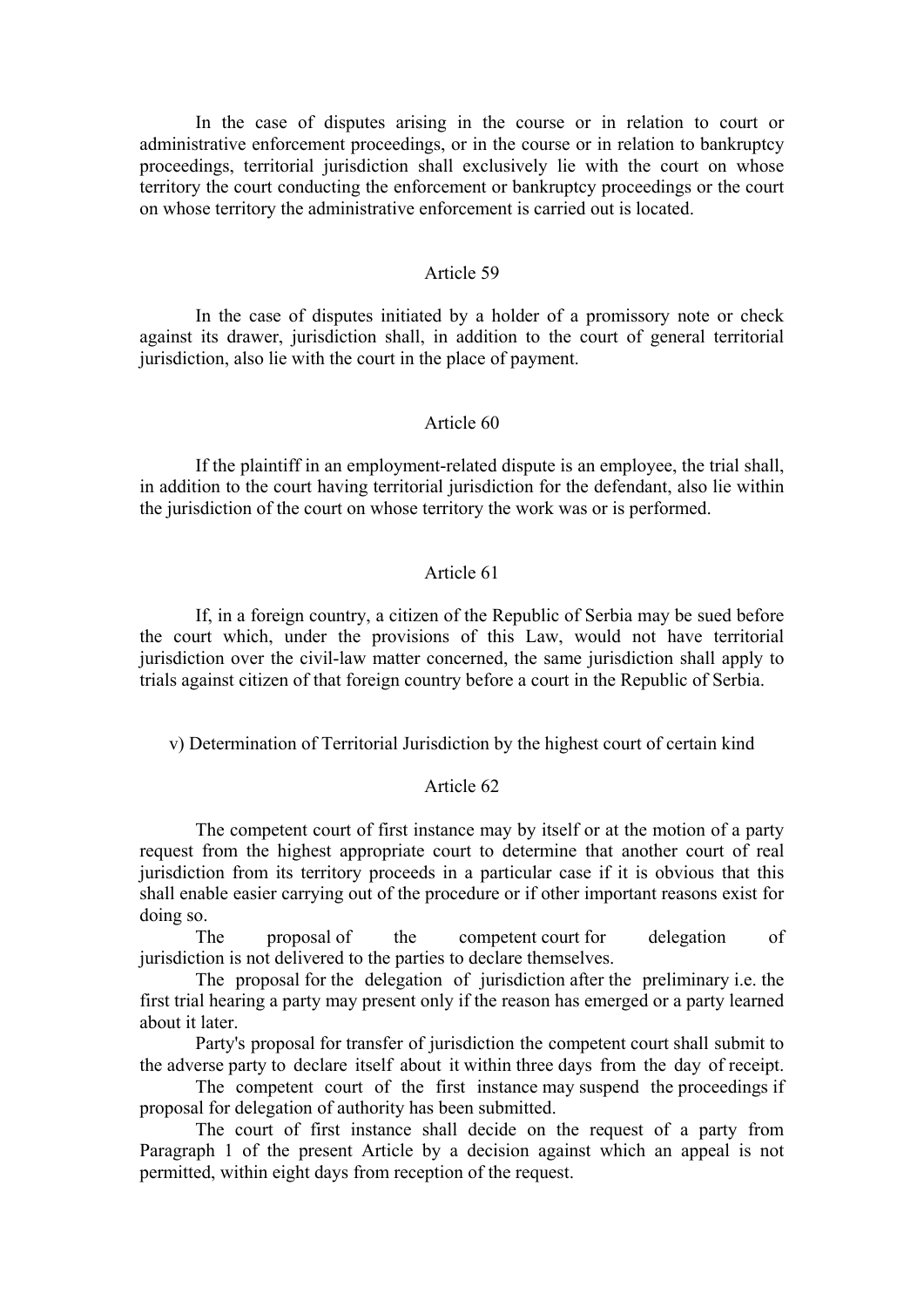The panel of the highest court of a certain kind shall decide on the request of the court of first instance from Paragraph 1 of the present Article.

 The proposal for the delegation of jurisdiction may be submitted also during the procedure of second instance under conditions from Paragraph 1 of the present Article.

### Article 63

 The first instance or second instance court will reject the proposal for appointing another court of jurisdiction if the party submits again the identical proposal, if the proposal is not motivated, if it does not contain reasons from Article 62, paragraph 1 of this law, or if the party proposes appointing of another court of jurisdiction for reasons relating to the exclusion or disqualification.

 The decision from paragraph 1 of this Article is issued by the president of the panel of the first instance court within eight days or the panel of the second instance court; complaint against this decision is not allowed.

## Article 64

 If a trial is within the jurisdiction of a domestic court, but it is not possible to establish which court has territorial jurisdiction under the provisions of this Act, the Supreme Court of Cassation shall, upon a motion by a party, determine which of the courts having real jurisdiction shall have territorial jurisdiction.

#### g) Agreement on territorial jurisdiction

#### Article 65

 Unless the law provides for the exclusive territorial jurisdiction of a court, the parties may agree that their case is to be heard in the first instance by a court which does not have territorial jurisdiction, provided that this court has subject-matter jurisdiction.

 If the law provides that two or more domestic courts have territorial jurisdiction for a specific dispute, the parties may agree that their case is to be heard in the first instance by one of these courts or another court having subject-matter jurisdiction.

 The agreement from paragraph 1 and 2 of this Article shall have legal effect only if prepared in written form and if it is related to certain dispute or several disputes arising from the same legal relationship.

 Instrument of the agreement the plaintiff must accompany with the lawsuit and the defendant with the complaint about non-jurisdiction.

## Chapter Three DISQUALIFICATION AND EXEMPTION

#### Article 66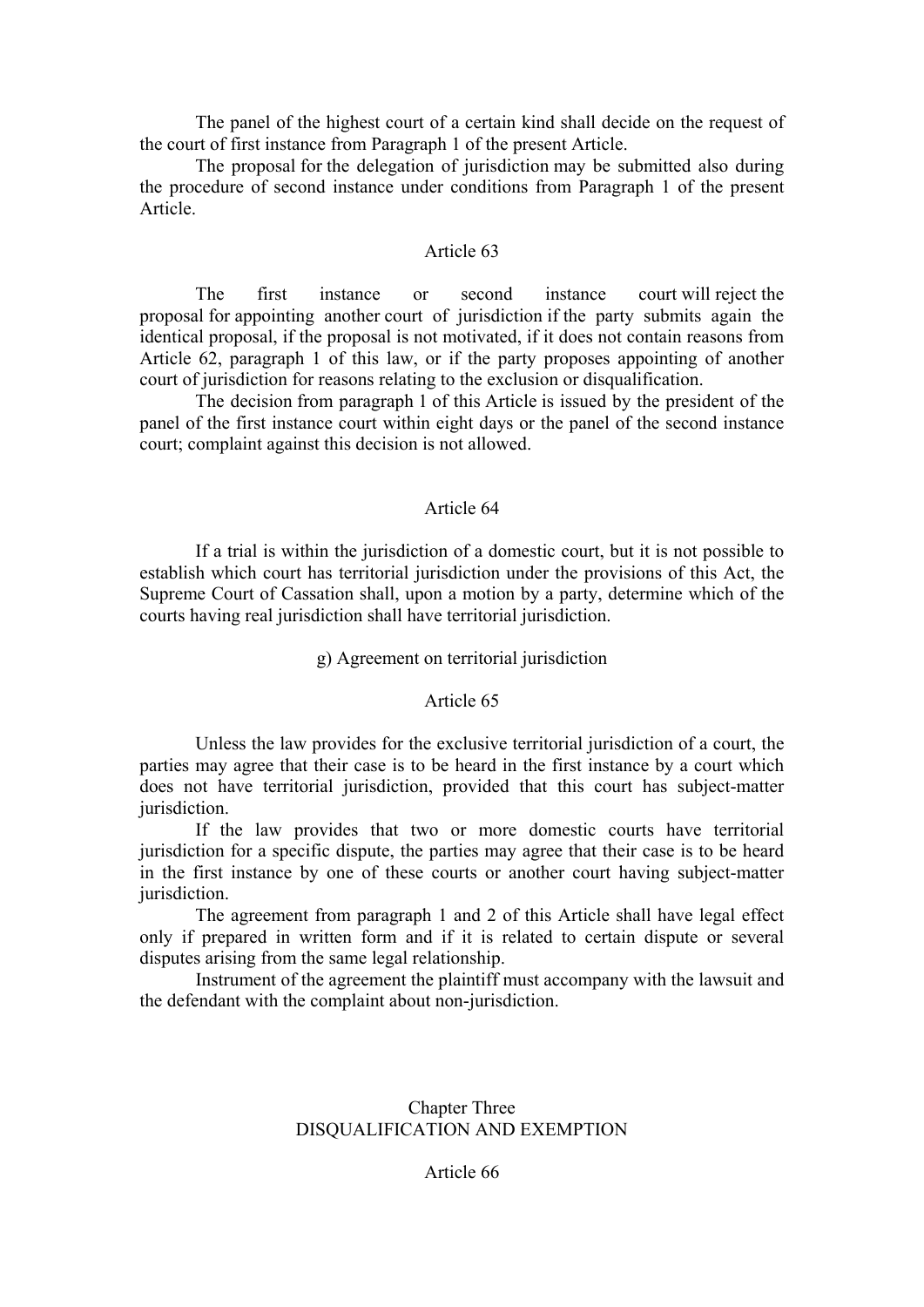The judge is obliged to refrain from presiding over trial when there are reasons that may cast doubt on his impartiality.

#### Article 67

A judge may not perform any judicial function:

 1) if he or she himself or herself is a party, legal representative or agent of a party, if he or she and the party are co-beneficiaries, co-obligors or reimbursement obligors or if he or she has been heard as a witness or an expert witness in the same case;

 2) If as a shareholder owns more than 3% of shares in the total capital of a legal entity, if is a member of a company or a member of the cooperative when one of party in dispute is his creditor or debtor;

 3) if the party, the party's representative or agent is his or her relative in the direct line up to any degree or in the collateral line up to the fourth degree, or his or her spouse, or a common law spouse or in-law up to the second degree, regardless of whether or not the marriage was ended;

 4) if he or she is the guardian, adoptive parent or adopted child of the party, the party's representative or agent of if between him and party, its legal representative or agent exist household relation;

5) if between the judge and the party exists some other litigation;

 6) if in the same case, he participated in the mediation, or in conclusion of court settlement that is contested in a lawsuit or made a decision that is challenged or he represented the party as a lawyer;

7) if he was in involved in bankruptcy proceedings as a bankruptcy judge or a member of the bankruptcy panel and reached the decision that caused the litigation.

 A judge may be exempt if circumstances exists which cast doubt on his impartiality (exemption).

## Article 68

 A judge shall, immediately upon becoming cognizant of the existence of any of the reasons for exemption specified in Article 67, paragraph 1, cease any work on the case and so inform the parties and the president of the court who shall decide about disqualification.

 If in the opinion of a judge circumstances exist for exemption, he/she shall stop with the proceedings and inform the parties and the president of the court who shall decide on disqualification. Until passing of the decision of the president of the court, the judge may undertake only such actions where risk of delay exists.

## Article 69

The litigants may also request disqualification and exemption.

 A party is required to file the request immediately from the day of becoming aware that reasons for disqualification or exemption exist, not later than conclusion of hearing before the first instance court, and if there was no hearing, prior to passing of the ruling.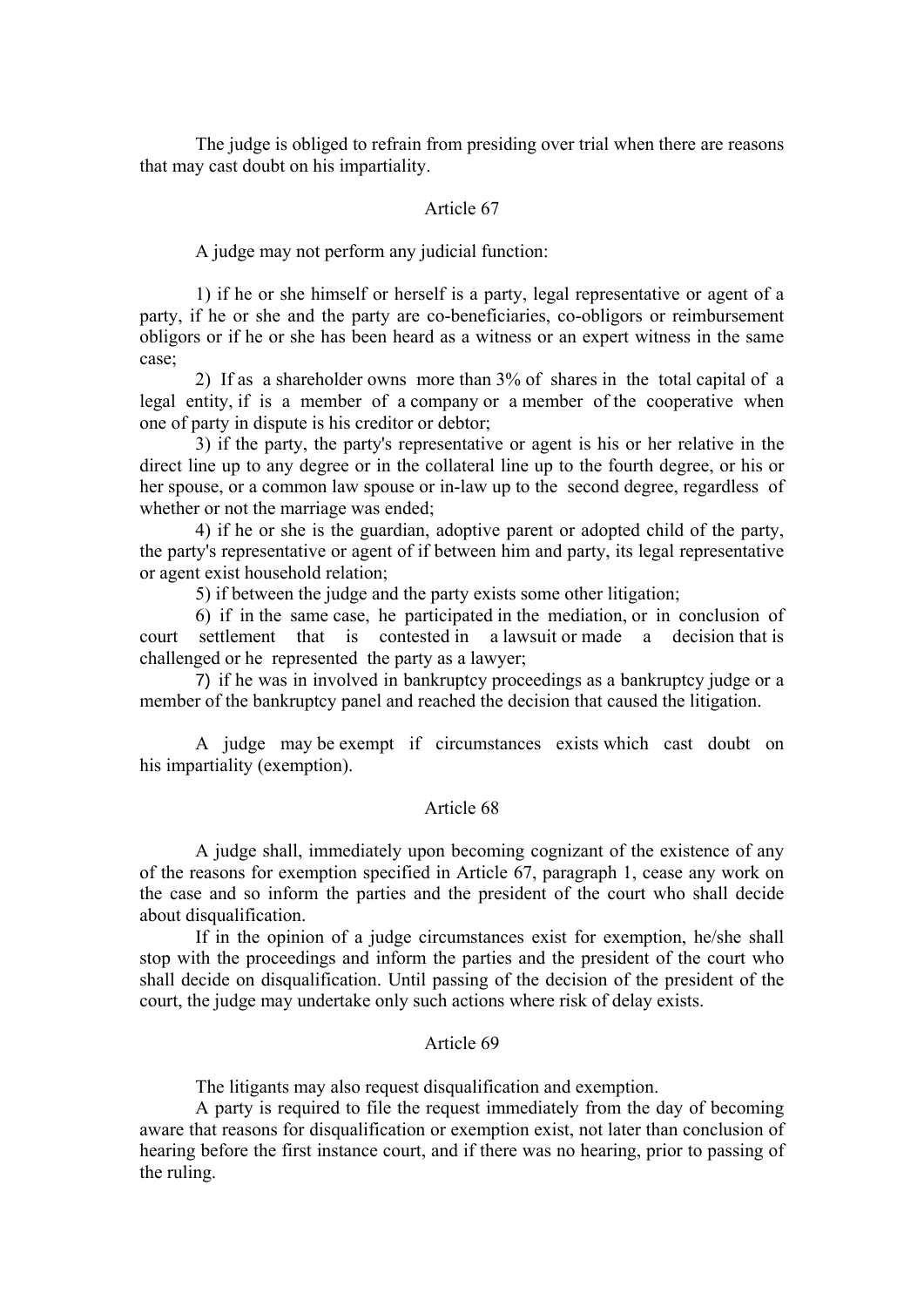In the request the party must state the legal reason due to which the exemption or disqualification is desired, circumstances that shows that the request has been timely submitted as well as facts that are providing the reason for seeking exemption or disqualification.

 The party may include a request for disqualification of a judge that is deciding about the legal remedy at the latest until the rendering of decision about legal remedy, and request for exemption within 15 days from reception of the act in the court of higher instance. If the panel is changed, the period for submission of the request shall start to run again from the day of delivery of that court decision to the party.

## Article 70

 Untimely (Article 69, paragraph 2 and 4), incomplete (Article 69, paragraph 3) and inadmissible request for exclusion or exemption will immediately be rejected by the president of the panel before whom the proceeding is conducted even when the party made a motion for his/her exclusion or disqualification.

A request for disqualification is not permitted:

1) where the general disqualification is requested of all judges of a specific court or all judges who could adjudicate in a case;

2) if a decision has already been rendered upon it;

3) where there is no reason given why disqualification is requested.

4) when the party requests disqualification or exemption of the judge that is not acting on that case;

5) when the party requests disqualification i.e. exemption of the president of the court, except when he/she is acting on that case.

If the request from paragraph 1 of this Article is submitted at the hearing, the judge shall reject it and continue with the hearing, and if it was submitted in the submission, not later than three days from the day of reception of the submission.

Against decision from paragraph 1 of this Article there is no room for special appeal.

## Article 71

 The president of the court shall rule on the motion for disqualification or exemption of the judge, not later than three days from submission of the request, and the request for disqualification or exemption of the president of the court and president of the Supreme Court of Cassation shall be ruled within 15 days.

 If the litigant moves to exempt the president of the court, the ruling on disqualification shall be passed by the president of a directly higher court.

 A motion by litigants for disqualification of the president of the Supreme Court of Cassation shall be decided by the general session of such court.

 Prior to passing the ruling on disqualification, statements will be taken from the relevant judge whose disqualification is requested, and if necessary other on-site investigation will be undertaken.

 The ruling sustaining the motion for disqualification cannot be appealed, and no special appeal is allowed against a ruling rejecting the motion.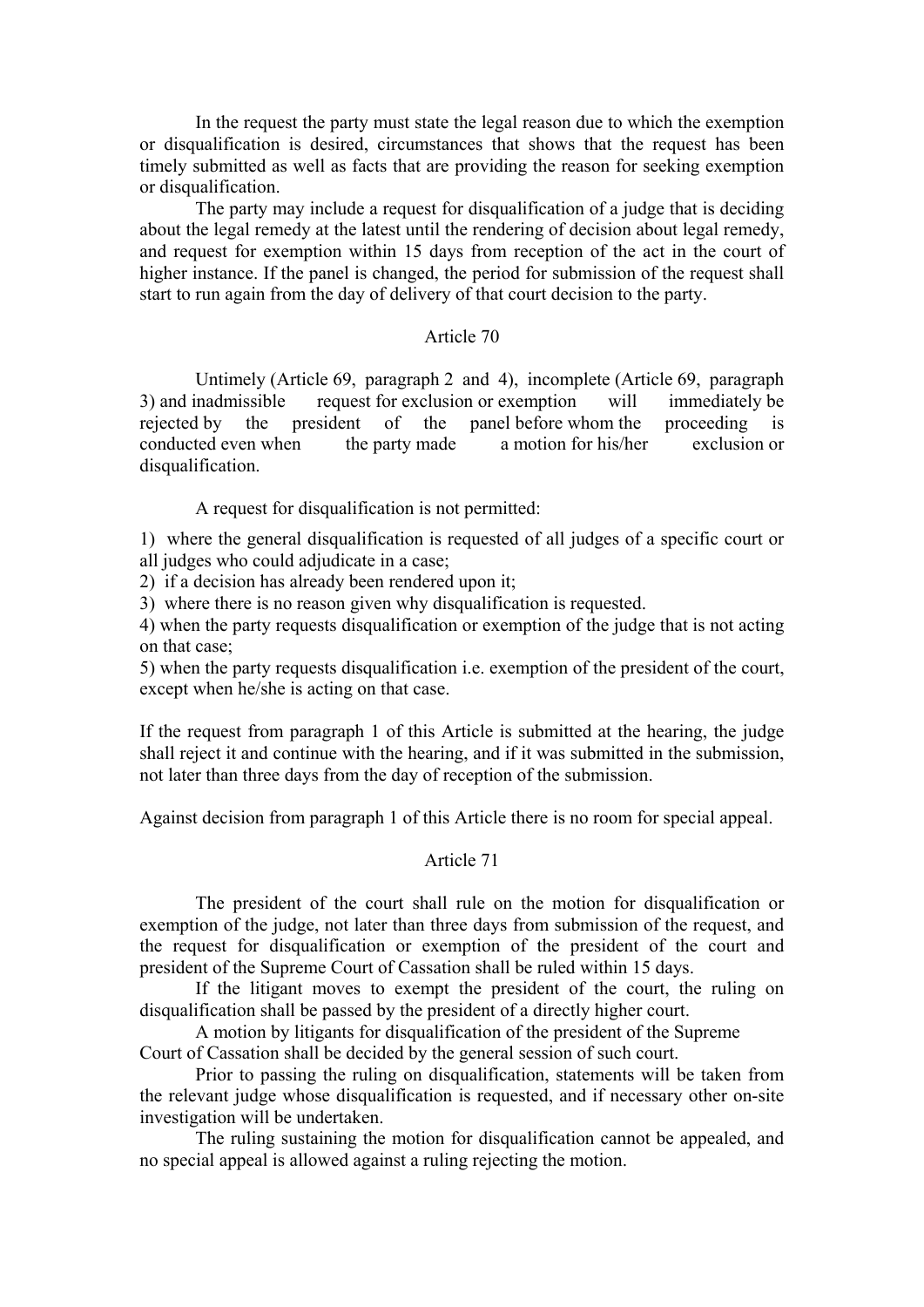### Article 72

 When the motion for his/her disqualification or exemption is put forward during the hearing the judge will complete started hearing and until ruling about his/her disqualification or exemption is reached he/she may undertake only those activities where danger due to delay exists.

 If the request for disqualification is adopted, the court shall terminate any action that has been taken by the disqualified judge.

 If the request for disqualification is adopted, the court shall revoke the all actions that were undertaken after submission of the request, unless the parties agree that the actions already undertaken are not to be repeated.

 In the event of submission of request for disqualification or exemption during the hearing before the court of second instance the paragraphs 1 to 3 of this article shall apply.

#### Article 73

 The provisions on disqualification of judges shall also apply, as appropriate, to president of the court, lay-judge **and court clerk**.

 Lay-judge can not perform the duty of the judge (disqualification) if permanently or temporary is employed with entrepreneur or legal entity that is a party in litigation.

*About exemption of the court reporter decision is rendered by the president of the court i.e. panel of the court or judge sitting alone*.

#### Chapter Four

## PARTIES AND THEIR LEGAL REPRESENTATIVES

## Article 74

Any natural person or legal entity may be a party to the proceedings.

 Separate regulations shall set out who, in addition to natural persons and legal entities, may be a party to the proceedings.

The public prosecutor is entitled to participate in legal proceedings as a party only in cases specified by special law.

 A litigation court may exceptionally, and with legal effect in a particular case, recognize attributes of a party to the proceedings to such forms of association that do not have litigant competence in terms of provisions of paragraphs 1 and 2 of this Article if it determines that, due to the subject of litigation, they essentially fulfill the vital prerequisites for acquiring litigant competence, and especially if they dispose with property on which enforcement may be conducted.

 No special appeal shall be allowed against the ruling specified in paragraph 4 of this Article recognizing litigant competence.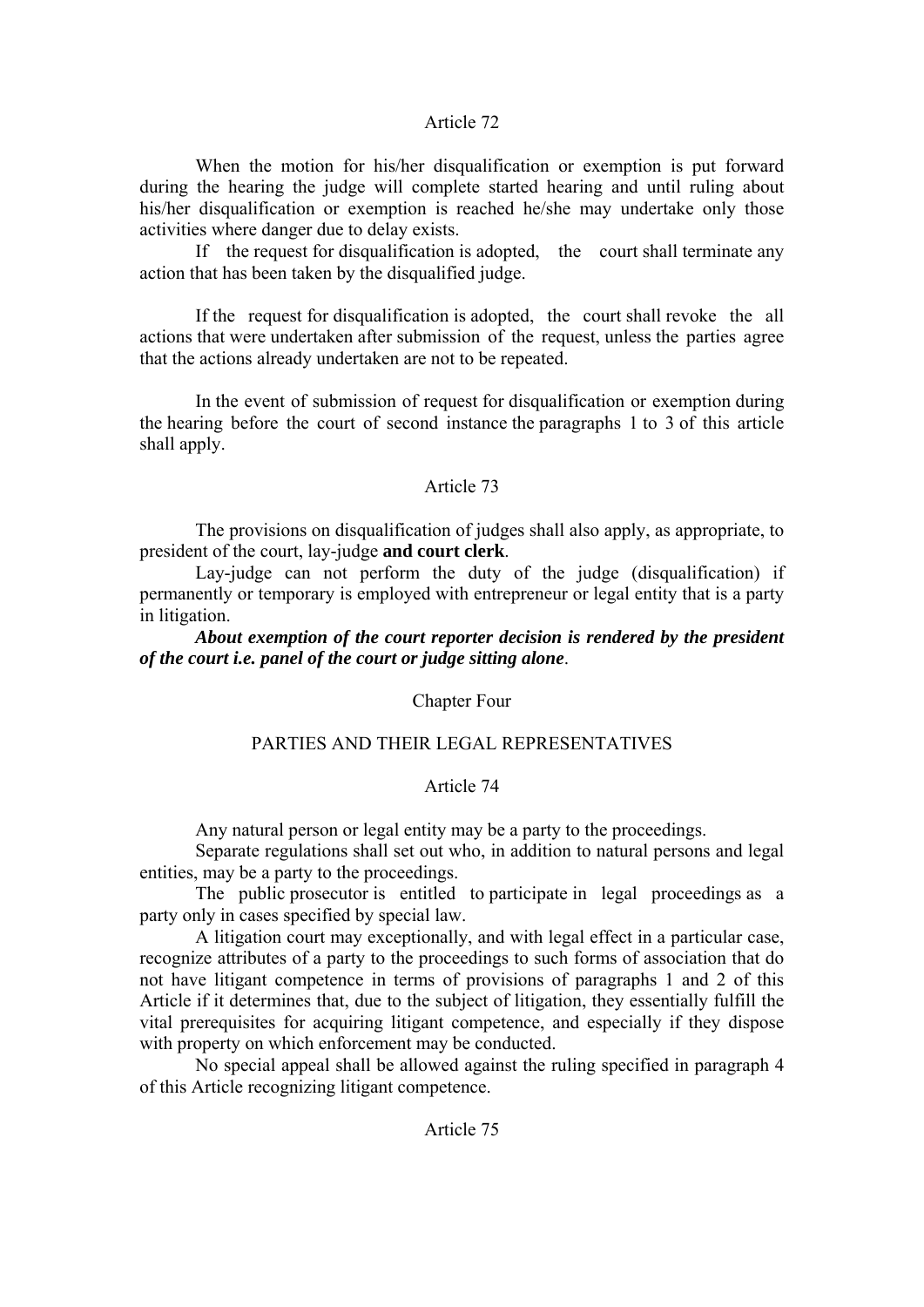A party who has full disposing capacity may undertake procedural actions by himself or herself (litigation capacity).

 A person who has attained the age of majority and whose disposing capacity has partially been limited shall have the litigation capacity within the limits of his or her disposing capacity.

 A minor without full legal competence shall be competent for litigation within the limits of recognized legal competence.

## Article 76

 A party without legal competence shall be represented by its legal representative.

## Article 77

 Representative of a legal person during the litigation shall be a person enlisted in appropriate register, and designated by special regulation, general act or decision of the court.

## Article 78

 A legal representative may undertake all actions in the proceedings on behalf of the party, but if other regulations provide that for filing or withdrawing of the complaint, or motion for recognizing or refuting the claim, for conclusion of settlement or for undertaking other actions in the proceedings a legal representative must have special authorization, he may undertake such actions only if so authorized.

 Ordinances of paragraph 1 of this Article are related also to representative of the legal entity.

## Article 79

 In the course of the whole proceedings the court shall pay attention to whether the person appearing as a party may actually be a party in the proceedings, whether he or she has litigation capacity, whether the party who lacks litigation capacity is represented by his or her legal representative and whether the legal representative has special authority, when necessary.

 A person appearing as a legal representative, before undertaking the first procedural action, shall prove his/her legal representative capacity.

 When undertaking of particular actions in the proceedings requires special authorization, the legal representative is required to prove to be in possession of such authorization.

 If the court determines that the legal representative of a person under guardianship fails to display the requisite attention in representation, it shall so inform the guardianship authority. If damages could occur for the person under guardianship due to omission of the representative, the court shall halt proceedings and move for appointment of another legal representative.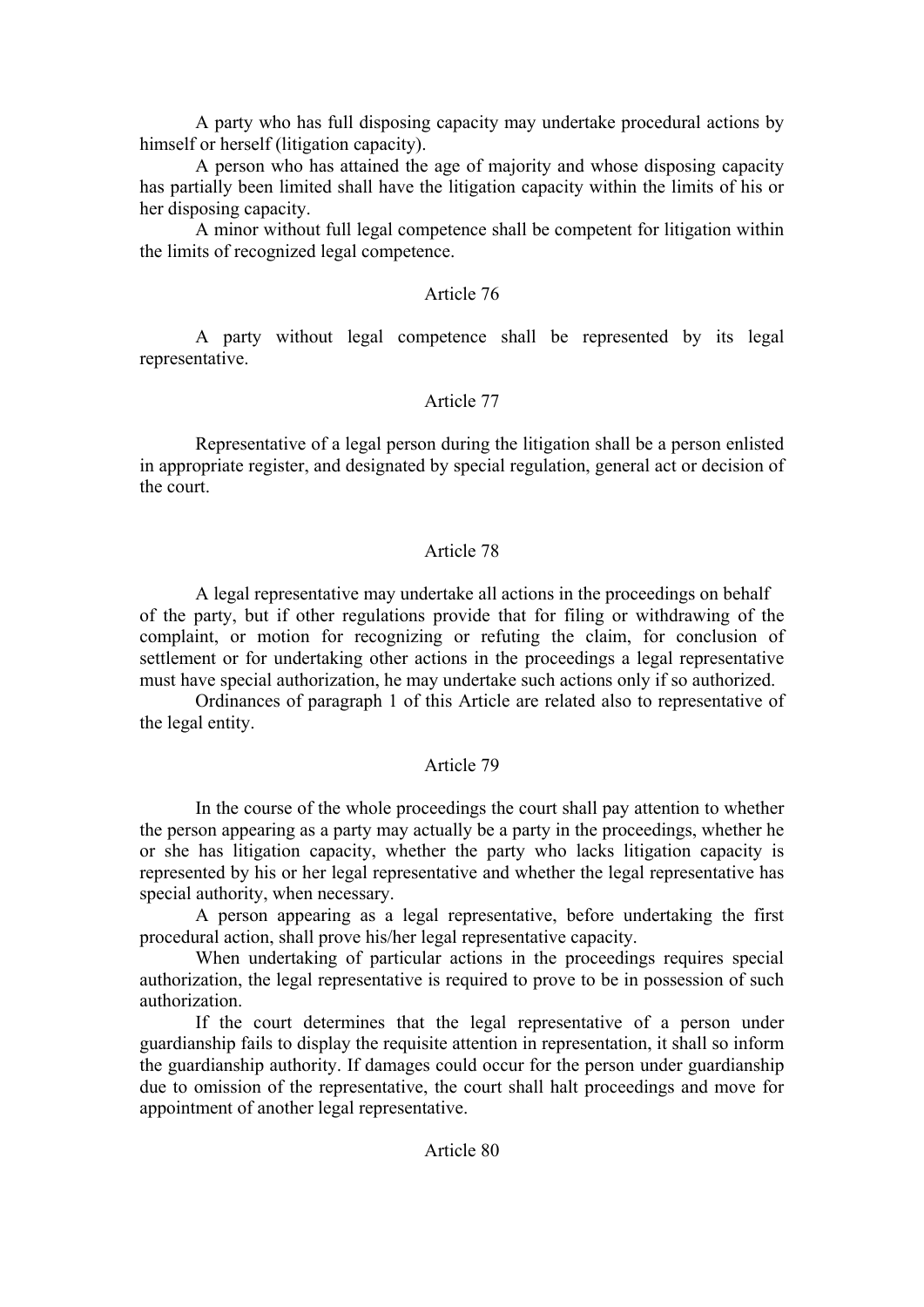When the court determines that the person appearing as a party cannot be a party to the proceedings, and such deficiency may be corrected, the court shall invite the plaintiff to make the necessary corrections.

 Moreover, when the court determines that a party does not have a legal representative or that the legal representative does not have special authorization when such is required, it shall request that the guardianship authority appoint a guardian for the person without litigation competence, and/or shall undertake other measures required for proper representation of a person without litigation competence.

 The court may set a deadline for the party to correct the deficiencies specified in paragraphs 1 and 2 of this Article under conditions envisaged by Article 101 of this Law.

 Until such deficiencies are corrected only such activities may be undertaken in the proceedings whose delay could result in detrimental consequences for the party.

 If the mentioned deficiencies cannot be corrected or if the set deadline passes without correction of such deficiencies, the court shall rule to rescind actions undertaken in the proceedings if affected by these deficiencies and shall reject the complaint if the deficiencies are of such nature preventing further litigation.

 The ruling ordering measures for correction of deficiencies cannot be appealed.

### Article 81

 If during proceedings before a first-instance court it is demonstrated that regular proceedings for appointment of legal representative for the defendant would be protracted, and hence with prejudicial consequences for one or both parties, the court shall appoint a temporary representative for the defendant from the list of advocates presented to the court by the Bar association. The list shall be announced at the Internet site and bulletin board of competent bar association and court. When appointing a temporary representative, the court is in obligation to comply with the sequence from the list.

 Under conditions specified in paragraph 1 of this Article the court shall appoint a temporary representative for the defendant particularly in the following cases:

 1) if the defendant lacks litigation competence, and has no legal representative;

 2) if conflicting interests exist between the defendant and his/her legal representative;

3) if both parties have the same legal representative;

 4) if temporary or permanent residence or seat of the defendant is unknown, and the defendant has no attorney;

 5) if the defendant or his or her legal representatives, who do not have an attorney are in a foreign country and serving could not be carried out.

 The court may appoint a temporary representative to a legal person also, i.e. to an entrepreneur under conditions and in the way established in Paragraphs 1 and 2 of the present Article.

 The court shall decide by a decision on appointment of a temporary representative that shall be delivered without delay to the guardianship authority of last domicile or residence of the defendant and the parties, as soon as it is possible.

Against decision from paragraph 4 of this Article no appeal is allowed.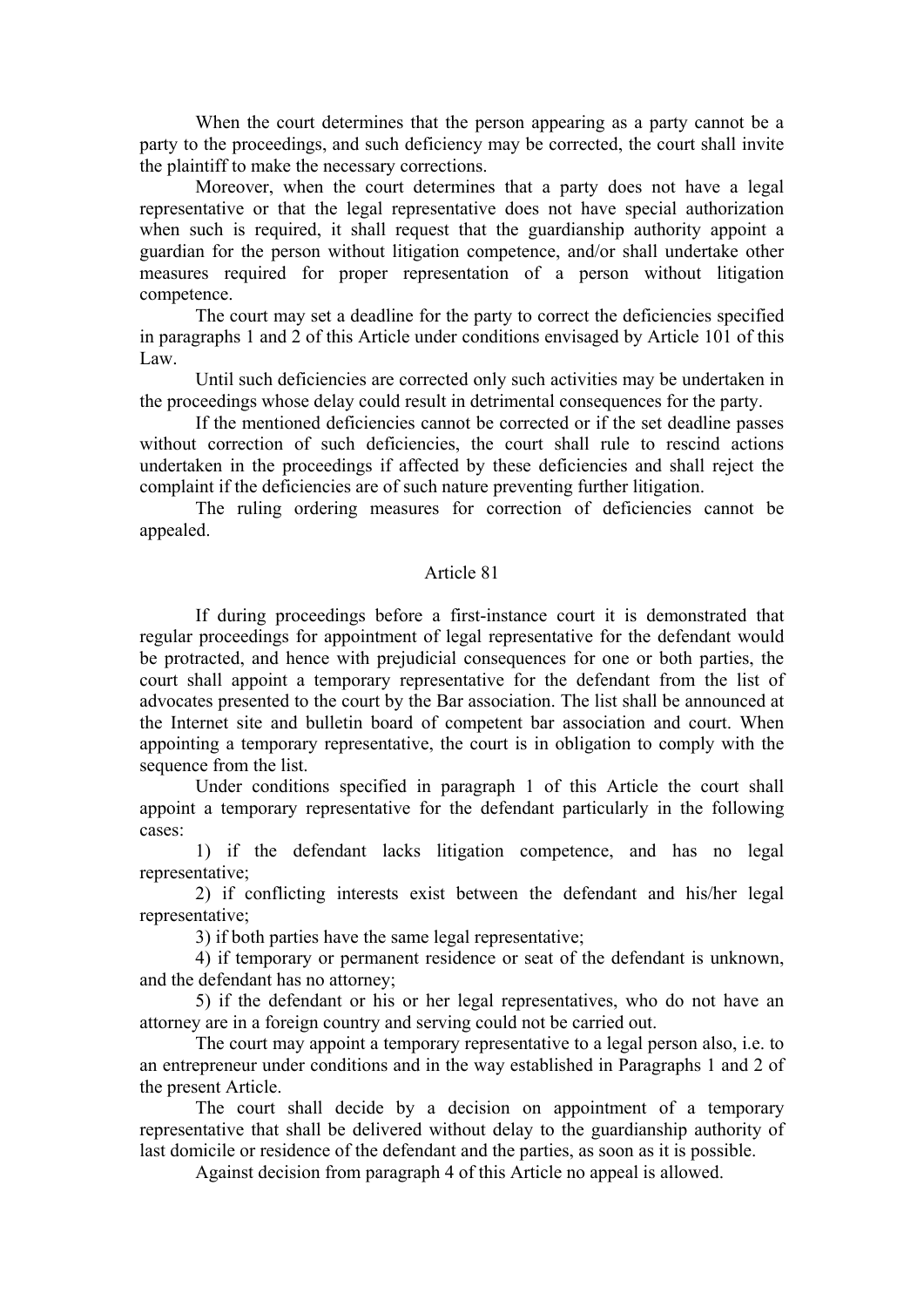## Article 82

 A temporary representative shall have during the proceedings all rights and duties of a legal representative.

 These rights and duties shall be carried out by the temporary representative until such time the defendant or his/her attorney appears before the court, and/or until the guardianship authority notifies the court on appointment of guardian.

## Article 83

 If a temporary representative has been appointed for the defendant due to reasons specified in Article 81, paragraph 2, points 4 and 5 of this Law, the court shall issue a notification which shall be published in "The Official Gazette of the Republic of Serbia" and on the notice board of the court, and otherwise if necessary by other appropriate means.

 The notice from paragraph 1 of this Article should contain: designation of the court appointing a temporary representative, legal grounds, name of the defendant for whom a representative is appointed, subject of litigation, name of representative and his/her occupation and address, as wall as a caveat that the representative shall represent the defendant until such time the defendant or his/her attorney appear before the court, and/or until the guardianship authority notifies the court on appointing of a guardian.

### Article 84

 A foreign citizen who lacks litigation capacity under the law of the country of his or her citizenship, but has litigation capacity under domestic law may undertake procedural actions by himself or herself. The legal representative may only undertake procedural actions up until the time the foreign citizen states that he or she is taking over the conduct of the litigation.

#### Chapter Five

## **ATTORNEYS**

### Article 85

 Parties may undertake actions in the proceedings personally or through an attorney **who must be the lawyer**.

*The attorney can be a lawyer if not otherwise provided by the law.* 

 *A party who is not a legal person may be represented by attorney who has full disposing capacity*.

**As exception from paragraph 1 of this Article**, **T**he Attorney of a legal person *can be only* a graduated lawyer with the passed bar exam, and who has regular employment in that legal person.

 A party in proceeding on extraordinary legal remedies must be represented by an attorney **unless the party is attorney itself**.

 Representing of the Republic of Serbia and its authorities, units with territorial autonomy and local self-governance is regulated by special regulations.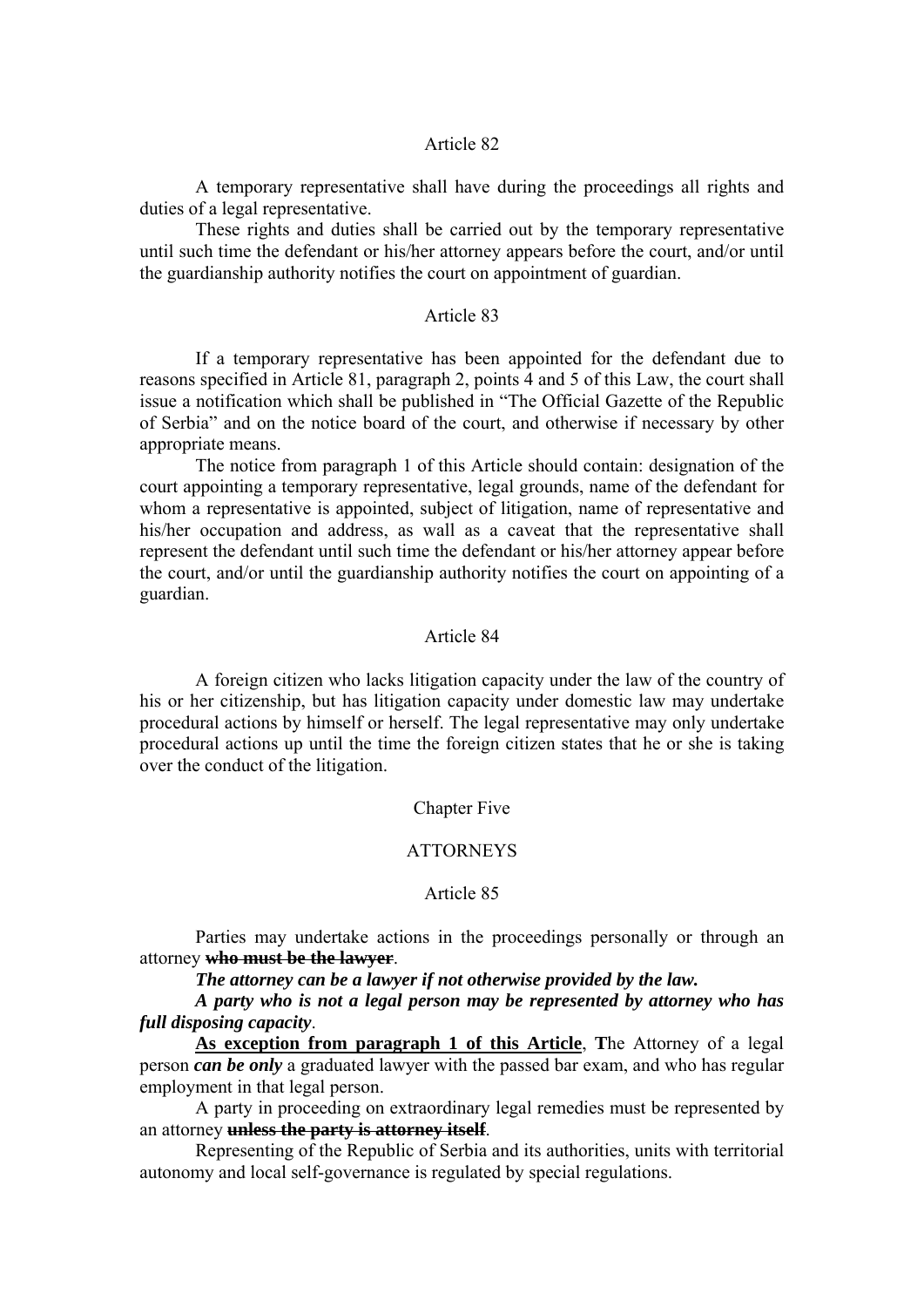The court can summon the party that has attorney to declare personally at the court about facts that has to be determined in litigation.

 The party that is represented by attorney can always appear before the court and give statements in addition to his/her attorney as well as undertake activities unless specified otherwise under this Law.

 If the court finds out that the attorney who is not a lawyer is not capable to perform this duty, the court shall instruct the party about negative consequences that might occur due to improper representation.

## Article 86

Actions undertaken in the proceedings by an attorney within the limits of authorization have the same legal effect as if undertaken bay the party itself.

## Article 87

A party may change or revoke an action of his/her attorney.

 If an attorney acknowledges a fact at a hearing on which the party is not present, or acknowledges a fact in a filing, and the party subsequently changes or revokes such acknowledgement, the court shall deliberate both statements in terms of Article 230, paragraph 3 of this Law.

# Article 88

The extent of authorization is determined by the party.

 The party may authorize the attorney to undertake only certain actions or to undertake all actions in the proceedings.

 Attorney *who is attorney-in-law* can be substituted by legal trainee that is employed with him/her only if the party agreed with that in given power of attorney, **except in proceedings concerning legal remedies**.

# Article 89

 If a party issues a power of attorney to conduct the litigation without specifying the scope of authorization, the attorney, *who is attorney-at-law*, on basis of such power of attorney, is authorized to:

 1) conduct all actions in the proceedings, especially to file the complaint, to withdraw it, to recognize the claim or to renounce the claim, to conclude a settlement, to file legal remedy and to renounce or waive it, and to request an injunction for temporary security measures;

 2) to file motion for enforcement or securing and to undertake actions in proceedings relating thereto;

 3) to transfer the power of attorney to another attorney or to authorize another attorney to undertake only particular actions in the proceedings.

4) to receive and collect awarded costs from the opposite party.

*To file a motion for re-trial an attorney-at -law requires a special power of attorney*.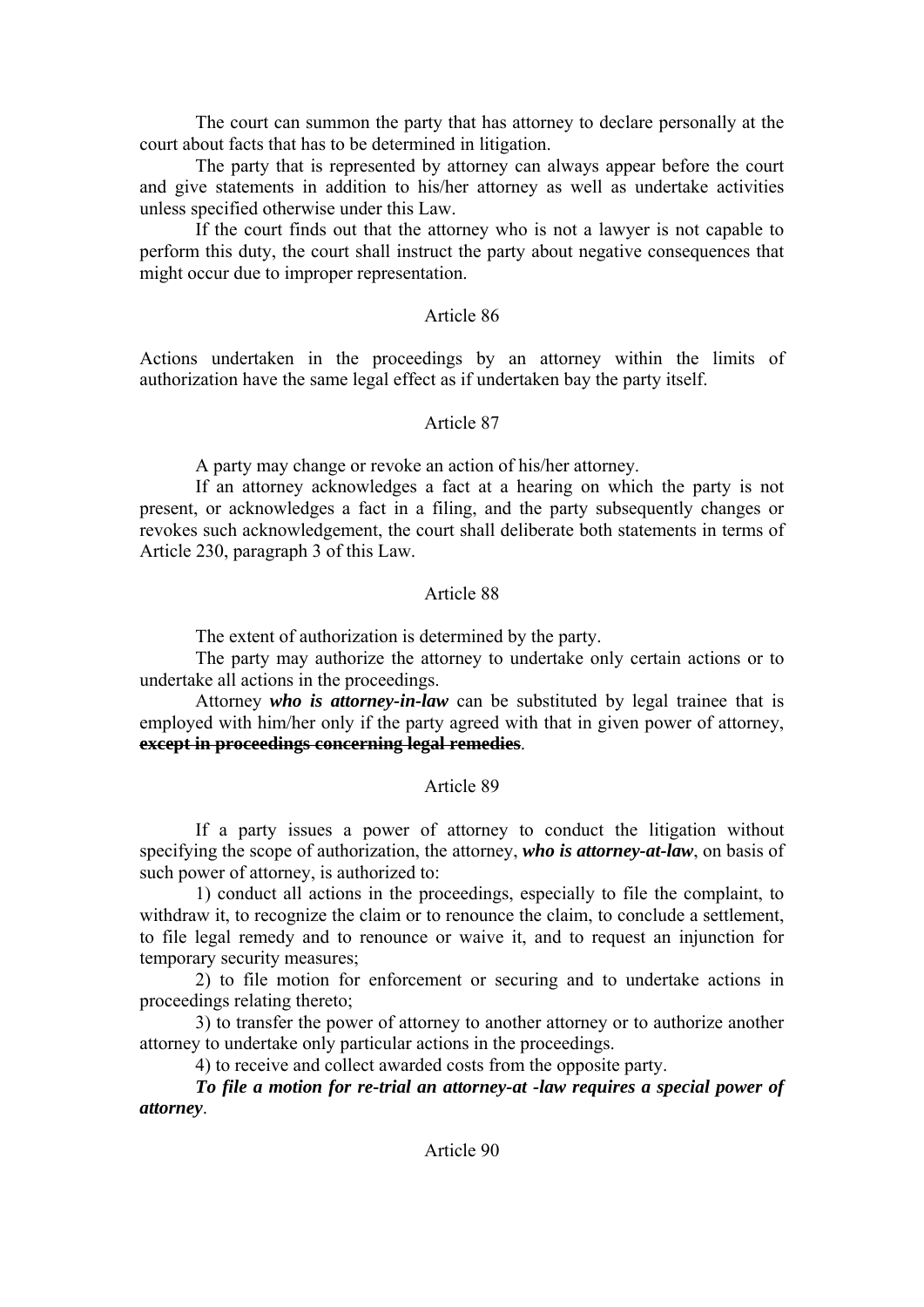A party shall grant power of attorney in writing.

*If the court has doubts about the truthfulness of a written power of attorney, it may order, by a ruling, that a certified power of attorney be submitted. No appeal shall be permitted against this ruling*.

### Article 91

 An attorney is required to submit the power of attorney at the first act in the proceedings.

 The court is required to monitor throughout the proceedings whether the person appearing as an attorney is authorized for representation. If the court determines that the person appearing as an attorney is not authorized for undertaking of certain activity, it shall rescind all litigation acts undertaken by such person, unless subsequently approved by the party.

#### Article 92

 A party may revoke the power of attorney at any time and the attorney may relinquish it at any time.

 The court before which the proceedings are conducted must be informed of revocation and/or relinquishing of power of attorney, in writing or orally on record.

 Attorney is required to notify the party and the court about relinquishing of power of attorney.

 Revoking and or relinquishing of power of attorney shall be valid for the other party from the moment it is notified about it.

 The attorney is required to act on behalf of the person giving him/her power of attorney for 30 days following relinquishing of the power of attorney if necessary to prevent any damages for such person that could occur within this period.

#### Article 93

 With the death of a natural person, pronunciation of his /her death or the loss of business capability, the power of attorney which he/she issued is also terminated.

 If the attorney of natural person is given the power of attorney to undertake all procedures in litigation and party involved or his/her legal representative dies or looses business capability, or if the legal representative is dismissed, the attorney is authorized to act in a process that cannot be postponed.

## Article 94

 With the dissolution of a legal entity, initiation of bankruptcy procedure or liquidation the power of attorney issued by it shall cease.

 Upon initiation of bankruptcy procedure or liquidation in procedures arising due to the bankruptcy procedure, as well as in procedures started before the bankruptcy procedure, and continued upon initiation of the mentioned procedures, the attorney must have the power of attorney issued by the trustee in bankruptcy, or the liquidator.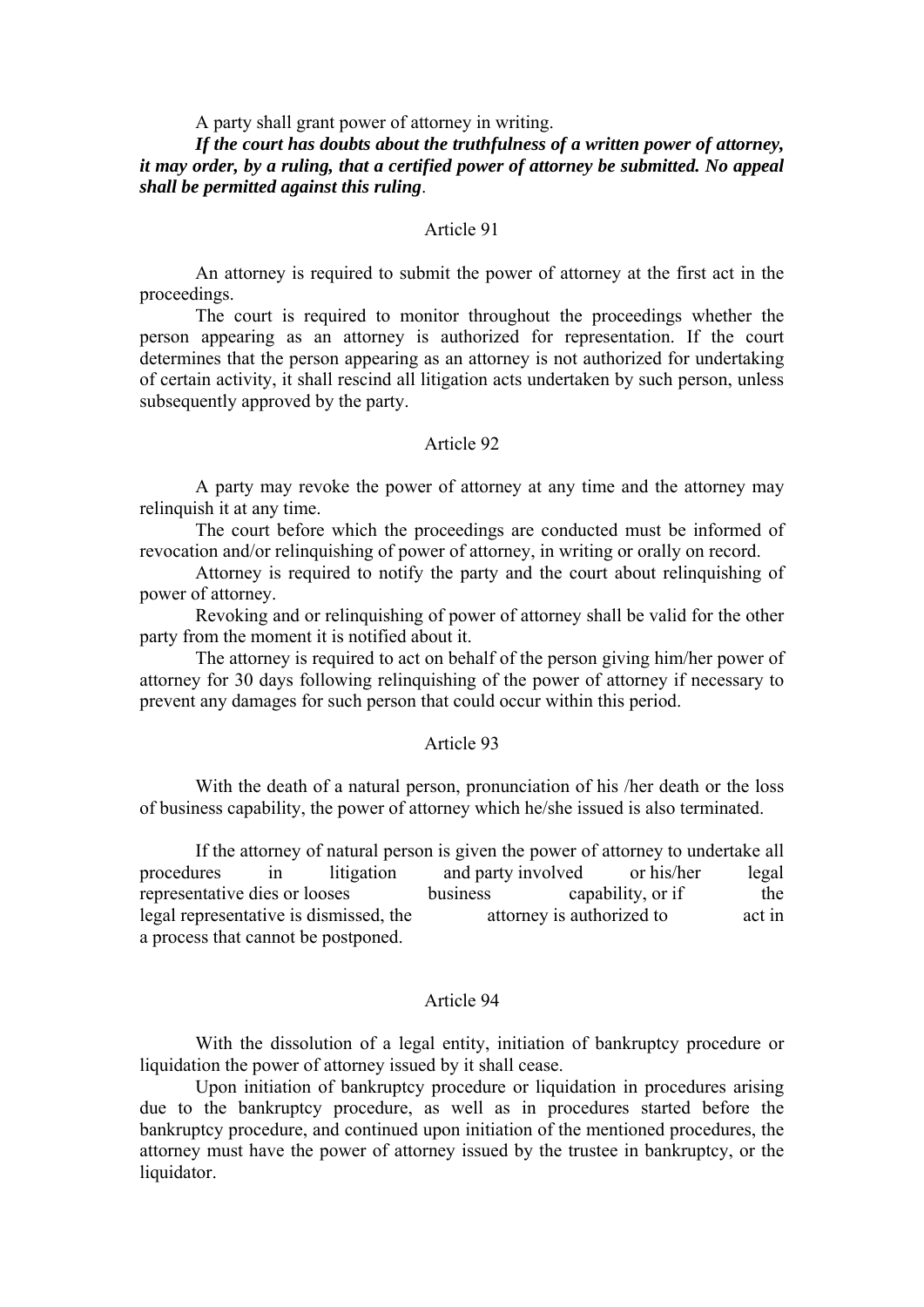### Chapter 6

## LANGUAGE OF THE PROCEEDINGS

#### Article 95

 Parties and other participants to the proceedings are entitled to use their own language during the hearings and when orally undertaking other actions before the court.

 If such proceedings are not in the language of the other parties or other participants to the proceedings, they will, upon request, be provided with an interpretation of the proceedings in their own language, including oral translations of all documents used as evidence during the proceedings.

 If language of a national minority is also in official use in the court, the costs of translation incurred by use of official languages of national minority in the procedure shall be covered by authority who is conducting the procedure.

 Parties and other participants in the process who are blind, deaf or dumb are entitled to free assistance of an interpreter in court proceedings.

### Article 96

 Summonses, decisions and other documents relating to the case which are sent to the parties and other participants in proceeding shall be in the Serbian language.

 If the language of a national minority is also in official use at the court, the court shall send its documents in that language to the parties and participants to the proceedings who are members of the minority and speak their own language before the court.

#### Article 97

 Parties and other participants to the proceedings must submit their complaints, appeals and other filings with the court in a language which is in official use at the court.

 Parties and other participants to the proceedings may submit to the court their filings also in language of national minorities that is not in official use in the court if that is in accordance with the law.

#### Chapter 7

## FILINGS

#### Article 98

 Complaints, replies to complaints, legal remedies are submitted in writing (hereinafter: the filings).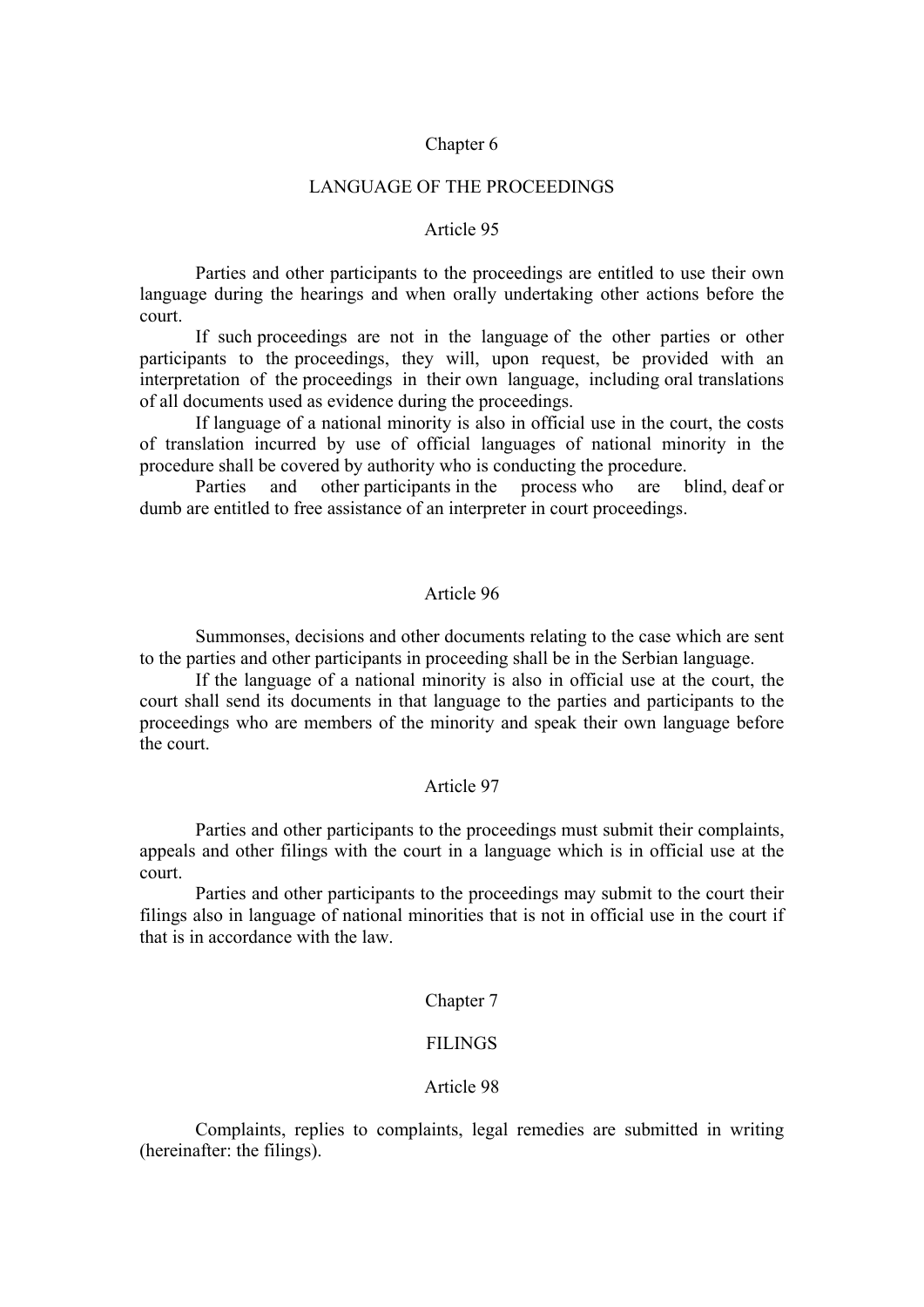Requirements for written form also are fulfilling the filings directed to the court by telegram and electronic mail in accordance with special law.

 Filings shall be comprehensible and shall contain everything which is necessary for them to be proceeded upon and in particular, they shall specify: the name of court, name and surname, name of the company, permanent or temporary residence i.e. headquarter of the parties, their legal representatives and attorneys if any, the subject matter of dispute, the contents of the statement and the signature of the submitter.

 If the statement contains a claim, a party should state the facts on which the claim is based and present evidence, when necessary.

 Written filings are submitted only apart from the hearing and not later than 15 days before the hearing.

### Article 99

 All filings and attachments to filings to be sent to the other party must be filed with sufficient number of copies for court and the other party to the proceedings.

 If several persons who have a common legal representative or agent are on the opposing side, filings and attachments may be filed for all these persons in only one copy.

### Article 100

 Documents attached with the filing may be submitted either as original documents or transcripts.

 If a party submits an original document, the court shall keep the document and allow the other party to the proceedings to examine the document. When there is no need for the court to retain the document, it will be returned to its owner upon request.

The court may request the party who submitted the document to file a transcript with the court.

 If a transcript is filed the court may, upon request of the other parties to the proceedings, request that the party submitting the document produce the original to the court and allow it to be examined by the other parties to the proceedings. If necessary, the court shall determine a time limit for the filing to be submitted in original form or certified transcript i.e. examination of a original document.

Appeal against paragraphs 2 and 3 of this Article is not allowed.

Article 101

 If the filing is unclear or incomplete (Article 98, paragraph 3), the court shall return the filling to the party that does not have attorney-at-law for purpose of correction of the filling unless otherwise directed by the Law.

When the court returns the filing for correction or supplementation it will determine the deadline of eight days for resubmitting of filing.

 If the filing is corrected i.e. supplemented and submitted with the court within the deadline prescribed for correction and supplementation it will be considered that the filing was submitted to the court on the day when it was submitted first.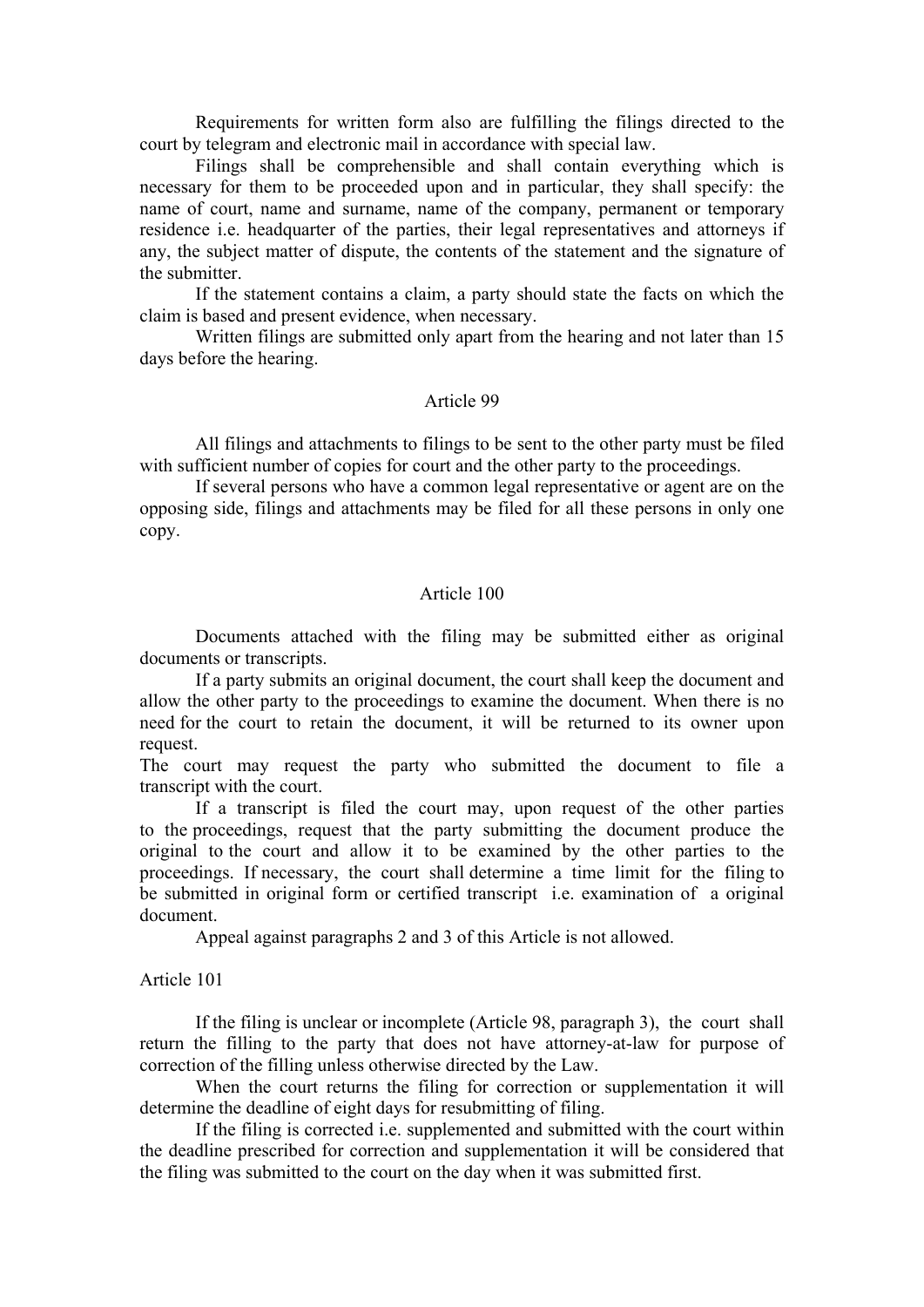It will be considered that the filing is revoked if it is not returned to the court within deadline specified, and if it is returned without correction i.e. supplement it will be rejected.

 When the filing submitted by the attorney-in-law, ombudsman or public prosecutor on behalf of the party is unclear or incomplete, the court shall reject the filling.

 If filings or supplements are not submitted in a sufficient number of copies, the court shall make the copies and the costs shall be borne by the party who has failed.

### Chapter 8

#### TIME LIMITS AND HEARINGS

#### 1. Time limits

#### Article 102

 If time limits are not set by law, the court sets them based on the circumstances of the case.

 Time limits from paragraph 1 of this Article are set by the court in accordance with the time frame.

#### Article 103

Time limits are calculated in days, months and years.

 If a time limit is expressed as a number of days, as a first day of the deadline is considered next day from the day of service or notification or after the day of the occurrence of the event from which the time limit is calculated according to the Law.

 Time limits expressed as a number of months or years end expire on that date of the final month or year which corresponds to the date on which the court delivered or day on which falls the occurrence of the event from which according to the law the time limit started to run.

 If the last day of a time limit is a public holiday or Sunday or any other nonworking day of the court, the time limit ends upon the expiry of the next working day.

 The provisions of paragraph 4 of this Article shall apply to the period within which, under the special regulations, a lawsuit must be filed as well as on the period of aged debts or other rights.

#### Article 104

 If there is a time limit to submit a filing, it shall be considered that the filing is submitted in time if it is submitted before the end of such time limit.

 If a filing is sent by registered mail or telegraph, the date of delivery to the post office shall be considered the date of filing it with the court.

 If a filing is sent by telegraph and does not contain all necessary information, it shall be considered timely if a proper filing is resubmitted with the court or sent to the court by registered mail within 3 days of delivering the original telegram to the post office.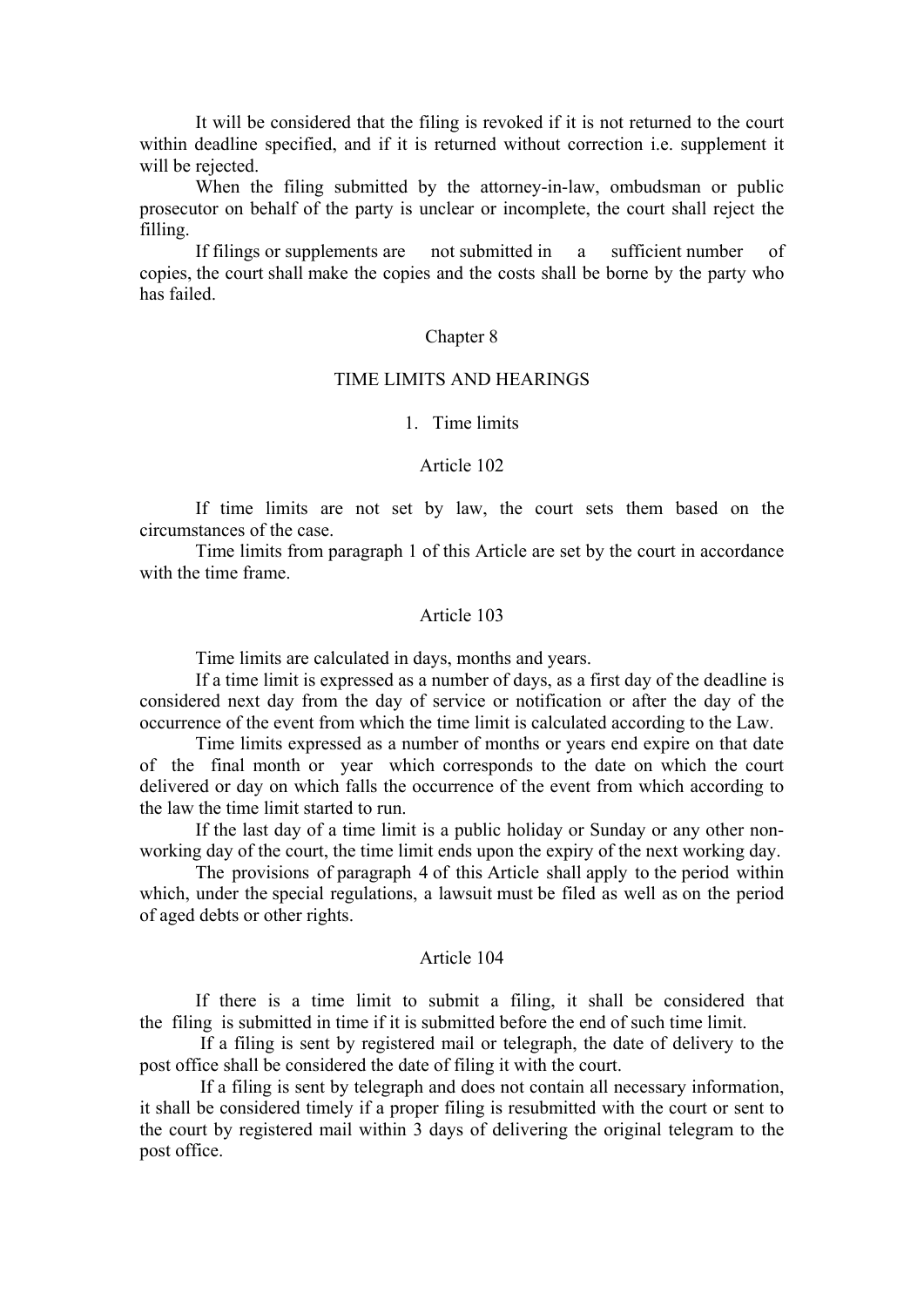If a filing is sent by e-mail, the date of delivery to the court shall be considered the time indicated in the receipt of reception of e-mail message.

 Where individuals are in the service in the Armed Forces of the Republic of Serbia and other persons with service in military units, or military institutions, the day of submitting a filing to a military unit or institution is considered the day of filing with the court.

 For persons in places of detention, the day of submitting a filing to the penitentiary institution is considered the day of filing with the court.

 If a filing is submitted or mailed to a court which has no jurisdiction before the end of a time limit, and it reaches the court of jurisdiction after the end of the time limit, it shall be considered that it was filed in time if the failure to send it to the court of jurisdiction can be justified by the lack of knowledge or obvious mistake of the person who filed it.

 The provisions of paragraphs 1 to 7 of this Article concerning time limits also apply in cases where a complaint must be filed in accordance with special regulations, as well as to for aged debt deadline or other right.

## 2. Hearings

## Article 105

 Hearings shall be scheduled by the court when prescribed by law or when it would be required for the purpose of the proceedings. No appeal shall be permitted against the ruling by which a hearing was scheduled.

 The court shall timely summon the parties and other persons whose presence is required during a hearing. The summons is served with a filing that was the cause for the hearing, and it identifies the relevant venue, room and time of the hearing. If the summons is served without a filing, it must identify the party, subject of litigation and act to be done at the hearing.

 The court will, within summon for a preliminary hearing or the first main hearing, warn of the legal consequences for absence from the hearings as well as about the duty of parties to inform the court about change of address (Article 144).

 The content of summon is the same for all participants in the proceeding, regardless of their capacity in the proceeding, if not otherwise provided by this law.

## Article 106

 The court may send to parties and other participants during proceeding, with their consent, summon for hearing or notification about delay of hearing using electronic mail, telegram or other electronic messenger system, provided that such way of contacting provides the court with return information that the person received the summon or notification.

## Article 107

Hearings normally take place in the court building.

 The court may decide to hold a hearing outside of the court premises if it is considered necessary. Such decision may not be appealed.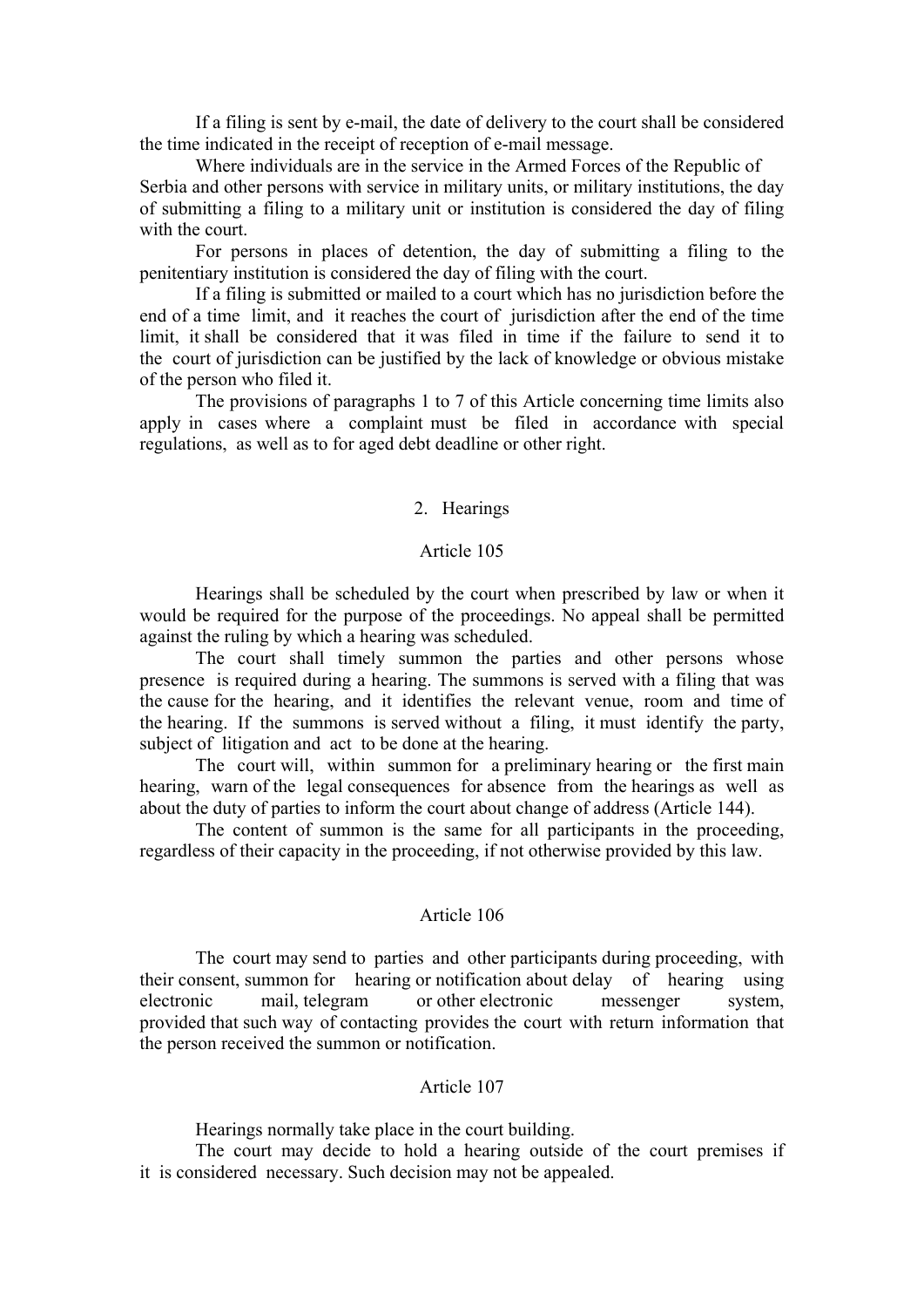## Article 108

 The court may exceptionally postpone a hearing if necessary to present evidence or **due to absence of the judge** due to other justifiable reasons.

When hearing is postponed, the court shall always determine new time frame **that cannot be longer than one third of the originally defined time frame**.

 If a hearing is postponed, the court shall immediately determine the time and venue of the postponed hearing within the time frame from paragraph 2 of this Article.

The decision on postponement of a hearing may not be appealed.

# 3. Motion to restore a prior status

# Article 109

 If a party fails to appear at a hearing or to meet a deadline for taking an action in the proceedings, and, for that reason, he or she loses the right to take that action, the court shall permit such party, upon his or her motion, to take that action later (motion to restore a prior status), if it deems that there were legitimate reasons for the omission.

 When a motion to restore a prior status is granted, the status of the litigation prior to the omission shall be restored and any decisions that were made by the court because of the above omission shall be revoked.

# Article 110

 A motion to restore a prior status shall be put forward to the court at which the omitted action was supposed to be taken.

 The motion shall be put forward within eight days of the day when the reason for the omission ceased to exist; and if the party learned about the omission at a later time, the above eight days time limit shall start running on the date when he or she learnt about it.

 After the expiration of 60 days of the date of the omission, no motion to restore a prior status may be put forward.

 If a motion to restore a prior status is put forward because of a failure to meet a

deadline the requesting party shall, at the same time when he or she puts forward the motion, take the omitted action.

# Article 111

 No motion to restore the prior status shall be permitted if the party has failed to meet the deadline from article 110 paragraphs 2 and 3 of this Law or if he or she has failed to appear at the hearing scheduled in relation to the motion to restore a prior status.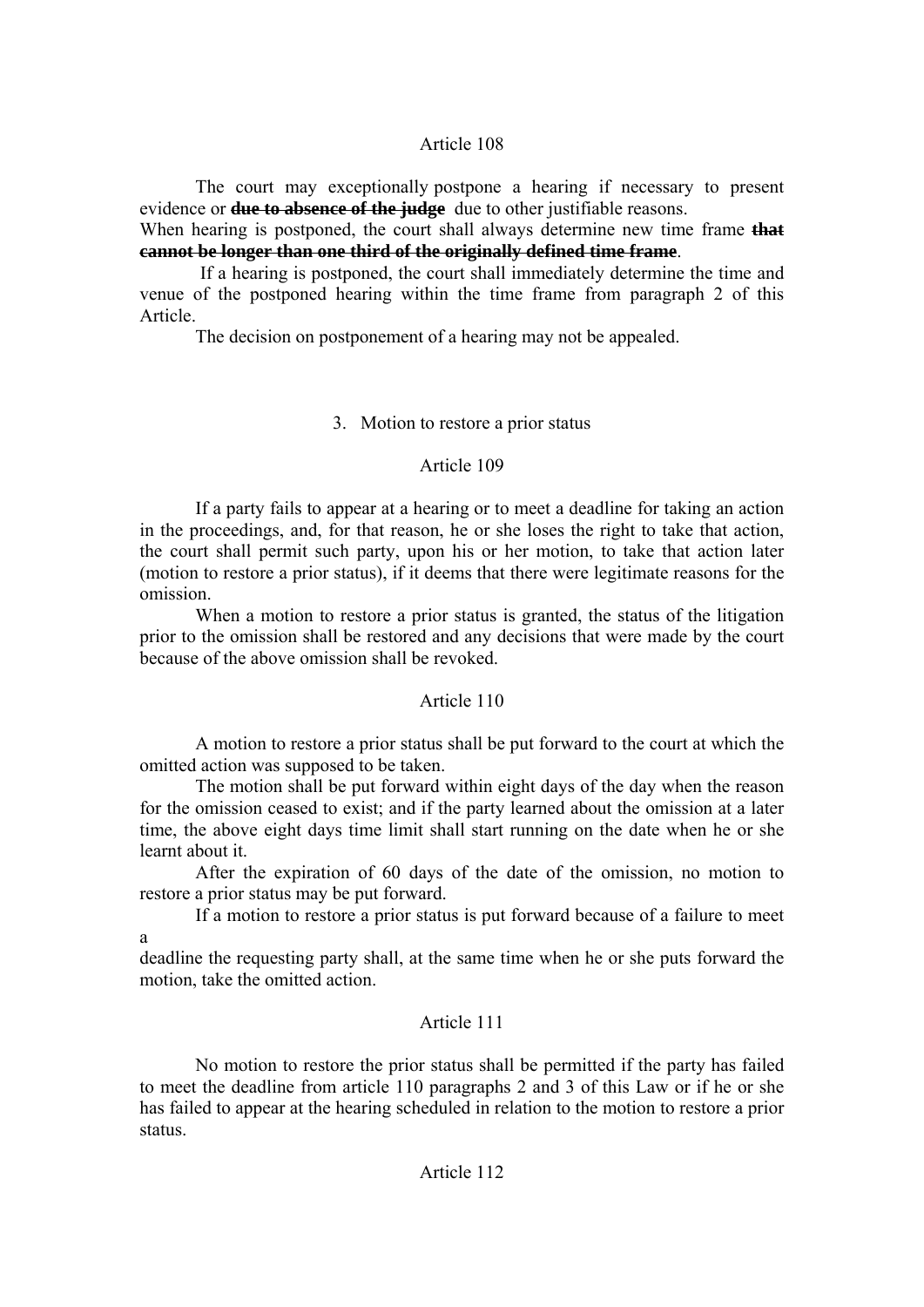A motion to restore a prior status shall not affect the course of the litigation, but the court may decide that the proceedings be suspended until the ruling on the motion becomes legally effective.

## Article 113

 Untimely and inadmissible motions to restore a prior status shall be dismissed by the court decision.

 The proposal to restore the prior status, which is not based on generally known facts and party did not submit or suggest appropriate evidences or with suggestion did not undertake missed action will be rejected as irregular.

 A proposal to restore the prior status shall, as a rule, be rendered without hearing.

When the court finds that in order to properly establish the facts it is necessary to bring forward evidences it will schedule a hearing.

## Article 114

 No appeal shall be permitted against a ruling granting a motion to restore a prior status, except where untimely and irregular proposal have been granted.

#### Chapter 9

## **TRANSCRIPTS**

#### Article 115

All acts done during a hearing are recorded in a transcript.

 Transcripts shall also be taken of important statements and notifications made by parties or other participants outside of a hearing. No transcripts shall be taken of less important statements or notifications; they shall just be recorded in the case file in the form of an official note.

Transcript shall be taken by a court clerk.

 The judge may entrust the management of transcript to judge assistant or judge trainee.

#### Article 116

 The following information shall be entered in the transcript: name and composition of the court, place where action is taken, date and hour when action is taken, indication of the matter of controversy and names of the attending parties or third parties and their legal representatives or agents.

 Transcripts shall contain essential information about the contents of the action taken. The transcript of the trial shall in particular contain the following information: whether the trial was held in open court or not, the parties' statements, their motions, evidence they offered, evidence that was produced, statements made by witnesses and expert witnesses as well as decisions rendered by the court at the hearing.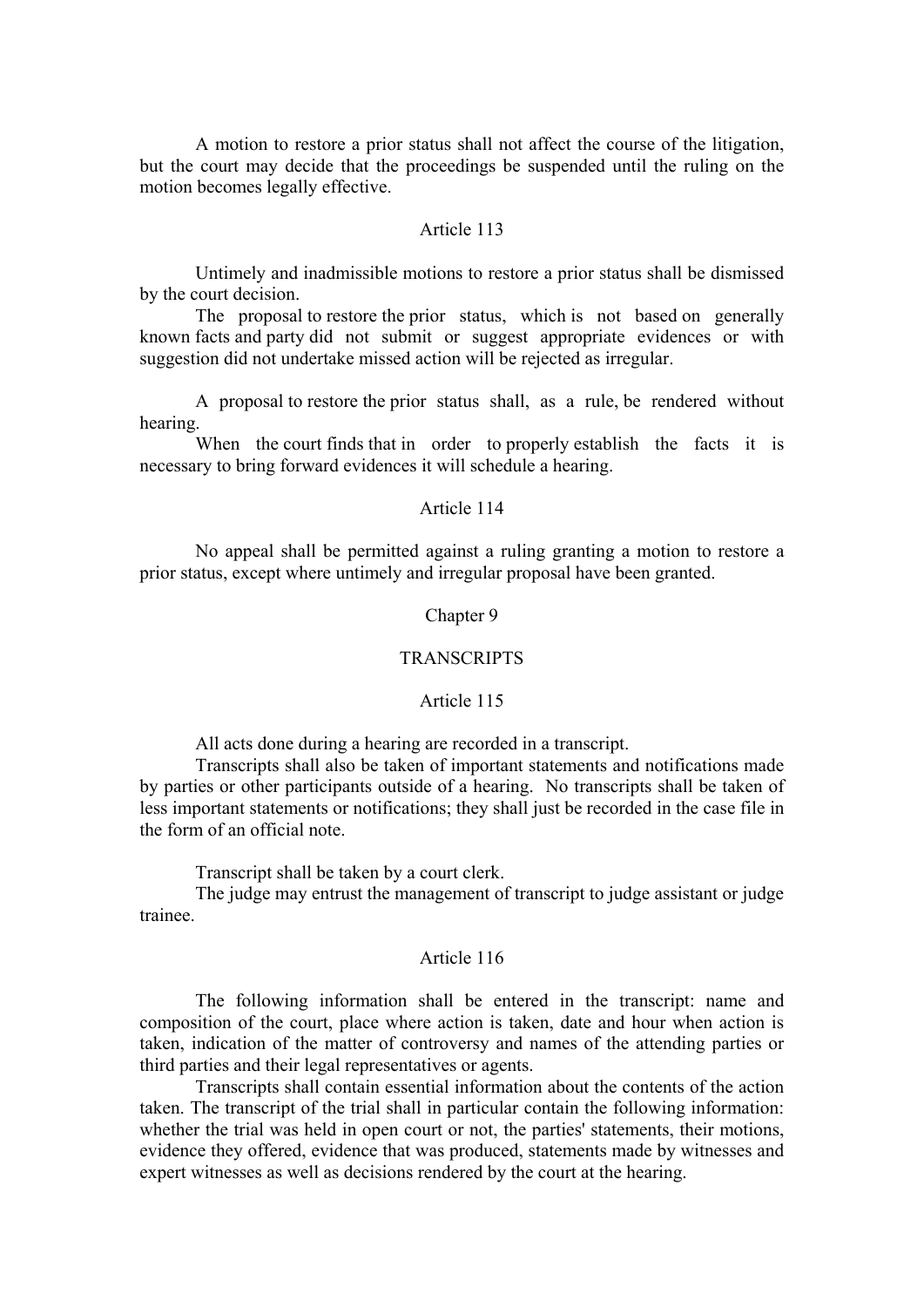### Article 117

 A transcript must be kept in an orderly manner, nothing must be deleted from the transcript, added or changed after the transcript is verified by signatures of the parties and court clerk.

## Article 118

 Transcript shall be drawn by making the written text based on the loud voice command from the judge, but also may be made based on stenographic notes or recording made by device for audio or video recording

 The parties are entitled to examine the transcript and maters from paragraph 1 of this article, to read or request the transcript to be read to them and make their objections on its content.

 Other persons whose statements have been recorded in the transcript may request the same, but only of that part of the transcript containing their statements.

 Corrections or additions to the transcript that should be made on account of the objections of the parties or other participants or in official capacity are added to the end of the transcript. Overruled objections are also to be included in the transcript if the parties request so.

## Article 119

 The court may decide by a decision, in its official capacity or at proposal of the parties, to record the hearing by audio or video recording.

 A separate appeal is not permitted against the decision from paragraph 1 of this Article.

 The recording must contain the following data: denomination and composition of the court, venue, date and time of holding of the hearing, subject matter of the dispute, names of parties and other persons, their legal representatives or attorneys. The recording shall also contain data about the identity of the person whose declaration is recorded and in which capacity it is giving the declaration. If declarations of several persons are recorded, it must be clear from the recording which person is giving the declaration.

 The parties have the right to a copy of the recording from Paragraph 3 of the present Article.

### Article 120

Sound, and/or video recording of the hearing is a part of the court file.

 The way of keeping, transferring of the recording into the transcript, technical conditions and the way of recording shall be prescribed by the Court Rules of Procedure.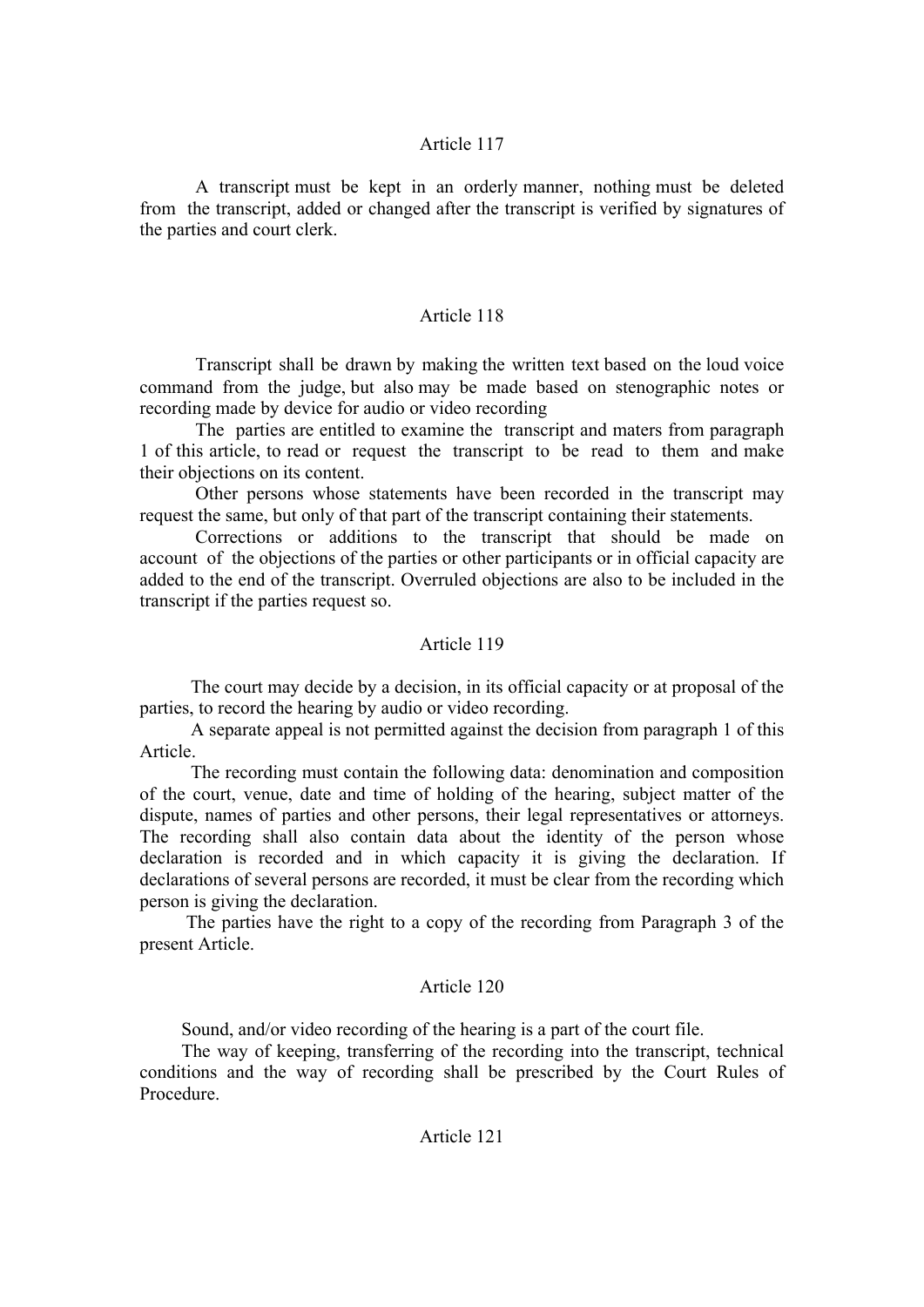The sound record shall be, in accordance with dispositions of the present Code, transferred in the form of a written transcript, which must contain all that is recorded in the sound recording, within a deadline of eight days from performed recording or broadcasting of the recording. Written form of the sound recording represents the transcription.

 Parties may request a copy of the sound part of recording from Paragraph 1 of the present Article.

 If the copy of the sound part of recording and the sound recording has important differences in contents, the party has the right to submit to the judge an objection within a deadline of eight days from reception of the copy.

 After the objection of the party from Paragraph 3 of this Article, the court shall, within three days, change the copy of the sound part of recording or deny the objection by a decision. A separate appeal is not permitted against this decision.

## Article 122

 The transcript is signed by judge, president of the panel of judges, court clerk, parties or their legal representatives or attorneys, interpreter and translator.

 A witness or expert witnesses sign their statements in the transcript if they give their testimony before a judge requested to take testimony.

 An illiterate person or a person who is not able to sign shall fingerprint the transcript and the court clerk shall write his/her name under the fingerprint and write from which finger the print was taken. If a person cannot give the fingerprint, the judge shall establish that fact in the transcript and verify that text with his signature under it.

 Should a party, representative or attorney, a witness or expert witness leave before the signature of the transcript or does not want to sign the transcript, this shall be recorded in the transcript along with the reason stated for doing so.

### Article 123

 Deliberation and voting of the court is recorded in a separate transcript. If with the court in proceedings on legal remedies the decision is reached unanimously then instead of transcript the note about deliberation and voting is compiled

 The transcript of deliberation and voting contain information about voting and the decision made.

 Separate opinions are included in the transcript of deliberation and voting if they have not been included in the transcript of the proceedings.

 All members of the court panel and the court clerk sign the transcript or note on voting.

 The transcript of deliberation and voting shall be sealed in special envelope. It may be examined only by a court that is solving the problem of legal remedy in the procedure of legal remedy after which the transcript is to be closed and sealed again with a note on the envelope that it has been examined.

#### Chapter 10

#### RENDERING OF DECISIONS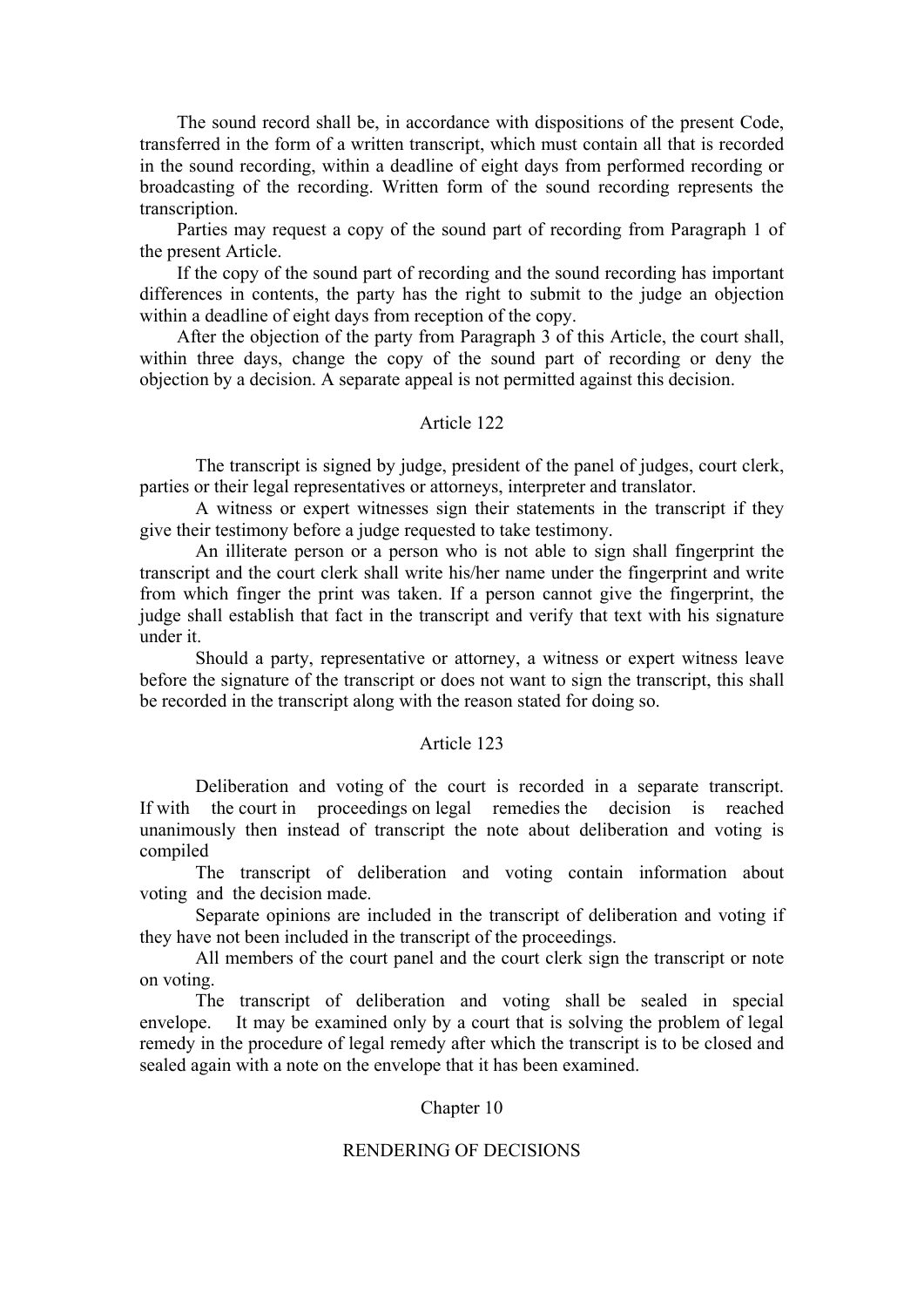#### Article 124

The decisions of the court have either the form of judgments or decisions.

 The court passes a judgment, except in the event of trespassing where the court passes a decision.

Whenever the court does not pass a judgment, it passes a decision.

 In case of a claim for payment order, the decision approving the claim shall have the form of payment order.

 The ruling of the court related to costs which is included in the judgment is considered a decision.

#### Article 125

The court panel makes a decision after deliberation by voting.

 Only the members of the panel and the court clerk may be in the room where deliberation and voting take place.

When a decision on simple issues needs to be rendered, the chamber may also render a decision at the session itself.

## Article 126

 The president of the panel shall manage the deliberations and voting and shall vote last.

 The majority of votes shall be required for each decision rendered by the panel.

 If, in relation to particular issues to be decided, votes are split between several different opinions, so that neither of them has the majority, the issues shall be separated and voting repeated until a majority is achieved.

#### Article 127

 Prior to rendering a judgment on the main claim, the court must make a decision whether it is necessary to supplement the proceedings. It shall also decide on other preliminary issues.

 If deliberation on the main claim requires that decisions be made on several claims, there will be a separate vote on each of them.

## Chapter 11

### SERVICE OF WRITS AND EXAMINATION OF CASE FILES

#### 1. Manner of Service Article 128

 Writs of the court shall be served directly in the court, by mail, persons registered to perform the delivery, the person employed by the court, other state agencies, persons with public authorities or other persons designated by special regulations, as specified by this Law.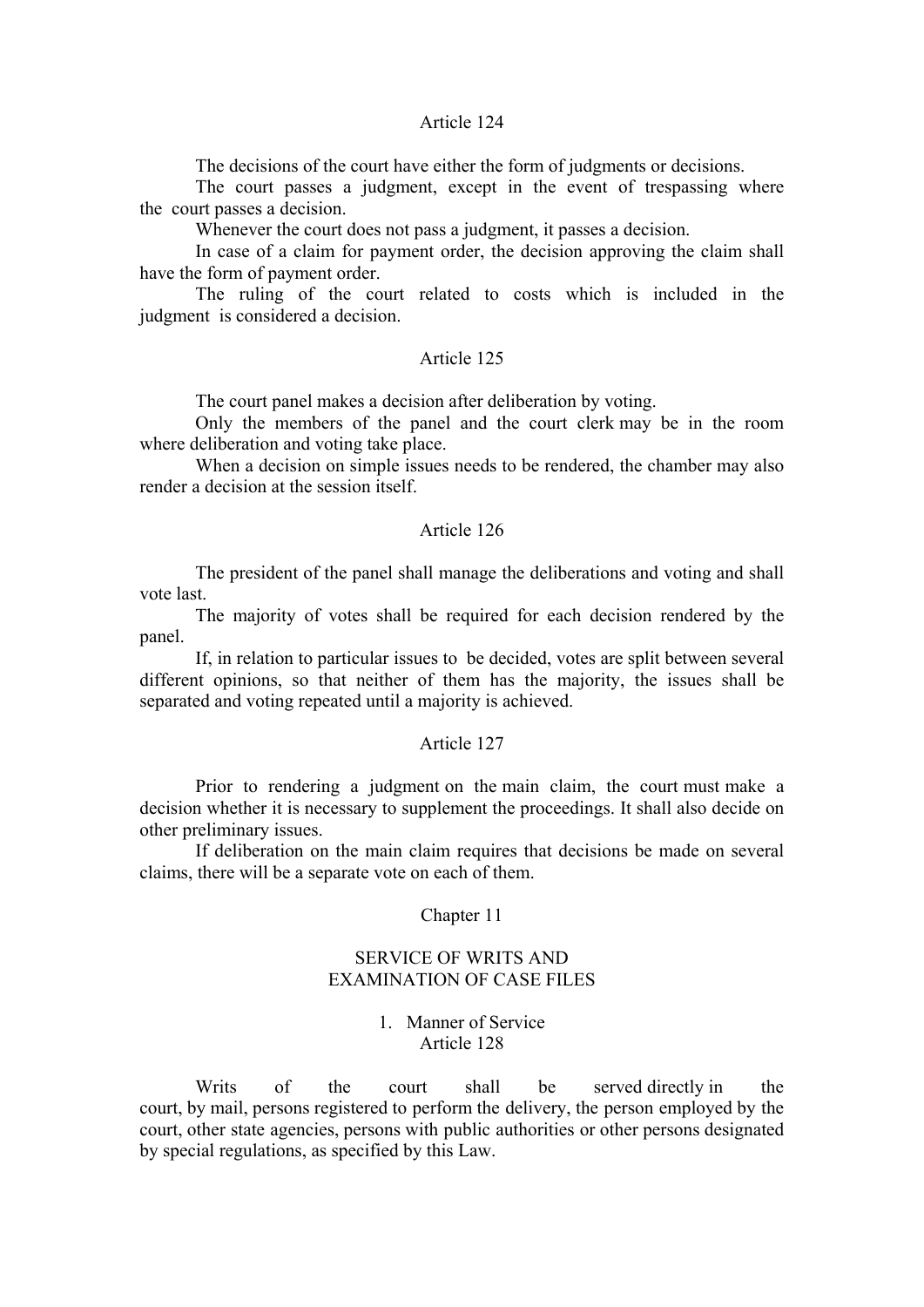The person who performs the service is obliged to prove his/her authorization to the person on whom the document is being served at his/her request.

 The persons whom the courier finds at the place where the service is to be executed are obliged to prove their identity, at his/her request.

 Police authorities are obliged to assist in the performance of delivery if requested by the Court.

#### Article 129

Delivery can be done electronically, in accordance with special regulations.

 Delivery in electronic form is considered to be made under condition that in this manner of service it is possible to provide feedback information that the person has received the document.

 Notice of receipt of the document submitted in electronic form represents the printed electronic record about the day and hour when the device for electronic transfer of data recorded that the document has been sent to the recipient, name of the sender and recipient name and title of the document.

### Article 130

 The parties may, upon approval by the court, directly and promptly refer the filings and other documents to each other and to submit the filings and other documents along with proof of delivery to the court.

 The provision of paragraph 1 of this Article shall not apply to documents for which personal service is envisaged.

#### Article 131

Service to natural persons shall be to the address indicated in the complaint, or to the address of domicile or residence registered with the authority responsible for maintaining the records of identity cards.

 Service to public authorities, authorities of autonomous region and bodies and public services of self governing local is done by delivering a document to the responsible person in the office for the reception of documents. As the day of service it is considered the day of delivery of the document.

 Service on legal entities is done by delivering of document within the premises of the legal entity to an employee of the legal entity, i.e. attorney of the legal entity to the address from the public registry i.e. to the address of his/her residence.

*Service to entrepreneurs is done in accordance with paragraph 3 of this Article*.

## Article 132

 For the persons in the military and police, as well as employees of road, river, maritime and air transportation, service of the summons may be performed through their command or direct superior, as well as the service of other documents related to the case.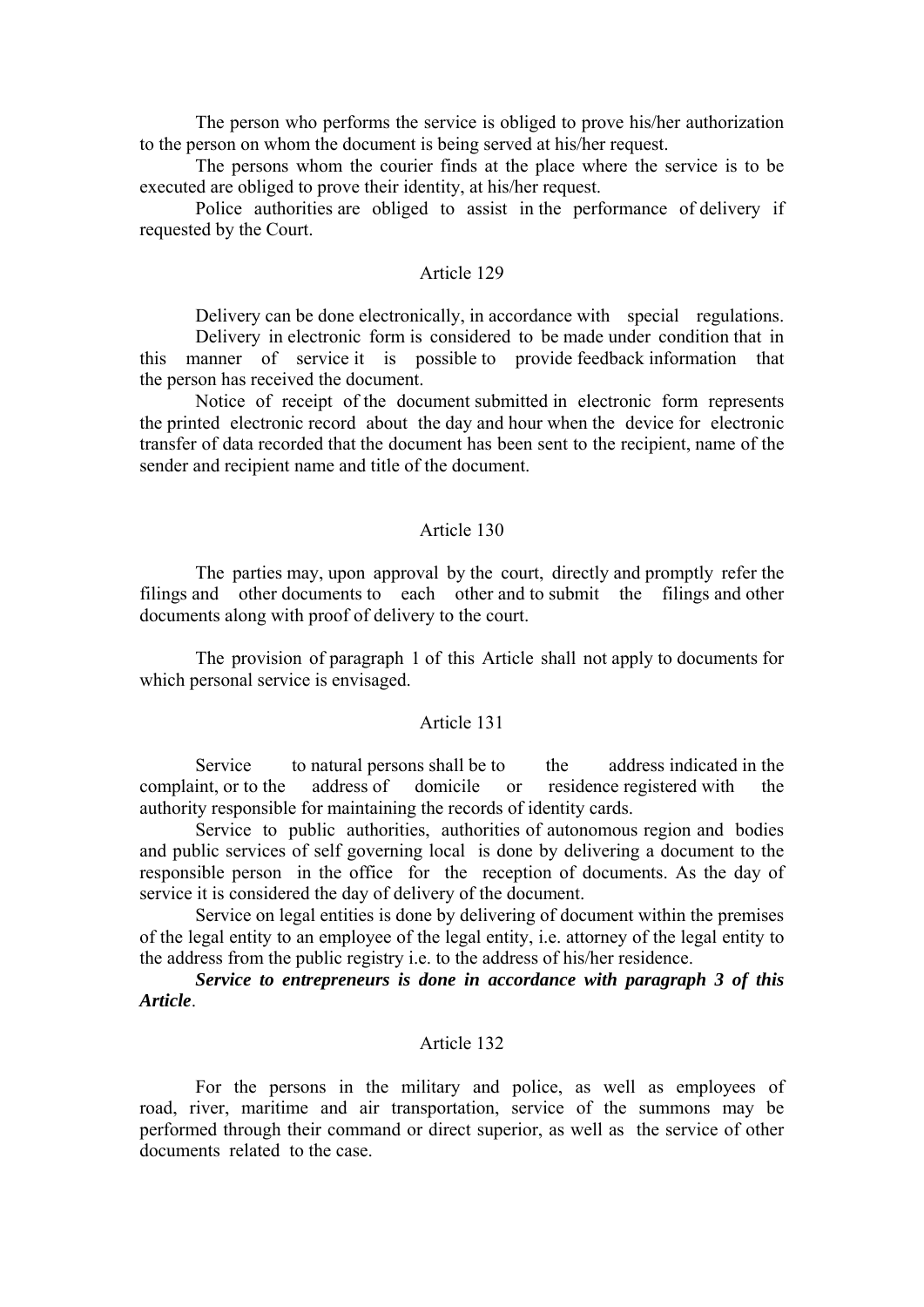#### Article 133

 When service is to be made on persons or institutions in a foreign country or on foreigners enjoying the right to immunity, it shall be made through diplomatic channels, except if otherwise provided in an international agreement or in Law (Article 146).

 If service of a document of the court has to be made on the citizens of the Republic of Serbia in a foreign country, that may be done through the competent consular or diplomatic representative of the Republic of Serbia performing consular functions in the foreign country concerned or through legal entity internationally registered for performing of currier business (delivery).

 Service to legal entities with headquarters abroad and a branch office in the Republic of Serbia can be performed to their representative office.

#### Article 134

 Persons in places of detention shall be served through the administration of the penitentiary institution.

## Article 135

 If a party is represented by legal representative or attorney, service is executed to the legal representative or attorney, if not otherwise provided by this Law.

 If a party has two or more legal representatives or attorneys, service may be executed on one of them.

#### Article 136

 Service to attorney-at-law can be also executed by handing the document to a person employed in his attorney at law office.

 Service to attorney-at-law can be executed and by handing the document to an adult member of his/her family, if the attorney-at-law perform his/her activities at home.

 Service to public notary or enforcement agent can be executed in the manner stipulated by paragraph 1 of this article.

#### Article 137

 Servicing documents to legal persons and lawyers can be made in court by passing them in a special compartment at their request and by the decision of the court president.

 Service under paragraph 1 of this Article is performed by person authorized by the court.

#### Article 138

 Attorney-at-law, or authorized representative of legal person who takes court documents from special compartment is obliged to take all documents that are deposited in the compartment.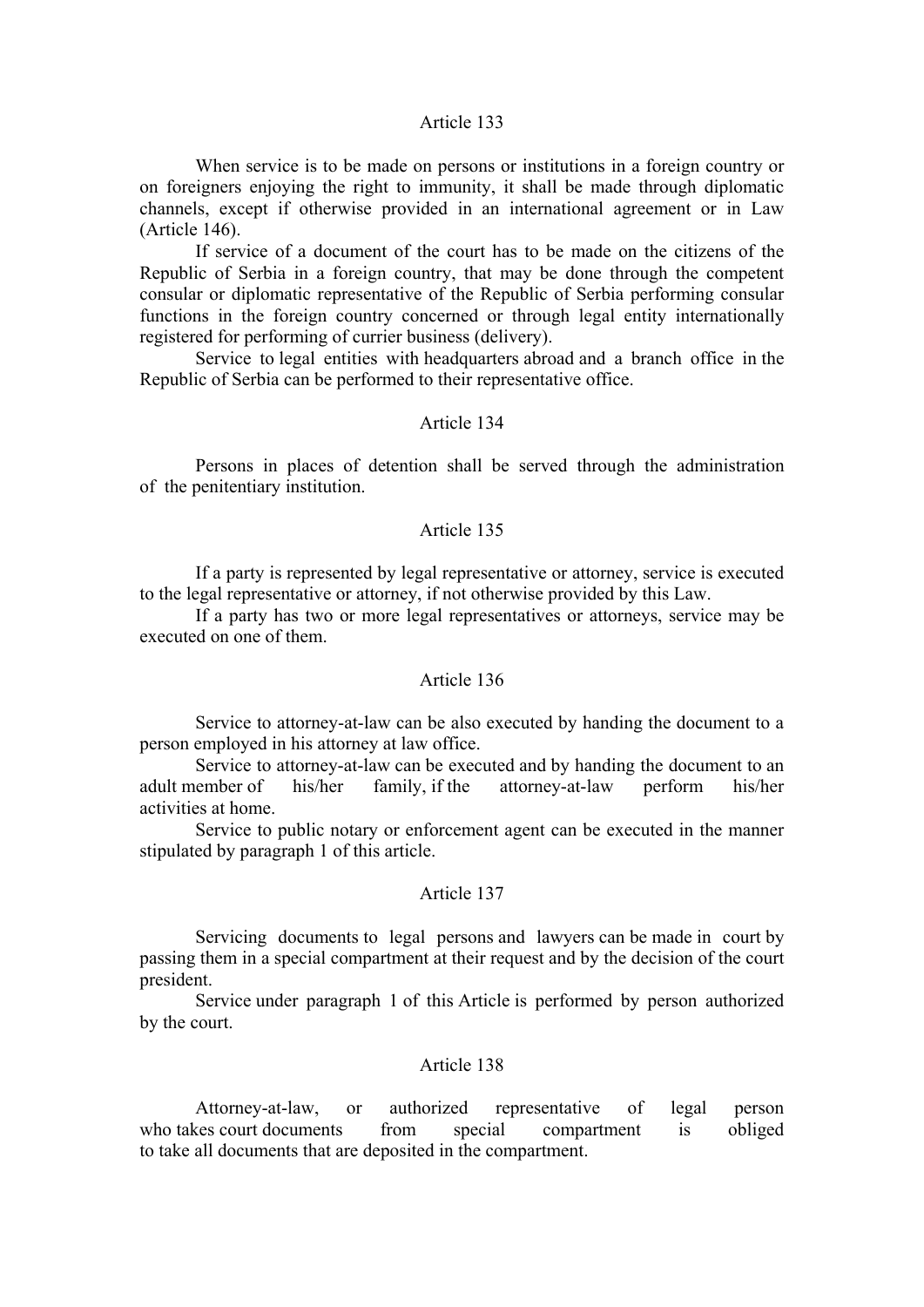Attorney-at-law or authorized representative of legal person is obliged to take document from the court compartment within eight days from the date of deposit in the court compartment. If document is not taken within that period, the service is done by placing document on the bulletin board of the court and shall be deemed completed after the expiry of eight days from the date the document has been placed on the bulletin board of the court.

 A lawyer may authorize a person employed in his law firm to take document from the court compartment.

## Article 139

 Service shall be made to person to whom the service is made every day at his/her workplace during working hours, or at home only from 7 to 22 hours or in the court when the person is found there, or when the court invites the person for the purpose of service.

Service can be completed in another time and another place, under a special decision of the court which the courier, upon request, must present.

### Article 140

 If a party to be served with a document is not at home, the document is delivered to a grown-up member of the household who must receive the document.

 If service is to be effected at a workplace, and the party to be served is not there, the document may be delivered to a person who works there if he/she agrees to receive it.

 If service was not possible to be carried out in accordance with provisions in paragraph1 and 2 of this article, service will be done by posting the document on the door of the apartment or premises of a legal entity and therefore it is considered that the service was executed.

 A document is not allowed to be delivered to another person if that person is the other party to the proceedings.

#### Article 141

 Legal action, decision on payment order, judgment, decision that may be appealed and legal remedy, shall be served on a party in person or to his/her legal representative or attorney.

 If a party to be served in person is not found **where the document should be served, provided that the address is correct, the person effecting service shall leave the notification that the document may be taken over in the court within 30 days from the attempted delivery. In that case, a copy of the document is posted at the bulletin board of the court**. *at the address from the complaint, the service shall be made to the address of the place of residence*.

*If the document from paragraph 1 of this Article could not be delivered in person to the address of the place of residence, the person effecting service shall leave notification to an adult member of the household that the document may be taken over in the court within 30 days from the attempted delivery. If the person effecting service did not find anyone at the address of the place of residence, the notification from paragraph 3 shall be left in the post box*.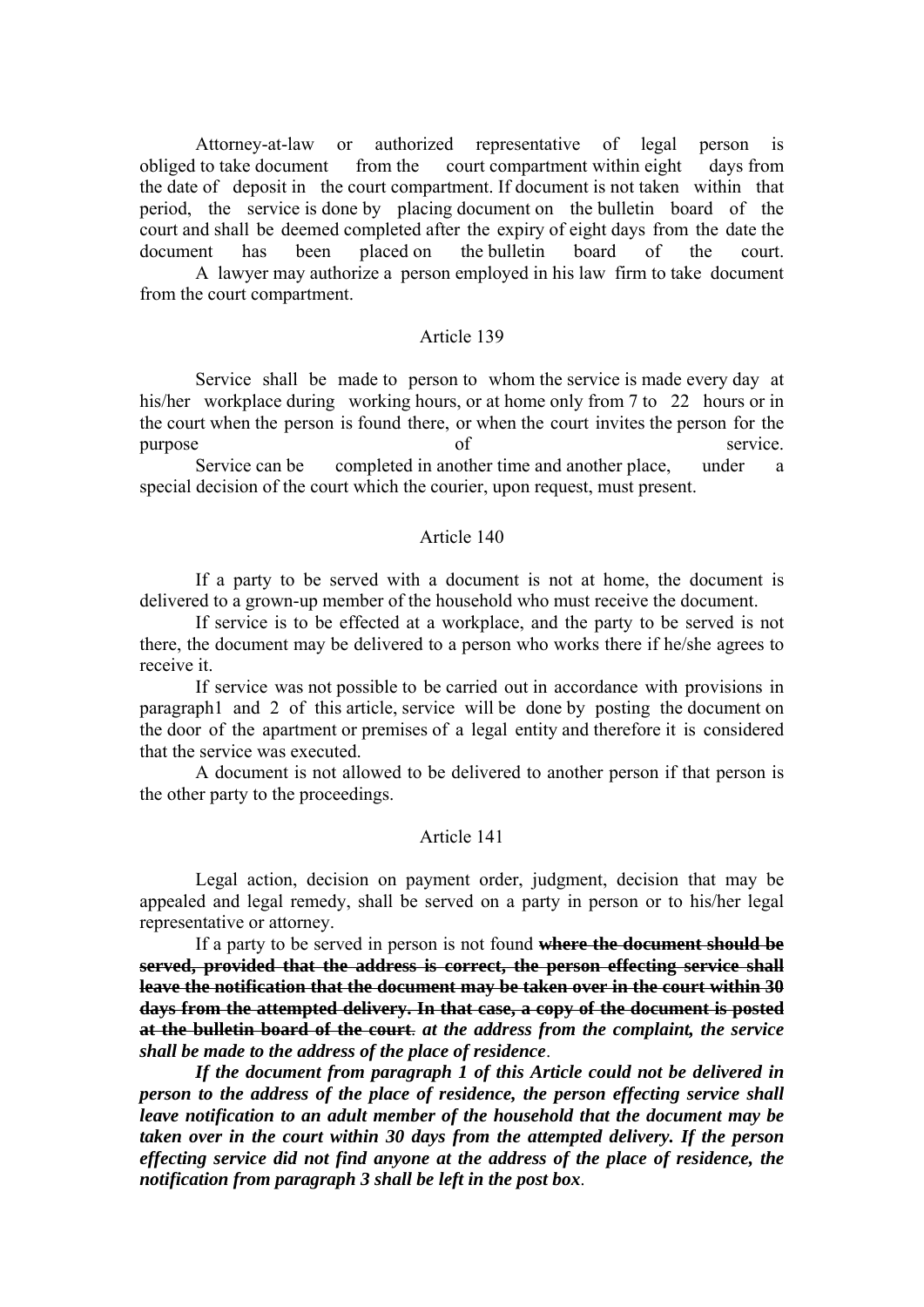Upon expiry of the period from paragraph **2 3** of this Article, **it will be considered that service has been executed** *the court shall, in accordance with Article 81, paragraph 2, item 4, appoint a temporary attorney to the defendant*.

 Notification from paragraph 2 of this Article shall contain: name of the person to whom the delivery was attempted, capacity in the proceeding, date and hour of the attempted delivery, indication that the document can be taken over in the court within 30 days, **that copy of the document shall be posted at the bulletin board in the court, as well as that upon expiry of that period it shall be deemed that the delivery was executed**, *as well as that upon expiry of that period a temporary attorney shall be appointed to him/her*.

*If it is established that the person to whom the document is to be serviced is absent for a long period of time, the document shall be returned to the court with the note of whereabouts of the absent person*.

 If the document referred to under paragraph 1 of this Article is to be served on public authorities and legal entities, service shall be effected in accordance with the provisions of Article 131 of this Law.

## Refusal of service

### Article 142

 If a party to be served or a grown-up member of his/her household, or an authorized official or employee of a public authority or legal entity refuses service on no legal grounds, the person effecting service shall leave the document in the home or office of the party to be served or stick it on the door of the home or office. The person effecting service shall write the date and reason for refusing service on the note of delivery, as well as where the document was left, whereby service shall be considered effected.

#### Establishing and change of address

### Article 143

 The party is obliged to inform the court about address of the opposing party to which documents should be personally serviced.

 If a party which the court ordered to supplement the filing by stating the address of the opposing party to who documents should be serviced is not itself able to find out the address and submit to the court evidence of its incapability to do that, the court will request from competent authorities to obtain necessary information.

## Article 144

 If a party or his/her legal representative changes residence before conclusion on the proceedings is passed, he/she shall promptly inform the court.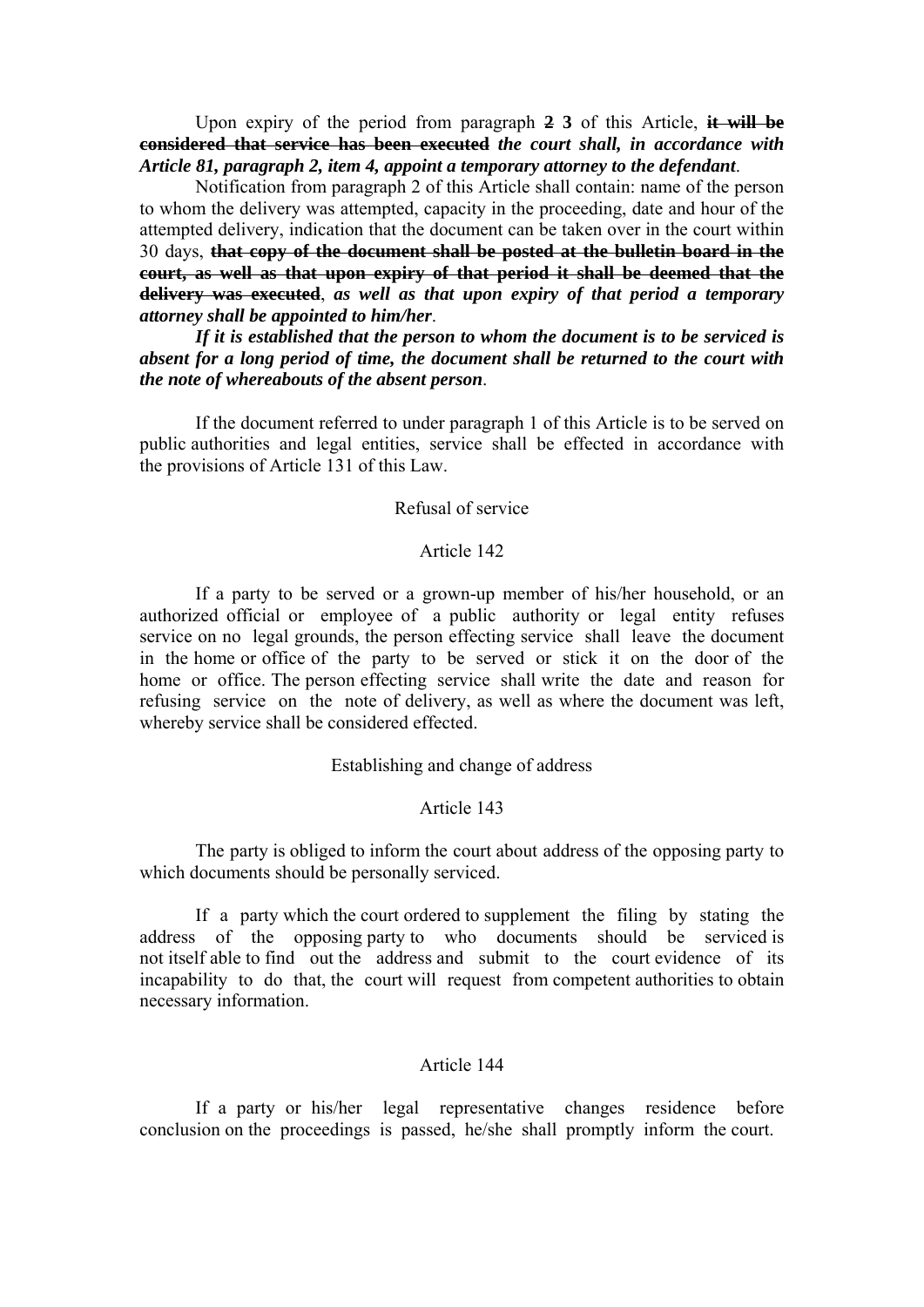If they fail to do so the court shall order that all further services of documents related to the case on that party are executed by fixing the documents on the noticeboard in the court.

 Service is considered executed within 8 days of the day of putting the document on the notice board.

 If the attorney or a person designated to receive documents changes residence before court passes a decision which concludes litigation and fails to notify the court, service shall be executed as if the attorney/designated person had not been appointed.

 Ordinances from paragraphs 1 to 4 shall apply also during proceedings for extraordinary legal remedies.

#### Article 145

 Party or his/her legal representative who is absent more than 30 days from the address to which service has been already made, shall notify the court about it and appoint a representative for receipt of documents. *If they fail to do it, the service shall be executed by application of Article 144 paragraph 2 of this law*.

#### 4. Representative for receiving court documents

## Article 146

 A party or his /her representative who is in a foreign country, and does not have an attorney in the Republic of Serbia, shall be summoned by the court to appoint an attorney to receive documents from the court in the Republic of Serbia within 30 days from delivery of the summon. If a party or his/her representative does not appoint such attorney the court will appoint a temporary representative for the party, at his/her expense, to receive court documents and inform the party i.e. his/her legal representative about this appointment.

 If attorney authorized to accept the documents cancels the power of attorney and party does not appoint another attorney within 30 days of receiving notice of the cancellation of power of attorney, the court shall, at expense of the party, appoint a representative to accept documents and carry out all service over him/her, until the court receives a notice from the party about appointment of new attorney.

 For party who revokes the power of attorney of an attorney for receiving court documents but at the same time does not appoint another attorney, the court shall execute service of documents by placing them on the bulletin board of the court, until the party appoints another attorney to receive documents.

## Article 147

 When proceedings have been jointly instituted by co-litigants who do not have a joint legal representative or attorney, the court may invite them to appoint, within a specified time limit, a joint attorney for receiving documents of the court. At the same time the court shall inform the co-litigants that one of them will be appointed as their joint attorney for receiving documents of the court if they fail to appoint such attorney themselves.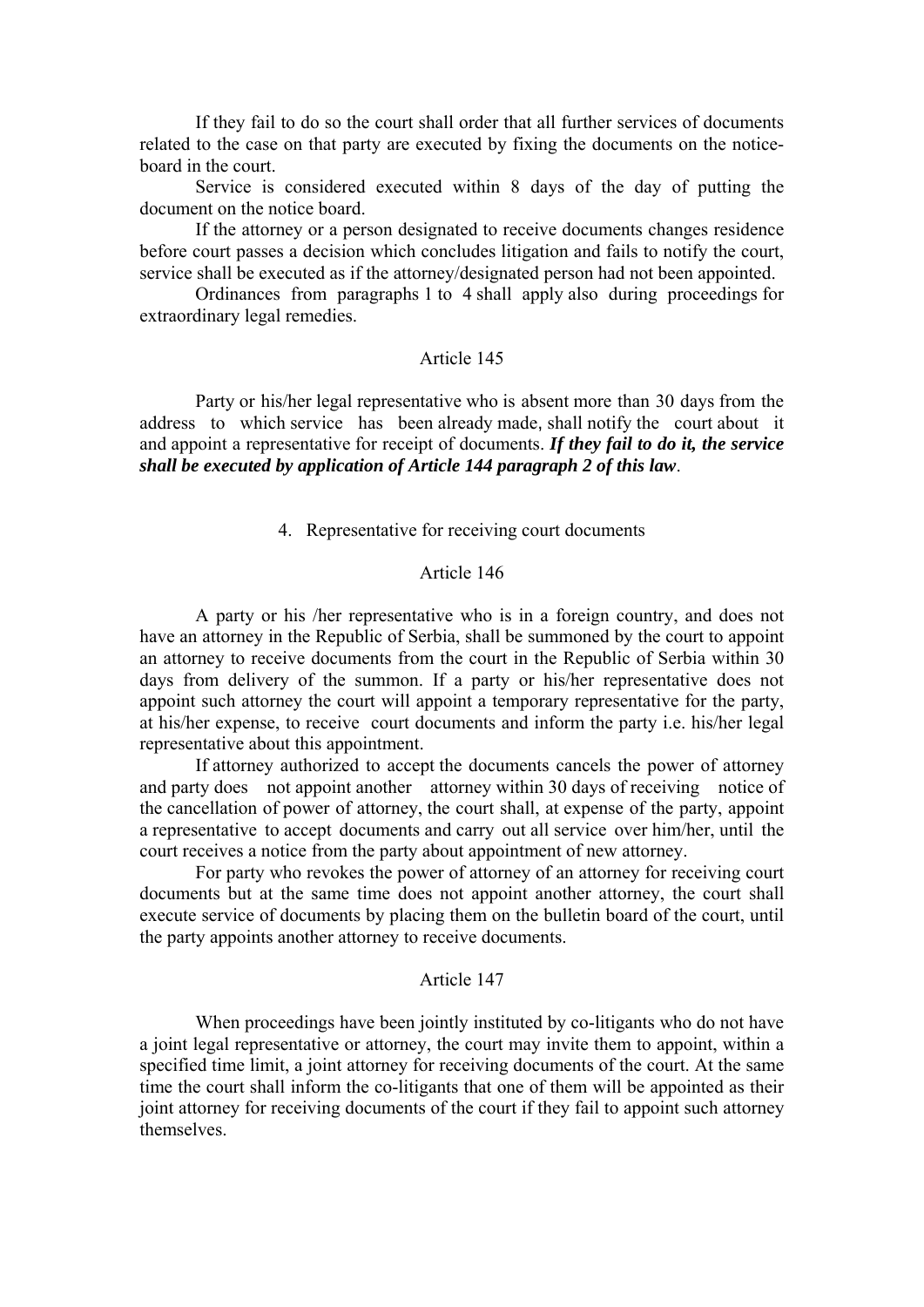### 5. Acknowledgment of Delivery

### Article 148

 The certificate of service (acknowledgement of delivery) shall be signed by both the recipient and courier, with full name and surname, with indication of capacity of the recipient. The recipient shall also write on it the date of receipt.

 If the recipient is illiterate or unable to sign, the courier shall write his or her name and surname and date of receipt in letters, and make a remark about why the recipient did not put his or her signature.

 If the recipient refuses to sign the acknowledgment of delivery, the courier shall indicate it on the acknowledgment of delivery and write in letters the date of delivery, and in that way it shall be deemed that the service was executed.

 If the service has been effected in accordance with the provision of Article 141, paragraph 2 of this Law, the acknowledgment of delivery shall contain the date and hour of the attempted delivery, as well as indication that the notification from Article 141 paragraph 2 of this law has been left.

 When a document of the court has been delivered to the person other than that on whom the document of the court was supposed to be served, the courier shall indicate on the acknowledgment of delivery the relationship between those two persons.

 If the date of receipt has been wrongly indicated on the acknowledgment of delivery, it shall be deemed that the service was executed on the day when the document of the court was delivered.

#### 6. Examination and Copying of the Case File

## Article 149

 Parties, their representatives and attorneys shall have the right to examine and copy the files relating to the litigation in which they participate.

 Other persons having a legitimate interest may be allowed to examine and copy only particular case files.

 When the proceeding is still pending, permission for activities stipulated in paragraphs 1 and 2 of this Article shall be granted by a judge and when the proceeding has been ended it shall be granted by the President of the Court or employee of the court appointed by him/her.

#### Chapter 12

# COSTS OF THE PROCEEDINGS

# 1. Costs of Litigation and Costs for Taking Evidence

## Article 150

 The costs of litigation comprise costs incurred during or in connection with the proceedings.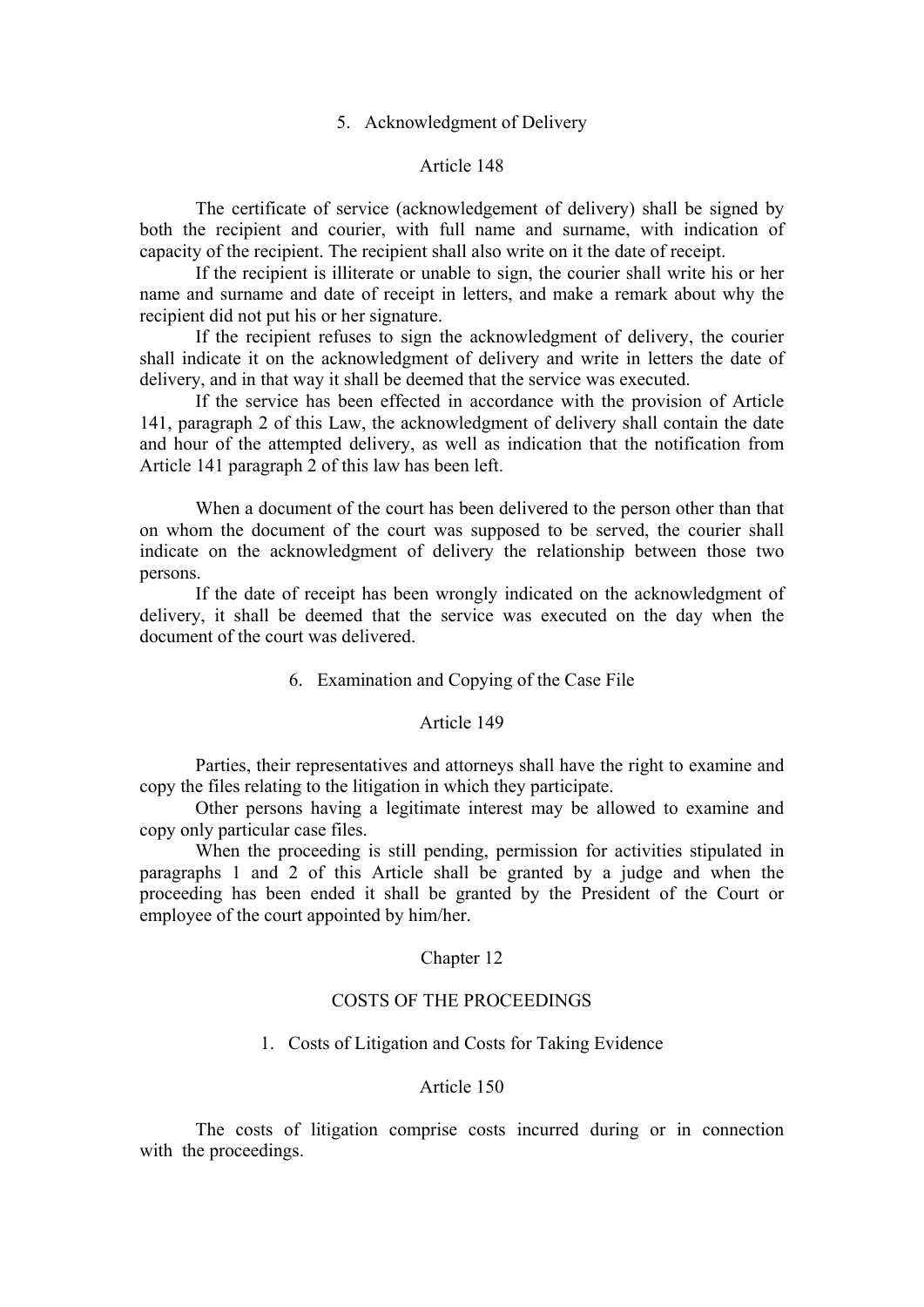The costs of litigation include remuneration for attorneys-at-law and other persons entitled to remuneration in accordance with the law.

### Article 151

Each party bears the costs incurred in relation to the acts undertaken by them.

## Article 152

 If a party proposes that evidence is presented during a hearing, they shall, upon the request of the court, deposit funds which are sufficient to cover the costs incurred by the presentation of such evidence.

 If both parties propose that evidence is presented during a hearing, the court shall request both parties to deposit equal funds which are sufficient to cover the costs. If the court in official capacity orders presentation of evidence, the court shall order that the party in whose interest it is to present such evidence to deposit the necessary funds

 When during the proceedings, the parties agree to try to solve the dispute by mediation, **or the court refer the parties to mediation**, the court shall determine the amount required to cover the costs of the procedure to be laid by both parties in equal shares.

 The court shall abandon the presentation of evidence if the necessary funds are not deposited within a period of time determined by the court. In that case, the court shall, taking into account all the circumstances, assess the implications of the party's failure to deposit the funds within the period determined by the court.

 As an exception to the provision of Paragraph 4 above, if the court in official capacity orders the hearing of evidence for the purpose of establishing facts in relation to the application of Article 3, Paragraph 3 of this Law, and the parties fail to deposit the specified amount, the costs of hearing of evidence shall be covered from the court funds.

# Article 153

 A party who loses a case completely is obliged to pay the costs of the opposing party.

 If a party is partially successful in his or her suit, the court may, in view of the success achieved order each party to bear their own costs or for one party to pay the other a proportional share of the costs.

 The court may decide that one party should pay all the costs, which the opposing party incurred, if the opposing party did not succeed in only a proportionally insignificant part of his or her claim and separate costs were not incurred as a result of that part.

 According to the results of the hearing of evidence, the court shall decide whether the costs from Article 152, Paragraph 5 of this Law shall be paid by one or both parties or if those costs will be paid from the court funds.

 Intervener is entitled to reimbursement of expenses by the opposing party only for the procedural actions taken instead of the party he/she joined.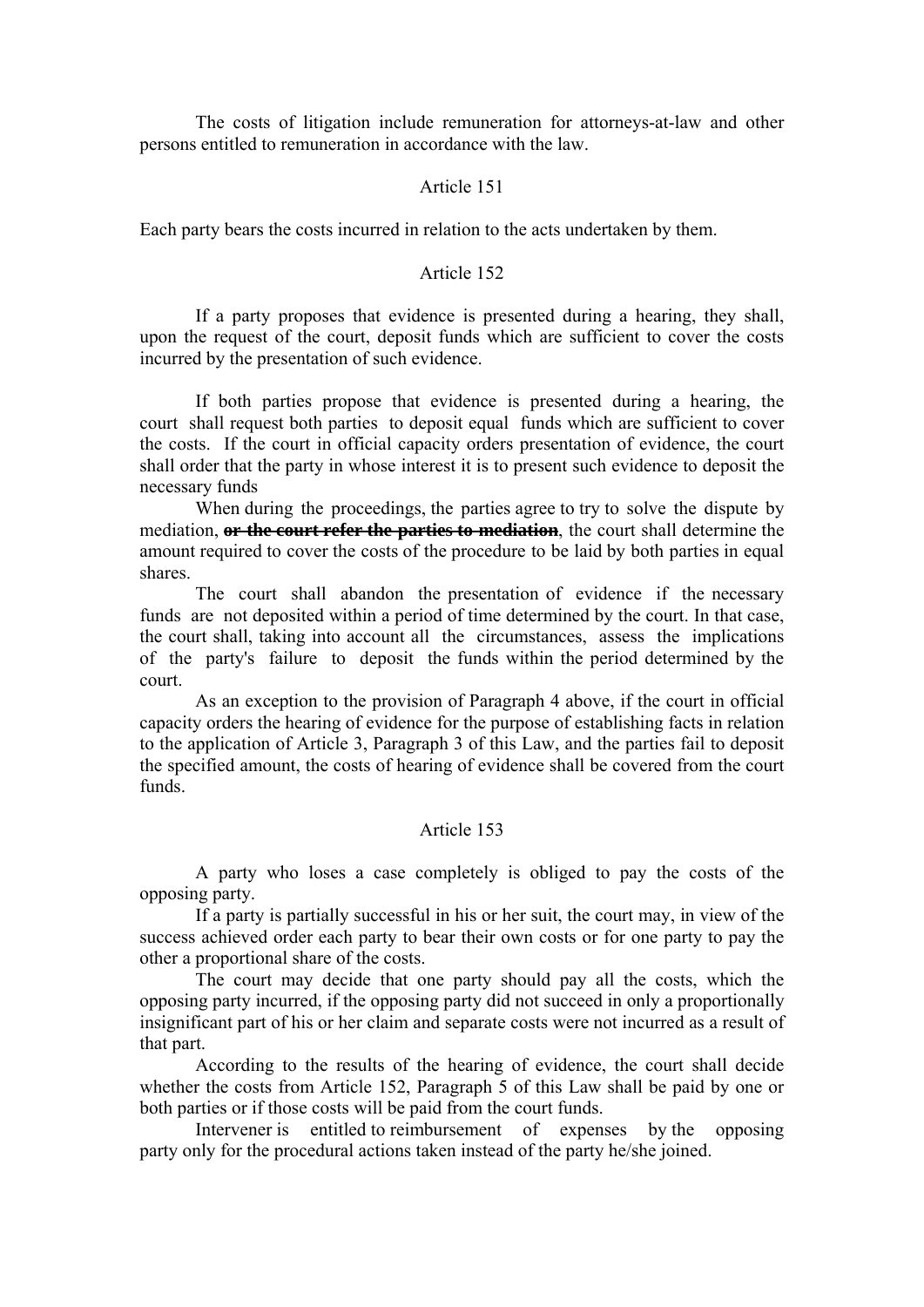In deciding which costs are to be reimbursed to a party, the court shall take into account only such costs as were necessary to conduct the proceedings. The court decides which costs were necessary and in what amount, after careful consideration of all the circumstances.

 If there is a set fee for attorneys-at-law or other costs, the costs are calculated based on such fee.

## Article 155

 Regardless of the outcome of litigation, a party shall reimburse the costs of the other party arising as a result of a fault by that party or an accident that happened to him/her.

 The court may order that the legal representative or attorney reimburse costs of the other party which were incurred through his/her own fault.

## Article 156

 If the defendant did not give ground for the complaint and if in reply to the complaint, or at pre-trial hearing, or if there is no pre-trial hearing then in trial, before entering the debate about the subject matter of litigation, he/she pleads guilty, the plaintiff shall reimburse the costs of litigation to the defendant.

## Article 157

 A plaintiff who withdraws a complaint shall reimburse the costs of litigation to the defendant, unless the withdrawal ensued promptly after the defendant fulfilled the requests of the plaintiff.

 A party who withdraws a legal remedy shall reimburse the costs incurred by the other party in relation to the appeal.

## Article 158

 Each party shall bear his or her own costs if the litigation is concluded with a court settlement or settlement after successful mediation if not otherwise agreed in the settlement or unless otherwise provided by special law.

 The costs of an attempted settlement which is unsuccessful are included in the costs of the case as well as costs of mediation that was attempted (Article 152 paragraph 3) but without success.

# Article 159

 Where in a third party claim proceeding, the request of third party for exclusion of property is approved, and the court establishes that the defendant as a creditor reasonably thought that there was no third party's claim on the subject matter, the court shall order that each party bears their own costs.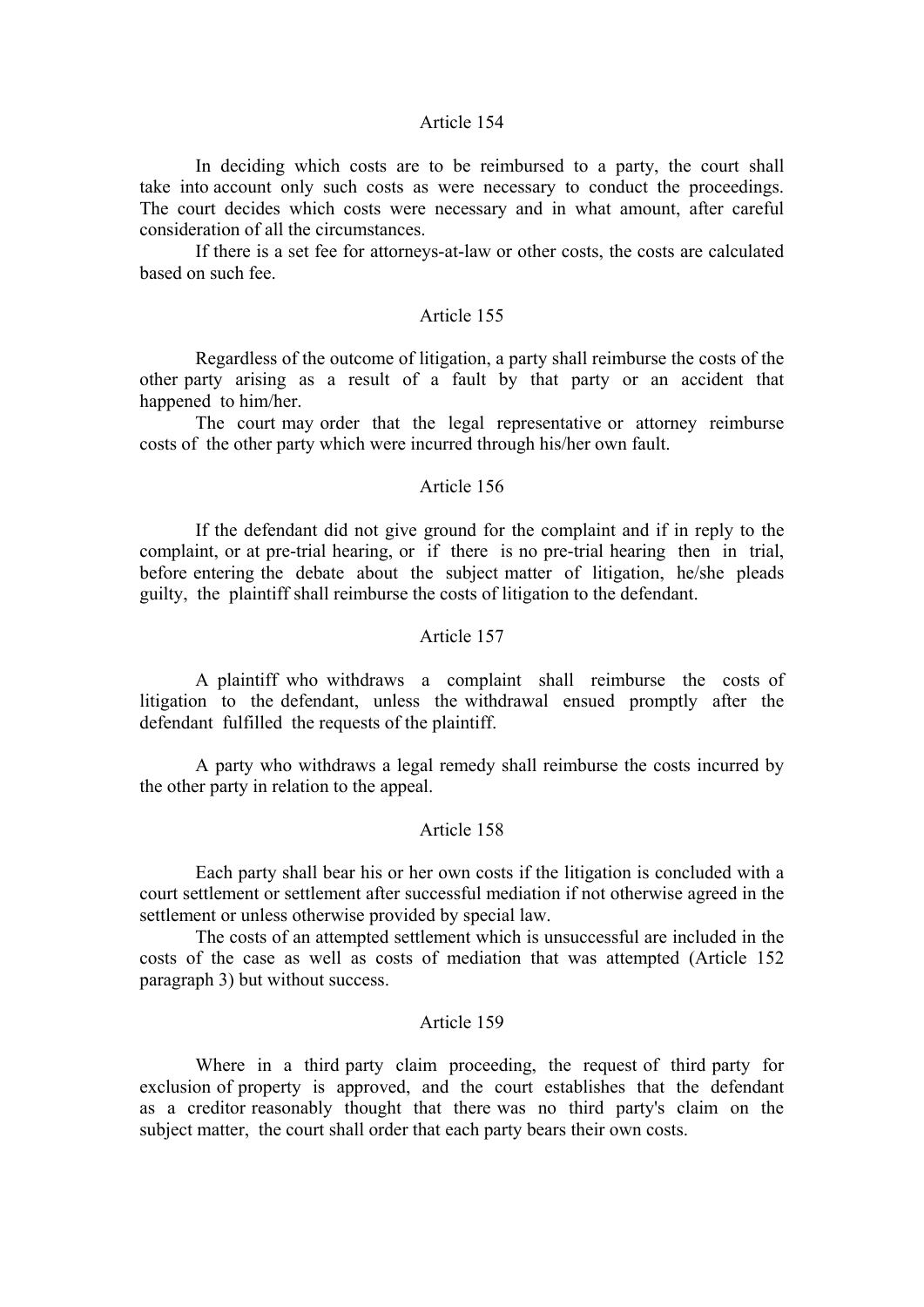Co-litigants shall bear the costs in equal proportion. If there is significant difference between the shares of the parties in the subject of the litigation, the court shall determine the proportion of costs to be covered by each defendant/plaintiff.

 Co-litigants who are jointly and severally liable as regards the subject of litigation shall also be jointly and severally liable for covering the costs of the other party to the proceedings.

 Other co-litigants shall not be liable for the costs incurred by separate acts undertaken by particular co-litigants during the litigation.

#### Article 161

 If the public prosecutor is a party to the proceedings, he/she is entitled to reimbursement of costs but may not reimburse his/her fee.

 The costs of the procedure from paragraph 1 of this Article that the public prosecutor should bear pursuant to the provisions of this Law shall be paid from funds of the public prosecutor's office.

 Each party shall bear their share of the costs incurred by the participation of the public prosecutor in the proceedings (Article 214).

 The costs of the public prosecutor related to his/her participation in the proceedings (Article 214) are borne by the public prosecutor's office.

## Article 162

 The provisions referring to costs also apply to parties who are represented by the ombudsman. In this event, the costs of the proceedings also include the amount that would have been recognized as the attorney-at-law's fee.

## Article 163

 The court decides on reimbursement of costs upon the request of a party and without a hearing.

 A party shall explicitly state which costs and their amount they request to be reimbursed.

 A party shall make the request for the reimbursement of costs before the conclusion of the hearing preceding deliberation on costs, and if the decision is to be made without prior hearing, a party shall include the request for reimbursement of costs in the motion for reimbursement of costs.

 The court decides on the request for reimbursement either in a judgment or the decision by which the proceedings before the court are concluded.

 If the judgment or decision ordering reimbursement of costs is orally declared, the court may decide to determine the amount of costs in a written judgment or decision, if such decision is to be served to the parties.

 In the course of the proceedings, the court shall issue a separate decision on reimbursement of costs only if the entitlement to reimbursement of costs is not related to the decision on the subject of litigation.

 In the case from Article 157 of this Law, if the withdrawals of the complaint or the legal remedy are not carried out at the trial, as well as in other cases when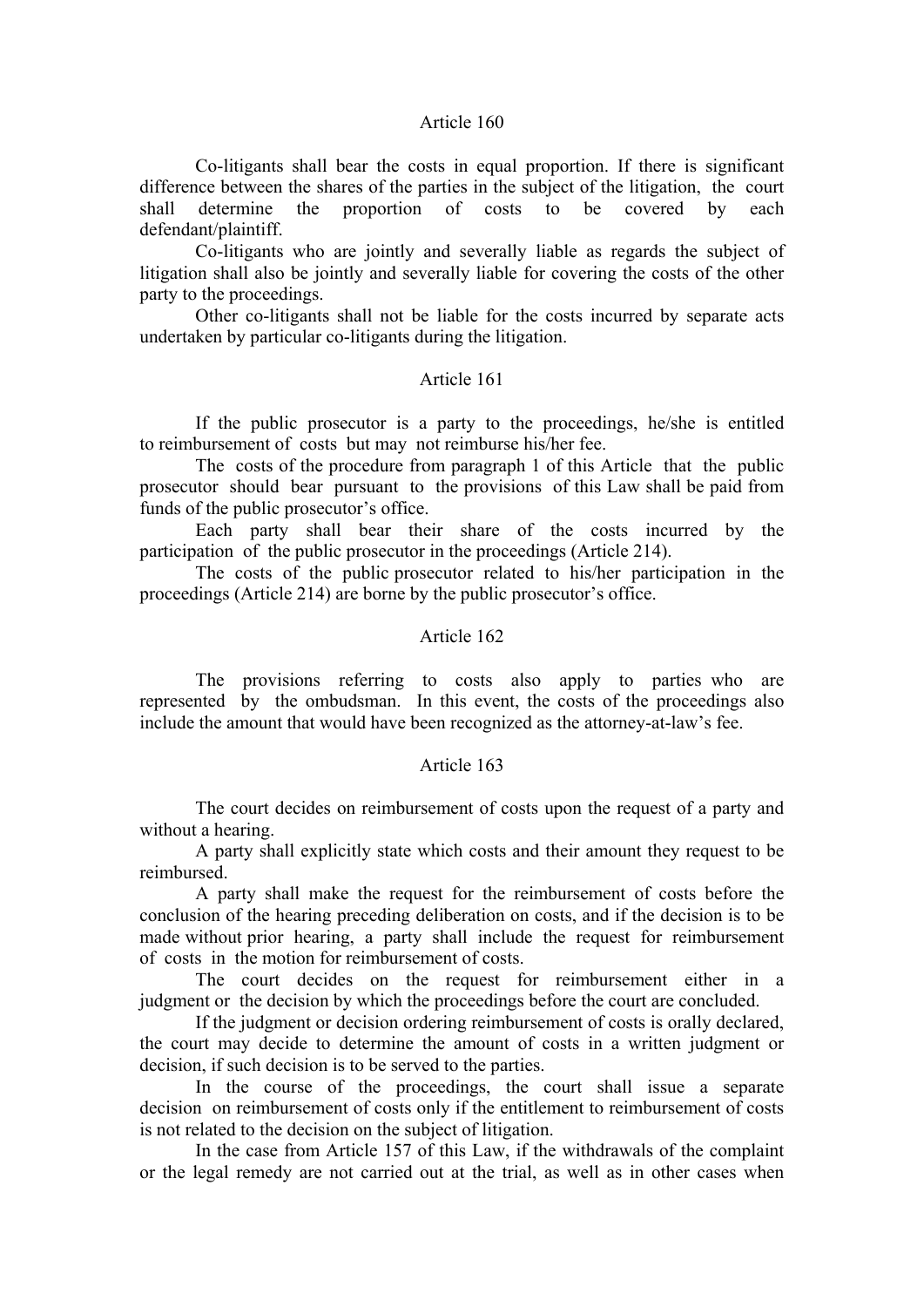decision has been delivered without hearing, the request for payment of costs may be submitted no later than eight days after the notice of the withdrawal i.e. decision is received.

### Article 164

 In the event that the court issues a partial or interim decision, the court may pronounce that the decision on costs be postponed until the final judgment.

# Article 165

 If the court dismisses or rejects a legal remedy, it shall decide on the costs incurred in the proceedings resulting from that legal remedy.

When the court amends the decision against which a request for legal remedy was submitted or if it annuls that decision and dismisses the complaint, it shall decide on the costs for the entire proceedings.

 When a decision is quashed upon a legal remedy and the case is remanded for a retrial, the decision on litigation costs relating to the legal remedy shall be left for the final decision.

 The court may act according to the provisions of Paragraph 3 of this Article even if the decision is only partially quashed upon a legal remedy.

#### Article 166

 The decision on the costs included in the judgment may be challenged by a complaint against the decision, provided that the decision concerning the subject of litigation is not challenged.

 If one party only challenges the judgment only in relation to the costs, whilst the other challenges only the subject of litigation, then a court of second instance shall pass a single decision on both legal remedies.

## Article 167

 The costs of proceedings for securing evidence shall be paid by the party who submitted the motion to secure the evidence. He or she shall also pay the costs of the opposing party or the interim representative appointed.

 A party may later claim these costs as part of the costs of litigation, depending on his/her success in litigation.

## 2. Exemption from the Payment of the Costs of Proceedings

## Article 168

 The court shall exempt a party from the liability of paying the costs of the proceedings where that party's material situation does not allow them to bear such costs.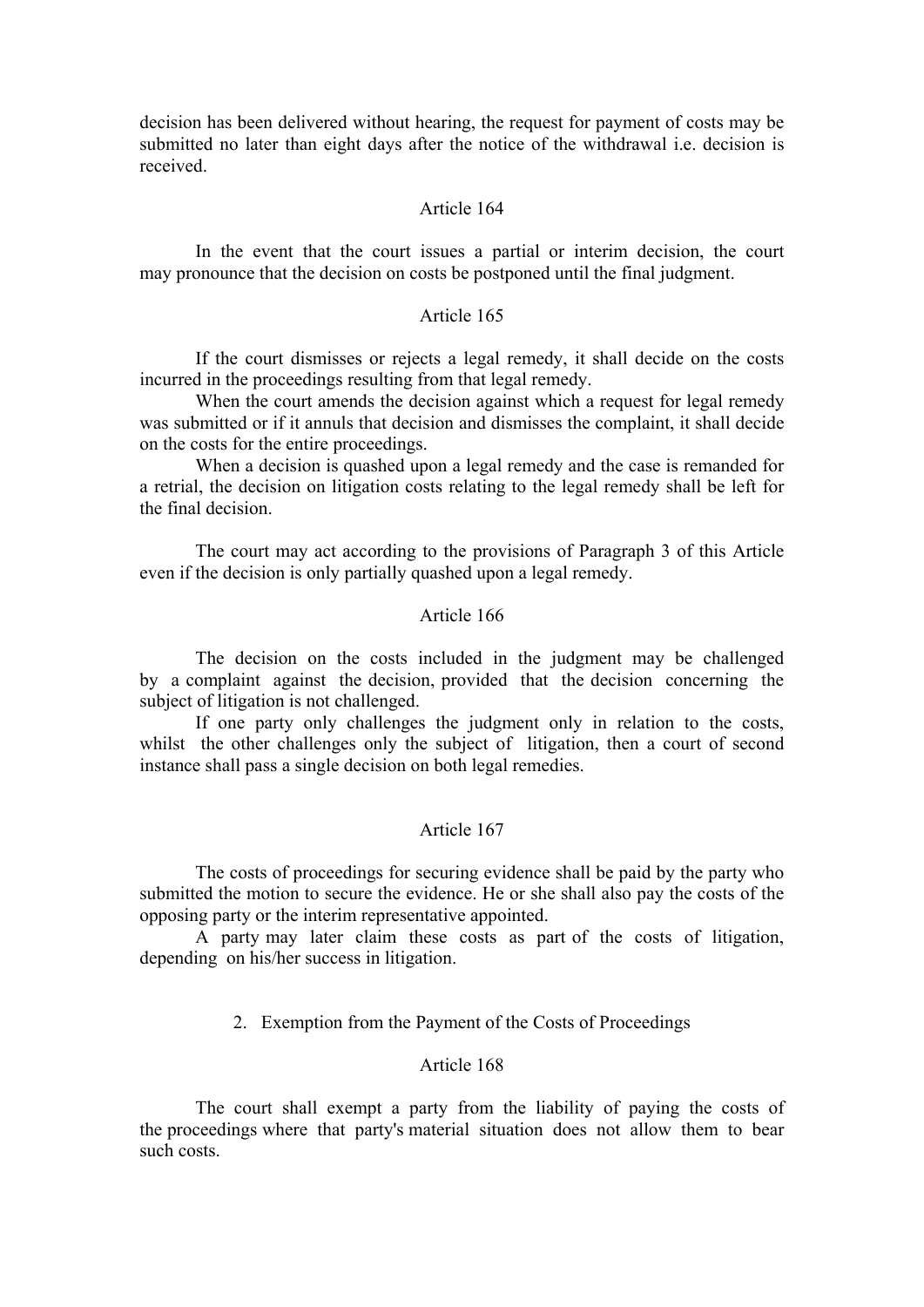Exemption from the payment of the costs of proceedings includes exemption from the payment of fees and the deposit for the costs of witnesses, expert witnesses, on-site inspections and court notices.

 The court may also release a party from the liability of paying fees only, in accordance with a special law.

 Prior to the decision on exemption on cost of proceeding, the court shall carefully consider all the circumstances, in particular the value of the subject of litigation, the number of persons supported by a party as well as the earnings and property owned by the party and party's family members.

# Article 169

 The decision on the exemption from payment of litigation costs shall be rendered by the first instance court at the motion of the party.

 The party shall furnish a certificate with the motion from the competent administrative body on his or her financial means.

 When necessary the court itself may, ex officio, obtain the necessary data and information about the financial means of the party who is requesting exemption and may also hear the requesting party on the subject.

No appeal is permitted against the court ruling allowing the party's motion.

## Article 170

 The court shall, during the whole proceedings, accept the right of the party to free representation when the party is completely exempt from paying the costs of the proceedings (Article 168 paragraph 2) if that is necessary for protection of rights of the party, or if that is provided by a special law.

The court is obliged to decide on the right to a free representative within eight days after submission of request i.e. within eight days of delivery of complaint to the court of second instance.

 In the case of paragraph 2 of this Article, the deadline for taking action upon which the protection of the rights of the party depends starts with the date of delivery of decision in which was decided on a party's request for free representation.

 Free Attorney is appointed as representative, selected from the list of lawyers submitted by the Bar association. Representative is appointed and dismissed by the court president.

 Unless provisions of this chapter stipulates otherwise, the provisions of the Law of attorneys shall be applied to a free attorney.

 The appointed representative has the right to request to be dismissed based on just cause.

 Proposal for dismissal of free representative may also be submitted by the party itself.

 Against the decision of the court which decides on the appointment and dismissal of representative appeal is not allowed.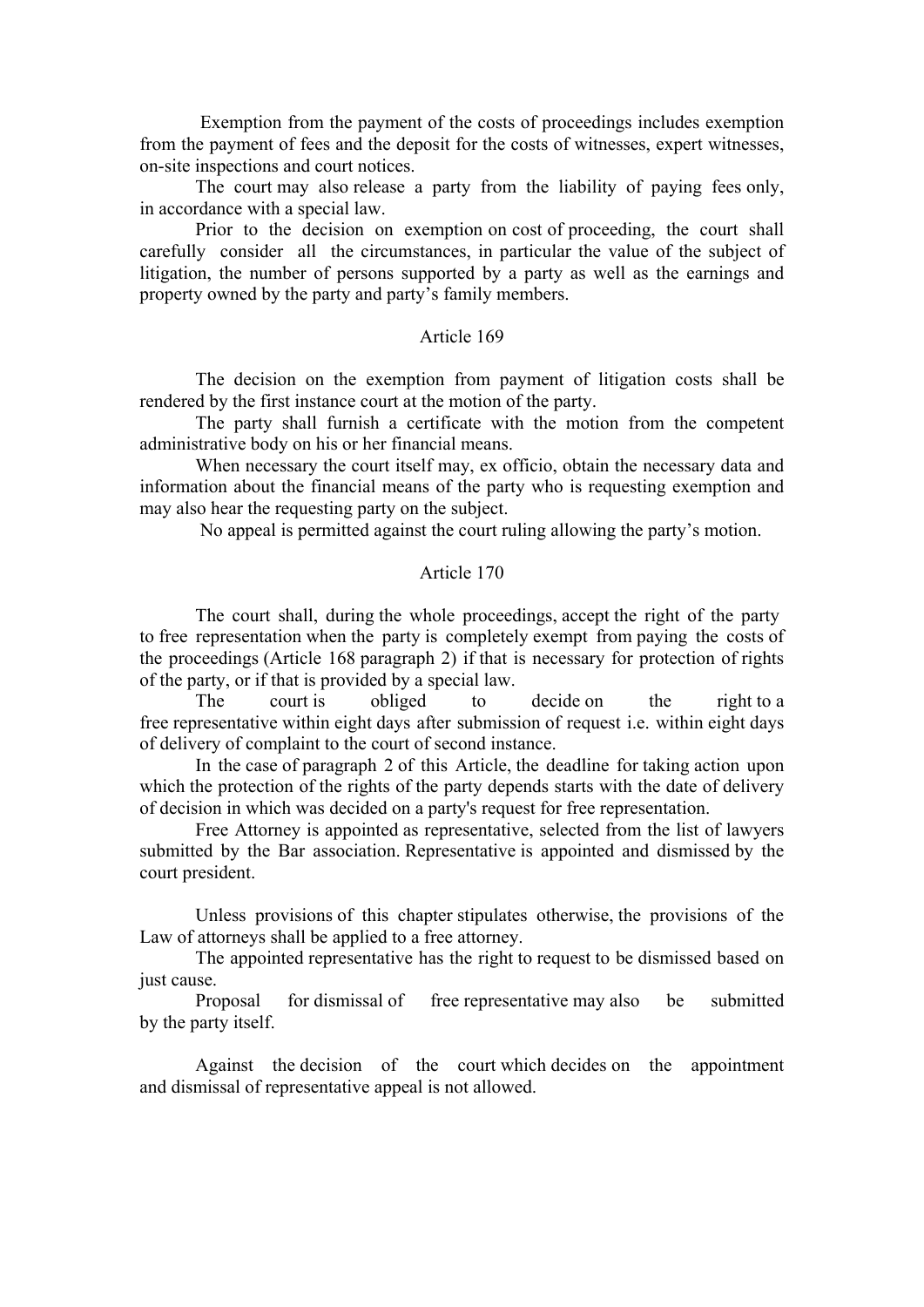When the party is completely exempted from paying litigation costs (Article 164, Paragraph 2), a deposit shall be paid from the court funds for the expenses of witnesses, expert witnesses, inquiries and the publication of court announcements and the actual costs of the free representative appointed.

## Article 172

 The ruling on exemption from payment of litigation costs and the appointment of free representative may be annulled by the first instance court in the course of the proceedings if it establishes that the party is capable of paying the litigation costs. On that occasion the court shall rule whether the party is to refund completely or in part the costs and fees from which he or she was previously exempted and the real expenses and fees of the appointed representative.

 In case of paragraph 1 of this Article, the sum paid from the court funds must be repaid first.

## Article 173

 Fees and expenses paid from the court funds and the actual expenses and fee of the appointed representative comprise part of the litigation costs.

 The court shall decide according to the provisions on the payment of these costs by the adversary of the party who is exempted from payment of litigation costs.

 Fees and expenses paid from the court funds shall be in official capacity collected by the court before which the expenses were generated and from the party who is obliged to pay them.

 If the party opposing the party who has been exempted from payment of litigation costs is ordered to pay litigation costs, and it is established that he or she is not capable of paying those costs, the court shall subsequently order for costs from Paragraph 1 of this Article to be paid in full or partially by a party who is exempted from payment of litigation costs from assets awarded to him or her. This does not interfere into the right of that party to request repayment from his or her adversary for amount he or she has paid.

### Chapter 13

## LEGAL AID

### Article 174

The courts are obliged to provide mutual legal aid in litigation.

 If a court which has been requested to do a particular action is not the competent court for such action, it shall pass the request to the competent court or other government body and accordingly inform the requesting court, and if the court does not know which is the competent court or government body, it shall return the request to the previous court.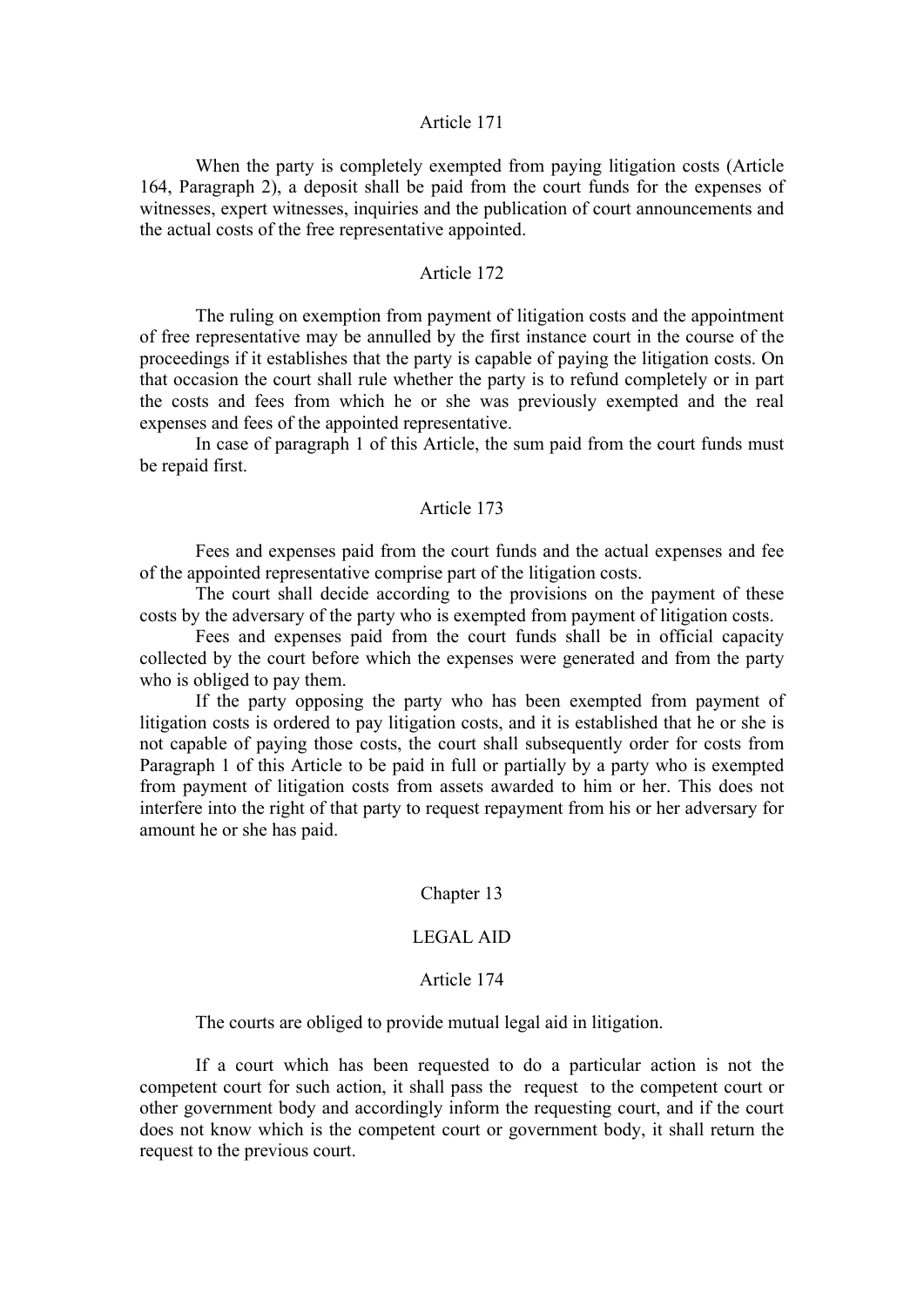If there are two or more courts in the same location having subject-matter jurisdiction for legal aid, the request for legal aid may be filed with any of such courts, unless otherwise specified by particular law.

### Article 175

The courts communicate in language that is in official use in court.

 If a document compiled in the language of a national minority is sent to a court where the language of this minority is not in official use, the Serbian translation of the document written in the language of a national minority must be attached to the original.

### Article 176

 Courts shall offer legal assistance to foreign courts in cases prescribed by the Law, international agreements, and generally accepted rules of international law and when there exists reciprocity in the offer of legal assistance. In cases of doubt regarding the existence of reciprocity instructions shall be given by the ministry responsible for judicial affairs.

 The provisions of Article 174, paragraphs 2 and 3 of this Law also apply to dealing with a request of a foreign court in providing international legal aid.

## Article 177

 Courts offer legal assistance to foreign courts in the manner prescribed by domestic law. The action, which is the subject of request by the foreign court, may be carried out in the manner requested by the foreign court if this procedure does not contravene the public order of the Republic of Serbia

## Article 178

 If not otherwise stipulated by law, an international agreement or generally accepted rules of international law the courts shall proceed upon requests of a foreign courts for legal aid only if such requests are submitted through diplomatic channels and if the application and attachments are written in the Serbian language or if certified translation of the application and attachments in Serbian is submitted.

# Article 179

 Unless otherwise stipulated by an international agreement, requests of a domestic courts for legal aid are submitted to foreign courts through diplomatic channels. The applications and attachments must be written in the language of the relevant country or officially translated in that language.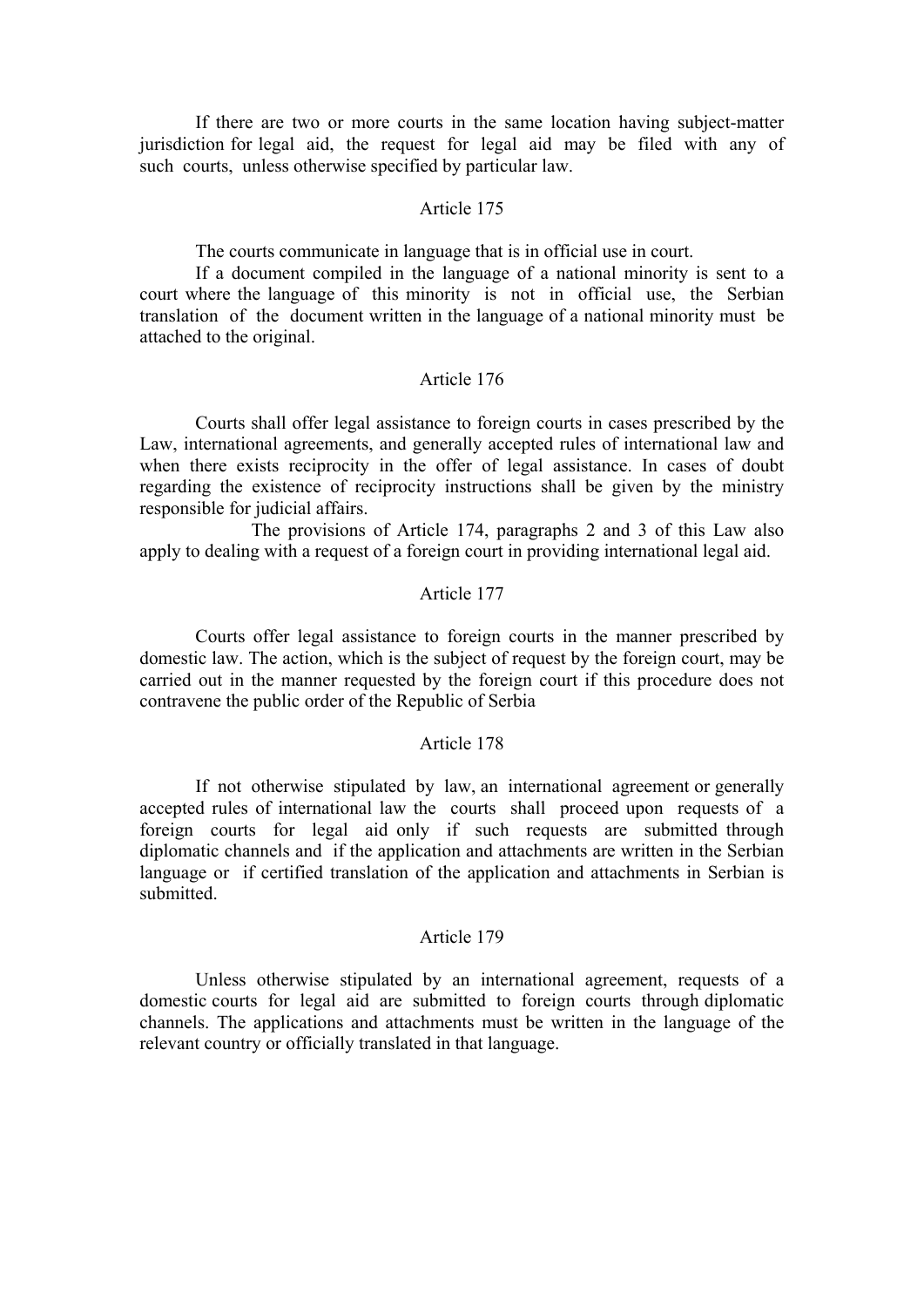### Chapter 14

## PROCEDURE FOR RESOLVING DISPUTED LEGAL ISSUE

### Article 180

 When in the proceedings before the first instance court in most cases there is a need to take a position on a disputed legal issue that is of prejudicial importance to for deciding on the proceeding before the courts of first instance, the court of first instance shall, in official capacity or at the request of a party, initiate the proceeding before the Supreme Court of Cassation to resolve the disputed legal issue. The court which has started proceedings to resolve the disputed legal issue is required to suspend the process until the procedure completes before the Supreme Court of Cassation.

#### Article 181

 The request from Article 180 paragraph 1 of this law should contain a brief statement of established state of affairs in a specific legal matter, arguments of parties on the disputed legal issue and the reasons why the court is addressing a request for resolution of disputed legal issue. The Court will provide its own interpretation of the disputed legal issue. The request is not serviced to the parties for declaration.

 When the court takes action for solution of disputed legal matter, it shall submit a proposal to the Parties for declaration within the deadline of 15 days.

 The court of first instance is obliged together with the request for resolution of the disputed legal issue, submit the case to the Supreme Court of Cassation.

#### Article 182

 The Supreme Court of Cassation will reject incomplete (Article 181, paragraph 1) and unauthorized request to resolve the disputed legal issue. The request in paragraph 1 of this article is inadmissible when on the same request the Supreme Court of Cassation has already reached a decision.

#### Article 183

 The Supreme Court of Cassation resolve contentious legal issue in accordance the rules of procedure for the adoption of legal attitudes.

 The Supreme Court of Cassation will refuse to resolve contentious legal issue if it is not of prejudicial importance in large number of cases in a procedure in the first instance court.

 The Supreme Court of Cassation is required to resolve disputed legal issue within 60 days of receipt of the request.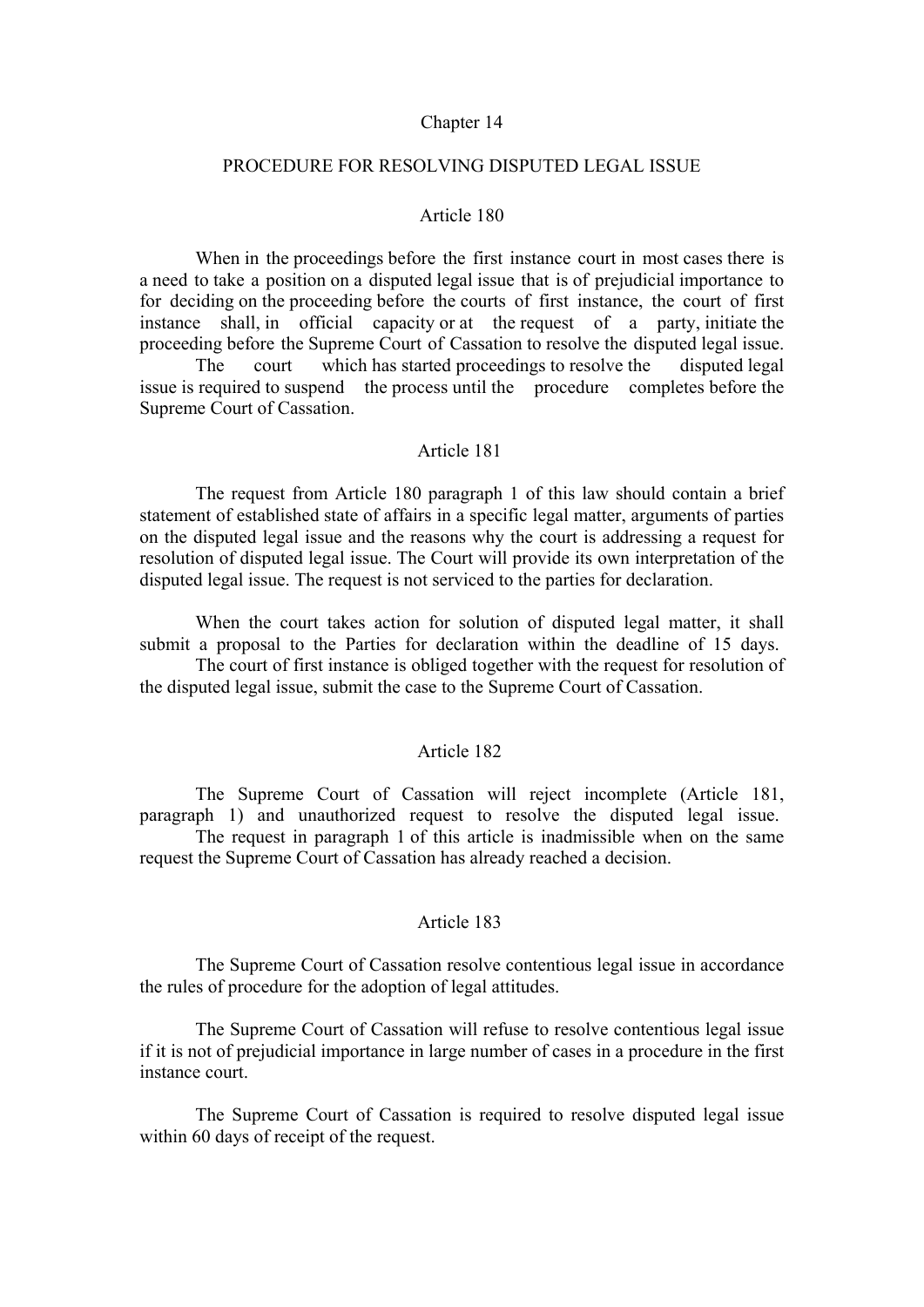In the legal interpretation that assumes on a request to resolve the disputed legal issues, the Supreme Court of Cassation presents the reasons that are explaining the legal interpretation taken.

 Decision from paragraph 1 of this Article is submitted to the court that initiated the proceedings and is also published on the website of the Supreme Court of Cassation or by any other suitable means.

#### Article 185

 If the Supreme Court of Cassation resolved a legal issue in dispute, the parties in the proceeding in which the same legal issue arises again are not entitled to re-seek its solution in a litigation that is underway.

#### Chapter 15

# CONTEMPT OF PROCESS DISCIPLINE

## Article 186

 The court will, during the proceedings, sanction natural person with a monetary fine from 10.000 up to 150,000 dinars i.e. legal entity with a monetary fine from 30.000 up to 1,000,000 dinars, which offends in a filing the court, party or other participant in the proceedings.

 A fine in accordance with paragraph 1 of this Article shall be imposed to a party and other participants in the proceeding who use their process powers contrary to the objectives for which they were established.

#### Article 187

 If due to the abuse of procedural powers one of the parties suffered damage, the party that sustained damage, on her request, will be awarded compensation for damage by the court.

 When a party highlights the claim for compensation of damage from abuse of procedural powers, the court will set aside the procedure for the reason of expediency.

# Article 188

The court will sanction with a monetary fine from 10.000 up to 150,000 dinars attorney responsible for receiving of court documents when he/she, contrary to the provisions of the law, does not inform the court regarding address change.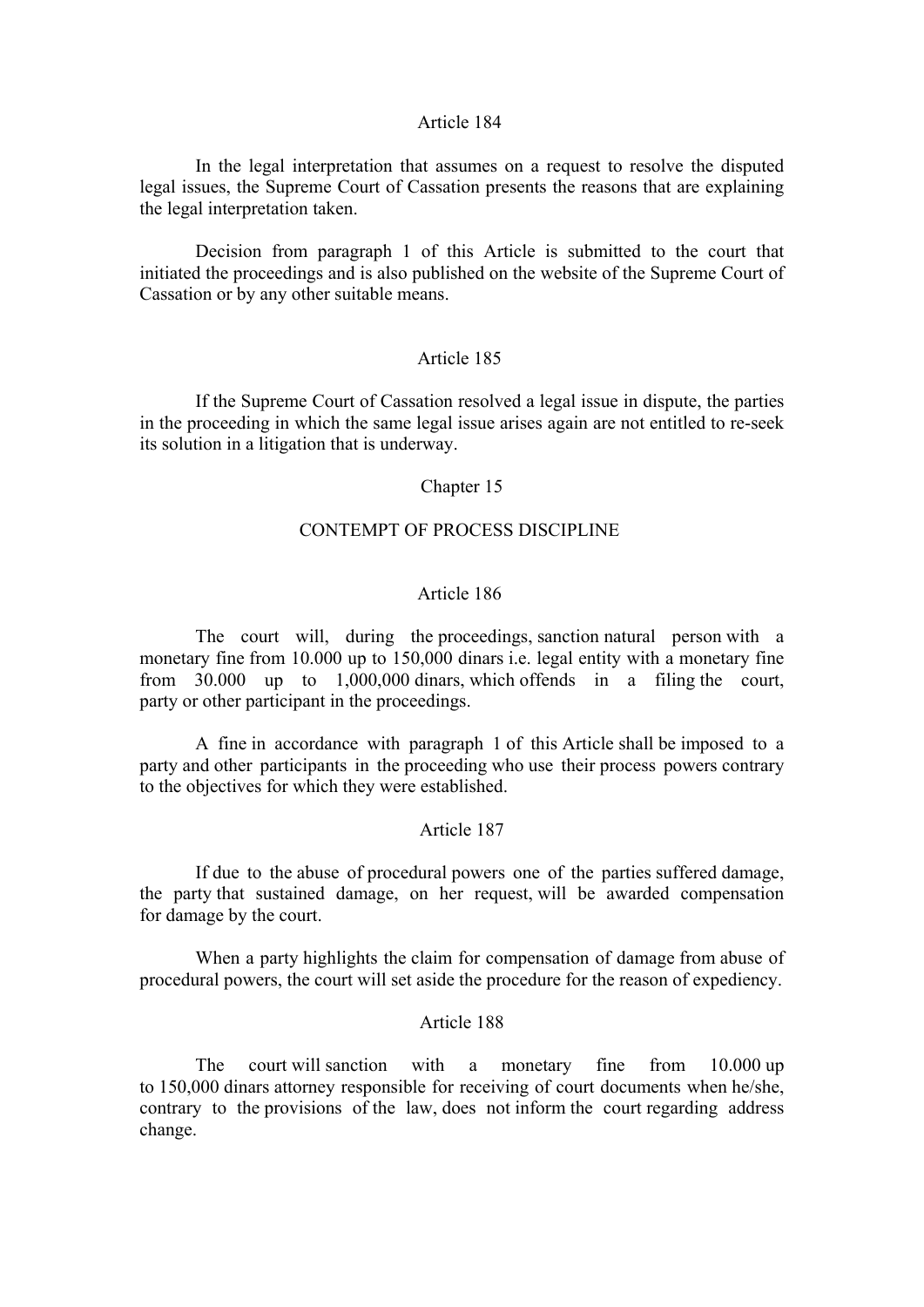The court shall, upon request of a party, decide that attorney responsible for receiving of court documents must compensate party for costs incurred by unjustified failure to notify changes in address.

#### Article 189

 The court shall impose a fine from 10.000 up to 150,000 dinars to person who obstructs taking of civil actions and service of court documents or court files.

 The court shall, upon request of a party, decide that person from paragraph 1 of this article must compensate costs that were caused by his/her conduct from paragraph 1 this article.

 The court can also define other measures to the person who obstructs taking of civil action.

 The sentenced punishment from paragraph 1 of this Article shall not interfere on sentencing of punishment for a criminal offence.

### Article 190

 The decision related to sanctions from Article 186, 188 and 189 of this law shall define the time period for payment of the fine.

 **On** Enforcement of the fine from paragraph 1 of this Article *shall be executed ex officio* **provisions of the law regulating enforcement of criminal sanctions shall be applied accordingly**.

 If a punished natural *and legal* person fails to pay the fine within the period defined in the decision on punishing, the court shall *enforce the decision on punishment* **and the fine** *ex officio* **replace it with imprisonment, in accordance with the law that regulates enforcement of criminal sanctions**.

**If the punished legal person fails to pay the fine within the period defined in the decision on punishment, provisions of the law that regulates liability of legal persons for criminal offence regulating enforcement of fines shall be applied**.

 Complaint against the decision on punishment from Articles 186, 188 and 189 of this Article shall not postpone enforcement of the decision.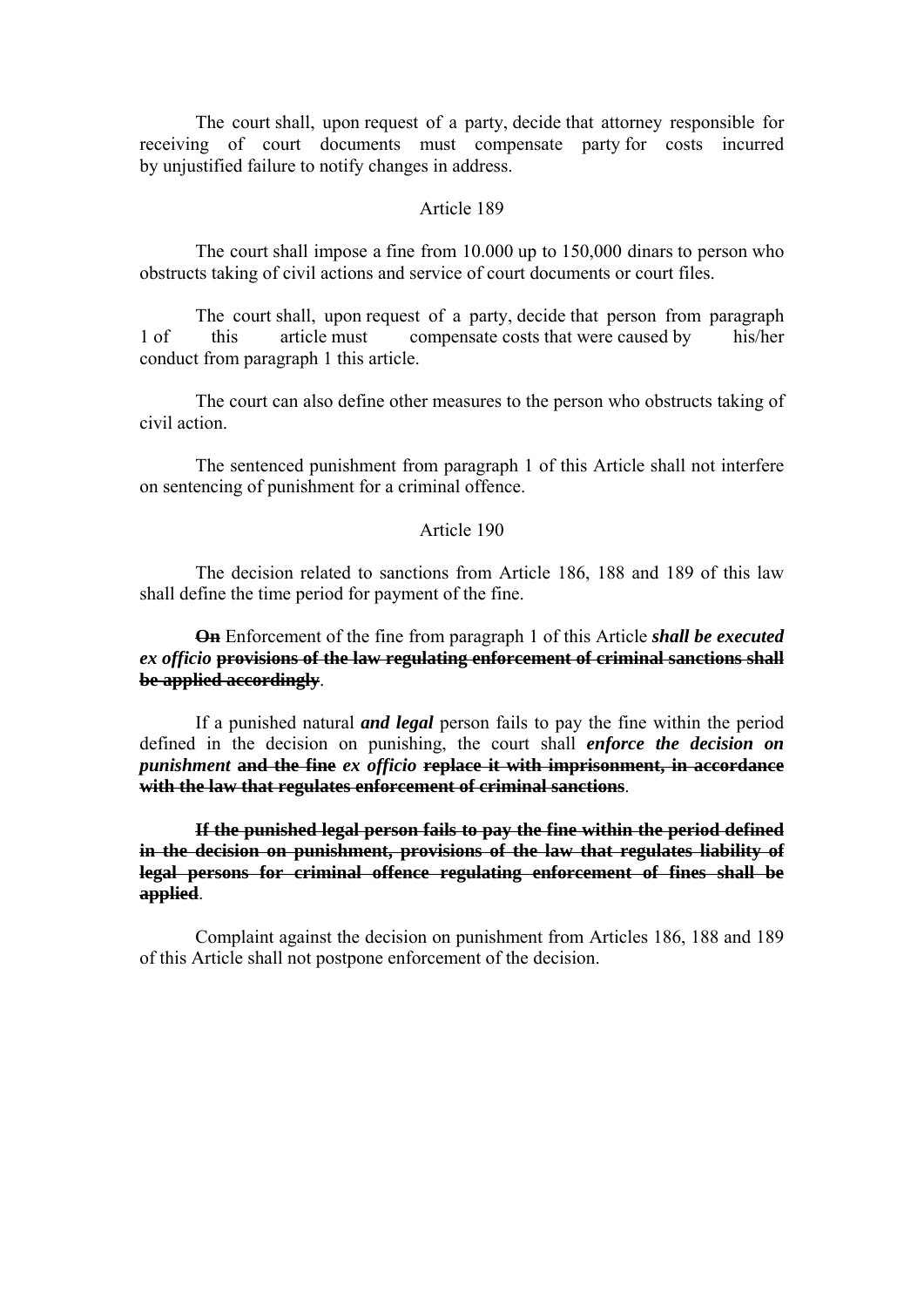Part Two

## COURSE OF PROCEEDING

#### Chapter 16

## COMPLAINT

### 1. Contents of complaint

#### Article 191

A civil action is initiated by filing a complaint.

#### Article 192

 A complaint must contain a claim concerning the subject matter of litigation and additional claims, the facts on which the plaintiff bases the claim, proof of such facts, the value of subject matter as well as other information necessary for any filing (Article 98).

 A plaintiff who has his domicile or residence or headquarters abroad shall be obliged to appoint in his/her complaint an attorney who will receive court documents in his/her name. If attorney who will receive court documents is not appointed the

court shall dismiss the complaint.

 If the jurisdiction, or the right to review depends on the value of the subject of litigation, and this subject is not pecuniary value, the plaintiff must specify the value of the subject of litigation in the complaint.

 The court shall also proceed upon the complaint if the plaintiff fails to state the legal basis of the complaint, and if he/she did specify the legal basis for the complaint, the court is not bound by it.

## *First alternative for amendment of Article 193 of the law:*

## Article 193

 **In disputes where one of the parties is the Republic of Serbia, a complaint can be filed after the amicable settlement of the dispute has been attempted in accordance with this law.** 

 **A party who intends to file the complaint from paragraph 1 is in obligation to service to the opposite side, the representative of attorney of the opposite side, the proposal for amicable solution of the dispute, unless a special time for submission of the complaint is provided by a special regulation. The proposal for amicable solution must contain all information from Article 192 of this law.** 

 **By submission of the proposal from paragraph 2 the period of the statute of limitations is suspended for 60 days.**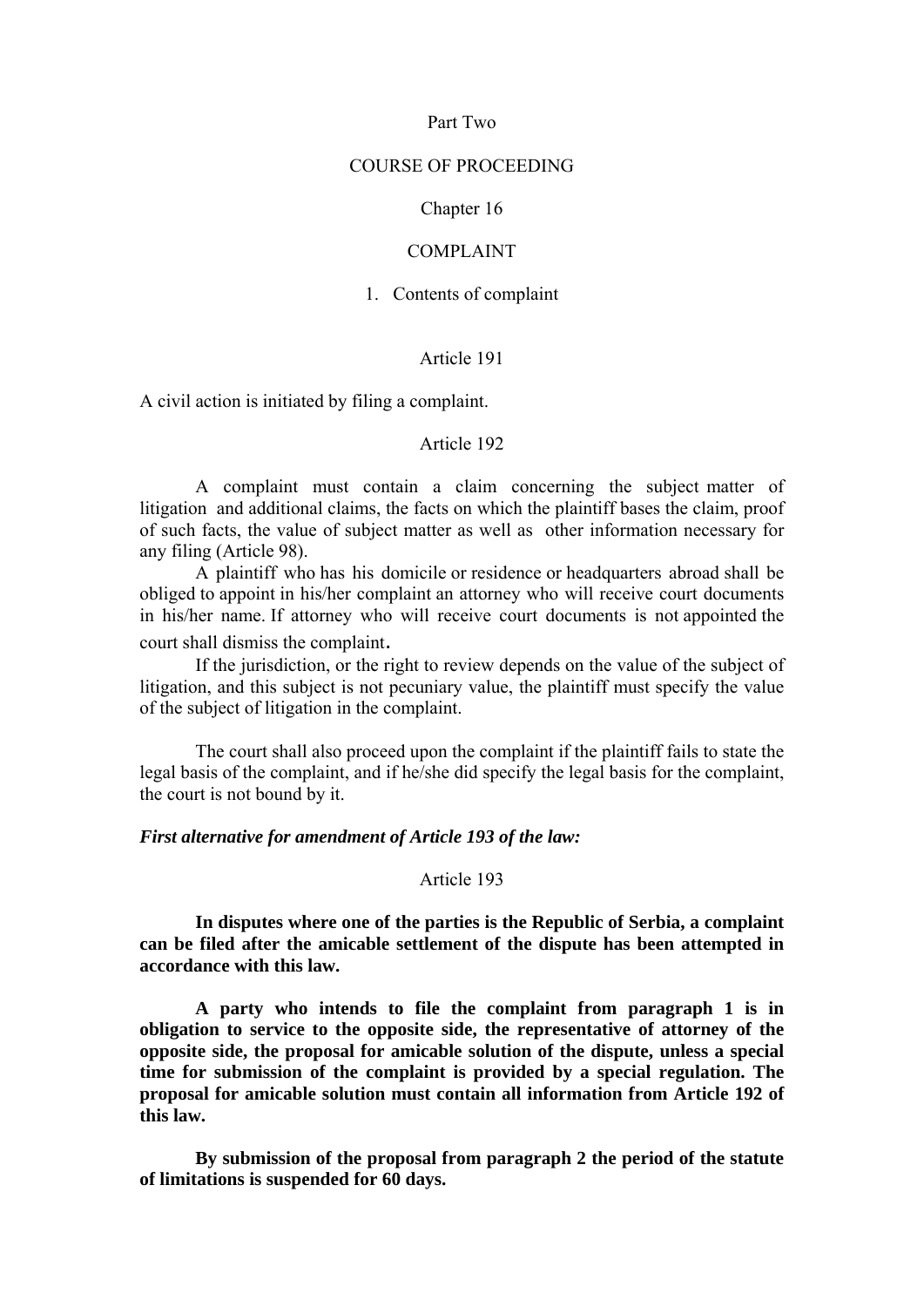**If within the period from paragraph 3 the opposite party fails to respond to the proposal it shall be deemed that the proposal is not accepted.** 

 **The court shall order suspension in the procedure if the complaint was filed, but the Plaintiff failed to submit the proof about submitting of the proposal from paragraph 2 of this Article, i.e. about expiry of period from paragraph 3 of this Article.** 

 **The reached agreement shall have power of executive title.** 

 **Provisions of paragraphs 1 to 6 of this Article shall be applied accordingly also in the case when one of the parties in dispute is a unit with territorial autonomy or local self-governance.** 

 **Provisions of paragraphs 1 to 6 of this Article shall not be applied if special law stipulates procedure for amicable solution of dispute or mediation, related to disputes with the Republic of Serbia.** 

## *Second alternative for amendment of Article 193 of the law:*

 **A party who intends to file the complaint against the Republic of Serbia, is in obligation can before filing the complaint to the Republic Public Attorney's Office submit the proposal for amicable solution of dispute, unless a special regulation defines a period for filing of complaints. The proposal for amicable solution must contain all information from Article 192 of this law.** 

 **By submission of the proposal from paragraph 1 the period of the statute of limitations is suspended for 60 days.**

 **If within the period from paragraph 2 of this Article the Republic Public Attorney's Office fails to respond to the proposal it shall be deemed that the proposal is not accepted, and in such case a person from paragraph 1 of this Article can file the complaint in the competent court.** 

 **The court shall reject the complaint as not allowed, if the proposal from paragraph 1 of this Article was not submitted, i.e. if the period from paragraph 2 of this Article has not expired.**

**The agreement reached by the Republic Public Attorney's Office and the person from paragraph 1 of this Article shall have power of executive title represents a pre-trial settlement.** 

 **Provisions of paragraphs 1 to 5 of this Article shall be applied accordingly also in the case of filing of the complaint against a unit with territorial autonomy or local self-governance, when the proposal for amicable solution is submitted to the Republic Public Attorney's Office, or authorized representative of unit with territorial autonomy or local self-governance.**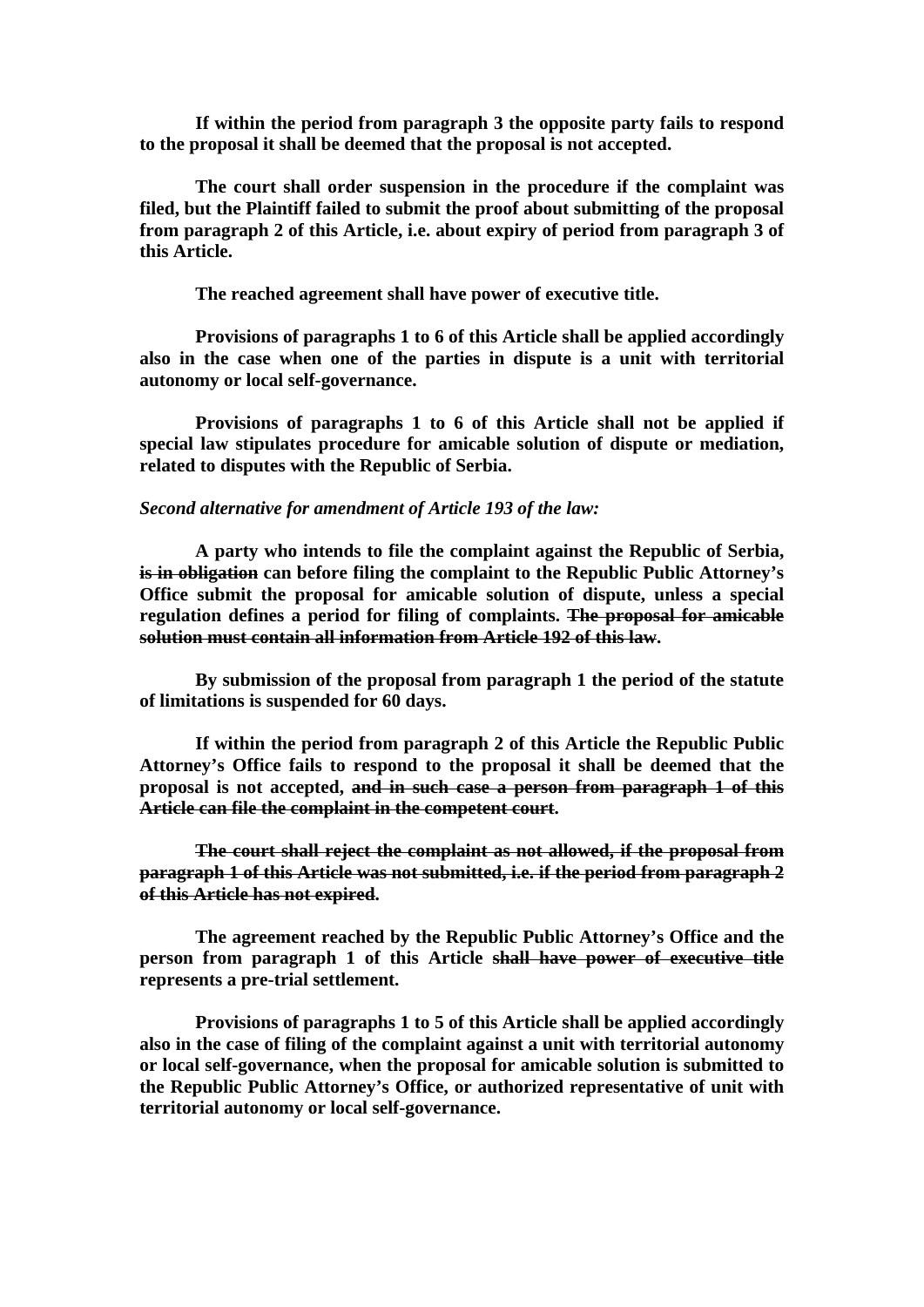**Provisions of paragraphs 1 to 5 of this Article shall not be applied if special law stipulates procedure for amicable solution of dispute or mediation, related to disputes with the Republic of Serbia.** 

## Article 194

 The plaintiff in the complaint may request the court to establish the existence or non-existence of a right or legal relation or violation of personal rights or authenticity, or authenticity of a document.

 This kind of complaint may be filed when the plaintiff has a legal interest that the court declare whether or not there is certain right or legal relation, before the maturity of the claim for the performance based on that relation or whether a document is authentic or when the plaintiff has other legal interest in bringing such action.

 Claims for the determination may be made to determine the presence or absence of fact, when prescribed by law or by a special regulation.

 Claims for determination of violation of personal rights may be filed regardless whether the request for compensation of damage or some other claim was submitted, in accordance with a special law.

#### Article 195

 If the decision on the litigation depends on whether or not there is certain legal relation which became disputable in the course of litigation, the plaintiff may in addition to the existing claim request that the court determines whether or not there is such legal relation, if it is within the jurisdiction of the court.

 The request referred to in paragraph 1 of this Article shall not be considered as alteration of the complaint.

### Article 196

 Plaintiff who in his/her claim requests to be awarded fulfillment of owed performance date may suggest that the defendant instead of owed performance pay determined cash amount or to fulfill some other performance date.

 The court is not obliged to examine whether the amount of money that the plaintiff is willing to accept instead of owed non-monetary performance date corresponds with the value of non-financial performance date.

## Article 197

 A plaintiff may put forward several claims against the same defendant in a single complaint when these claims are related by the same factual and legal grounds. If the claims are not related by the same factual and legal grounds they may be put forward in a single complaint against the same defendant only if the same court has subject matter jurisdiction for each of these claims and if the same form of proceedings are prescribed for all the claims.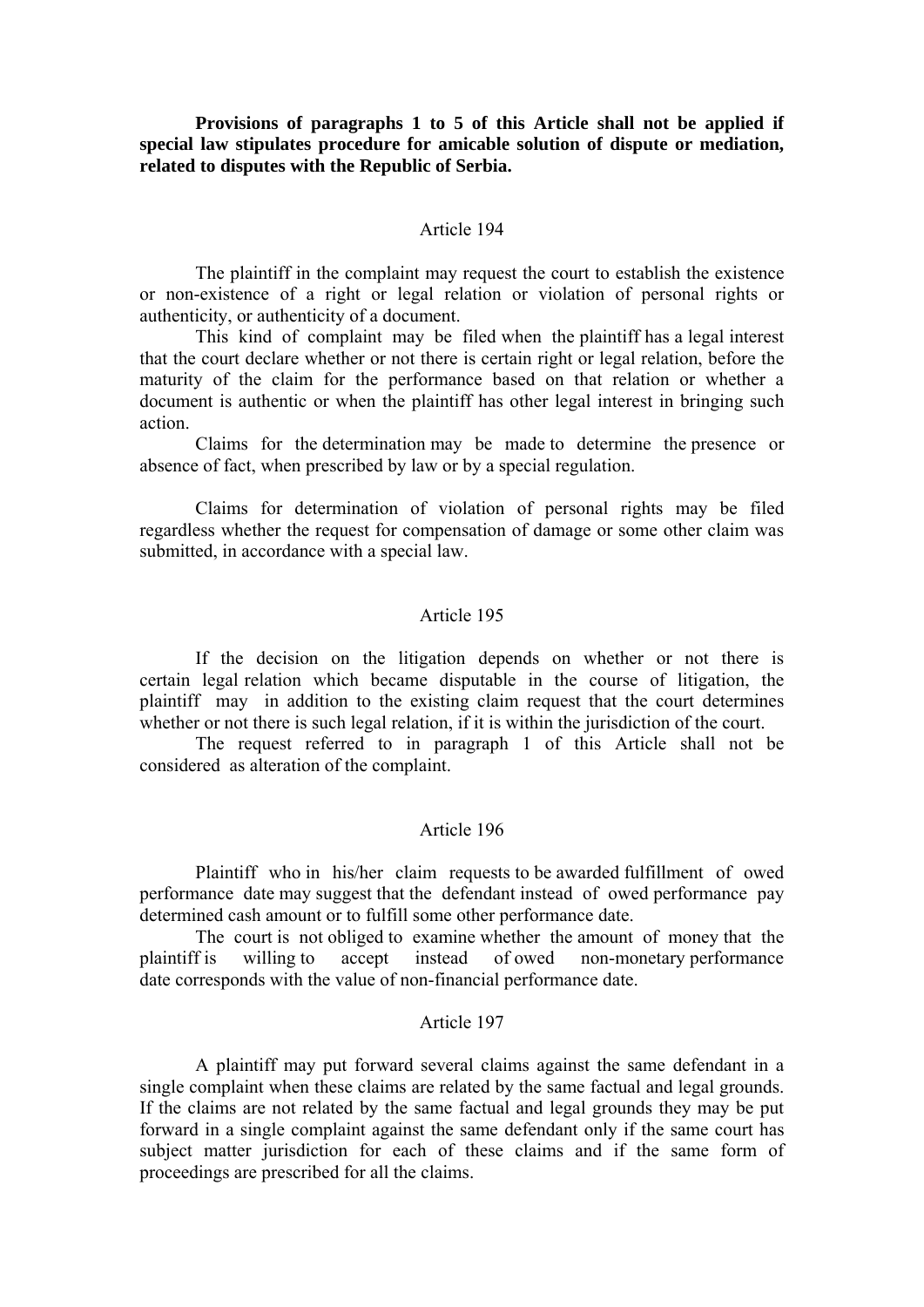The plaintiff may put forward two or more claims which are related to each other in a single complaint in that the court may grant the subsequent claim if it finds that the one that was put forward before it is ill-founded.

 According to Paragraph 2 of this Article claims may only be put forward in a single complaint if the court has subject matter jurisdiction for each of the claims put forward and if the same type of proceedings are prescribed for all the claims.

# Article 198

 The defendant may, before the end of the trial, file a counterclaim with the same court, if the subject of the counterclaim is related to the subject of the complaint, or if the counterclaim seeks to declare whether or not there is certain right or legal relation upon the existence or non-existence of which the decision on the complaint depends partially or in full.

 Counterclaim may not be filed if the subject of the counterclaim is within the subject-matter jurisdiction of a higher court or a court of different type.

# 2. Alteration of complaint

## Article 199

The plaintiff may alter the complaint before the end of trial.

 After the service of the complaint on the defendant, the agreement of the defendant is needed for amendments to the complaint; but even if the defendant objects, the court may allow the amendment if it deems that it would be purposeful for the final resolution or relations between the parties and if it finds that the amended complaint procedure will not significantly extend the duration of the litigation. It shall be deemed that approval of the defendant on alteration of the complaint exists if the defendant indulges in hearing about the subject matter in accordance with the alternated complaint, and he/she did not oppose previously to alteration.

 If the trial court does not have jurisdiction for the amended complaint, it shall send the case to the court with jurisdiction, except in case stipulated in Article 15, paragraph 2 of this Law.

When the court allows the amendment to the complaint, it is obliged to allow the defendant the necessary time to prepare for litigation on the amended complaint, if he or she has not had sufficient time.

 If the complaint is amended at a hearing when the defendant is not present, the court shall postpone the hearing and serve a copy of the transcripts of that hearing to defendant.

 No appeal is permitted against a ruling by which amendments to a complaint are allowed.

 When the court allows alternation of the complaint, the court shall define by decision a new time frame for conduct of the procedure.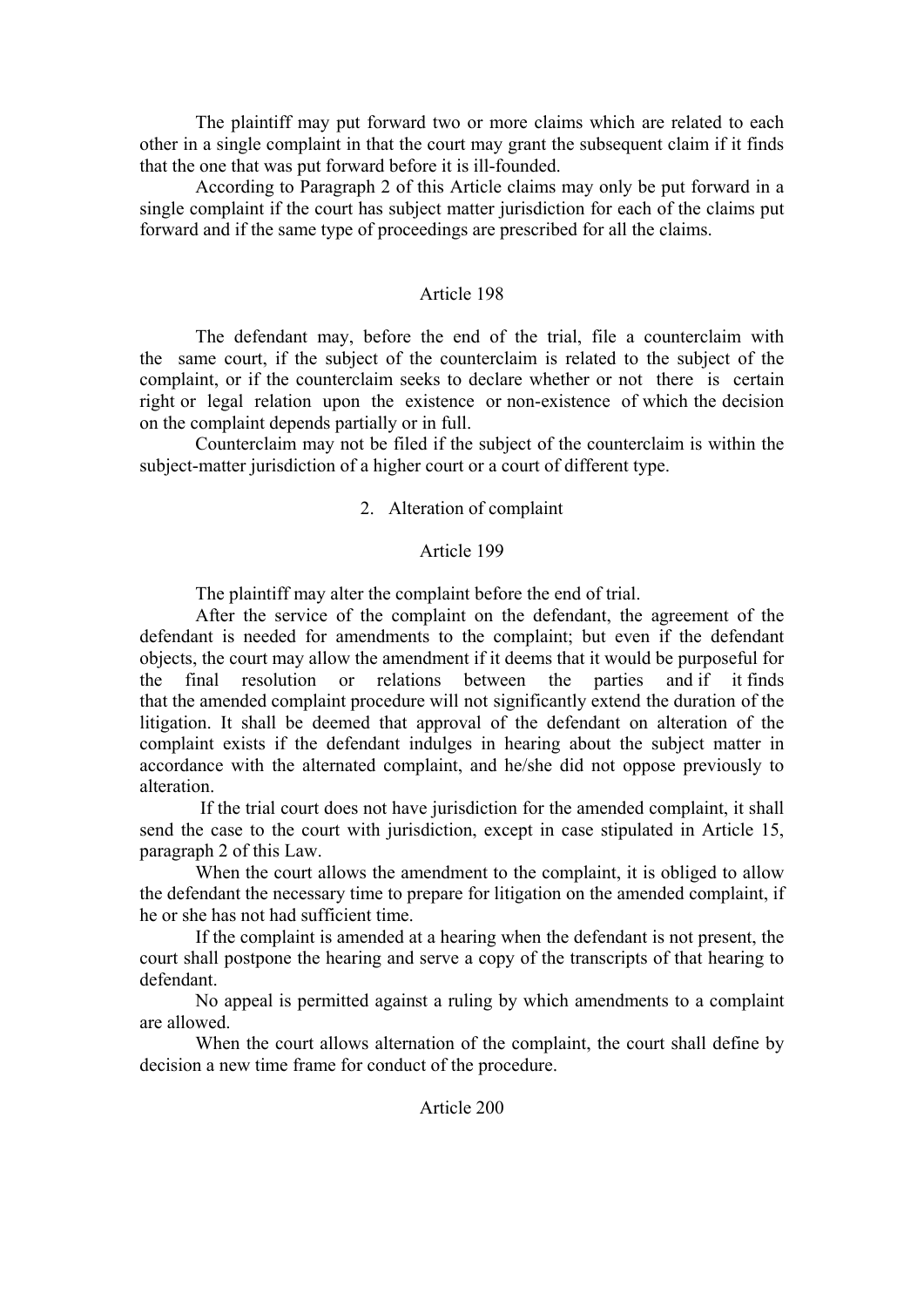An amendment to a complaint is a change of the identity of the claim, an increase in the existing claim or the putting forward of another claim alongside the existing one.

 If the plaintiff amends the complaint due to circumstances arising after the filing of the complaint, or where on the basis of the same facts he or she claims another item or sum of money, the defendant may not object to these amendments.

 The complaint is not considered altered if the plaintiff changes the legal basis of the claim, decreases the claim, changes, supplements or corrects certain statements in a manner which leave the claim unchanged.

 Reduction of the amount of the claim represents a partial withdrawal of the complaint for which the consent of the defendant is not necessary.

 No special decision is issued on withdrawal of the complaint from paragraph 4 of this Article.

# Article 201

 The plaintiff may change the complaint at any time before the end of the trial by suing another person instead of the originally sued person.

 In order to change the complaint as provided for under paragraph 1 of this Article, it is necessary to have the approval of the person who is to enter litigation instead of the originally sued person, and if the defendant already entered debate on the subject of litigation, it is necessary to ensure the approval of the defendant.

 If the defendant engaged in a debate on the matter, new plaintiff may enter into litigation instead former plaintiff only if defendant consents to this.

 The person who enters the litigation in place of the party must accept the status of the litigation at the moment when he or she enters it.

### 3. Withdrawal of complaint

### Article 202

 The plaintiff may withdraw a complaint without the consent of the defendant before the defendant enters debate on the main claim.

 A complaint may also be withdrawn at any point before the conclusion of the trial if the defendant agrees so. If the defendant fails to state his/her opinion within eight days of the notice on the withdrawal of the complaint, it shall be considered that he/she agrees with it.

 If a complaint is withdrawn, it shall be considered that it has not been filed at all and may be re-filed.

If the complaint is withdrawn after passing the first instance verdict, the Court will issue a decision that will determine that the complaint has been withdrawn and that the verdict is without effect, and if appealed, the court shall issue a decision that will determine that the verdict is without effect and dismiss the appeal.

## 4. The existence of litigation

# Article 203

Litigation begins with the service of the complaint on the defendant.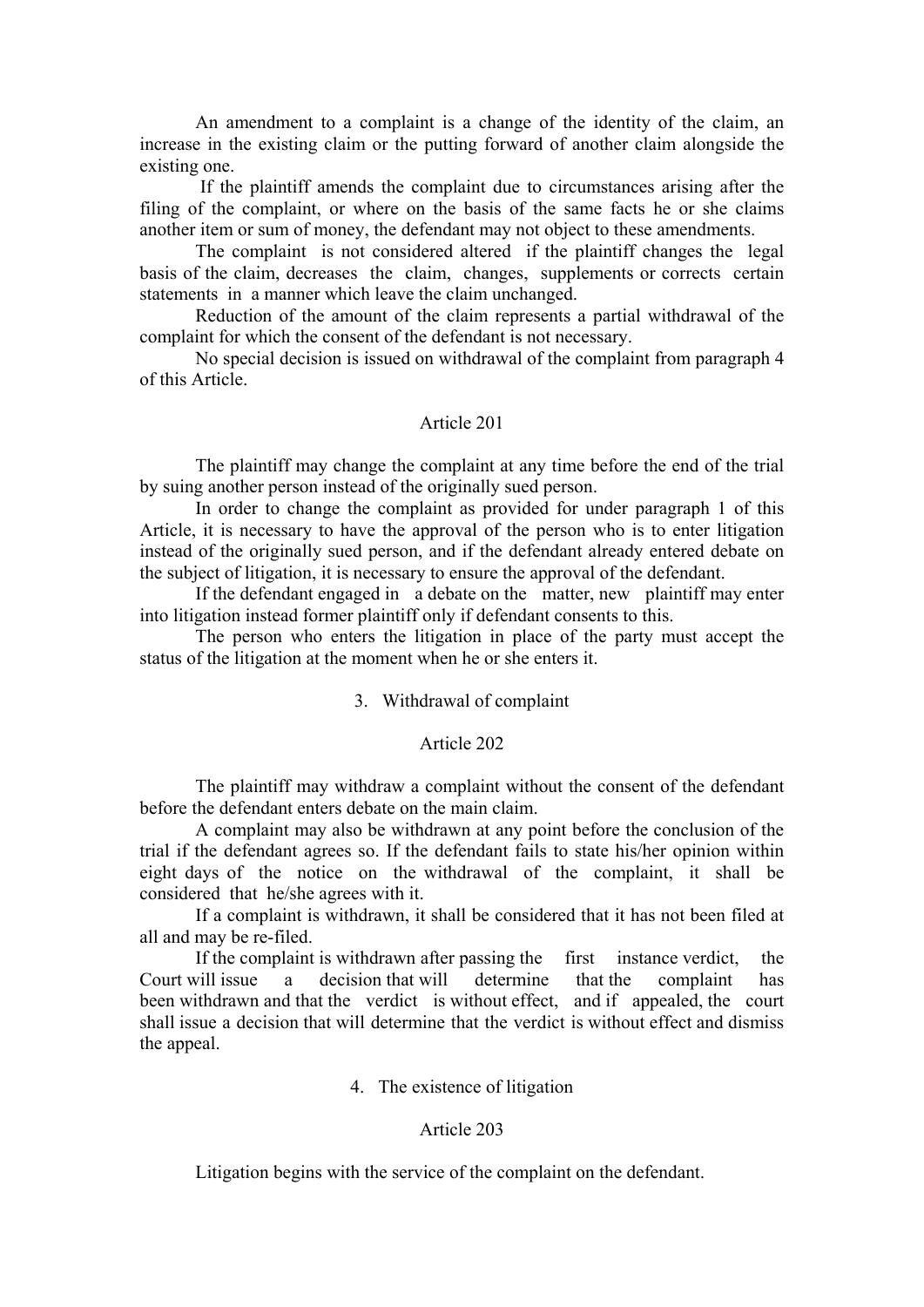In terms of a claim which the party puts forward in the course of proceedings, the litigation begins at the moment when the opposite party is informed of the claim.

 Whilst the litigation is underway, new litigation may not be instituted in relation to the same claim between the same parties, and if such litigation is instituted, the court shall dismiss the complaint.

 If in the lawsuit, which was initiated later ruling become binding, the court shall dismiss the complaint in a lawsuit that was previously initiated.

 During the course of the entire proceedings the court shall pay attention as to whether litigation is being conducted on the same claim between the same parties.

# Article 204

 If a party disposes off the property or right which is the subject of litigation, it shall not be a cause not to complete the proceedings between the same parties.

 The person who acquired the property or right which is the subject of litigation may enter the proceedings instead of the plaintiff or defendant only if both parties agree.

# **In case from paragraph 1 of this Article the judgment shall have effect also with regard to the acquirer**.

# Chapter 17

## CO-LITIGANTS

## Article 205

Several people may sue or may be sued (co-litigants) through one complaint:

 1) If in terms of the subject of the dispute they are in a legal relationship or their rights or liabilities arise from the same facts or legal grounds.

 2) If the subject of the disputes are complaints or debts of the same type which are founded on essentially the same facts and legal grounds and if the same court has subject matter and territorial jurisdiction for each claim and every respondent.

3) If this is prescribed by law

Up to the conclusion of the trial and under the conditions in Paragraph 1 of this Article, a new plaintiff may appear with the plaintiff, or the claim may be extended to another defendant with his or her approval.

 A person who joins the claim or to whom the claim is extended must accept the status of the litigation when he or she joins it.

# Article 206

 The plaintiff may include in his or her complaint two or more defendants such that he or she may request that the claim be allowed regarding the subsequent defendant if it is dismissed with legally effective decision against the one specified in the complaint before him or her.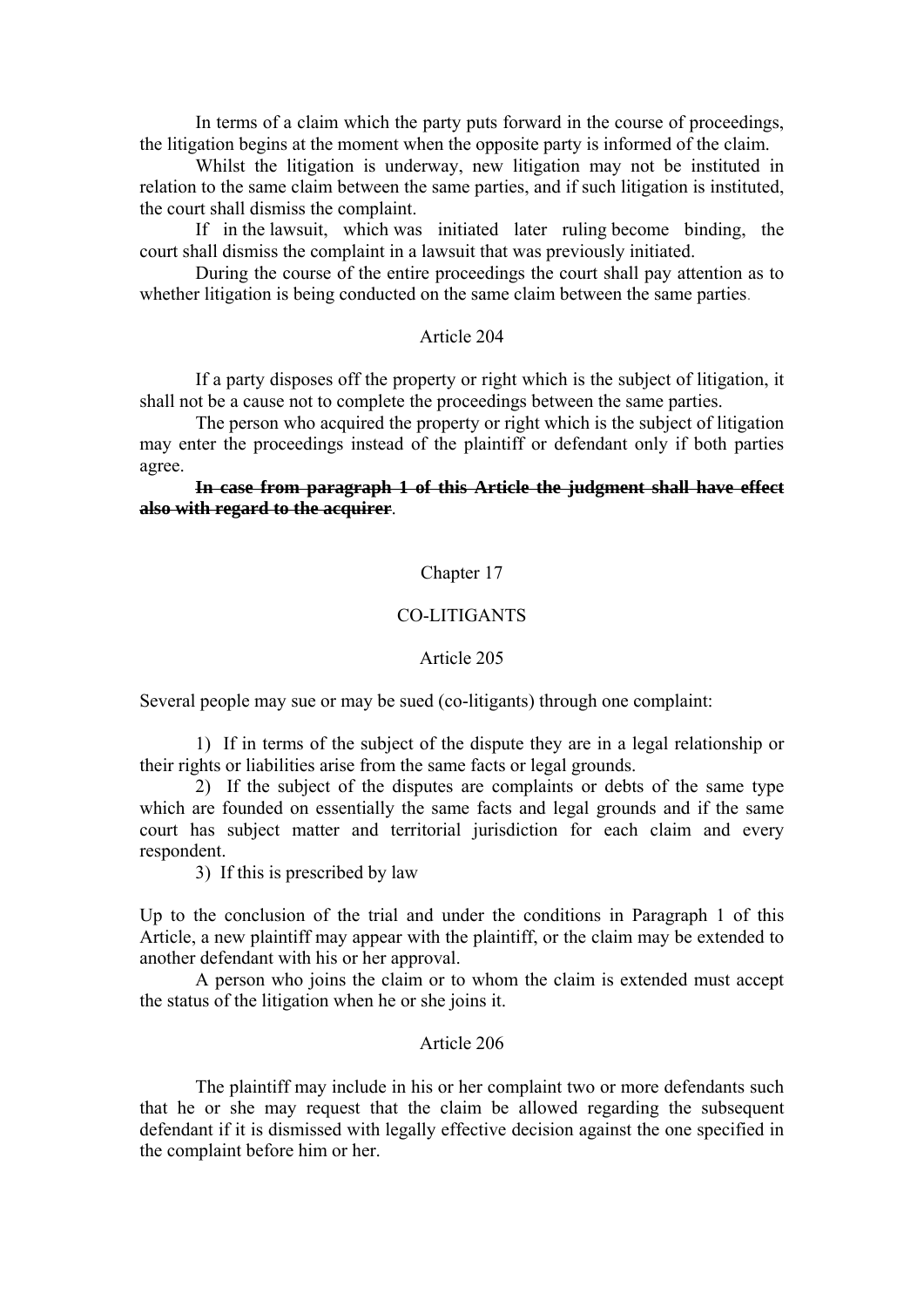The plaintiff can include two or more defendants in the way described in paragraph 1 of this Article only in case he/she has the same claim towards each of them, or he has different, but interconnected claims towards them, and the same court has material and territorial jurisdiction over all such claims.

## Article 207

 A person claiming objects or rights, in total or partially, already subject to litigation between other persons, may sue in one legal action both parties before the court where such litigation is being held, before the date when the decision of the first instance court from such proceedings comes into effect.

#### Article 208

 The main debtor and guarantor can be jointly sued unless it is in contradiction with the contents of the Guarantee Agreement.

## Article 209

 Each co-litigant is an independent party in a civil action and their acts or omissions can neither benefit nor damage other parties to the legal action.

#### Article 210

 If by the law, or because of the nature of the legal relation, litigation can only be resolved equally towards all co-litigants ("united co-litigants), they are deemed to be one party in litigation, so that in case when individual co-litigant omit certain litigation action, the consequence of litigation actions undertaken by other co-litigants extends also to the ones who did not undertake such actions.

### Article 211

 Necessary co-litigation exists when according to the law or due to the nature of the legal relation complaint must include all persons who are participants in substantive relation.

 If all persons referred to in paragraph 1 of this article are not included in the litigation as a party, the court will reject the claim as unfounded.

The court takes care about the necessary co-litigation ex officio.

#### Article 212

 If the deadlines for taking certain procedural actions for individual united colitigants expire at different times, each co-litigant may take that procedural action at any time within the time limit for any one of them to take that action.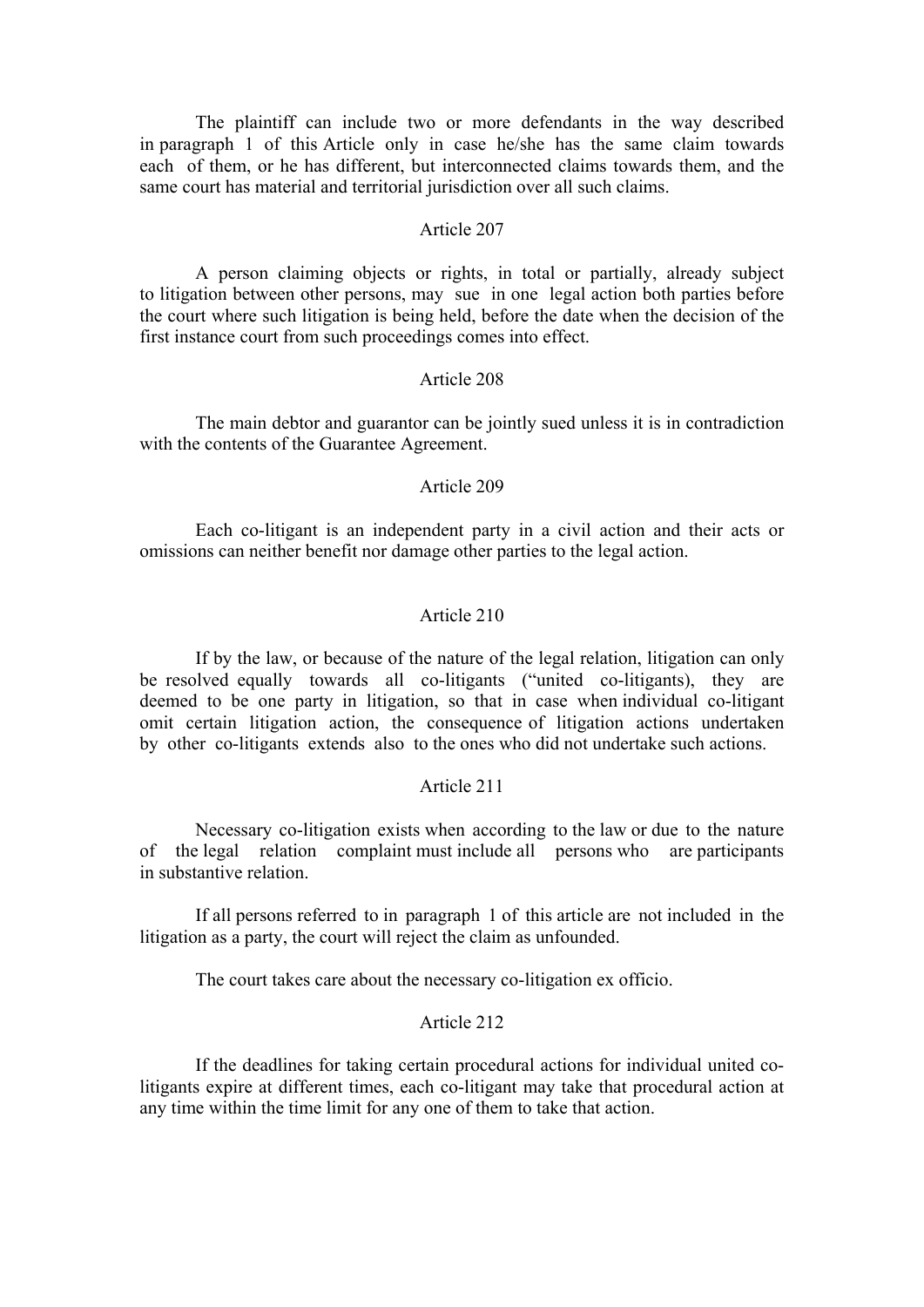Each co-litigant has the right to put forward a motion relating to the course of the litigation.

# Chapter 18

# THIRD PARTIES' PARTICIPATION IN LITIGATION

# 1. Participation of the public prosecutor

## Article 214

The public prosecutor may participate in the litigation in accordance with special law.

 When public attorney is involved in litigation between other persons, according to his legal authority, he is authorized within the limits of the claim to propose establishing of facts that had not been mentioned by the parties and submission of the evidence that had not been proposed by the parties, as well as to declare legal remedies.

 The public attorney registers his participation in the proceedings by submitting the appropriate act to the court before which such litigation between other persons is being held.

 If the court deems that legal conditions for participation of the public attorney in litigation have been fulfilled, and that such participation is necessary, the court will inform accordingly the competent public prosecutor and define the deadline within which he can register his participation. The court will suspend proceedings until such deadline expires, but the public prosecutor may exercise his right from paragraph 2 of this Article even after such deadline has expired.

## 2. Participation of intervener

## Article 215

 If a person has legal interest in assisting one of the parties in prevailing the litigation between other persons, such person may join that party.

 Intervener may become involved in litigation at any time during the proceedings, until the judgment about the claim comes into effect, as well as during the proceedings continued by submitting a legal remedy.

 Declaration about participation in litigation can be made by intervener at the hearing or in writing.

 The written act of intervener is delivered to both litigation parties, and if declaration is made at the hearing, the copy of the appropriate section of the official record will be delivered only to such party who absent from the hearing.

## Article 216

 Any party can challenge the right of intervener to be involved in the proceedings and propose rejection of intervener, and the court can reject the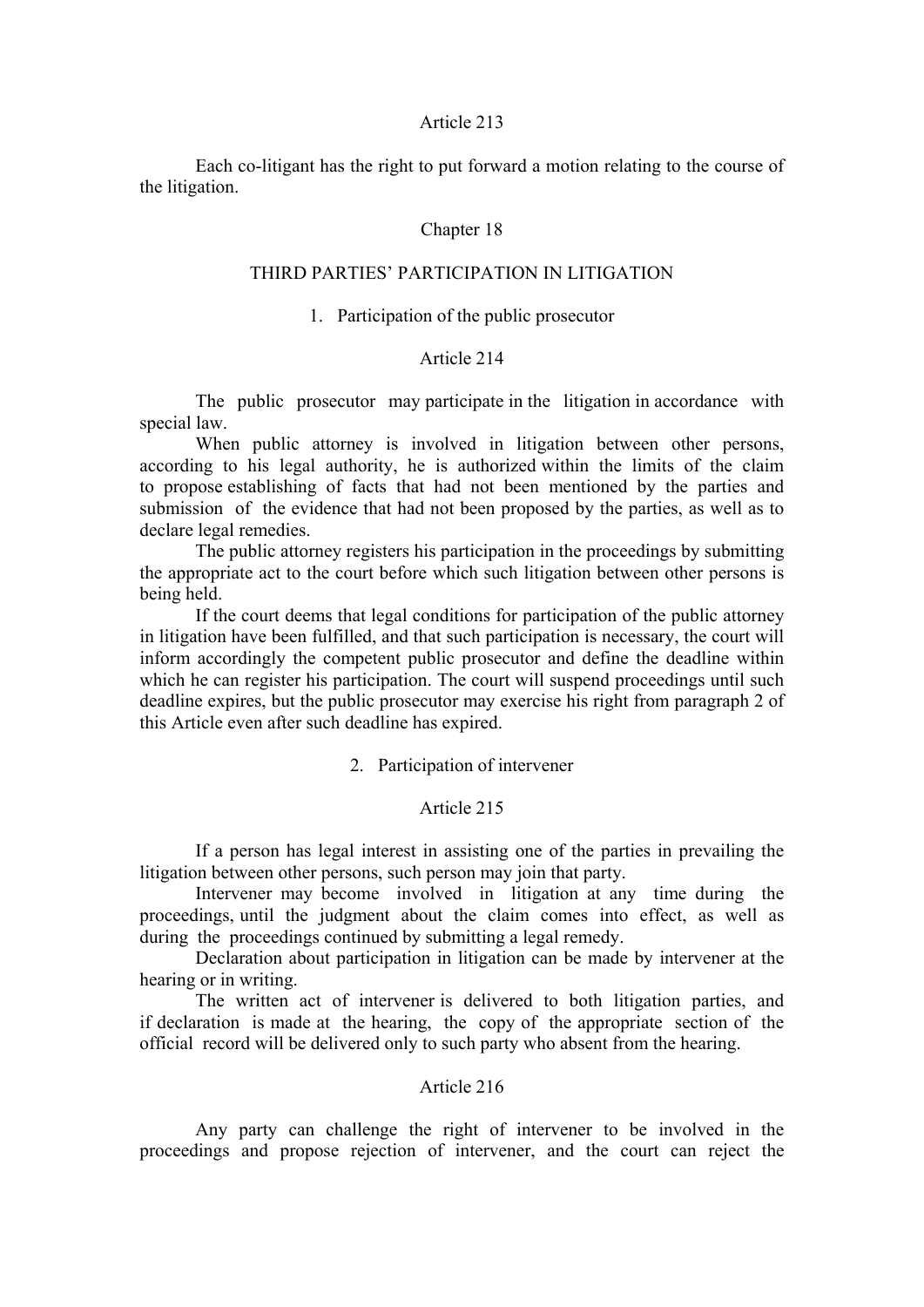participation of intervener even without the statement of the parties if it establishes that legal interest of such intervener does not exist.

 Until the decision rejecting the participation of intervener becomes effective, the intervener can participate in the proceedings and his litigation acts cannot be excluded.

 No special appeal is allowed against the decision of the court accepting participation of intervener.

### Article 217

 The intervener must accept the litigation in the state at the moment of his involvement in such litigation. In the course of further litigation proceedings he is entitled to make proposals and undertake all other litigation actions within the deadlines in which such actions could be undertaken by the party he has joined.

 If the intervener joins the litigation before the ruling about the claim has become effective, such party is entitled to submit an extraordinary legal remedy as well.

 If the intervener submits a legal remedy, a copy of his written act will be delivered to the party he has joined.

 Litigation actions of intervener affect legally the party it has joined unless they oppose such party's actions.

 After the acceptance of both litigation parties, intervener may join the litigation replacing the party it has joined.

# Article 218

In litigation between the party and the intervener who joined her, the intervener can not contest the established facts, and legal qualifications contained in the reasons for a final verdict (interventional effect of the decision).

 Exceptionally from paragraph 1 of this Article, the party that was the intervener has right to point out that the opposition party from earlier litigation which he/she has joined as intervener mishandled the previous litigation, or that the court failed to submit calls for him/her, filings or decisions.

 The court may accept objection under paragraph 2 of this article only if the party specified in the paragraph 1 of this article that was intervener prove:

 1) that at the time of entry to a previous litigation was not timely informed of the litigation that was previously conducted and thus was be prohibited from taking actions that would lead to a more favorable outcome of the litigation;

 2) the party to the litigation to which he/she has joined as intervener, deliberately or by gross negligence, failed to take legal actions that would lead to a more favorable outcome of previous litigation and that for possibility of taking early action the previous intervener did not know or could not know;

 3) that the party from previous litigation with his/her legal actions obstructed the effectiveness of legal actions undertaken by his/her intervener.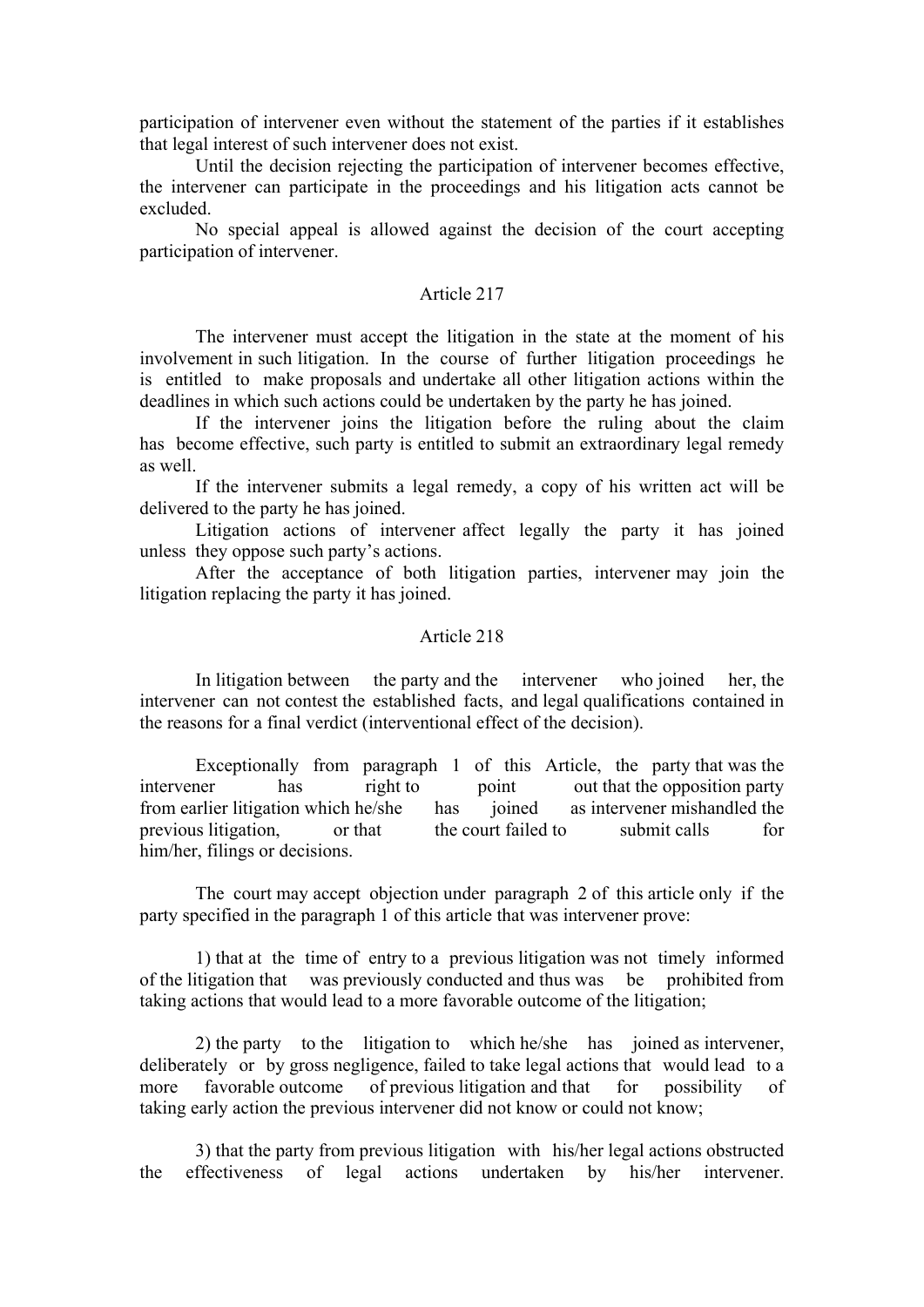If the party specified in paragraph 1 of this article, which was intervener is successful with the objections under paragraph 2 this Article, the court shall allow the parties to re-discuss the factual and legal issues that are already discussed in the previous litigation.

## Article 219

 If legal effect of the judgment should involve the intervener as well, it has the position of united co-litigant (Article 210).

 The intervener in the position of a united co-litigant may file all legal remedies also in litigation where he did not participate not as a result of his fault.

3. Nomination of predecessors and notification of third party about litigation

## Article 220

 The defendant sued as a possessor of some object or user of some right, claiming that such object is being held or such right is being used on behalf of another, is obliged in his/her respond to legal action invite through court that third person (predecessor) to join the litigation as a party, instead of him. When the complaint is not submitted in response, the defendant may not later than at the preliminary hearing, and if it is not held, then at the hearing before engaging in debate on the merits, through court invite predecessor to enter as a party to the litigation instead of him/her.

 The plaintiff's acceptance that the defendant is to be substituted with his predecessor is required only if the plaintiff has claims that do not depend on the fact whether the defendant is holding an object or using a right on behalf of the predecessor.

 If the properly invited predecessor does not appear at the hearing or refuses to step into litigation, the defendant cannot deny his own involvement in such litigation.

 If a named predecessor refused to join the litigation provision of Article 218 of this Act is implemented accordingly.

#### Article 221

 If plaintiff or defendant should notify a third party about the commenced litigation in order to establish certain civil legal effect they may do it, until the litigation is effectively over, in writing through the litigation court, stating the reason for such notification and the stage of the litigation itself.

 The party notifying a third party on the litigation may not request suspension of the commenced litigation on those grounds, and the deadlines to be prolonged.

 The court shall, pursuant to paragraph 1 of this Article, notify the Republic Attorney General, or authorized representative of an autonomous province and unit of local self-governance, of litigation in which the disposal of the parties or the court's decision might impact the property rights and obligations of the Republic of Serbia, or autonomous province and unit of local self-governance.

The party, which notified the third party to the litigation by means of the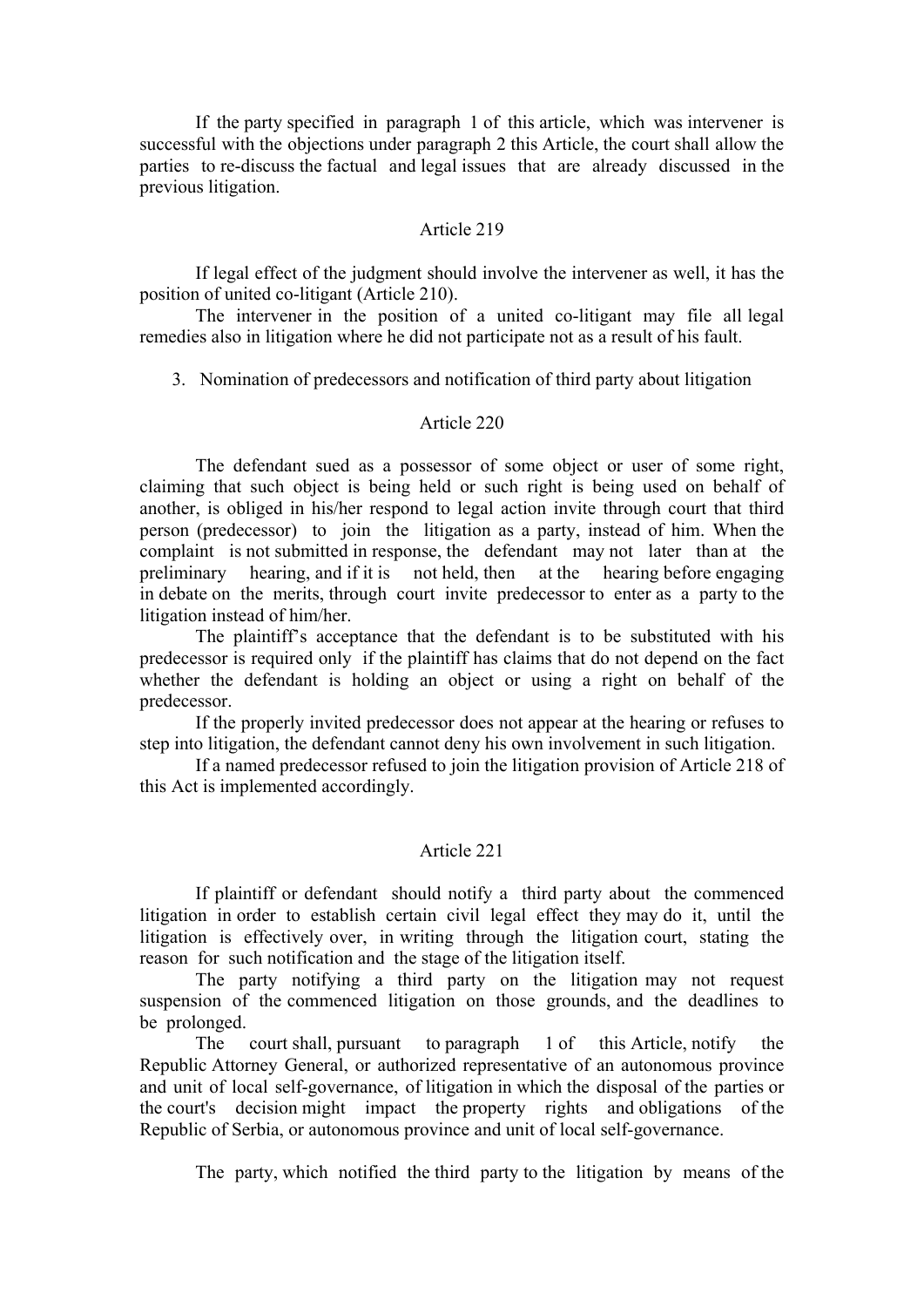court, is entitled, that in a subsequent litigation in which a informed person is party, to invoke the interventional effect of the verdict.

## Chapter 19

# DISCONTINUANCE AND SUSPENSION OF PROCEEDINGS

## Article 222

The proceeding is discontinued:

1) when a party dies

2) when a party loses litigation ability

 3) when legal representative of a party dies or his authorization for representation ceases

4) when legal entity being party to litigation dissolves, i.e., when a

competent body effectively decides that its further work must be prohibited;

 5) when legal consequences arise from the opening of the bankruptcy proceedings or liquidation proceeding;

 6) when court is unable to work because of the war conditions or other causes;

7) when so regulated by other law.

### Article 223

 Except in special cases provided by this law, the court will discontinue proceedings:

1) if court has decided not to rule about preliminary issues (article 12);

 2) if a party is situated in the area out of reach of the court because of an emergency situation.

## Article 224

 The consequence of discontinuance of proceedings is suspension of all deadlines for litigation acts.

 In the course of discontinuance of proceedings the court may not undertake any procedural action. If discontinuance occurred after conclusion of the main hearing, the court may make a ruling based on such hearing.

 Litigation acts undertaken by one party during discontinuance of proceedings have no legal effect whatsoever towards the other party. Their effect occurs only after proceeding has been resumed.

#### Article 225

 Proceedings discontinued for the reasons specified in Article 222, items 1) to 5) of this law will resume when the heir or inheritance trustee, new legal representative, bankruptcy administrator or legal successors of the legal entity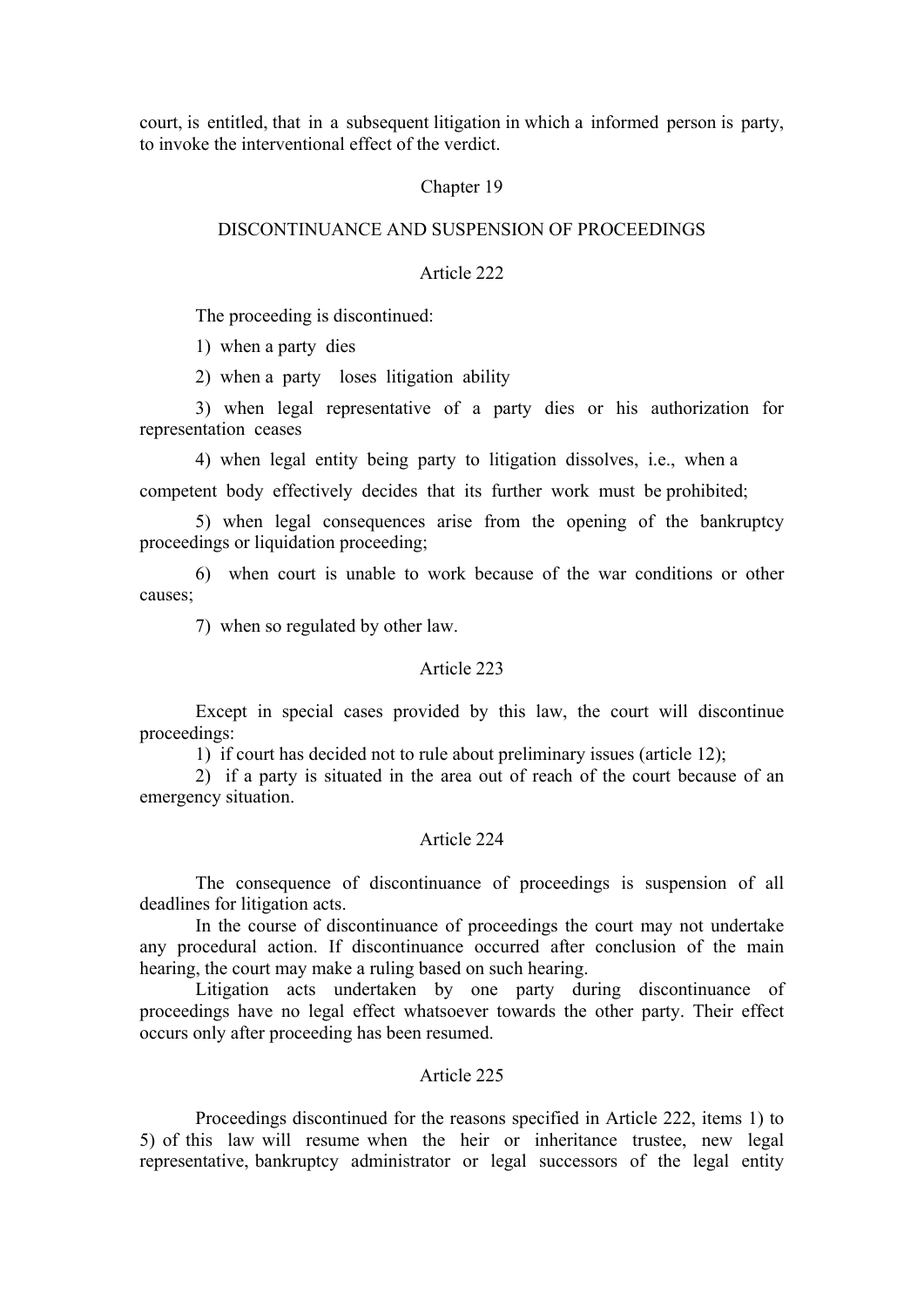take over the proceeding or when the court invites them to do so upon a motion of the opposing party.

 If the proceeding is discontinued for reasons specified in Article 223, item 1) of this law, such proceedings will resume when proceedings before the court or other competent body is effectively concluded, or when the court finds that no reasons exist to wait for its conclusion.

 In cases from Article 222, items 6) and 7) and Article 223, item 2) of this law, discontinued proceedings will resume upon a proposal made by a party, as soon as the reasons for discontinuance cease to exist.

Deadlines which have been postponed because of discontinued proceedings will commence again from the beginning for the interested party on the day when court delivers its decision about resumption of proceedings to such party.

# Article 226

 A special appeal against the decision stating (Article 222) or defining (Article 223) suspension of proceedings is permitted.

 If at the hearing the court rejects the motion to discontinue proceedings and rules to resume proceedings immediately, no special appeal is allowed against such decision.

## Article 227

The court shall suspend the procedure when it is expressly stipulated by the law.

 In the decision to suspend proceedings the court shall determine how much the delay will last.

Against the decision to suspend the proceeding appeal is not allowed.

 The court shall continue the proceedings in official capacity as soon as the reasons that caused the delay of the proceedings cease to exist.

When the court suspends the proceeding it may take only those actions that should not be delayed.

 The delay of the proceeding does not affect the deadlines for undertaking of litigation activities.

Chapter 20

## EVIDENCE PRESENTATION

General provisions

Article 228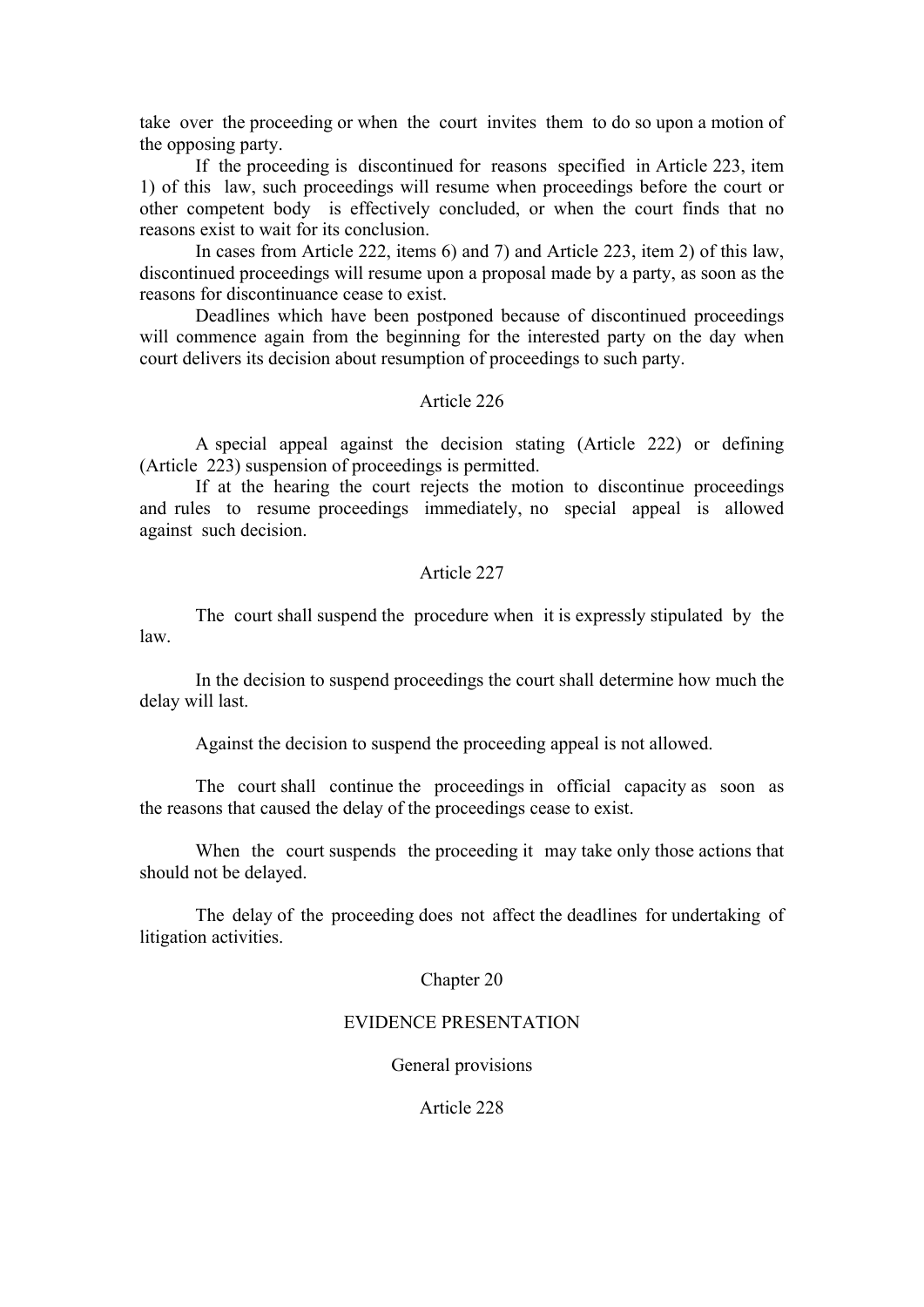Each party is obliged to present facts and propose evidence supporting the claim, or refutation of facts and evidence of the opposing party, in accordance with this law.

#### Article 229

Evidence presentation includes all facts relevant for taking of decision.

 The Court decides which evidence will be presented in order to establish decisive facts.

## Article 230

 Facts admitted by a party before the court in the course of litigation should not be subject to evidence presentation, **nor evidences not contested by the party**.

 The court may order evidence presentation for such facts as well if it deems that such party is admitting them in order to implement a claim it is not entitled to (Article 3, paragraph 3).

 Taking into consideration all the circumstances, court will evaluate, according to its conviction, whether to consider a fact admitted or disputed, when such fact is first admitted by a party, and completely or partially denied afterwards, or when the admission was limited by addition of other facts.

The facts of common knowledge don't have to be proven.

## Article 231

 If court cannot establish a fact on the grounds of presented evidence (Article 8), existence of such fact will be established by application of the rule about the burden of proof.

The party that claims to have some right carries the burden of proving the fact which is essential for the emergence or exercise of that right, unless otherwise specified by the Law.

 A party who disputes the existence of some right carries the burden of proving a fact that has prevented the emergence or exercise of that right or due to which that right ceased to exist, unless otherwise specified by the law.

#### Article 232

 If it has been established that party is entitled to compensation for damages in money or replaceable objects, but the amount, or quantity of such objects cannot be established, or it might be established with inappropriate difficulty, court will decide on amount of money and quantity of such objects at its own discretion.

# Article 233

Evidences are presented out at the main hearing, in accordance with the time frame.

The court may decide that evidences should be presented before the requested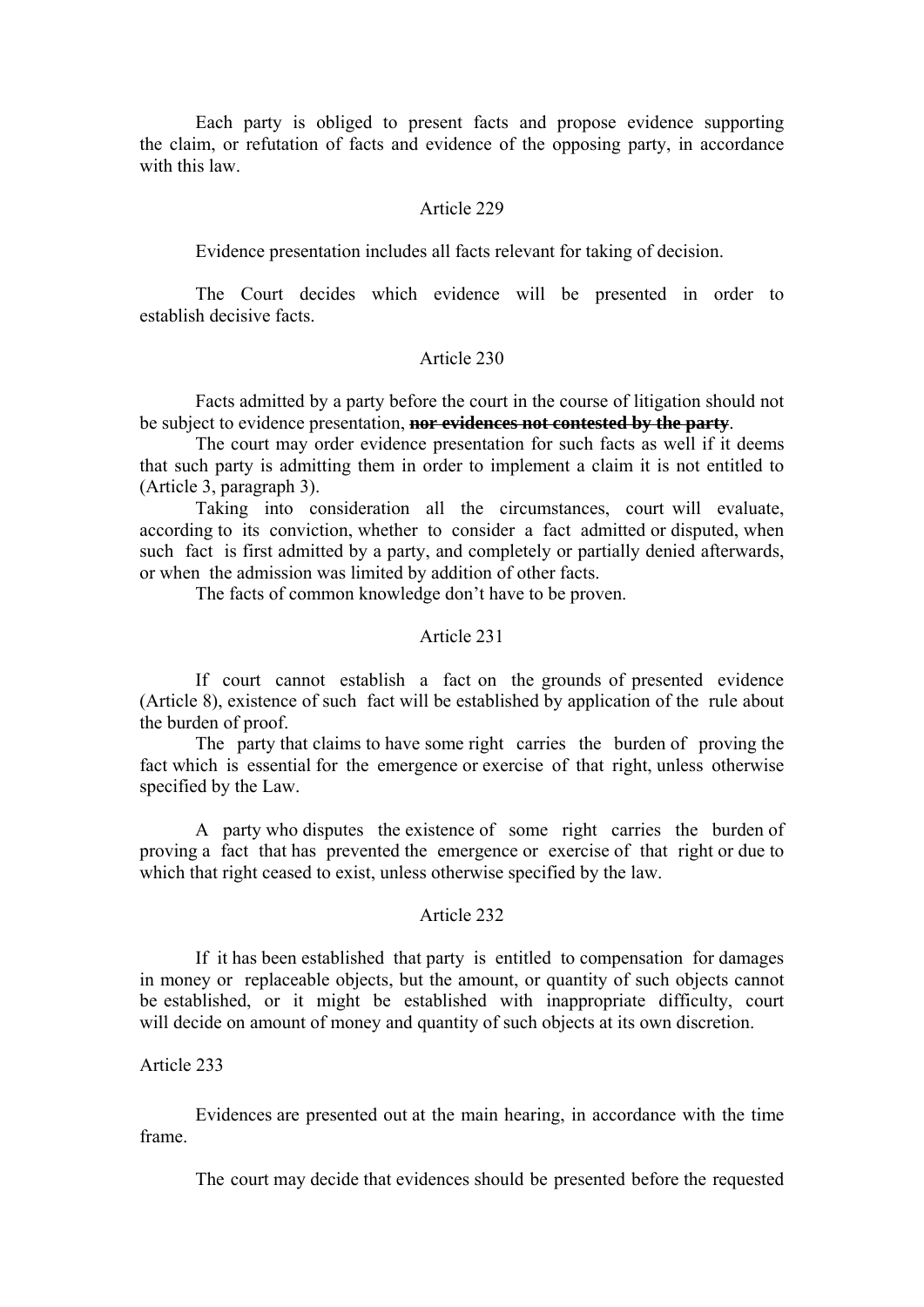court. Record of the evidences presented before the requested court shall be read at the main hearing.

 The request to present evidence includes information from the case. The court shall specify the circumstances which should be taken into account during presentation of evidences.

 Parties involved will be notified about the date for presentation of evidences before the requested court.

 The requested court, during the presentation of evidence, has all the authority that has the court when evidences are taken at the main hearing.

Against the decision of the court in which the presentation of evidences is delegated to the requested court no particular appeal is permitted.

# 2. Investigation

# Article 234

 Investigation is being undertaken when direct perception of the court is required to establish certain fact or explain certain circumstance.

Investigation can be performed with participation of expert witness.

## Article 235

 The court may order that exhibition of evidence by investigation be recorded, in whole or partially, by audio or video equipment, by adequate application of Articles 119-121 of the present Code.

#### Article 236

 The court performs investigation outside of the court building if the object to be considered cannot be taken to court, or if its taking to court would cause significant expenses.

## Article 237

 If the object to be examined is in possession of one of the parties or in possession of a third person, provisions of this law regulating acquiring of documents will accordingly apply (Articles 240 to 243).

# 3. Documents

### Article 238

 A document issued by a government authority within its purview in prescribed form, as well as documents issued in such form by an enterprise or other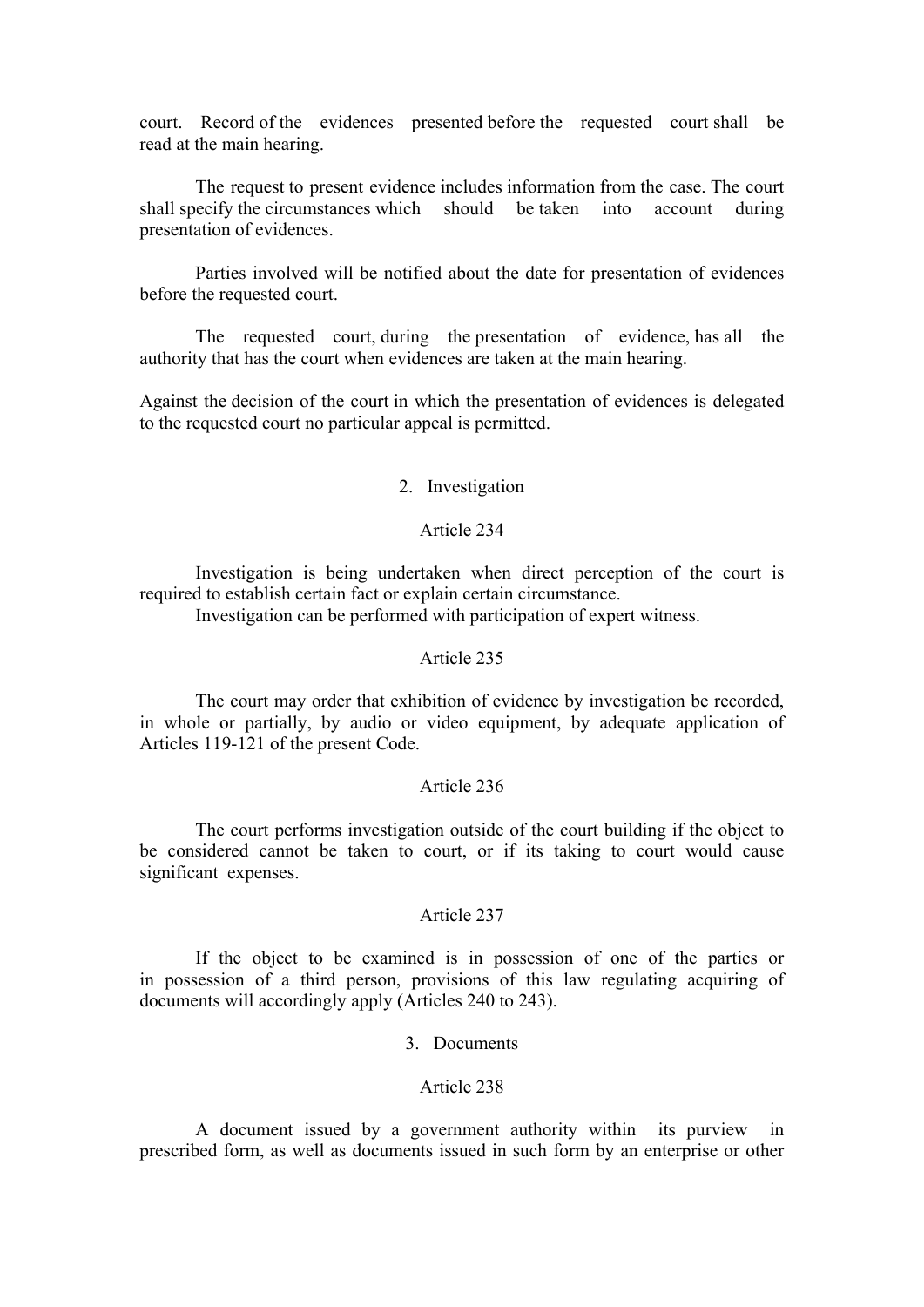organization performing public authority assigned by law (public document) or person is proof of veracity of the matter confirmed or established in such document.

 The same strength of evidence belongs to other documents as well, equal to public documents in the sense of the strength of evidence.

 It is allowed to prove that a public document contains falsely established facts or that public document has been irregularly made.

 If court is in doubt as to whether document is authentic or not, it can require statement from the body that had supposedly issued such document.

## Article 239

 Unless otherwise specified by international agreement, foreign public documents with proper verification have, under condition of reciprocity, the same strength of evidence as domestic public documents.

### Article 240

 The party is obliged to furnish the document him or herself to which he or she refers as proof of his or her statement.

 A notarized translation shall be furnished along with a document written in a foreign language.

 If the document is in the possession of a state authority or a legal or physical person vested with public authority, and the party him/herself is not able to arrange for the document to be handed over or shown, the court, in official capacity, shall obtain the document itself upon a motion by the party.

#### Article 241

 When one party quotes the document claiming that the other party is holding such document, the court shall instruct that party to submit the document and set a deadline for such action.

 A party may not refuse submitting the document if it quoted such document as evidence for its allegations, or if it is legally obliged to submit or present such document, or if document is considered – regardless of its content – to belong to both parties.

 In respect of the rights of a party to withhold submitting other documents, provisions from Articles 248 and 249 of this law will be applied accordingly.

 When a party requested to submit the document denies it is holding such document, the court may present evidence in order to establish this fact.

 Considering all circumstances, court will evaluate at its conviction the significance of the fact that the party holding the document does not want to act according to court's decision ordering such party to submit the document, or that such party is denying that the document is in its possession, contrary to the conviction of the court.

 No special appeal is allowed against the court's decision specified in paragraph 1 of this Article.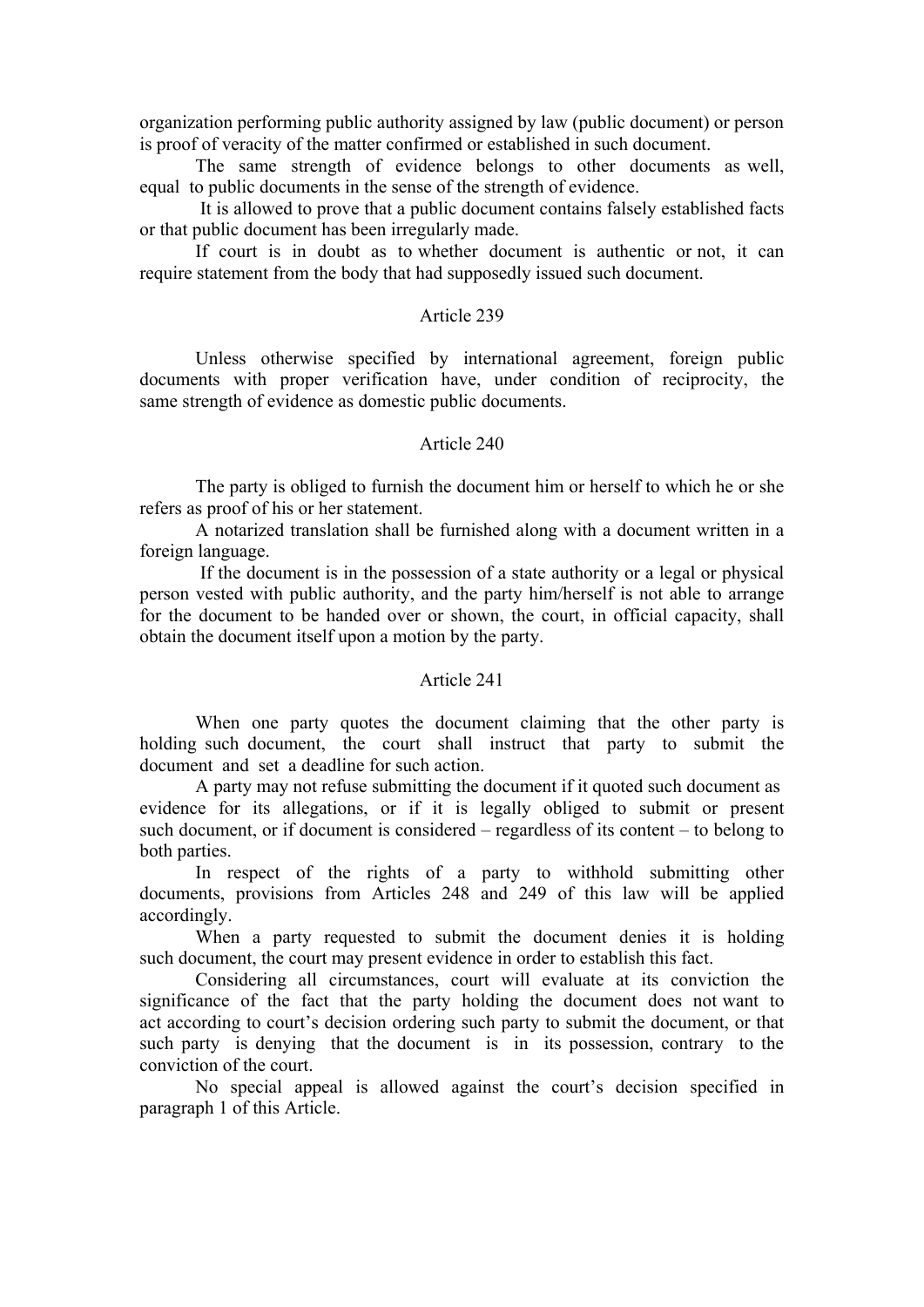The court may order a third person to submit a document only when such person is legally obliged to present or submit it, or when such document by its content belongs to such person and to the party quoting such document.

 When a third person denies his/her obligation to submit the document in his possession, the court will decide whether such third person is obliged to submit such document.

 When third person denies that document is in his/her possession, court may present evidence in order to establish such fact. The final decision on the third party's obligation to submit a document is enforceable according to the law on enforcement and security.

 Third person is entitled to reimbursement for expenses he/she incurred due to submitting the documents. In this case, provisions of Article 258 of this law will be applied accordingly.

#### Article 243

 The court may fine up to the amount from 10,000 to 150,000 dinars natural person or responsible person in a state entity or other organization that issued the original document in the exercise of delegated public authority, or fine up to the amount from 30,000 to 1,100,000 dinars a legal entity, state agency or other organization that issued the document in exercise of delegated public authority, if not it acted on the decision of the court referred in Article 242, paragraph 2 and 3 this law.

 An appeal against the decision from paragraph 1 of this Article does not sway the execution of decision.

 The fine from paragraph 1 of this Article shall be enforced in the manner described in Article 190 of this law.

4. Witnesses

# Article 244

 Any person summoned as witness must comply with the summon and, unless otherwise provided under this law, such person is obliged to testify.

 Only such persons able to give information about the facts that are being proven may be questioned as witnesses.

### Article 245

Witnesses, as a rule, shall be examined directly at the hearing.

**The court may take evidence by reading the written statement of witness stating the knowledge of relevant facts in dispute, from where those facts are known and what is the relationship with the parties in the proceedings. Written witness statements must be certified by the court or by a person exercising public authority. Before giving the statement, the person**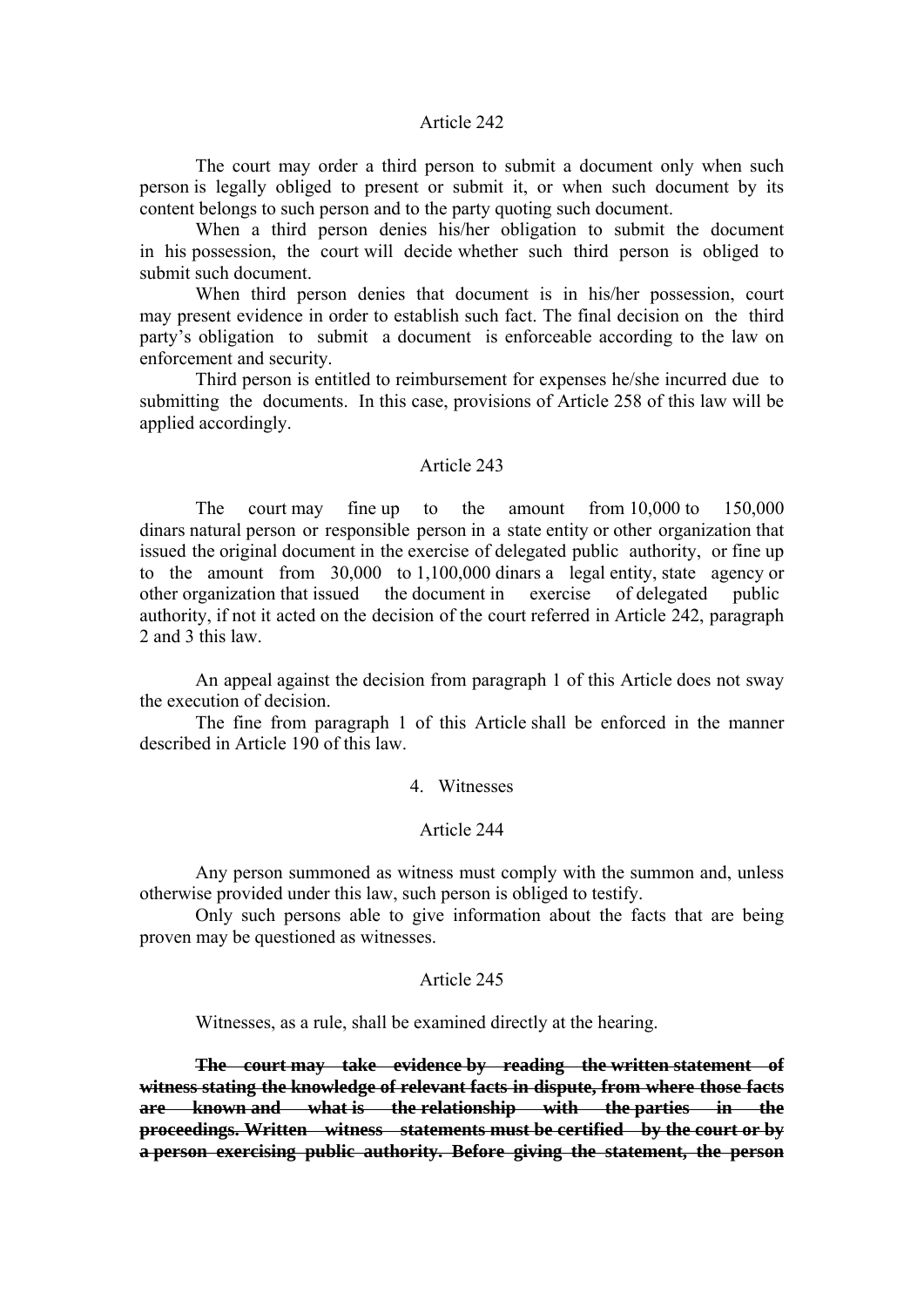**taking statement must warn the witness on rights and duties of witness stipulated by this law**.

**In case from paragraph 3 of this Article the court may decide by a decision, in its official capacity or at proposal of the parties, to examine a witness by video link, i.e., phone conference connection, by using equipment for audio or video recording**.

**No special complaint is allowed against the decision from paragraph 2 and 3 of this Article**.

**Written statement of the witness from paragraph 2 and 3 of this Article can be provided to the court by party or the court may request it from the witness**.

**The court can always call a witness who gave a written statement or whose statement was recorded to confirm his testimony before the court at the hearing**.

#### Article 246

Audio or video recording is a part of the court file.

 The audio or video part of the recording shall be transferred in the form of a written transcript, in accordance with disposition of Article 121 of the present Code.

 The way of keeping, transferring of the recording, technical conditions and the way of recording shall be prescribed by the Court Rules of Procedure.

## Article 247

 A person, who might violate his / her obligation to keep secret by testifying, may not be questioned as a witness until he/she has been released from such duty by competent authority.

#### Article 248

Witness may withhold testimony:

1) about the facts he/she learned from the party as such party's attorney;

 2) about the facts he/she learned from the party or other person in confession, as religious confessor;

 3) about the facts the witness learned acting as attorney, doctor or member of another profession, if there is an obligation to keep in confidence all that has been learned in the course of these specific activities pertaining to any such profession.

 The presiding judge of the panel will warn these persons that they are entitled to withhold their testimony.

## Article 249

 Witness may withhold the answer to certain questions if there are important reasons for that, especially if he/she would, answering such questions, expose to severe shame, significant material damage or criminal prosecution himself/herself or his/her lineal relatives by sanguinity to any degree and lateral relatives up to the third degree, inclusive his/her marital or non-marital partner or in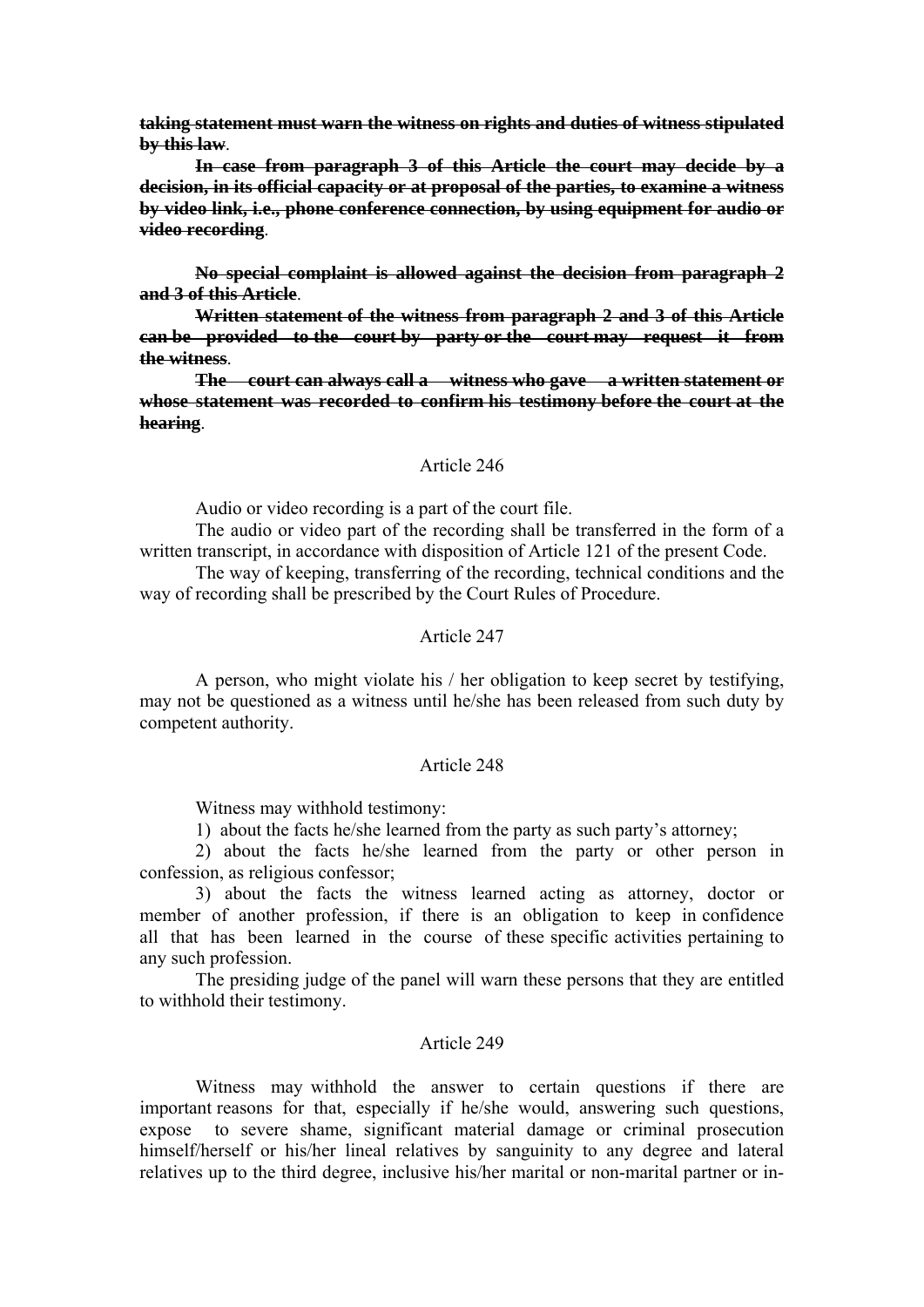laws up to the second degree, inclusive even when marriage *or common marriage* was divorced, as well as his/her guardian or protégé, adopter or adoptee.

 In case from paragraph 1 of this Article, the court will warn the witness that he/she may withhold answer to question asked.

## Article 250

 Witness may not withhold testimony because of a danger to incur certain material damage, about legal affairs to which he attended as summoned witness, about actions he/she undertook with regard to disputed relation as legal predecessor or legal representative of one of the parties, about facts in connection to property relations conditioned by family or marital relations, about facts of birth, marriage or death, as well as when he/she is obliged by special regulations to submit an application or make a statement.

#### Article 251

 Justification of reasons for withholding the testimony or answers to specific questions is being evaluated by the court before which witness is to give such testimony. If necessary, parties will be questioned before that.

 Parties have no right of special appeal against the court's decision specified paragraph 1 of this Article, and the witness may contest this decision in his/her appeal against the decision on fine or imprisonment because he/she did withhold testimony or answer to a specific question (article 257 paragraph 2).

#### Article 252

 A party making a motion to question a particular person should be questioned as a witness must first note what the subject of such testimony is, and state such person's name and surname, profession and address.

### Article 253

 Witness is summoned by delivery of written subpoena containing the name, surname of such witness, time and place of appearance, the case for which he/she is summoned and notification that he/she is called as witness. Witness will be warned in such subpoena about the consequences of his/her unjustified absence (Art. 257, paragraph 1) and about his/her right to be reimbursed for the expenses incurred (Art. 258).

 Witnesses who cannot respond to the summons due to old age, sickness or severe bodily deformities will be questioned **in their home or in the manner provided by provision of Article 245, paragraph 2 and 3 of this law** *in their place of residence*.

**The court may order that the party should inform the witness whose testimony is requested about location, date and time of hearing**.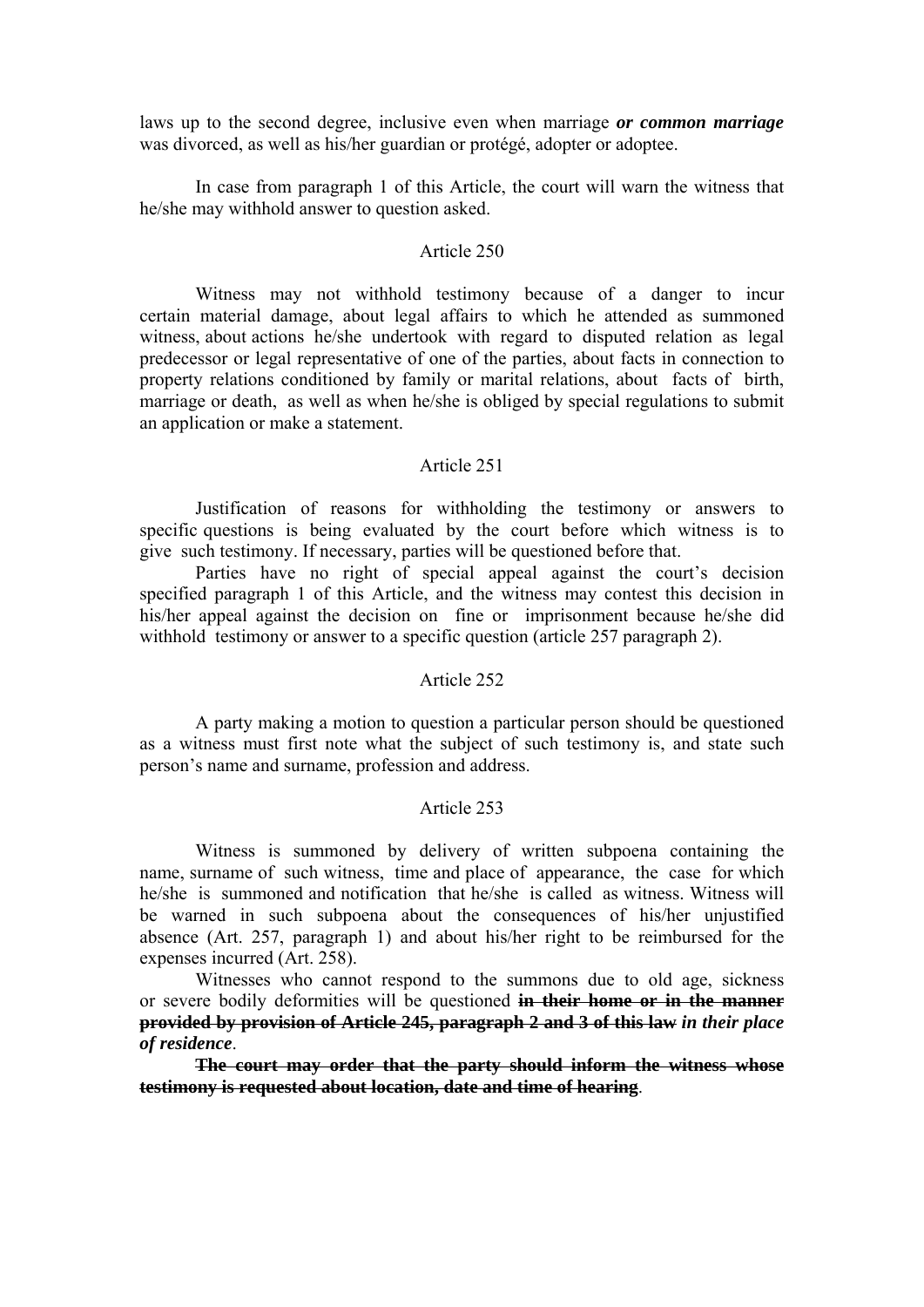Witnesses will be questioned individually and in absence of witnesses who are to be questioned subsequently. Witness is obliged to give his testimony orally.

 Witness will first be warned that he/she is obliged to tell the truth and not withhold anything, and then he/she will be warned about the consequences of false testimony.

 Then, witness will be asked about his/her name and surname, name of his/her father, profession, address, place of birth, age and his/her relation with the parties.

## Article 255

 The witness is invited to state all that he/she knows about the facts he/she is supposed to testify about, and then the witness may be questioned in order to check, supplement or explain his/her statement. Questions leading the witness to specific answer are not allowed.

 Witness will always be asked how he/she came to know the facts about which he/she is giving testimony.

 Witnesses may be confronted if their testimonies differ about significant facts. Confronted witnesses will be questioned individually about every circumstance they disagree upon, and their answers will be taken on record.

### Article 256

 Witness not speaking the language of the proceedings will be questioned with the help of an interpreter.

 If the witness is deaf, questions will be asked in writing, and if he is mute, he will be called to answer in writing. If questioning cannot be conducted this way, a person able to communicate with the witness will be called as an interpreter.

 The Court will warn the interpreter that he/she is obliged to translate truthfully the questions asked to the witness, as well as witness' testimonies.

## Article 257

 If properly subpoenaed witness does not appear and does not justify his/her absence, or leaves without authorization or justified reason the place where he/she is to be questioned, court may order his/her taking in by force and such witness will bear the expenses of taking in by force, and he/she may also be fined with the sum from 10.000 up to 150,000 dinars.

 If witness does appear and then, after being warned about the consequences, withholds the testimony or answers to specific questions, and court finds that reasons for withholding are unjustified, court may fine such witness with the amount from 10.000 up to 150,000 dinars; if such witness refuses to testify even after that, court may imprison him.

 An appeal against the decision about the fine or imprisonment does not withhold enforcement of such decision, except when such appeal also challenges the decision of the court by which the witness' reasons for withholding testimony or answers to specific questions were rejected.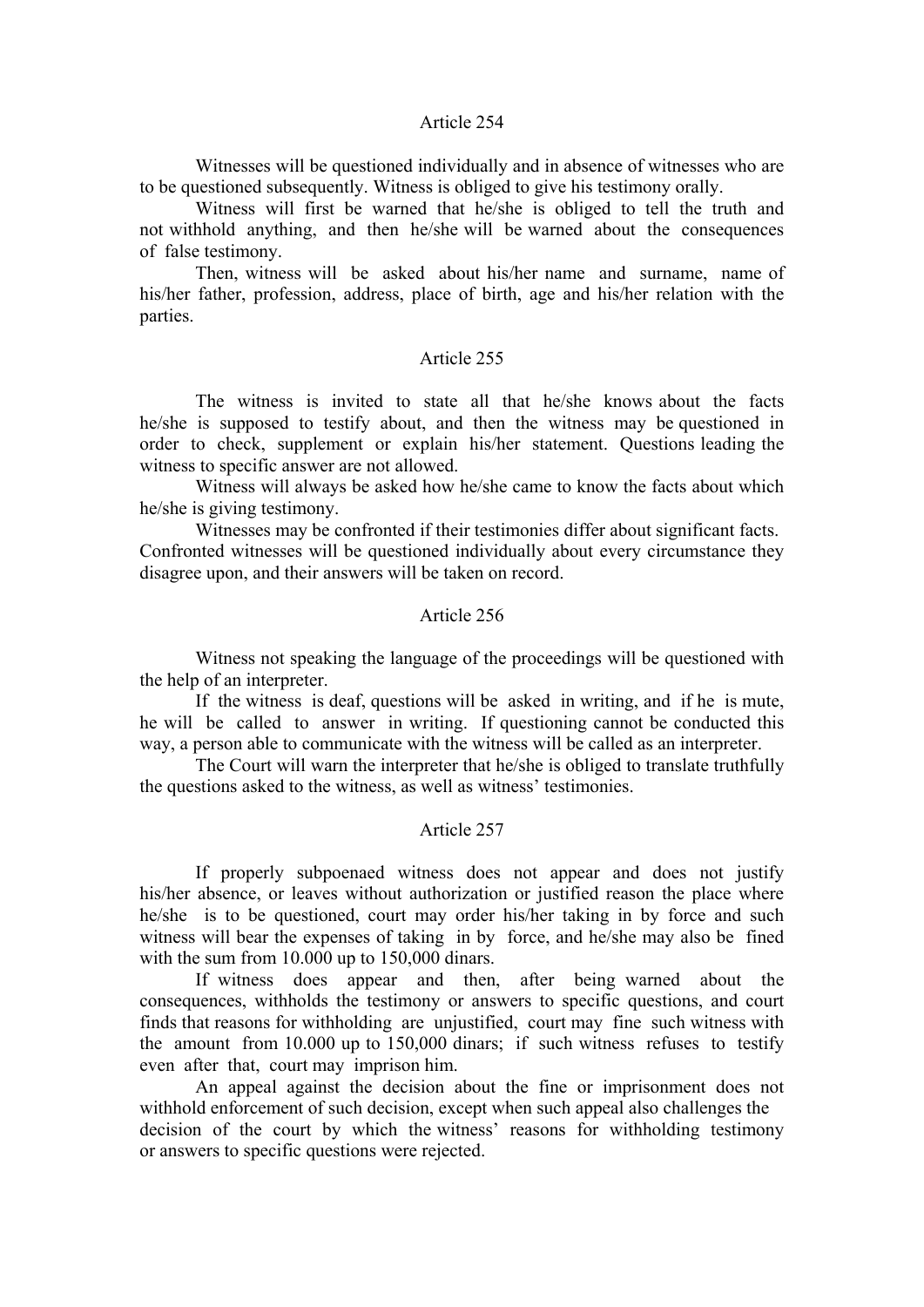Acting upon the request made by a party, court will decide that witness is obliged to reimburse expenses caused by his/her unjustified absence, or unjustified refusal to testify.

 If witness presents justification for his/her absence afterwards, court will revoke its decision about the fine and partially or totally release such witness from expense reimbursement. Court may also revoke its decision about the fine if witness subsequently agrees to testify.

 If it is necessary to bring military personnel and members of the police by force so they can testify, court will address their superior who will then order their bringing to court.

 The fine from paragraph 1 and 2 of this Article shall be enforced in the manner stipulated in Article 190 of this law.

## Article 258

 A witness is entitled to reimbursement of travel expenses and food and lodging, as well as for lost income.

 A witness should demand the reimbursement immediately after questioning, or otherwise the witness would forfeit any right to claim it. The Court is obliged to warn the witness about this circumstance.

 In the decision defining the expenses of the witness, the court will order a portion of the sum to be paid from the deposited amount, and if no amount was deposited, the court will order the party to pay the set amount to the witness within eight days.

 An appeal against decision from paragraph 3 of this Article shall not postpone enforcement thereof.

#### 5. Experts

#### Article 259

 The Court will order presentation of evidence by expert testimony when expertise is required which the court does not possess in order to establish or explain certain fact.

#### Article 260

The party that proposes the production of evidence by expert shall specify in the motion the mission i.e. the subject of expert evidence, and may also propose a specific person as an expert.

 The Court will submit a proposal to the opposing party in accordance with paragraph 1 of this article for opinion.

 If no party propose expert testimony or fails to provide for the cost of expertise within prescribed time or does not submit itself to expert opinion, the court will decide about the existence of the fact, applying the rules about the burden of proof (Article 231 paragraph 1).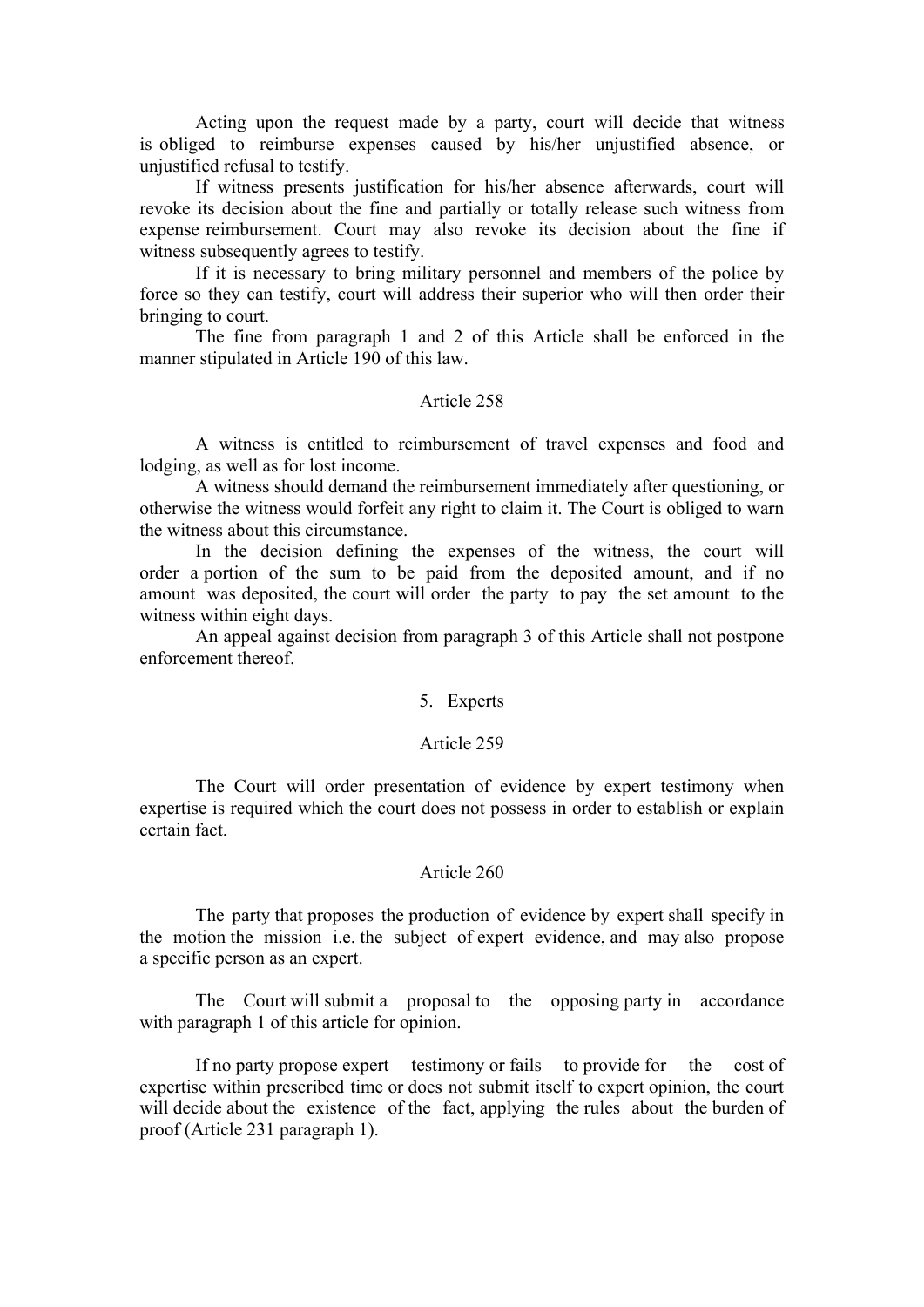**Party may submit to the Court a written report and opinion of expert in the appropriate discipline in relation to the facts under Article 259 this law**.

**The court shall service the written report and opinion from paragraph 1 of this Article to the opposite party for declaration**.

 **The court may order by decision the presentation of evidence by expert, by reading the written findings and opinions submitted by the party, after submissions of the other side, in terms of Article 260 Paragraph 2 of this law.**

### Article 262

 The court may, ex officio, order the presentation of evidences by expert in cases where the law allows.

## Article 263

**The proposal under Article 260 of this law, the written findings and opinions under Article 261 of the Law, as well as statement of the opposing side shall be submitted to the court at latest until the end of preliminary hearing or the first trial hearing if the preliminary hearing has not been held**.

## Article 264

 Expert testimony is being given, as a rule, by one expert, and when court decides that expert testimony is complex, the court may appoint two or more experts.

 Experts are being chosen primarily from the register of court experts for specific expert testimony.

 The court shall decide who will be credited to the expertise, if parties do not agree **or if expertise is not determined on the basis of expert opinion in the attached written findings and opinions of the expert, in terms of Article 261 of this Law**.

 If for particular type of expertise there is no court expert listed in the registry referred to in paragraph 2 of this article, expertise can be done by person of appropriate expertise, with declaration to the court that the findings and opinions given in accordance to the rules of the profession and to the best of his knowledge, objectively and impartially.

# Article 265

 The Court will release the expert, upon his/her request, from his/her obligation to present expert testimony, for the same reasons valid for witness to withhold his/her testimony or answer to specific question.

 Court may also release the expert, upon his request, from his/her obligation to present expert testimony for other justified reasons. Release from obligation of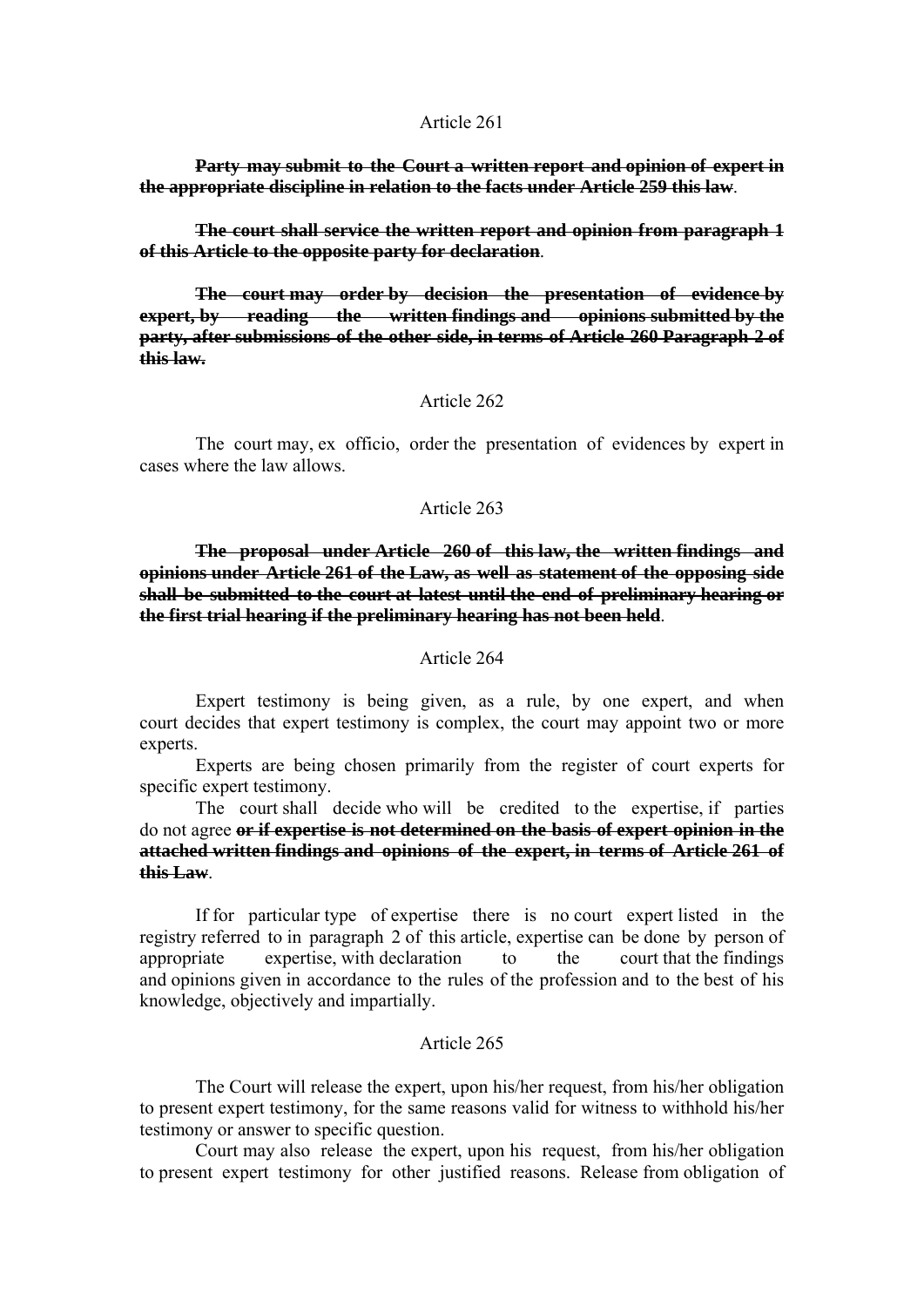presenting expert testimony may also be demanded by the authorized official of the body or organization in which such expert is employed.

#### Article 266

 An expert may be disqualified for the same reasons valid for disqualification of a judge or lay judge, but a person previously questioned as witness may also be appointed as expert witness.

 A party shall submit a request for disqualification of the expert immediately upon learning that reason for such disqualification exists, at latest prior to the beginning of evidence presentation by expert testimony.

 In his/her request for expert's disqualification, a party is obliged to state circumstances on which the party is basing such request for disqualification.

 Litigation court will decide on the request for disqualification. The requested court will decide on disqualification when tasked with evidence presentation by expert testimony.

 No appeal is allowed against the ruling approving the request for disqualification, and no special appeal is allowed against ruling rejecting such request.

 If a party learns about a reason for disqualification after expert testimony was given and such party objects to expert testimony on those grounds, the court will act as if the motion for disqualification was made before the expert testimony.

## Article 267

 The Court will fine the expert who is natural person from the amount of 10.000 to 150.000 dinars, i.e. fine from 30.000 up to 1.100.000 dinars expert who is legal entity if such expert does not appear for the hearing although properly summoned and his/her absence was not justified, or if in prescribed deadline does not present its findings and opinion.

 The Court may fine the expert who is natural person from the amount of 10.000 to 150.000 dinars, i.e. fine from 30.000 up to 1.100.000 dinars expert who is legal entity if such expert refuses, for unjustifiable reasons, to provide expertise.

 With a fine from the amount of 10.000 to 150.000 dinars can be sanctioned a responsible person of the legal entity under conditions from paragraphs 1 and 2 of this article.

 The fine from paragraph 1 and 2 of this Article is enforced in the manner provided in Article 190 of this law.

 The decision on the fine can be revoked by the court under conditions specified in Article 257, paragraph 5 of this law.

 Upon a request made by a party, the court may rule to order the expert to reimburse the expenses incurred due to his/her unjustified absence or unjustified refusal to give expert testimony.

# Article 268

 An expert witness is entitled to reimbursement of travel expenses and expenses for food and lodging, lost profit and cost of expert testimony, as well as to the award for expert testimony given.

 Expenses will be reimbursed and award will be given in accordance with Article 258, paragraphs 2 and 3 of this law.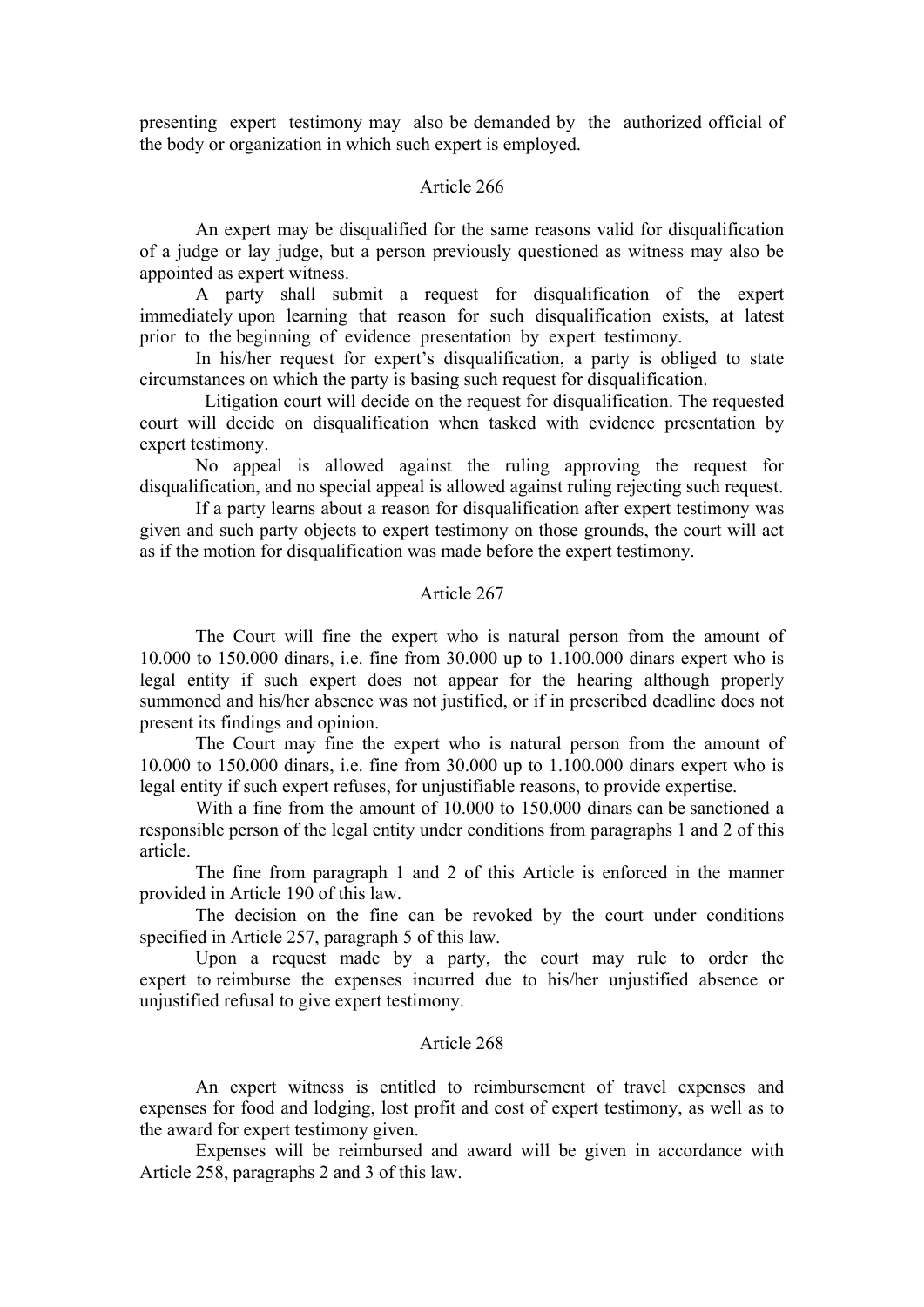The party which proposed the expertise or if ordered by the court the party to bear the costs of expertise in official capacity, pays for compensation and reward for the expert, and submits the proof of payment to the court within eight days.

# Article 269

The court secedes about expertise with special decision that includes: subject matter, mission of expertise, the deadline for submission of findings and opinions to the court in writing, personal name or the name of the person entrusted with the expertise, as well as data from the register of experts.

# **The deadline for submission of court findings and opinions can not be longer than 60 days.**

 Transcript of a decision shall be submitted to the expert and parties along with the summons for hearing for the trial.

 In ruling the court will warn the expert that he/she is required to notify the parties of the day determined for the expertise, if their presence is required, that finding and opinion must be prepared in accordance with the rules of science and profession in objective and impartial manner, to warn him of the consequences of failure to submit the findings and opinions within the given period, or unjustified absence from the hearing, and inform him/her of the right to fee and reimbursement of expenses.

 The decision on designation of an expert in official capacity, in addition to the information specified in paragraph 1 of this article, also contains information about the amount deposit for expertise and order to parties for payment of the deposit by a certain date.

## Article 270

Expert is submitting his/her written finding and opinion to the court no later than fifteen days before the scheduled hearing.

 The court presents the finding and opinion to the parties no later than eight days before the scheduled hearing.

 The written finding of an expert must contain an explanation stating the facts and evidences upon which the finding is based, as well as expert opinion, which corresponds to the task of expertise, as well as information about where and when the expertise was made, persons witnessing the expertise i.e. persons not attending expertise but were properly notified, as well as about the documents that are attached.

 If expert submits an expert report and opinion, which is vague, incomplete or contradictory to it, the court will order the expert to complete or correct the finding and opinion and set a deadline for elimination of deficiencies, or invite the expert to speak at the hearing.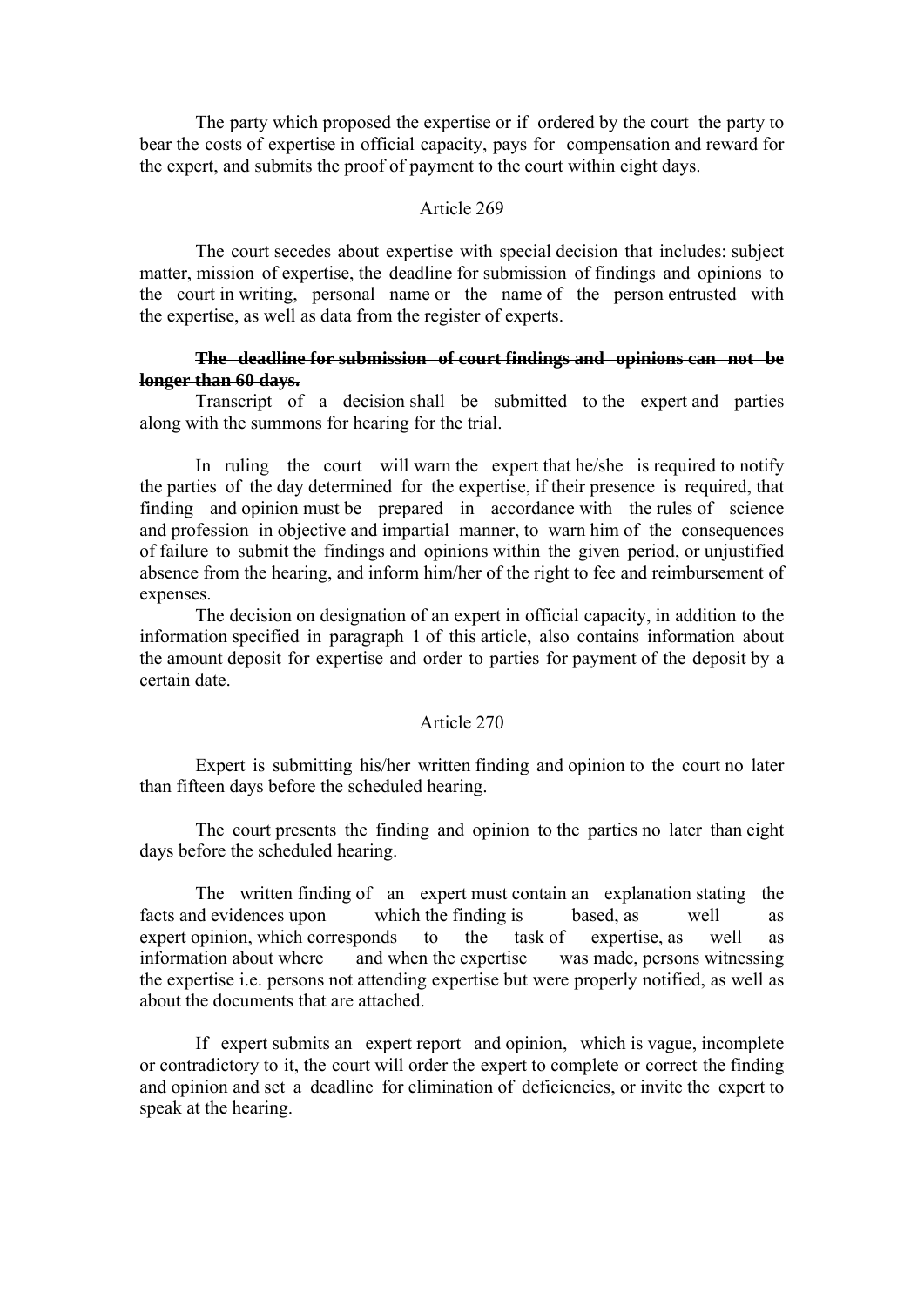When a party has objections to the finding and opinion of the court expert he/she shall submit them in writing, within a deadline set forth by the court.

**A party may engage specialist or other expert registered in the court register, which will make remarks on the submitted report and opinion or new finding and opinion in written form. At the hearing for the trial, the court may read them and to allow that person to participate in the hearing, by asking questions and giving explanations for the party that hired him/her**.

 The court will discuss the remarks at the hearing **and will try to reconcile the findings and expert opinions**.

**If the court fails with harmonization of expert opinions, or** if the court considers that the essential facts are not sufficiently discussed, it will decide upon a new expertise, which will be credited to another expert, and notify the parties about it.

# **In the case from paragraph 4 of this law, the parties bear the costs of expertise in equal parts**.

# Article 272

 When expert fails to submit the finding and opinion within the deadline, the court may, upon request of a party, designate another expert, after expiration of the date left to the parties to speak out about it.

 In cases from paragraph 1 of this Article, as well as when the expert fails to comply with a court order from Article 270 Paragraph 4 of this law, the court shall impose a fine on expert stipulated in Article 267 paragraphs 1 and 2 of this Law and will notify the ministry which maintains a register of experts for initiation of procedure for removal of expert from the registry.

#### Article 273

 If several experts are appointed, they may submit their joint finding and opinion when they agree about such finding and opinion. If they do not agree about such finding and opinion, each expert will present his/her finding and opinion separately.

 If data given by experts about their findings differs significantly, or if findings of one or several experts are unclear, incomplete or in contradiction with themselves or facts reviewed, and such faults cannot be overcome by reexamination of the experts, or if there is a reasonable doubt concerning correctness of the opinion given, the court will at the suggestion from the party decide on new expertise, by implementing ordinances of the Article 271 of this Law.

## Article 274

 No appeal is allowed against the decision of the court specified in Articles **261**, 262, 264, 269 and 273 of this Code.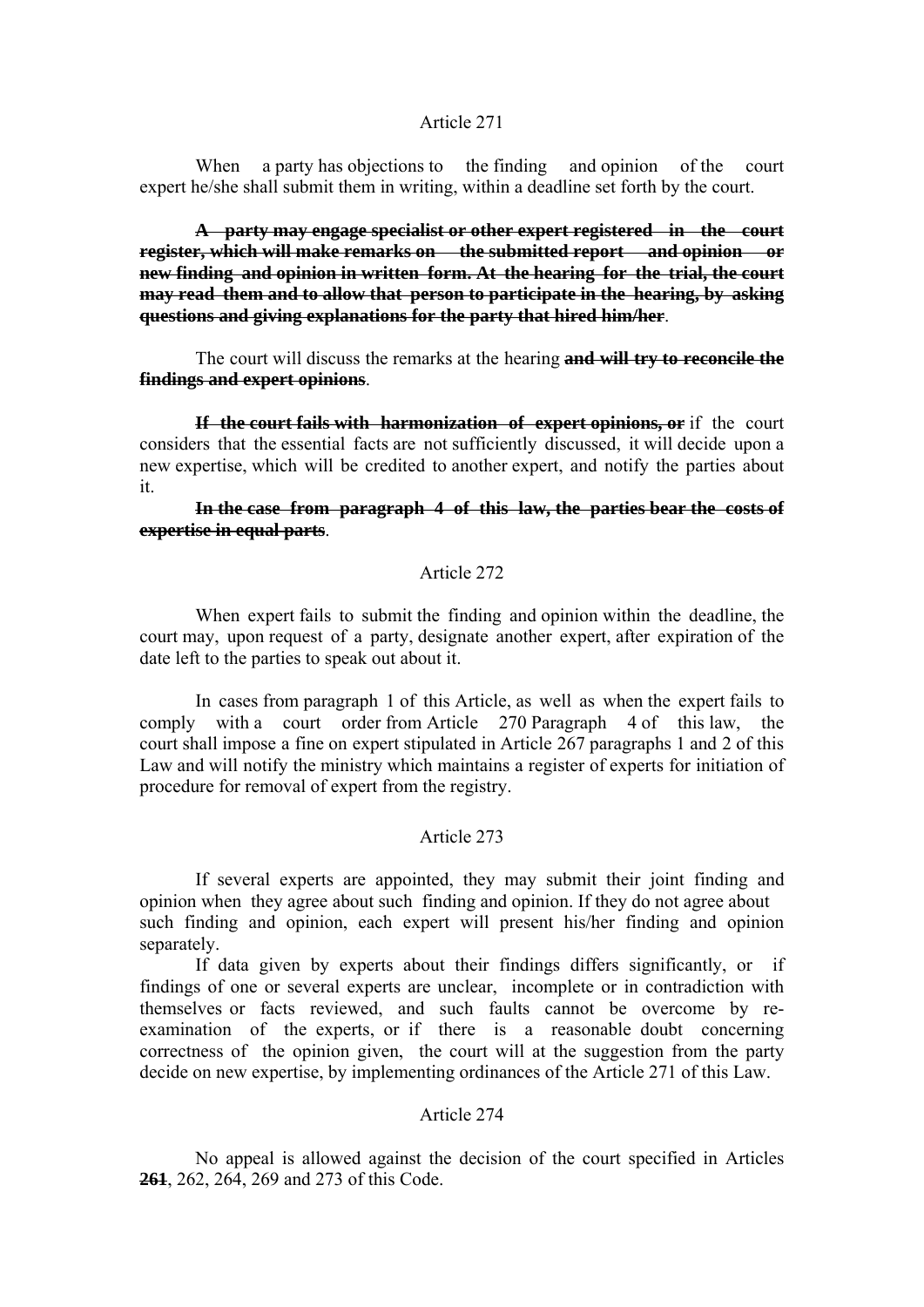Provisions of this law of experts shall also be applied as appropriate to interpreters.

# 6. Questioning of the parties

### Article 276

 Facts important for rendering a decision may also be ascertained by hearing the parties.

 The Court may decide to present evidence by questioning the parties when the court deems questioning is required to establish important facts even if other evidence has been presented.

#### Article 277

The parties are questioned, as a rule, directly at the hearing.

 The court may decide by a decision, in its official capacity or at proposal of the parties, to examine the party by video link, i.e. phone conference connection, by using equipment for audio or video recording, in accordance with Article 245 of this law. A separate appeal is not permitted against this decision. The parties have the right to a copy of the recording.

# Article 278

 If the court is convinced that a party, or a person to be questioned on behalf of such party, has no knowledge of the disputed facts, or if questioning of such party is not possible, the court may decide to question the other party only.

 Also, court may decide to question one party only, if the other party withholds its statement or does not comply with the court summons.

 If during the procedure a party dies, or re-hearing of the party is impossible or difficult for other reasons, the court will read the transcripts of the testimony of that party.

### Article 279

 Evidence presentation by questioning of the parties made by the request is allowed only if a party cannot personally appear due to unavoidable obstacles or if his/her arrival would cause inappropriate expenses.

### Article 280

 On behalf of a party without litigation competence, his/her legal representative will be questioned. The Court may decide to question such party personally instead of, or together with its legal representative, if such questioning is possible.

 On behalf of a legal entity, a person designated to represent such legal entity by law or regulations will be questioned.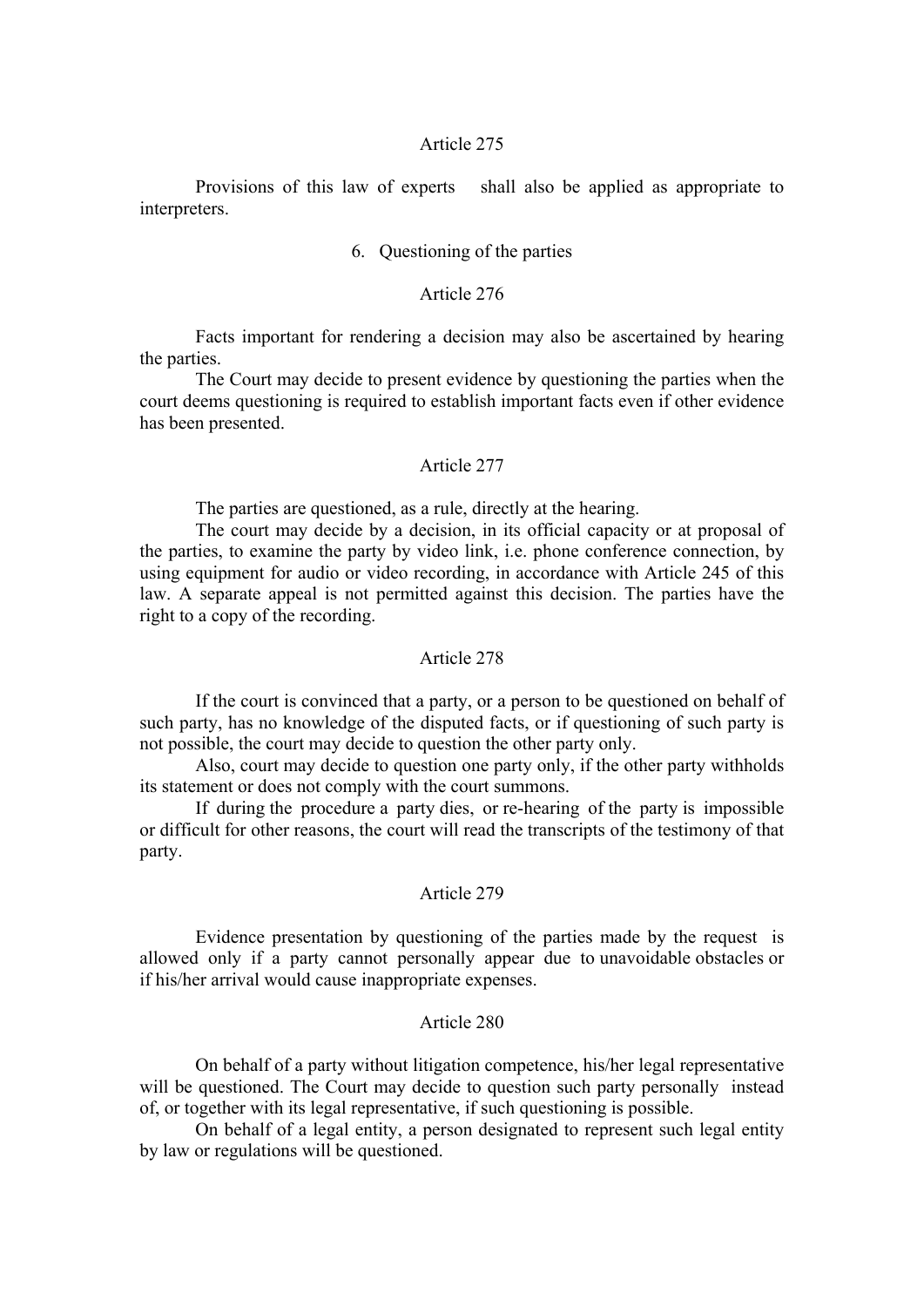If several persons are joined as one party to the litigation, the court shall decide whether to question all those persons or only some of them.

### Article 281

 In the summons for hearing by questioning of the parties will be stated that the party who appears at the hearing may be questioned even if the other party is absent.

## Article 282

 No enforcement may be applied against a party who fails to comply with court's subpoena for questioning purposes, and no party may be forced to make a statement.

 Considering all circumstances, the court will evaluate the significance of the fact that party did not appear for questioning or that it had withheld its statement.

### Article 283

 The provisions on evidence presentation by testimony of the witnesses will also be applied for evidence presentation by questioning of the parties, unless provided otherwise by this law.

### **Alternative:**

### **Article 283A**

*The following provisions are deleted: Article 98 paragraph 2, Article 104 paragraph 4, Articles 106, 118, 119, 120, 121, 129, 235, 245 paragraphs 3, 4, 5, 6, Article 246 and Article 277 paragraph 2*.

### Chapter 21

### SECURING OF EVIDENCE

### Article 284

 If there is a reasonable concern that certain evidence may not be presented or that its later presentation will be difficult, a motion may be made to present such evidence during and/or prior to commencement of litigation.

 In the procedure for securing of evidence before instituting of litigation, taking of evidence by hearing of the parties cannot be done.

 A motion for securing of evidence may be filed also after the ruling on conclusion of proceedings becomes effective, if so necessary before or during the proceedings instituted by extraordinary remedies.

This proceeding is urgent.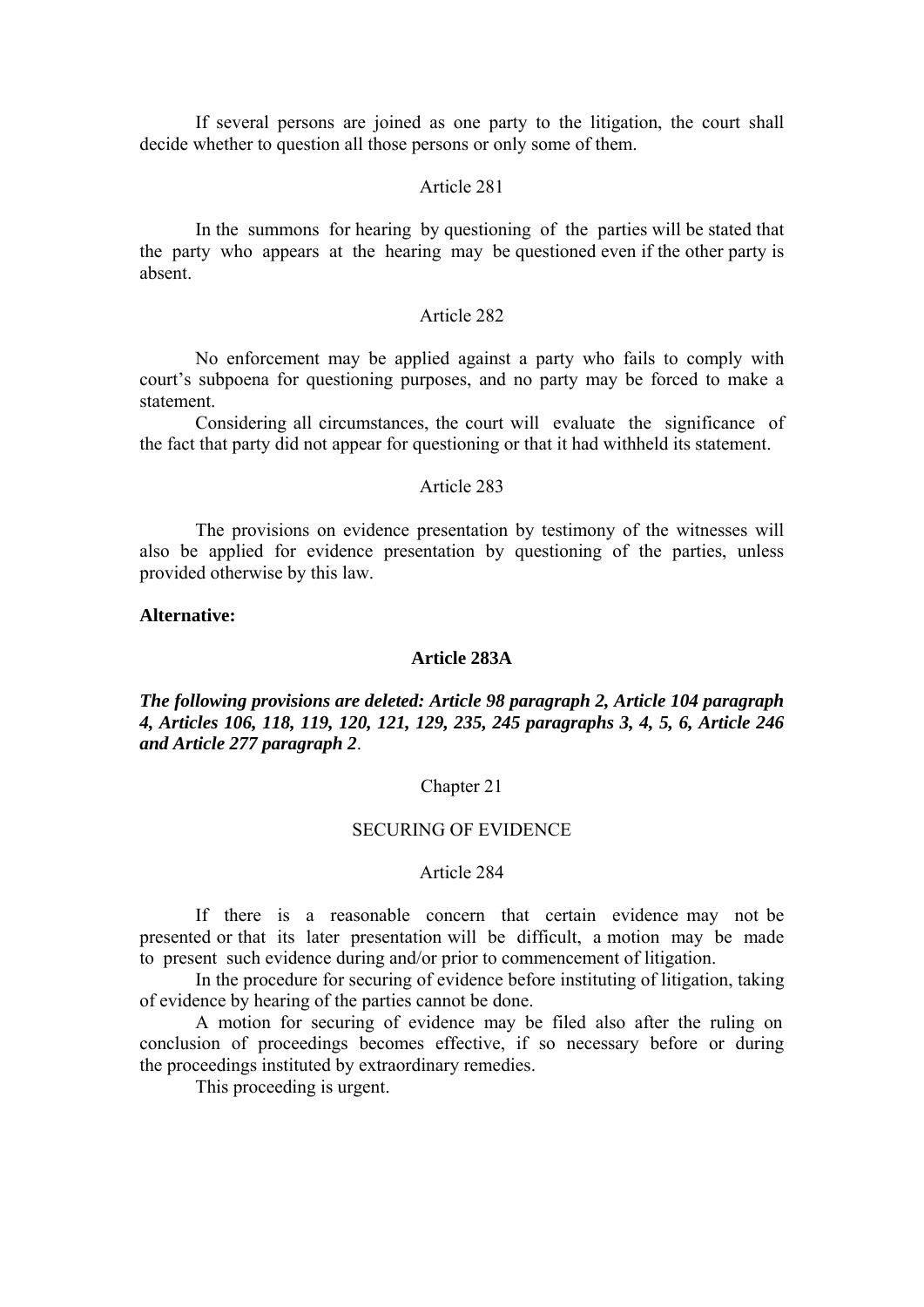If the motion for securing the evidence is filed in the course of the proceedings the court before which litigation proceedings are conducted shall have competence to act.

 When securing of evidence is requested prior to start of proceedings, as well as in case of urgency if proceedings are already under way, the lower first instance court on whose territory the objects to be examined are located shall have jurisdiction, or the court on whose territory is the residence of the person to be questioned.

 About the proposal in paragraph 1 of this Article Court that is handling the procedure shall decide.

# Article 286

 The requesting party's motion for securing of evidence must state the facts that are to be proven, evidence to be presented and reasons why the party considers that evidence will not be able to be presented later or that its presentation will be difficult. The filing should contain the name and surname of the opposing party, unless circumstances show that identity of such party is unknown.

# Article 287

 Request with proposal for securing the evidence will be delivered to the opposing party, if such party is known. If danger exists due to delay, the court will rule on the motion without the previous declaration of the opposing party.

 In its decision accepting the proposal, the court will set the date of the hearing for evidence presentation, state the facts in respect of which evidence will be presented, as well as the evidence which will be presented, and appoint experts if necessary.

 If the filing with the proposal for securing of evidence has not been delivered previously to the opposing party, it will be delivered together with decision of the court accepting the motion for securing of evidence.

 The court may appoint temporary representative whose mission will be to attend the hearing for presentation evidences (Article 81) on behalf of the opponent who is unknown or his/her residence is unknown.

 In case of urgency, the court may decide to start evidence presentation even before the decision about accepting the proposal for evidence presentation is delivered to the opposing party.

 No special appeal is allowed against the court's decision accepting the motion for securing of evidence, or against the decision on commencement of evidence presentation prior to delivery of the decision to the opposing party.

# Article 288

 If the evidence is presented before the proceedings commence, the record on evidence presentation will be kept with the court before which such evidence is presented.

 If proceedings are under way and evidence has not been secured by the litigation court, the records will be delivered to litigation court.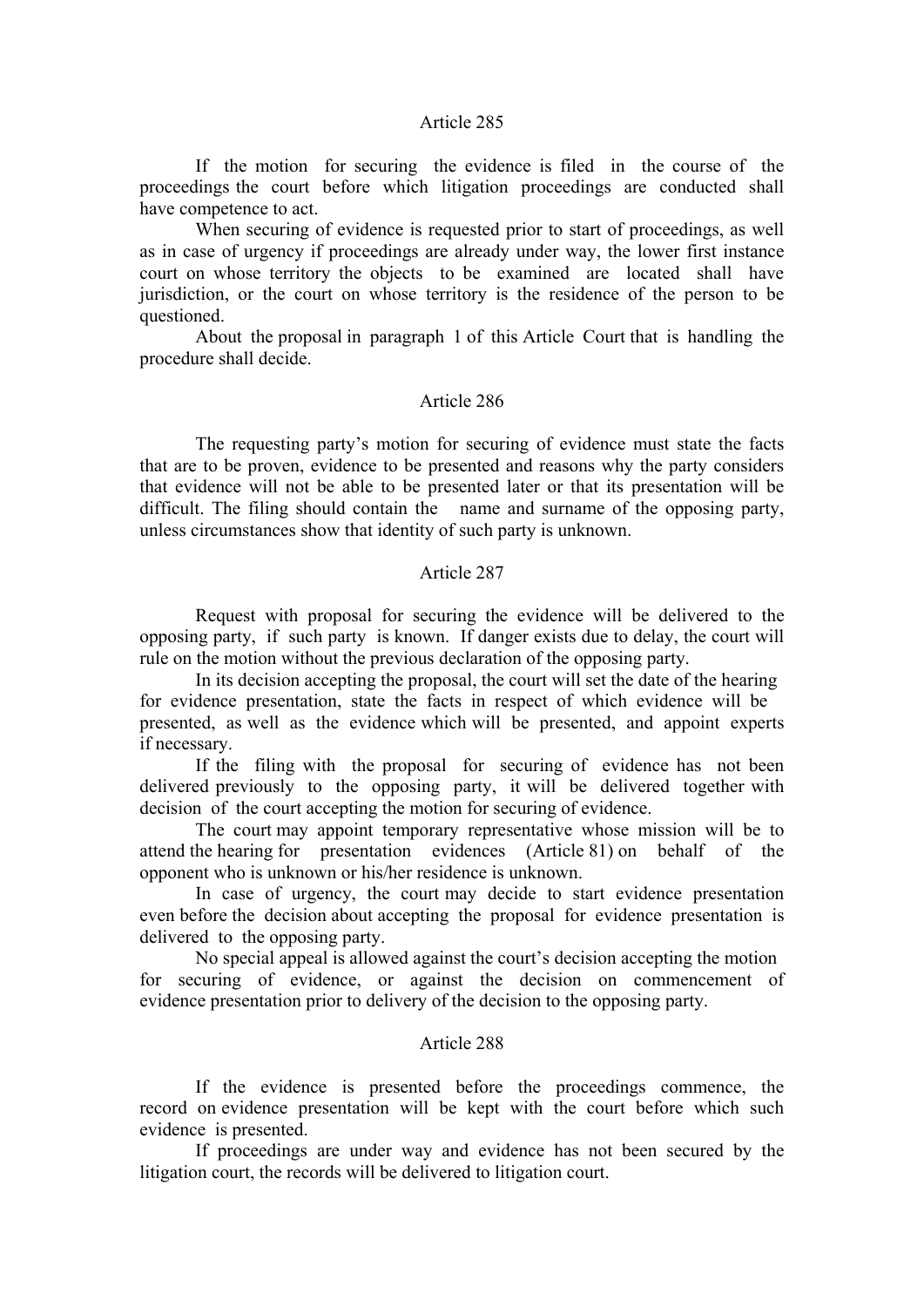The court shall, without delay, inform the opposing party about presented evidences.

### Chapter 22

# PREPARATION FOR THE TRIAL

### 1. General provisions

### Article 289

Preparations for the trial commence after filing of the complaint.

 These preparations include preliminary examination of the complaint, delivery of the complaint to the defendant for reply, preparatory hearing and scheduling the trial.

 In the course of preparation for the trial, parties are obliged to send filings stating facts on which they are basing their claims and requests, as well as evidence they intend to submit to back their claims.

#### Article 290

 In the course of preparation for the trial, before the trial hearing, the court is entitled to decide about all questions related to the management of the proceeding.

 No appeal is allowed against a ruling about management of the proceeding in the course of preparation for the trial.

### Article 291

 The court may, in the course of preparation for the trial, issue a judgment on the grounds of admission, judgment on the grounds of waiver and judgment on the grounds of absence, and may accept the settlement of the parties for the official court's record.

 The President of the panel of judges, during the preparation of the trial, after receiving response to the claim reach the verdict if it determines that the parties did not dispute the fact and that there are no other obstacles to the decision.

2. Preliminary examination of the complaint

### Article 292

 After preliminary examination of the complaint, the court is entitled to render decisions specified in Article 294 of this law, unless issues in question are such that by their nature or pursuant to provisions of this law, appropriate decision may only be taken in the further course of the proceedings.

# Article 293

When the court finds that the complaint is unclear or incomplete, or that there are shortcomings in respect of litigation competence of the plaintiff or defendant, shortcomings concerning legal representation of a party or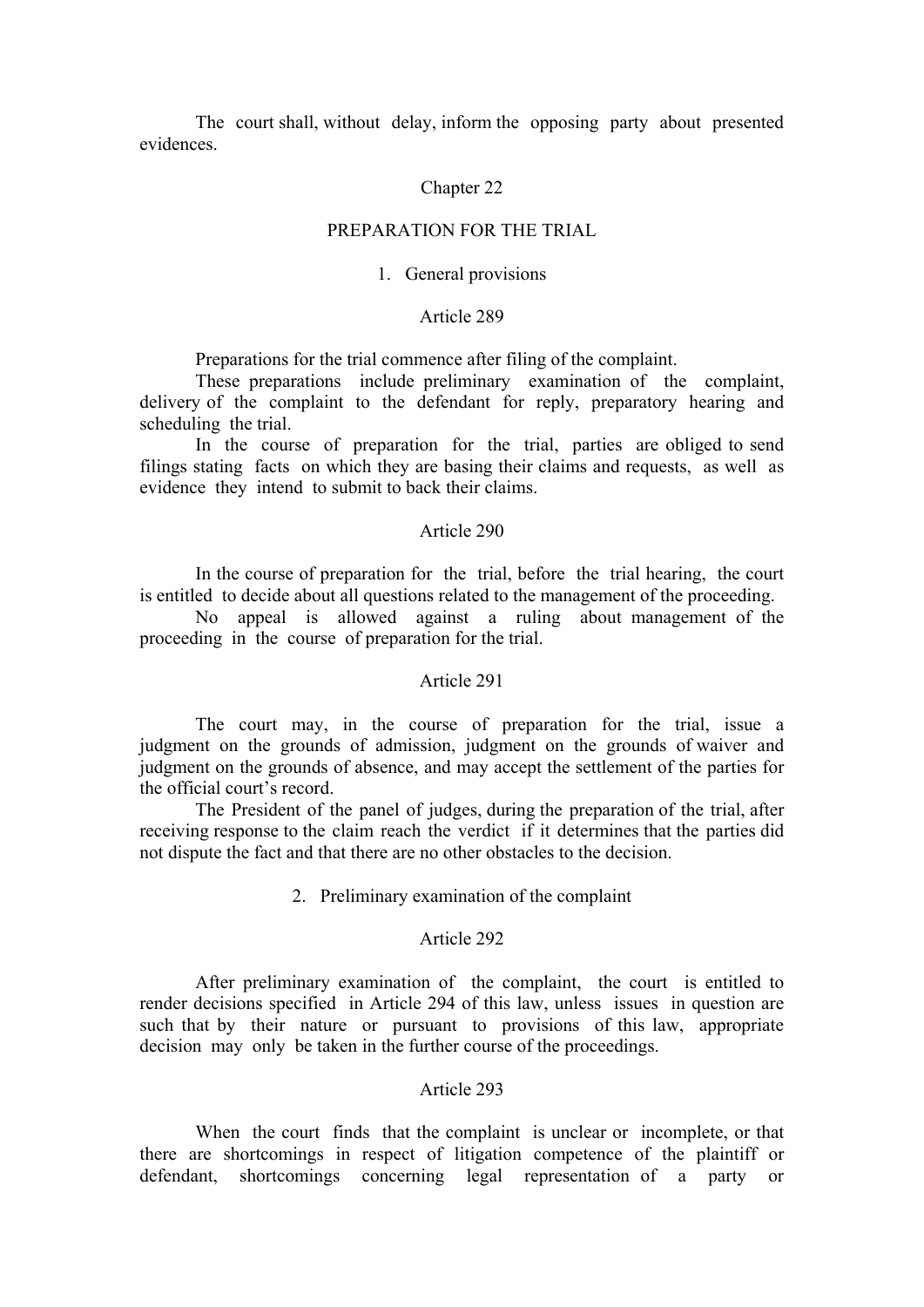shortcomings relating to letter of attorney of a representative to initiate litigation when such letter of attorney is required, the presiding judge will undertake measures required for elimination of such shortcomings set out in this law (Articles 80 and 101).

# Article 294

 After preliminary examination of the complaint, the court shall make a ruling rejecting the claim if he/she determines:

1) that deliberation of the claim is not under court's jurisdiction (Article 16)

 2) that the claim was filled untimely, if special regulations set a deadline for filing of the claim.

3) that litigation on the same request is underway ;

4) that the matter has been legally adjudicated;

5) that on the same matter court settlement has been concluded ;

 6) that there is no legal interest of the plaintiff for filing a lawsuit from Article 194 of this law;

7) That the action is not comprehensible or complete.

# Article 295

 If there are insufficient grounds to take a decision on a particular issue appearing during the preliminary examination of the complaint, decision on this issue shall be taken upon reception of the reply to the claim, or at the preparatory hearing, or at trial if preparatory hearing was not held.

3. Reply to the complaint

# Article 296

The Court will submit a claim with attachments to the defendant for reply within 15 days of receipt of the appeal by the court.

### Article 297

The defendant shall, within 30 days of receipt of the complaint with attachments, submit to the court his/her response to the complaint.

The court is obliged, when submitting claims to response, to warn the defendant on consequences due to failure to service reply to the complaint (Article 350, paragraph 1), the obligation of appointing an attorney for receiving documents (Article 298, paragraph 3) as well as of duty to inform the court regarding any change in his/her address and the consequences of failure to do so (Article144).

# Article 298

 The defendant is required in his/her replay to the complaint to highlight procedural objections and decide whether it admits or disputes the claim. The replay to the complaint must contain other information that should have any other filing (Article 98).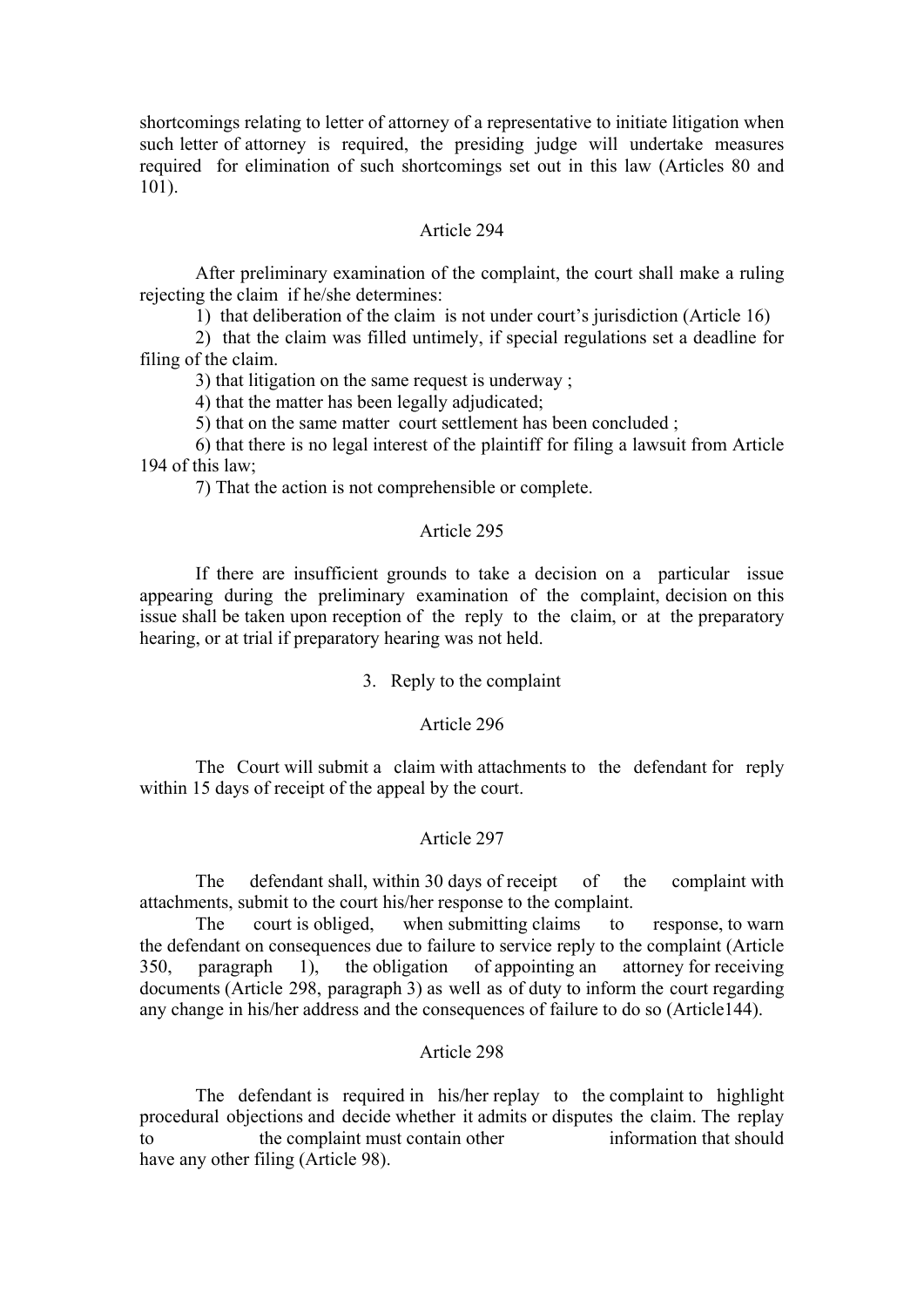If the defendant disputes the claim, the reply to the complaint must contain the facts upon which the defendant bases its claims and evidence establishing those facts.

 Defendant who has permanent or temporary residence or headquarters abroad shall be obliged in his/her reply to the claim attorney who will receive the documents in his/her name.

If the defendant who has permanent or temporary residence or headquarters abroad, fails to submit to the court the notification from paragraph 3 of this Article, together with the respond to the claim, the court shall appoint to him/her the attorney for reception of documents, and inform him/her about it.

## Article 299

The court may, exceptionally, if required by special circumstances of the case, especially if it is necessary to decide on the proposal for the imposition of temporary measures, or if the procedures under this law or some other law are considered urgent, immediately schedule a hearing and order that the copy of the complaint with attachments be provided to the defendant.

# Article 300

 If the reply to the complaint is flawed and for that reason it can not be acted upon it (Articles 98 and 298), it is considered that the defendant did not respond to the complaint.

4. Preparatory hearing scheduling of the main hearing

# Article 301

 The court shall schedule the preparatory hearing within **30** *60* days after the service of the reply to the claim to the Plaintiff.

 If the defendant did not submit a reply to the complaint and there are no conditions for reaching the verdict due to failure to act, the court will schedule a preliminary hearing to take place no later than 30 days after the deadline for submission of reply to the complaint.

### Article 302

 The preliminary hearing is mandatory, except when the court upon receipt of complaint and reply to the complaint establishes that between parties there are not disputed facts, if the dispute a simple, urgent, or when provided by law.

# Article 303

 In the summons for a preparatory hearing the parties shall be warned on duty to present all facts and propose evidence confirming such facts, and it will be ordered to bring to the hearing any document that may serve as evidence, as well as any object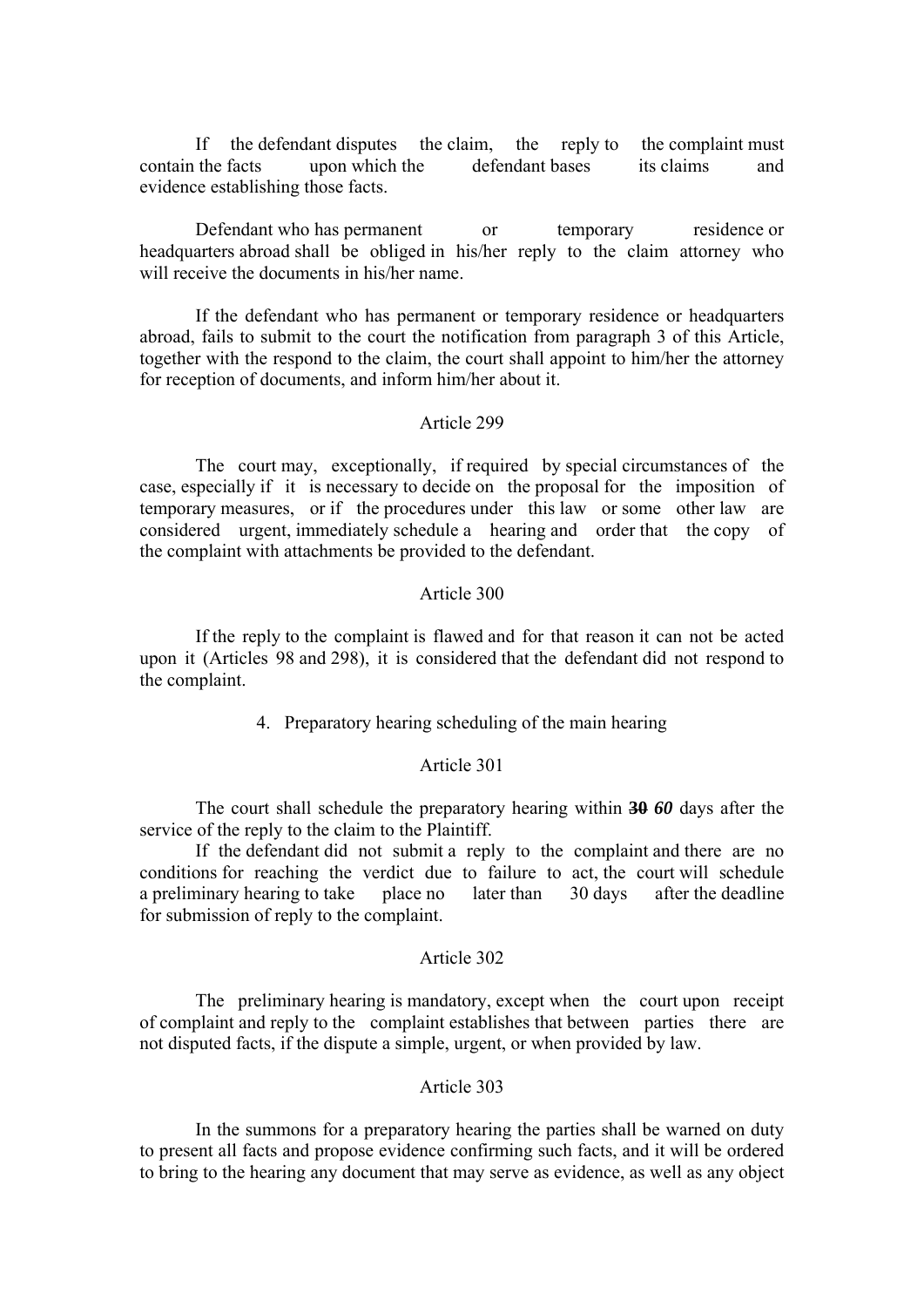that should be examined in the court, as well as duty to propose the time frame. The court will call to alert the parties to their duty to notify the court about change of address and consequences of failure to do so (Article 144).

 If it is necessary, for the preliminary hearing, to obtain records, documents or items that are with the court or other state authority, the authority of autonomous province,local government, legal entity or individuals entrustedwith public authority o r other legal entity, the court shall order that these objects or documents are timely obtained.

 Summons for a preparatory hearing shall be presented no later than eight days before the hearing.

# Article 304

If the plaintiff does not appear at preparatory hearing but he/she was dully notified about hearing, it will be considered that the complaint is withdrawn unless the defendant requests that hearing should be held.

# Article 305

 Preliminary hearing begins with the presentation of claim afterward the defendant presents his answer to the claim.

When needed, the court shall require the parties to clarify the terms of their allegations or suggestions.

 The court shall inform the parties of their right that the procedure can be performed through mediation.

# Article 306

After presentation of claim and response to the claim the issues relating to obstacles to the further course of the procedure will be addressed and evidence about this can be derived when it is necessary.

The court will, after complaint by the opposition party, or in official capacity (ex officio), decide on matters within Article 294 of this law, unless the law provides otherwise.

 The decision about complaint on procedural difficulties the court shall present together with the decision on the main issue, except on objection about local jurisdiction.

 Against the decision referred to in paragraph 3 of this article appeal is not allowed.

#### Article 307

In further preliminary hearing suggestions and requests of the parties will be addressed, as well as about factual allegations by which parties explain their proposals and requests.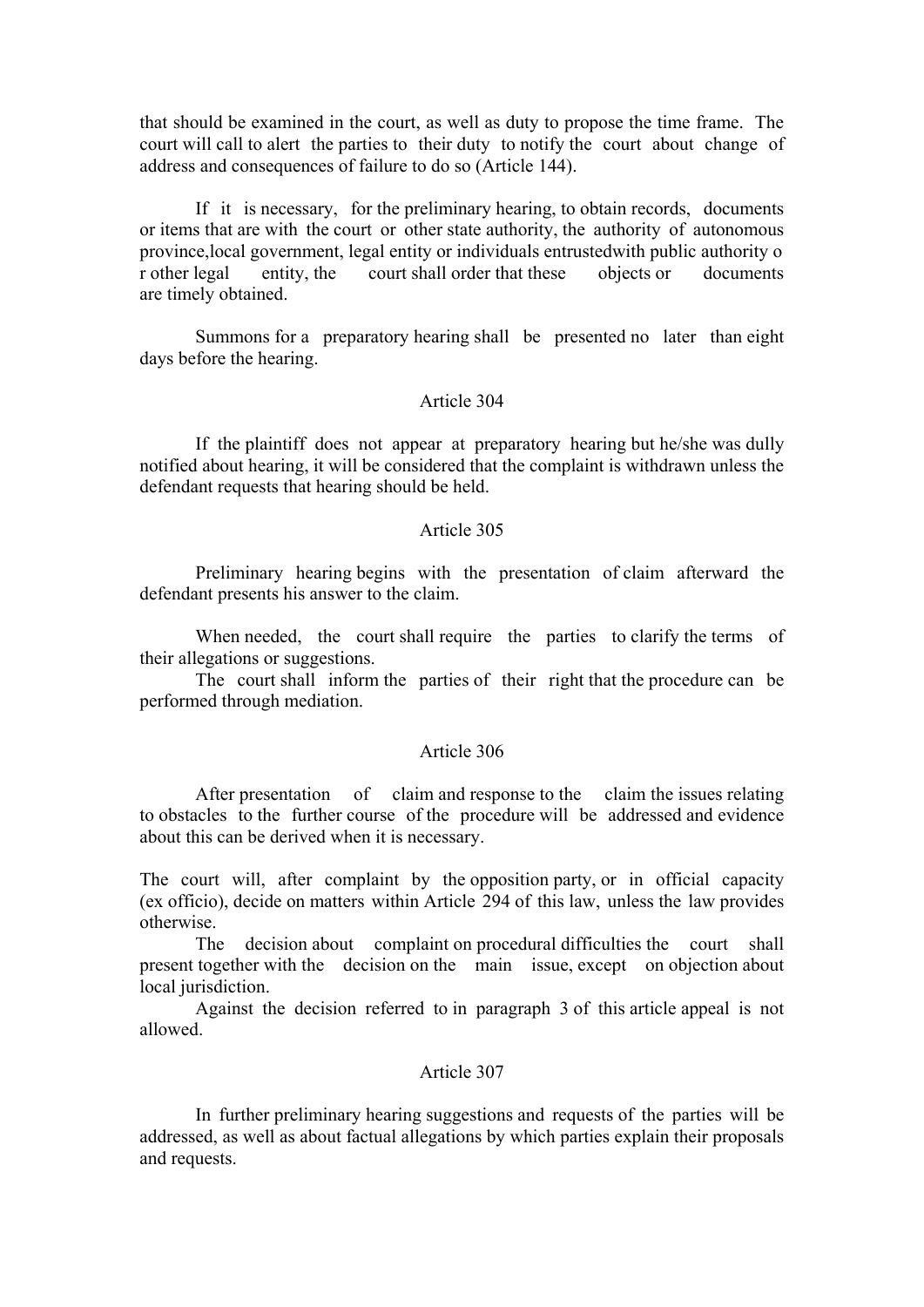A party is in obligation, not later upon the preliminary hearing or at the first hearing for the main hearing, if the preliminary hearing is not mandatory (Article 302), to present all facts required for explanation of its proposals, to propose evidences that confirm the presented facts, to give statement about the allegations and offered evidences of the opposing party, as well as to propose the time frame for conduct of the proceeding.

The court shall, at the hearing from paragraph 1 of this Article, define which facts are uncontested or generally known and which facts are disputable and which legal issues should be discussed.

The court will decide, at the hearing from paragraph 1 of this Article, what evidences shall be presented at trial and shall establish by a decision the time frame for executing the proceedings (Article 10 Paragraph 2).

The decision about defining of the time frames shall especially contain the following: number of hearings, **time of hearings**, schedule for taking of evidence **at the hearings** and taking of other procedural actions, **court time frames**, and total time of the main hearing.

 The court will refuse proposals that it doesn't consider important for the ruling by decision against which appeal is not allowed.

# Article 309

 The court sets a hearing for the trial within no longer than **30** *60* days of the concluded pre-trial hearing, or from the receipt of a reply to the claim or the expiry of deadline from this law for submission of reply to the claim, if it determines that holding of a preliminary hearing is not necessary (Article 302).

 The court, by rule, schedules one hearing for the trial, in order to present all the evidences whose presentation were allowed by the court or were order by official capacity.

 If the court discovers that, on order to present all evidences more than one court session is needed, it will schedule them consecutively, i.e. in specific time intervals, taking into account concentration of the trial.

The court is in obligation to respect the time frame defined in accordance with Article 308 of this law, as well as to prevent any attempt of ungrounded delay of hearing and to sanction any violation or misuse of the procedural rights and violation of procedural discipline.

 The court shall invite parties, witnesses and experts that to the trial, after decision was made about it at the preliminary hearing.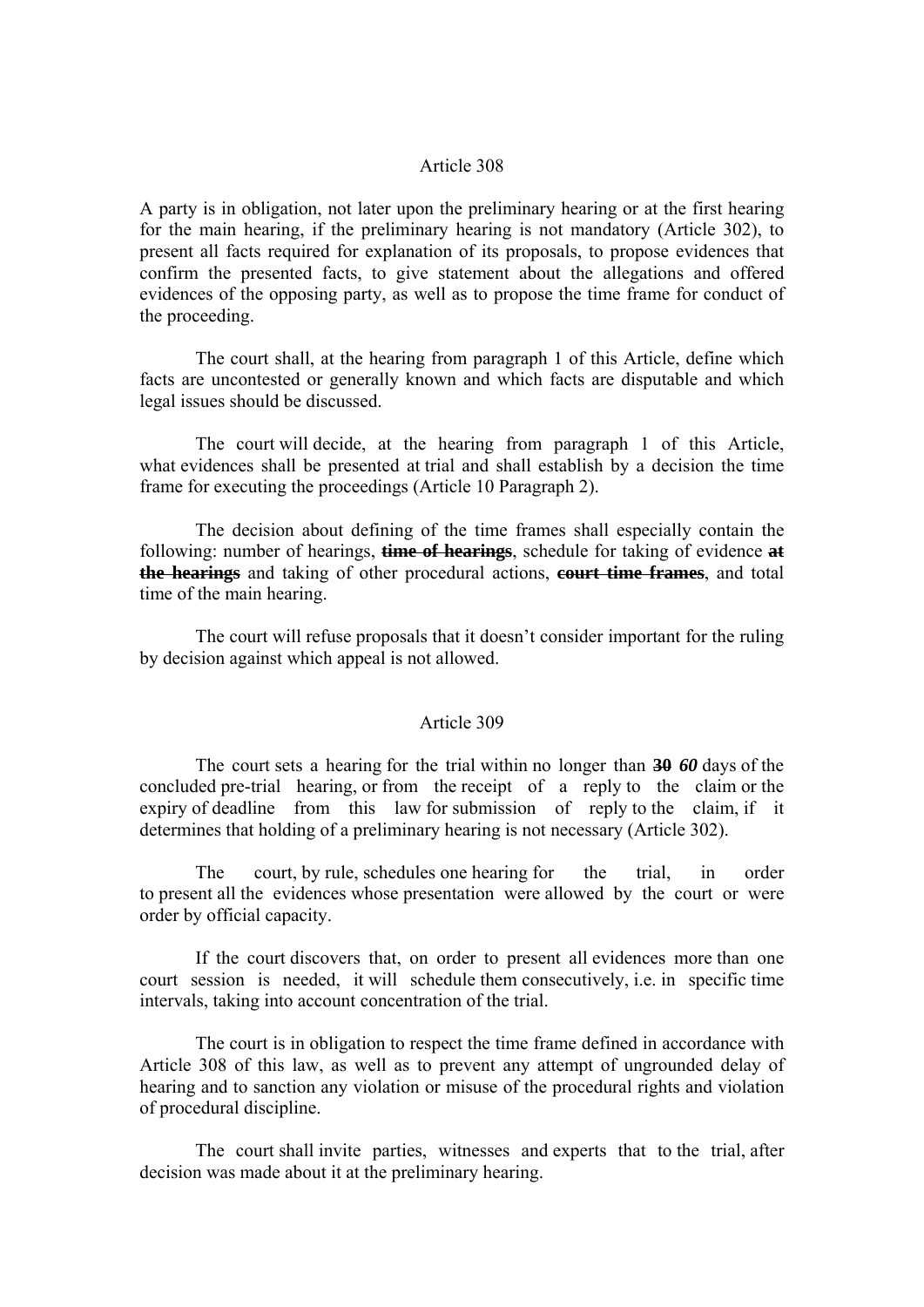The provisions of Article 303 of this law shall apply to scheduling the trial.

### Chapter 23

# THE TRIAL

## 1. The course of the trial

# Article 310

The court will open the trial and explain the subject of the argument. The judge then establishes the facts whether all subpoenaed persons are present, and in if not, checks whether they were properly subpoenaed and whether they have justified their absence.

# Article 311

 If the plaintiff is absent at the first trial hearing, or the defendant fails to appear at that hearing despite that they were timely summon, the trial will be held only with party that is present.

 If on the trial, both the plaintiff and the defender are unjustifiably absent, or if they refuse to discuss, the claim is deemed withdrawn.

# Article 312

If the preliminary hearing was not held, the first hearing for the trial begins with the presentation of the claim, after which the defendant responds to the claim.

If a preparatory hearing has been held before the trial, the President of the panel of judges shall inform the panel about the course of that hearing. The parties may supplement the presentation made by the President of the panel of judges.

In the further course of the trial, the court shall hear the parties' motions and factual allegations by which the parties substantiate their motions or by which they deny the opposing party's motions, as well as the evidences offered by them, evidence shall be presented and the results of this presentation shall be heard.

The parties may also present their legal understandings relating to the matter of litigation.

 When provided under this law that a party may make objection or motion or undertake other litigation action until the defendant commences argument on the main issue at the trial, such objection or motion may be made or another litigation action may be undertaken by the plaintiff until explanation of the claim has been completed, while the defendant may do so before his response to the claim is completed.

# Article 313

 The court will take care, by asking questions, that all explanations necessary for establishing the facts significant for decision-making are given during the hearing (Article 7, paragraph 2).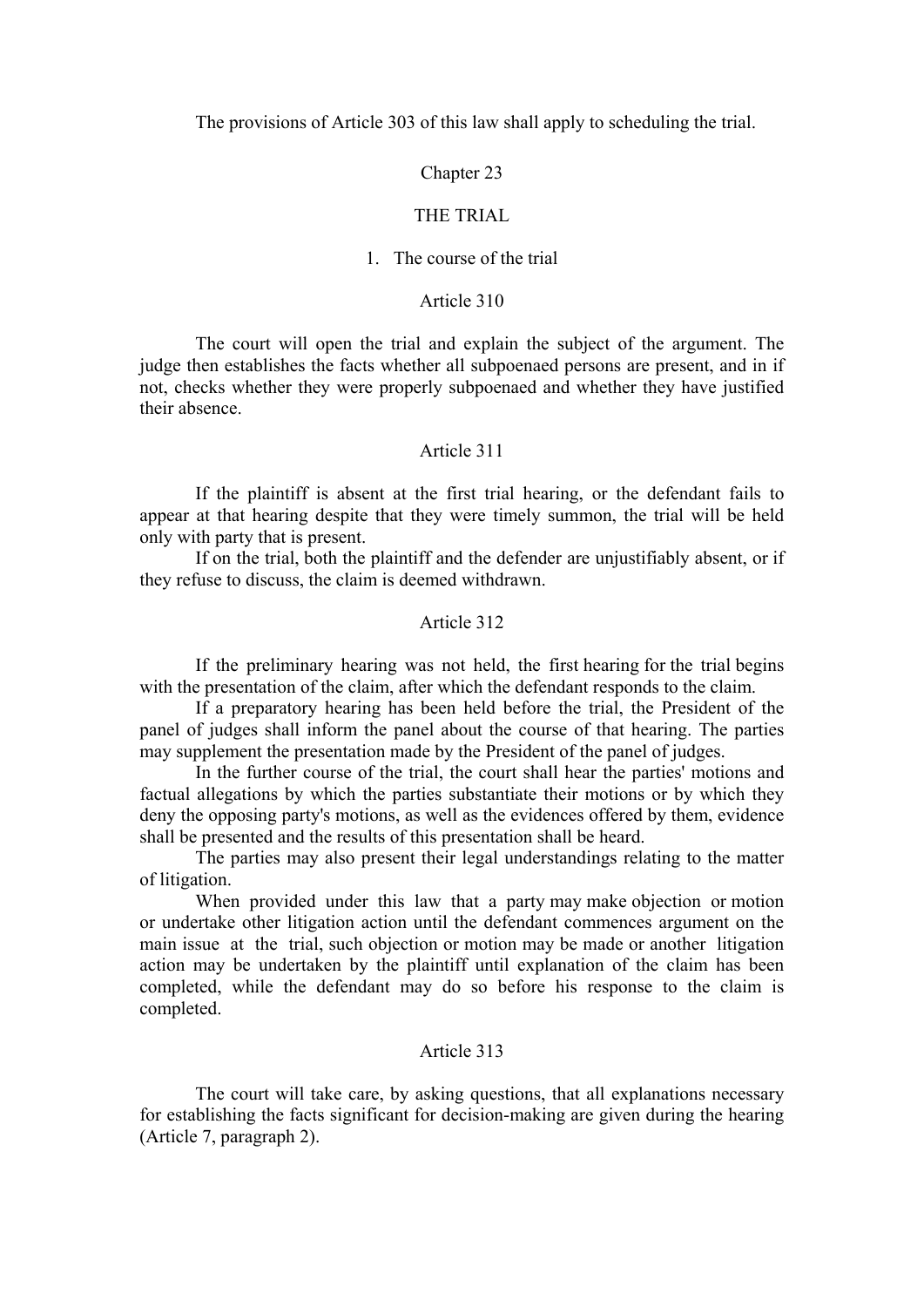Parties may, through filings or at later hearings, up to the conclusion of the main hearing, to present new facts **and propose new evidences only if, by no fault of their own, could not present or propose them in the preliminary hearing, or at the first hearing of the trial, if the preliminary hearing was not held** *if that is necessary to discuss the contested legal issues (Article 308, paragraph 2)*.

*The parties may propose new evidences until conclusion of the main hearing if that is necessary in order to establish the facts that became contested after the court has determined by the decision, the time frame at the preliminary hearing, or at the first hearing for the main hearing*.

The court will not take into consideration facts and evidences that are presented or submitted contrary to paragraph 1 *and 2* of this article.

#### Article 315

 The court determines presentation of evidence by its ruling stating the disputed fact requiring presentation of evidence, as well as the means of evidence presentation and deadline for presentation of evidence.

 Proposed evidence deemed insignificant for the decision will be rejected by the court and in its decision the court will explain the reason for such rejection.

 No special appeal is allowed against the decision determining or rejecting evidence presentation.

Article 316

 If a party objects that the claim does not fall under court jurisdiction, that the court has no material or territorial jurisdiction, that litigation concerning the same claim is already under way, that issue has been effectively adjudicated, that court settlement has been made on the subject of dispute or that the plaintiff has relinquished his claim before the court, the court will decide whether it will argue and deliberate such objections separately from the main issue or together with it.

 If the court does not accept the objection specified in paragraph 1 of this Article argued together with the main issue, or if after separate argument the court does not sustain the objection and rules to continue with the trial immediately, decision about the objection will be a part of decision about the main issue.

 No special appeal is allowed against the decision rejecting objections of the parties, if the panel decides to continue with the argument on the main issue immediately.

 Provisions of paragraphs 1 to 3 of this Article will accordingly apply when the court decides in official capacity (ex officio) to rule separately from the main issue whether the issue falls under court's jurisdiction, whether court is competent for such issue, whether litigation is already under way, whether main issue has already been effectively judged about, whether plaintiff had resigned from his claim before the court, as well as whether court settlement was made concerning the subject of dispute.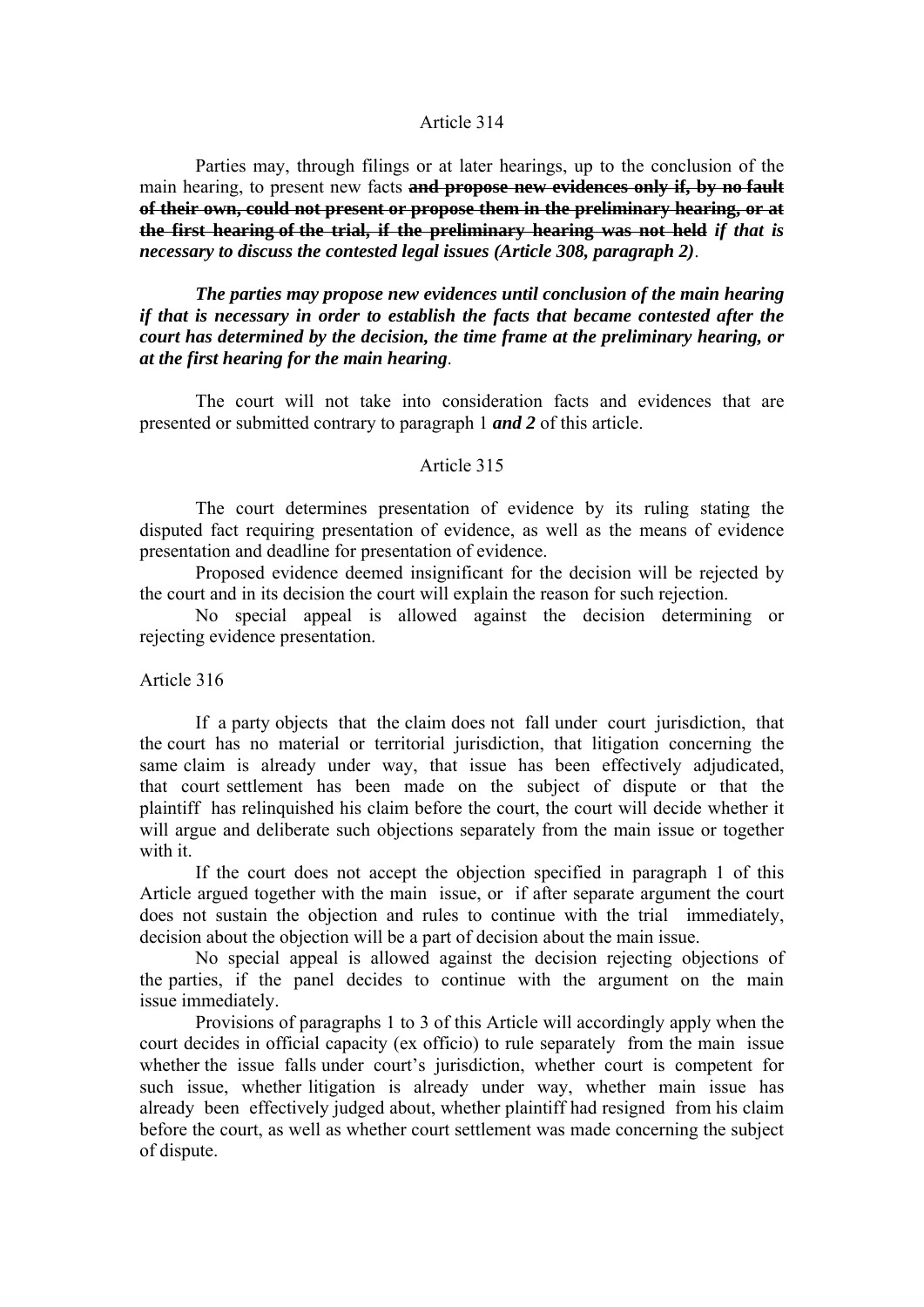When the President of the panel of judges or judge sitting alone finishes questioning of a witness, expert or party, members of the panel, party and his/her representative may directly question such person.

 The court will prohibit a party to ask certain question or prohibit the response to a question if that question already contains in itself the manner how it should be replied, or if such question does not concern the case.

 Upon a party's request, question from paragraph 2 of this law will be put on record.

### Article 318

 Questioned witnesses and experts remain in the courtroom unless, after statement of the parties, released by the court or removed temporarily from the courtroom.

 The court may rule for e-examination of witnesses in presence or absence of other witnesses and experts.

# Article 319

When the court deems that a subject has been discussed and that the decision could be taken, the court shall announce that the trial is concluded.

 The court may also decide to conclude the trial also when certain documents remain to be acquired, containing evidence required for decision making or if records about evidence presented before the invited judge are being expected, and parties give up the argument about such evidence or council deems that such argument isn't necessary.

# Article 320

The court may decide in the course of deliberation and voting that the already concluded trial should be re-opened if such re-opening is necessary to supplement the proceedings or to give explanation of certain significant issues.

2. Public nature of the trial

### Article 321

The trial is public.

 Only persons older than 16 years may attend the trial, unless specified otherwise by the law.

# Article 322

The court may exclude the public from the whole trial or its part if it is required by reasons of national security, public security, moral, in the interest of public order, privacy of the parties involved or when directed by law. The court may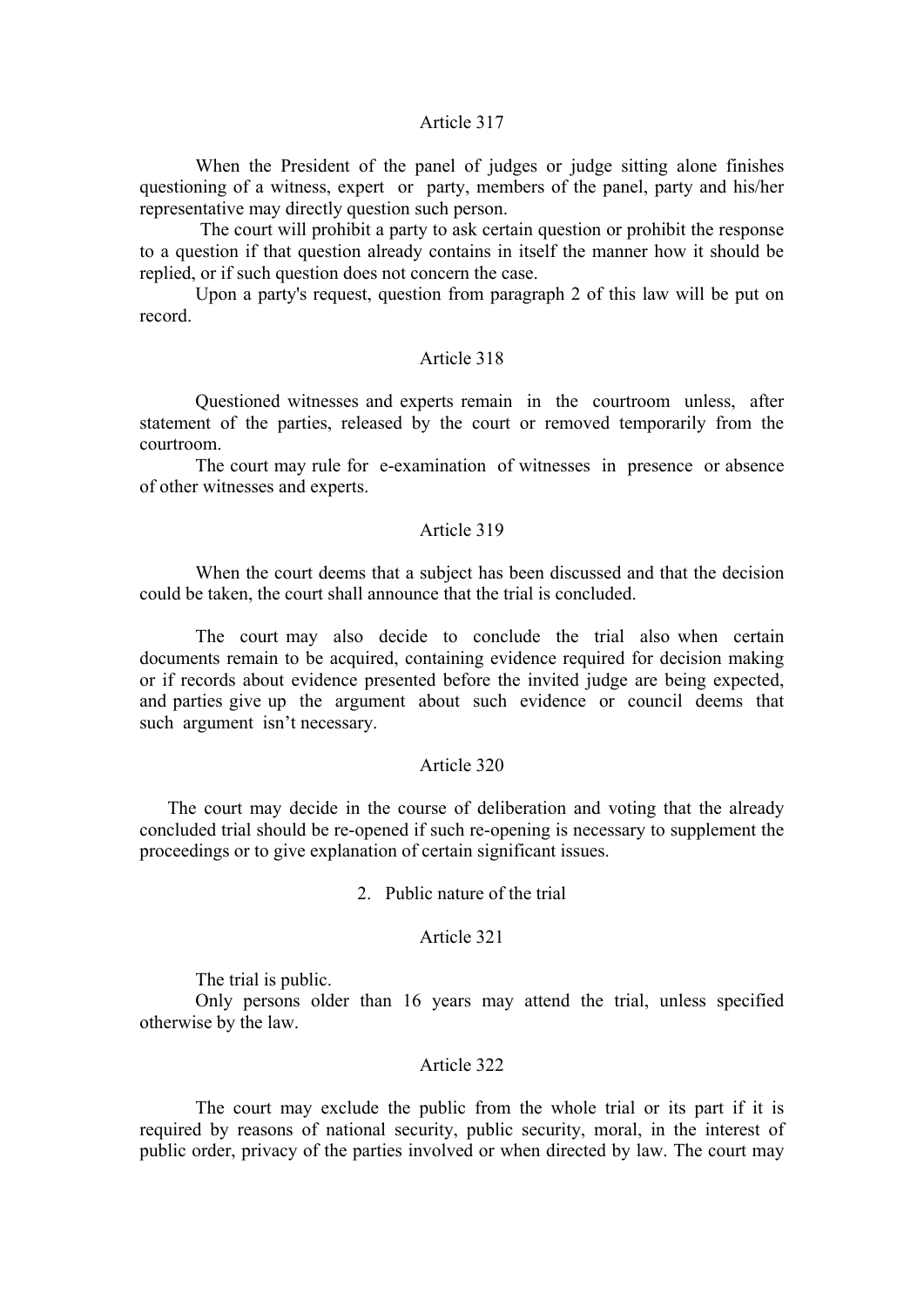also exclude the public in case when measures for maintaining of order provided under this law would not secure undisturbed proceedings at the trial.

# Article 323

 Exclusion of the public does not apply to the parties, their legal representatives, attorneys and interveners.

 The court may allow certain officials as well as scientists and public workers to attend the trial where the public has been excluded, if in the interest of their official activity, scientific or public work.

 The court may allow, upon the motion of a party, presence of two persons at most, designated by such party.

 The court will warn persons attending the trial where public is excluded that they are obliged to keep confidential all they learn at the trial, and instruct them about consequences of the breach of such confidentiality.

#### Article 324

 The court shall decide about exclusion of the public by an explained and publicly announced ruling.

No special appeal is allowed against the ruling on exclusion of the public.

# Article 325

 Provisions about publicity of the trial will accordingly apply to all other hearings.

### 3. Trial management

### Article 326

 The court manages the trial, questions the parties, presents evidence, and allows parties, their legal representatives and attorneys to speak and announces decisions of the panel.

 The court shall take care that the case is thoroughly examined, that proceeding is not extended beyond reason, so that the proceeding can, if possible, be completed in one hearing.

 If a participant at the hearing objects to a decision of the court concerning trial management or to a question asked by the presiding judge of the panel, member of the panel or another participant in the proceedings, such objection is decided by the panel.

No special appeal is allowed against the decision about trial management.

# Article 327

Outside the trial hearing, the court makes a decision about correction of a motion, appointment of temporary attorney, proper form of the letter of attorney, deposit for expenses of undertaking certain procedural actions, release from payment of proceeding's expenses, securing litigation expenses, delivery of court documents, securing evidence, temporary security measures, proceedings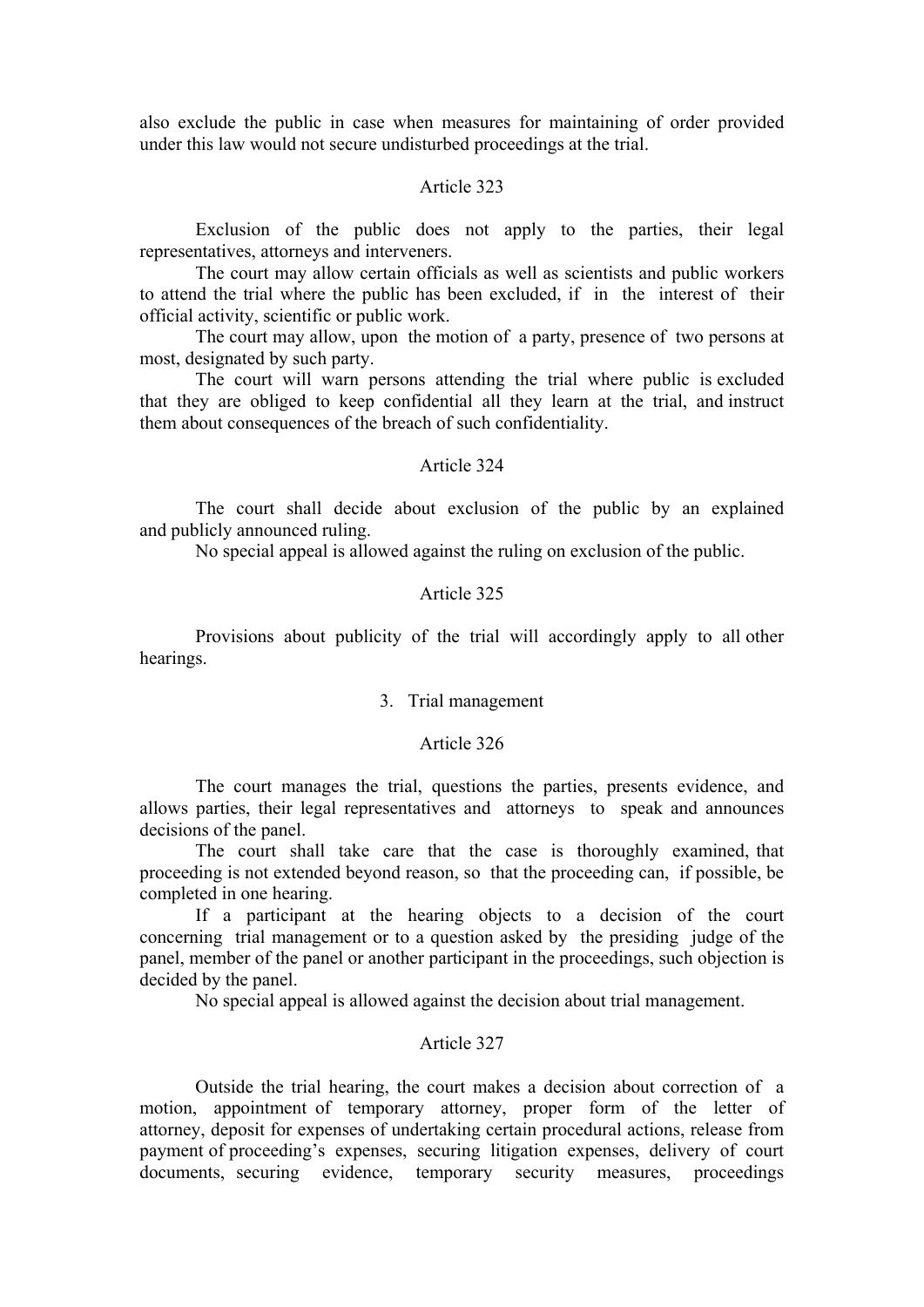interruption and suspension, cost of proceedings when claim is withdrawn, scheduling hearings and their adjournment, joining litigation, as well as setting and extending deadlines.

 After receiving the records about evidence presented before the invited court, the court is also authorized to order necessary corrections or supplements.

 Outside the trial hearing, the court is authorized to render a judgment on the grounds of absence or judgment on the grounds of waiver based on appropriate statement of the defendant and plaintiff, respectively, given in writing or on record with litigation court, as well as to allow court settlement that will be put on court's record.

# Article 328

 If several civil actions between the same parties are under way before the same court or if the same person is the opposing party to different plaintiffs or different defendants, the panel may decide to join all these civil actions for common argument if such decision would speed up the argument or reduce expenses. The Court may render a single judgment for all such joint actions.

 The court may order separate argument about individual claims from the same complaint and may render separate decision on such claims upon conclusion of such separate arguments.

# Article 329

 When the court decides to adjourn the trial hearing, the court will take care that all evidence to be presented at such hearing are acquired and other preparations made in order to conclude the argument at that hearing.

 No appeal is allowed against decision of the court adjourning the hearing or rejecting proposals of the parties for the hearing to be postponed.

# Article 330

 If a hearing is adjourned, the new hearing will be held before the same judge sitting alone, or the same panel, if possible.

 If a new hearing is held before the judge sitting alone, or the same panel, the trial will continue.

# Article 331

 If a hearing is held before an altered panel of judge sitting alone, the trial must commence again from the beginning, but the court may, decide not to question again witnesses and experts and not to undertake new investigation, but to read records about presentation of such evidence instead.

# 4. Maintaining of order at the trial

### Article 332

 The court shall maintain order in the courtroom and dignity of the court in the course of the trial.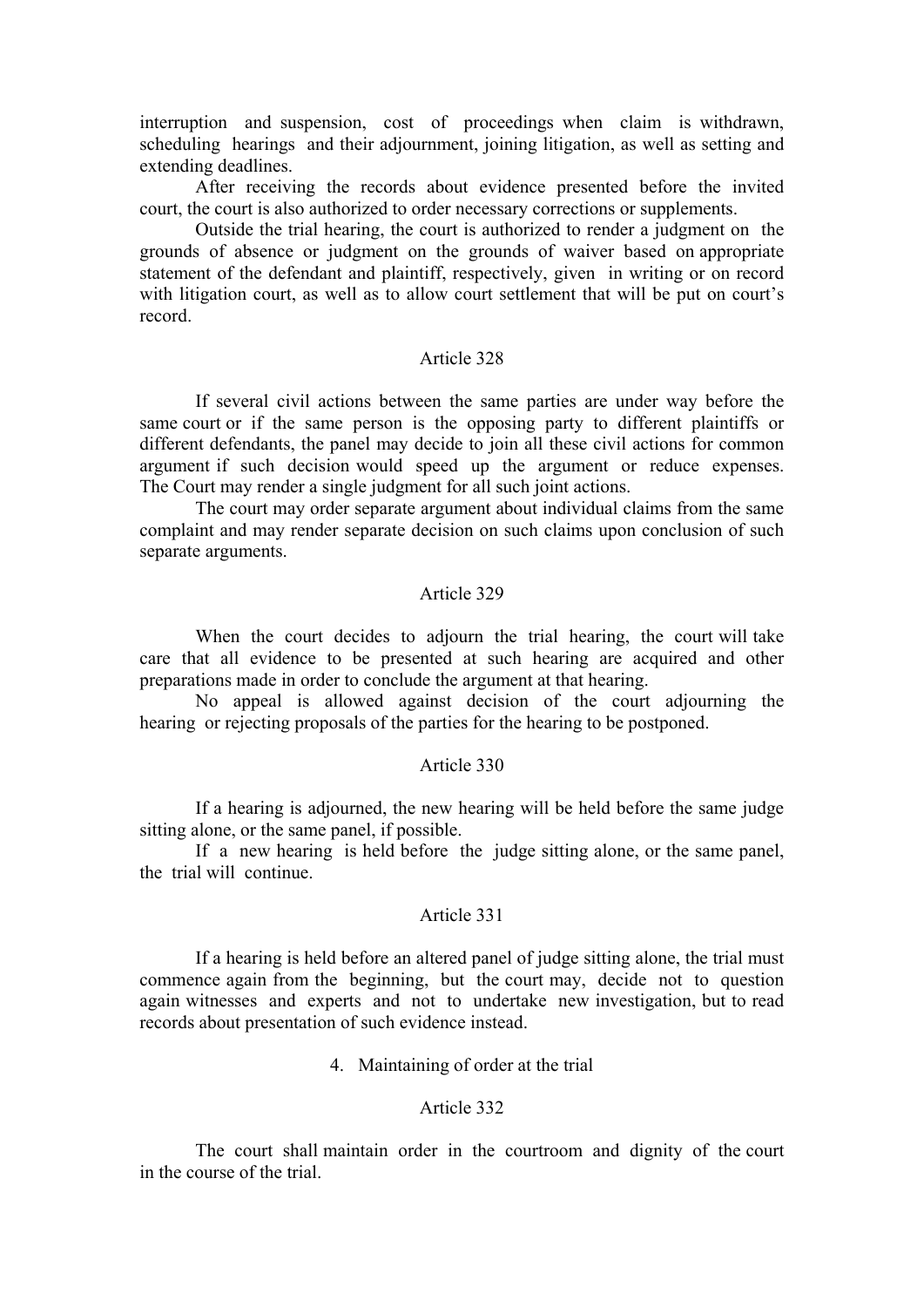If a participant in the proceedings or person attending the hearing offends the court or other participants in the proceedings, disturbs the work or does not obey orders of the court on maintaining order, the president of the panel may fine such person from 10.000 to 150.000 dinars, or remove the person from the courtroom.

 If a party or its attorney is removed from the courtroom, the hearing may be held in its absence.

 When the court fines or removes a lawyer or lawyer's intern acting as attorney, it shall inform the bar association accordingly.

 An appeal against the decision on the fine or removal from the courtroom shall not suspend enforcement of the decision.

The fine from paragraph 1 of this Article is enforced in the manner provided in Article 190 of this law.

### Article 334

 Provision from Article 333 of this law is applied accordingly on public prosecutor or public attorney, or on persons replacing them.

Competent public prosecutor and the State Chamber of Prosecutors, or the public attorney shall be notified about sanctioning of persons from paragraph 1 of this Article.

# Article 335

 Authority regarding maintaining order at the trial from Article 332 and 334 of this law, the president of the panel shall also have at other hearings.

## Chapter 24

# SETTLEMENT BEFORE THE COURT

#### Article 336

 The court will indicate to parties the possibility of settlement before the court during proceeding.

 Parties can conclude a settlement before the court in any time during proceedings until its legally binding completion.

If a judicial settlement is achieved after rendering of first instance verdict, the court shall issue a decision that will determine the first-instance verdict to be without effect and terminate the proceedings.

 No settlement can be made before the court concerning claims not under the parties' competence for disposal (Article 3, paragraph 3).

 When the court takes a decision denying settlement between the parties, it will suspend proceedings until such decision comes into effect.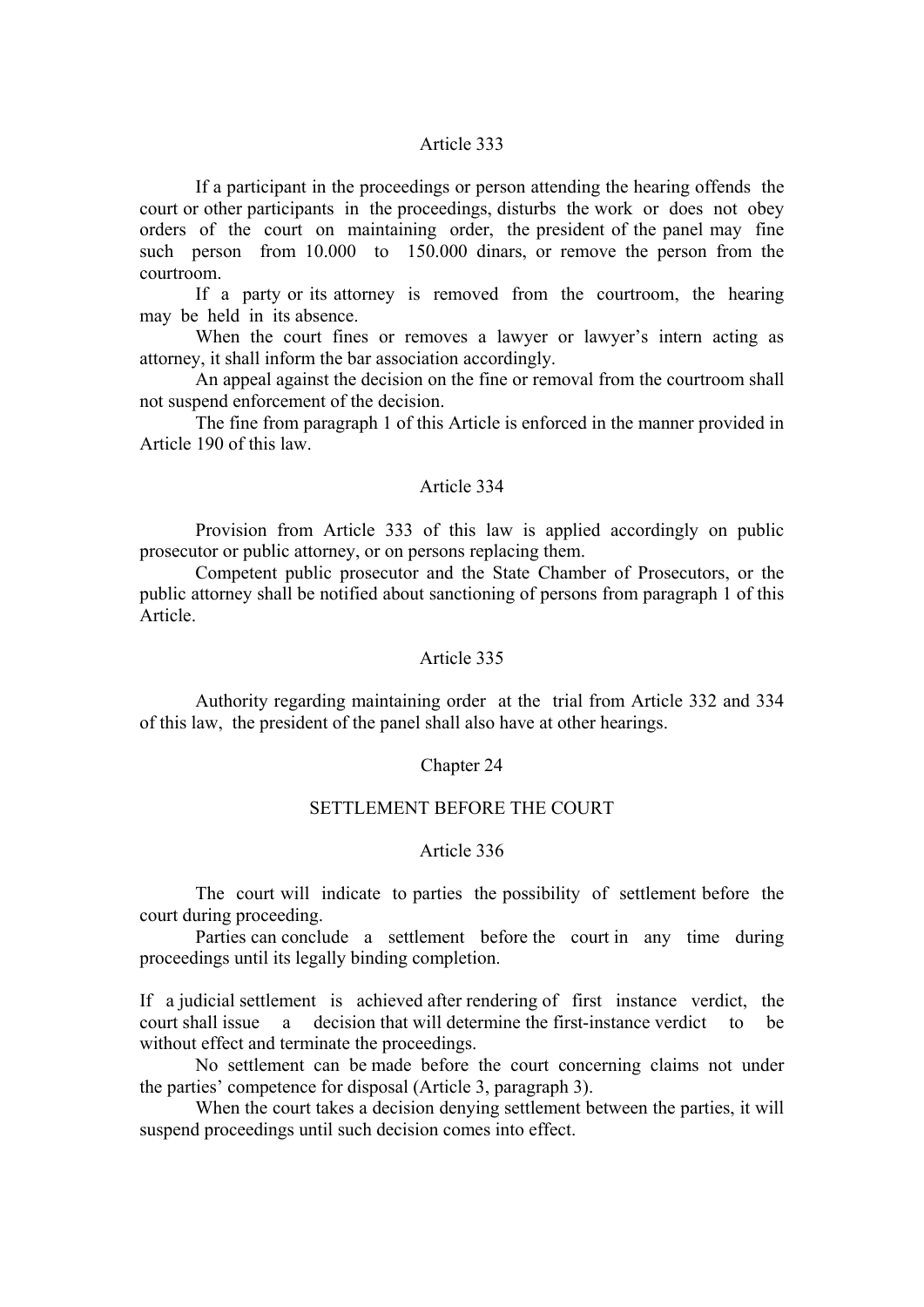Agreement of the parties about the settlement is entered in record.

 Settlement will be complete when parties sign records about the settlement after such records have been read.

 Certified copy of the records containing the settlement will be issued to parties and this copy has the same effect as verdict.

### Article 338

 In the whole course of proceedings, the court will take care, ex officio, whether litigation is already under way about the issue that was earlier subject of settlement before the court, and if such litigation exists, the court will reject the claim.

# Article 339

Court settlement can be challenged only by lodging of complaint.

If a judicial settlement is suspended proceeding shall be continued as if the lawsuit on the claim has not been concluded.

### Article 340

If regulated by a special law, or parties in accordance suggest that the dispute could be resolved through mediation, the court shall refer the parties to mediation procedure, and suspend the proceeding.

# Article 341

Mediation procedure is implemented in accordance with a special law.

The court will schedule a hearing for the trial if the parties do not resolve the dispute through mediation upon expiry of 30 days from the day when a party informs the court that it has receded from the mediation.

### Chapter 25

# JUDGMENT

### 1. General provisions

# Article 342

 The court decides by judgment on the complaint concerning the main issue and auxiliary claims.

 As a rule, if there are several claims, the court will decide about all such claims in one judgment.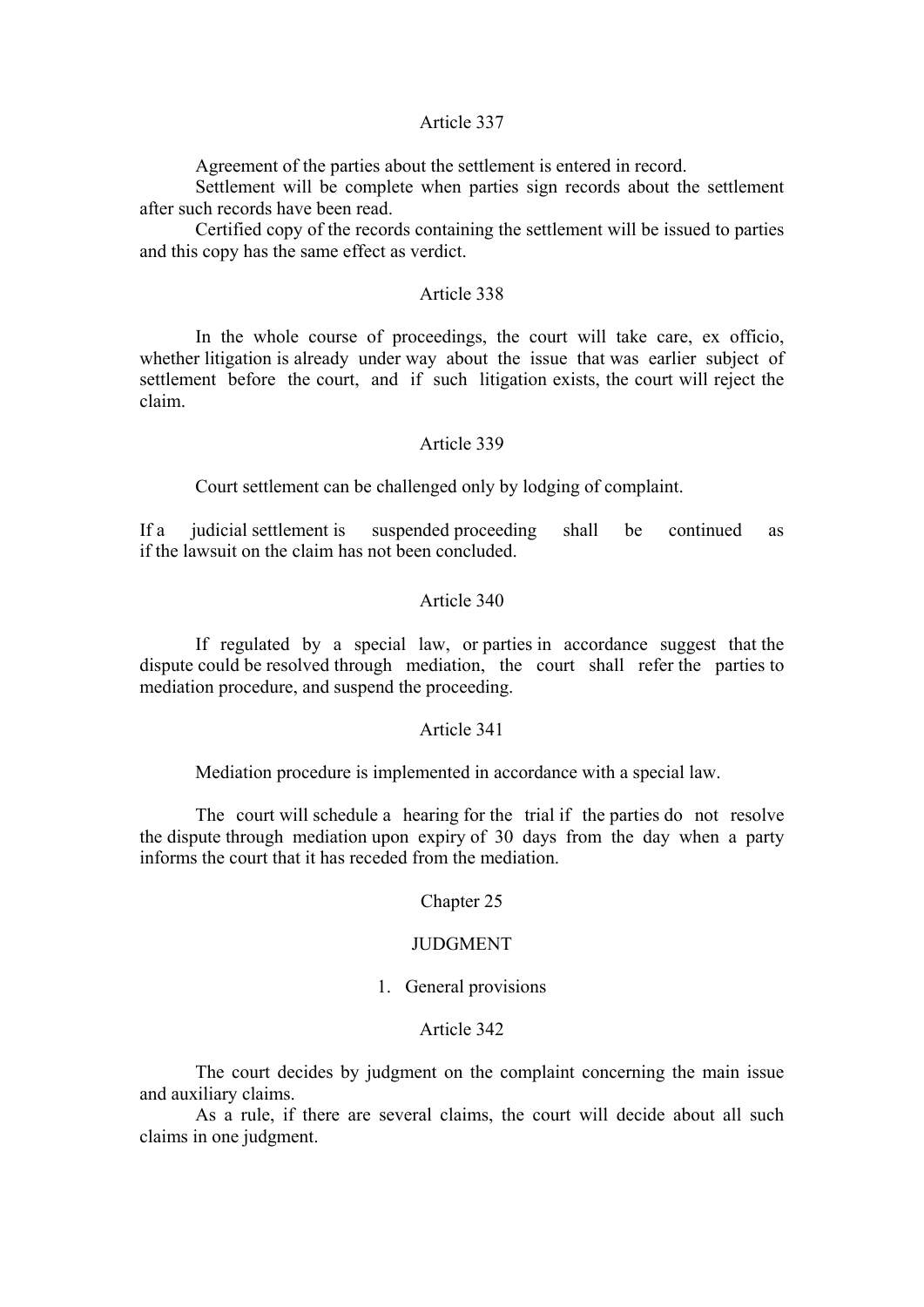If several civil actions are joined for the purpose of common argument, and only one it is ready for final adjudication, the judgment may be made only with regards to such litigation.

### Article 343

The court may order the defendant to perform a specific act only if that act has become due by the commencement of the trial.

 If the court grants a motion for maintenance, reimbursement of damage in the form of rent due to lost wage or other incomes based on personal work or due to lost maintenance, it may oblige the defendant to perform also those acts that have not become due.

 A judgment imposing on the respondent the obligation to deliver or take possession of objects that have been leased may be rendered even before the termination of such relationships.

## Article 344

 If the plaintiff requested in his claim that certain object should be assigned to him/her by judgment, and if he/she stated his willingness to accept certain amount of money or some other performance (activity) instead of such object simultaneously with his claim or before concluding of the trial, court will, if the complaint is accepted, declare in its judgment that the defendant may be released from surrendering such object if he/she pays such amount of money or fulfill that other performance (activity).

# Article 345

When a party is ordered by judgment to act in a certain way, deadline for such action will be set as well.

 If special regulations do not prescribe otherwise, the deadline for such activity will be fifteen days. In case of actions that do not involve payment of money, the court may set a longer deadline. In litigation concerning bills of exchange and checks this deadline is eight days.

 The deadline for performing ordered action starts from the first day after transcript of judgment is delivered to party ordered to perform such action.

# 2. Types of judgments

#### Article 346

 In case of several claims, if only some of them are ready for final decision on the grounds of admission or argument, or if only one part of the claim is ready for final decision, the court may conclude the trial and render judgment referring to claims that are ready, or to a part of the claim (partial judgment).

 The court may also make partial judgment when counter-claim is submitted and only the claim or the counter-claim is ready for decision-making.

When evaluating whether to make partial judgment, the court will especially take into account the volume of the claim or a part of the claim ready for decision-making.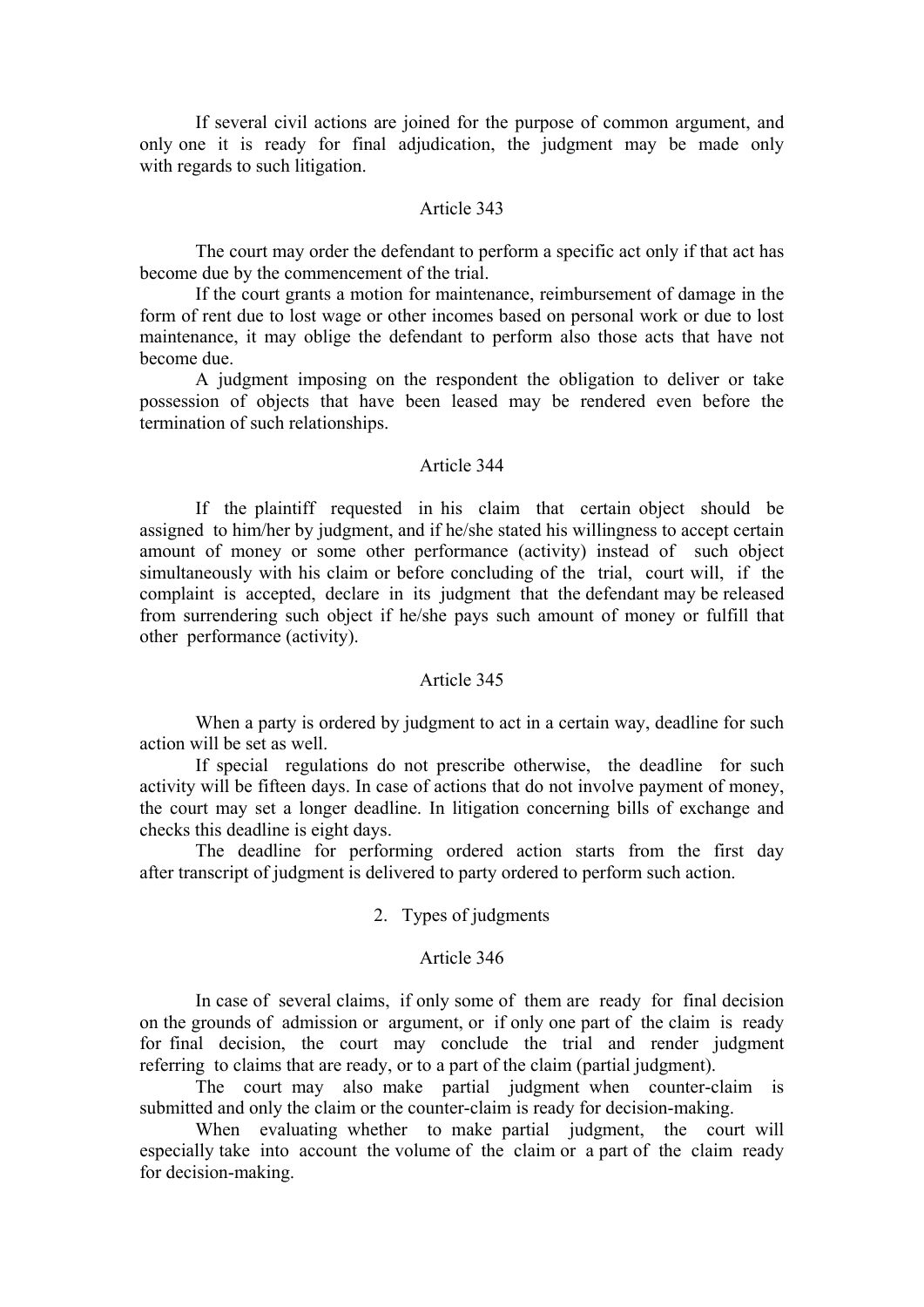In regard to legal remedies and enforcement, partial judgment is deemed to be an independent judgment.

# Article 347

 If the defendant challenges both basis and volume of the complaint, and issue is ready for decision-making regarding basis of the claim, the court may, for reasons of suitability, first render only the judgment on the basis of the complaint (interim judgment).

 The court will suspend argument about volume of the claim until interjudgment comes into effect.

The interim judgment has effect only in the procedure in which it was sentenced.

# Article 348

 If the defendant admits the claim before conclusion of the trial, the court will render judgment without further argument, accepting the claim (judgment on the grounds of admission).

 The court will not render judgment on the grounds of admission even when statutory conditions are met, if it finds that the claim is not under competence of the parties to dispose (Article 3, paragraph 3).

 The court will defer rendering of judgment on the grounds of admission if preliminary information must be acquired about circumstances specified in paragraph 2 of this Article.

 An admission of the claim, at the hearing or in writing, may be revoked by the defendant without approval of the plaintiff prior to rendering of the judgment.

### Article 349

 If plaintiff waives his/her claim before the closing of the trial, the court will make a judgment rejecting the claim without further argument (judgment on the grounds of waiver).

No approval of the defendant is required for waiver of the claim.

 The court will not make the judgment on the grounds of waiver even when required conditions are met if it finds that claim is such that it cannot be made by the parties (Article 3, paragraph 3).

 The court will postpone the judgment on the grounds of waiver if preliminary information must be acquired about circumstances from paragraph 3 of this Article.

 Waiver of the claim given at the hearing or in writing may be revoked by the plaintiff without any approval of the defendant before judgment is made.

# Article 350

If the defendant does not submit a reply to the complaint within the time limit set, a judgment shall be rendered to grant the claim (judgment on the grounds of absence) if these conditions are met: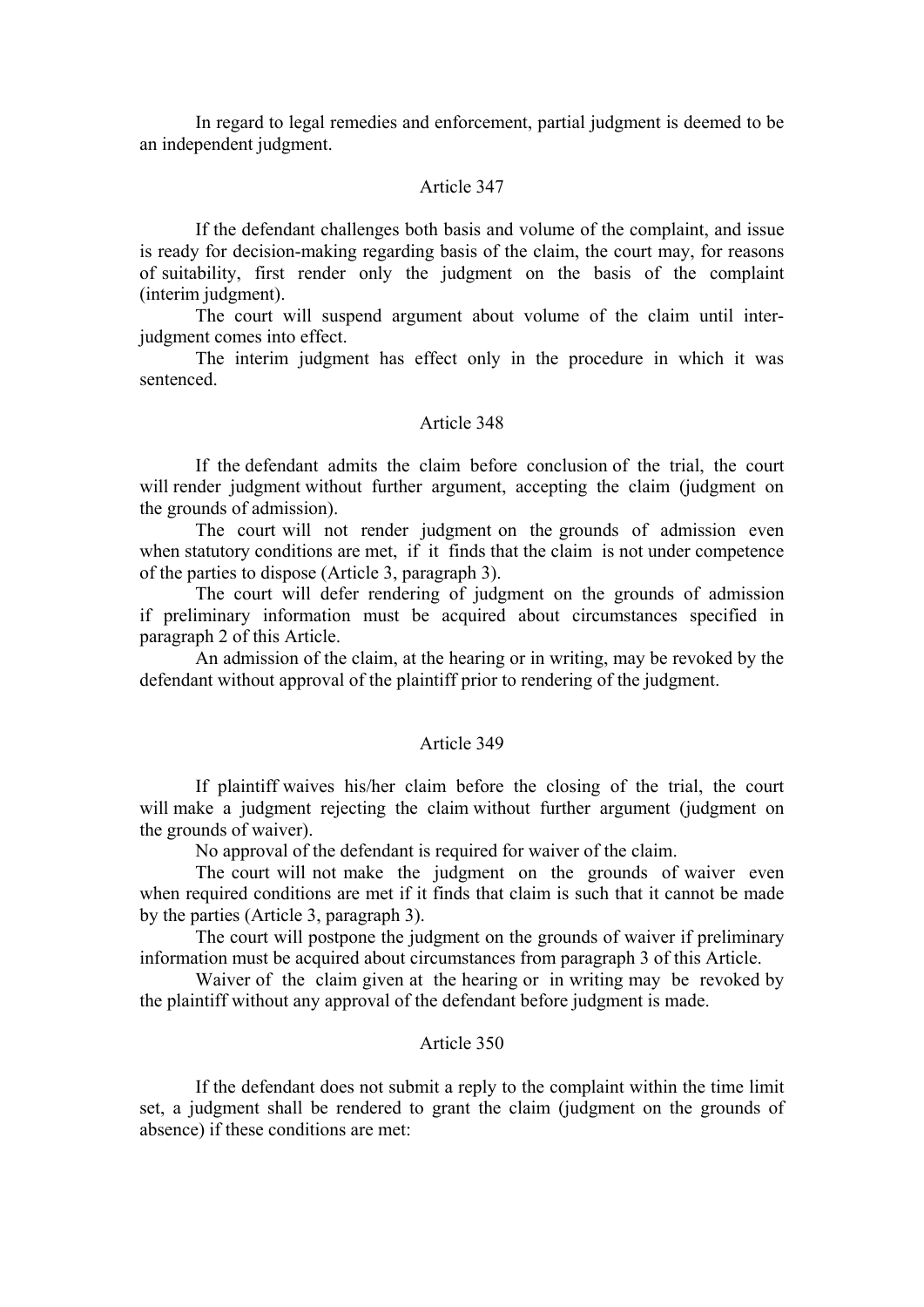1) if the complaint and the summons to provide the reply to the complaint were orderly served to the defendant;

 2) if the facts underlying the claim are not inconsistent with the evidences submitted by the plaintiff or the facts of common knowledge;

3 if merits of the claim arise from the facts alleged in the complaint;

 4) If there are no generally known circumstances from which it is arises that the respondent was prevented by justified reasons from submitting an answer to the complaint.

Judgment on the grounds of absence shall not be issued even when conditions from paragraph 1 of this Article are fulfilled, if the court establishes that it is the request that is not available to the parties (Article 3, paragraph 3).

 If from the facts given in the complaint the grounds for the claim are not discernible, the court shall schedule a preparatory hearing and if the plaintiff does not amend the claim at that hearing, it shall render a judgment dismissing the claim.

 The court will defer rendering of judgment on the grounds of absence if preliminary information must be acquired regarding circumstances from paragraph 2 of this Article.

 The court will also postpone rendering of judgment on the grounds of absence in case when there is no evidence that defendant was properly subpoenaed, although it is beyond doubt that subpoena was sent to him/her. In such case, the court will set a deadline that may not be longer than thirty days for delivery in the country, or longer than the deadline in accordance with article 133 paragraph 2, in order to investigate whether the defendant was properly subpoenaed. If within such deadline it is established that the defendant has been properly subpoenaed, the presiding judge will make a judgment on the grounds of absence.

 In cases from paragraphs 4 and 5 of this Article judgment on the grounds of absence may be made by the court without questioning of the parties.

# Article 351

 When the defendant to whom the complaint is not submitted for reply, but when it is only submitted to him together with the notice of summons for the hearing, does not appear at the preparatory hearing until its conclusion, or at the first hearing of the trial if the preparatory hearing is not held, or if he/she comes to the hearing, but does not want to discuss about it or leaves the hearing, and does not contest the claim, the court shall take a judgment by which it adopts the claim ( judgment due to nonappearance ) if the following conditions are fulfilled :

1) if the defendant was regularly summoned,

2) if the defendant did not deny the claim by a writ,

3) if merits of the claim arise from the facts alleged in the complaint;

 4) if facts on which merits of the claim are not contrary to evidence submitted by the plaintiff himself or to facts that are generally known,

 5) if there are no generally known circumstances from which it is arises that the defendant was prevented by justified reasons to come to the hearing.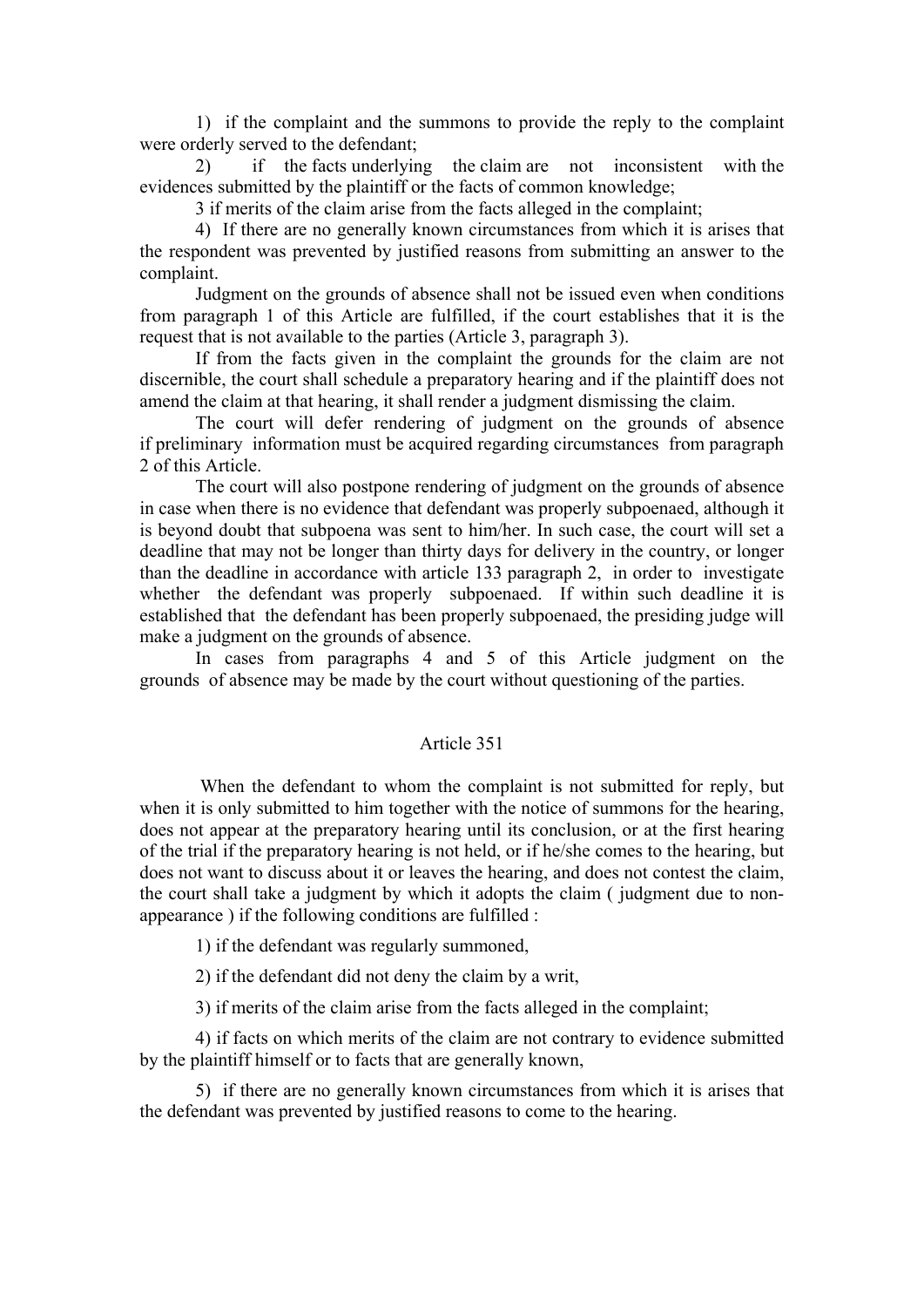A judgment due to non-appearance shall not be taken also when conditions are fulfilled from Paragraph 1 of the present Article when it is to claims which the parties may not dispose off (Article 3 Paragraph 3).

 Taking of a judgment due to non-appearance shall be postponed if it is necessary that concerning circumstances from Paragraph 2 of the present Article previous information should be acquired.

 If from the facts given in the complaint the grounds for the claim are not discernible and if the complaint is not amended at that hearing, the court shall render a judgment dismissing the claim.

 The court will also postpone rendering of judgment due to non-appearance in case when there is no evidence that defendant was properly summoned, although it is beyond doubt that notice of summons was sent to him/her. In such case, the court will set a deadline that may not be longer than thirty days for delivery in the country, or longer than the deadline in accordance with Article 133 Paragraph 2 of the present Code, in order to investigate whether the defendant was properly summoned. If within such deadline it is established that the defendant has been properly summoned, the court will take a judgment due to non-appearance.

 In cases from Paragraphs 4 and 5 of this Article judgment due to nonappearance may be taken by the court without questioning of the parties.

# 3. Rendering and announcing the judgment

# Article 352

The judgment is rendered and announced in the name of the people.

 When trial is being held before a panel, judgment is rendered by the presiding Judge of the panel and panel members who have participated in the hearing when the trial was concluded. Immediately after the trial is concluded, the court renders judgment that is announced by the presiding judge.

 In more complex cases the court may postpone judgment *making* **announcing** for eight days after conclusion of the trial. *In such cases judgment will not be announced but the court will send the transcript of the judgment to the parties*.

 In case specified in Article 319, paragraph 2 of this law, judgment is rendered at latest within eight days after written documents or records have been received, This judgment will not be announced.

#### Article 353

 When judgment is being announced, the presiding judge will read in public the operative part and briefly explain the reasons for the judgment.

 The court may state at announcing of the judgment that it will decide about the issue of expenses subsequently.

 If the public was excluded from the trial, the operative part of the judgment will always be read in public, and the court will decide whether and to which extent to exclude the public from the announcement of the reasons for the judgment.

All present will rise to hear the reading of the operative part of the judgment.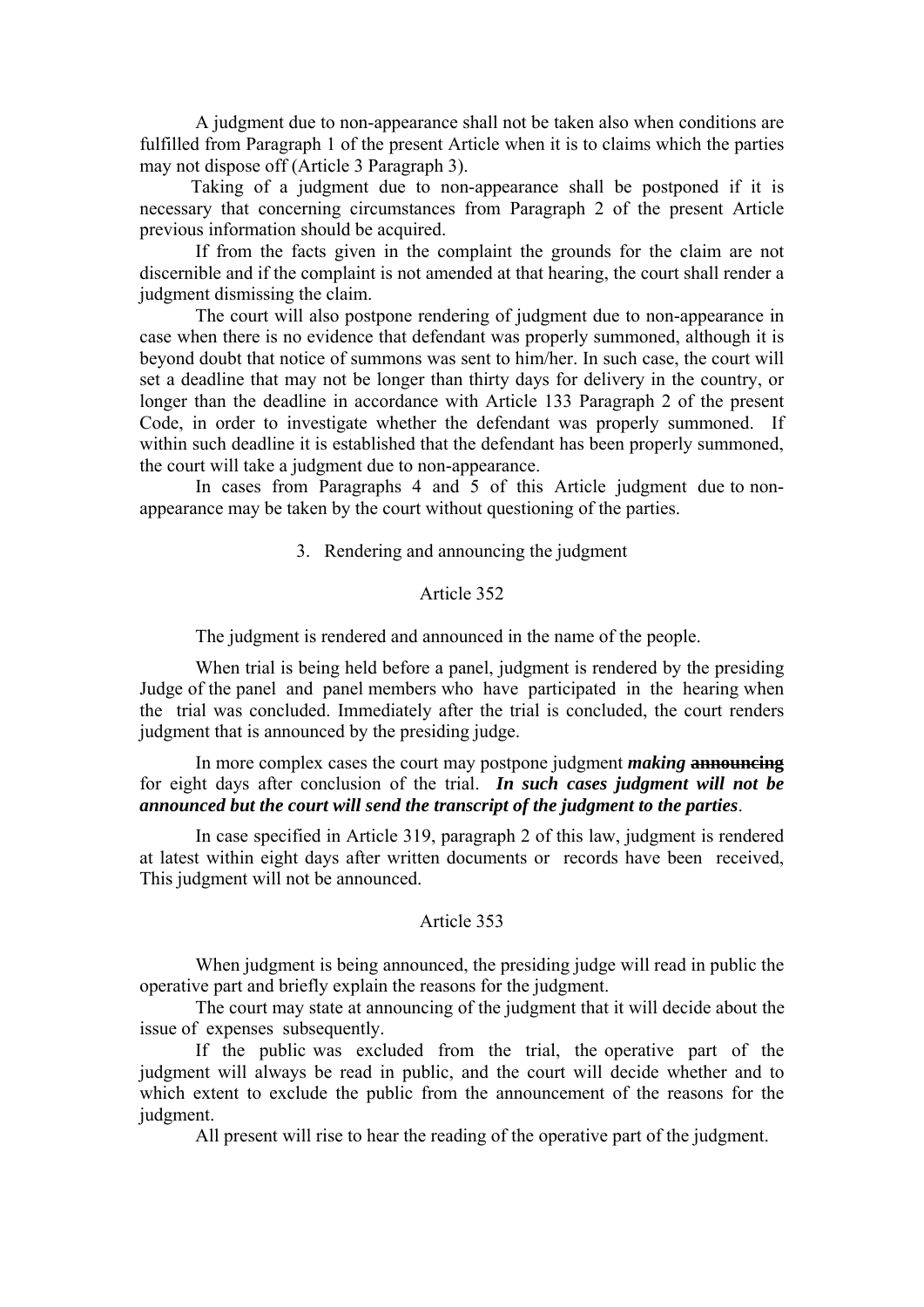4. Drafting of the judgment in writing and delivery

### Article 354

 Judgment must be made in writing within eight days after **announcement** *rendering*. In complicated cases the court may postpone written drafting of the verdict for another 15 days.

The first copy of the judgment is signed by the presiding judge of the panel.

 A certified transcript of the judgment is delivered to the parties with instructions on the right to declare legal remedy against the judgment.

# *The court is in obligation to send a certified transcript of the judgment the day after expiry of the deadline from paragraph 1 of this Article*.

# Article 355

Judgment made in writing shall have introduction, statement and explanation.

 Introduction of the judgment contains: indication that the judgment is made in the name of the people, the name of the court, name and surname of the presiding judge and council members, name and surname, permanent or temporary residence of the parties, headquarters of the parties, their representatives and attorneys, the value of dispute, brief description of the subject of dispute, the day when the trial was closed, indication of the parties, their representatives and attorneys who did attend such trial, as well as the day when the judgment was **announced** *rendered*.

 The statement of the judgment contains the decision of the court about accepting or rejecting individual claims concerning main issue and auxiliary demands and decision about the existence or non-existence of the claim declared for the purpose of compensation (Article 359, paragraph 3).

 In the explanation the court states: claims of the parties and their allegations about the facts on which such claims are based, evidences and regulations on which the court has founded its judgment, if not otherwise provided by the law.

 Explanation of the judgment on the grounds of absence, judgment on the grounds of admission or judgment on the grounds of waiver rendered in accordance with article 291 paragraph 2 of this law, will only contain reasons justifying the making of such judgments.

# **The verdict will not contain an explanation if the parties have waived their right to a legal remedy, if not otherwise provided by a special law**.

## 5. Supplemental judgment

# Article 356

 If the court has failed to decide all claims for which a decision must be made in the judgment, or it had failed to decide about a part of the claim, the party may propose to the litigation court within fifteen days after receiving the judgment to supplement the judgment.

 Late or unjustified proposal for supplemental judgment will be rejected or refused by the court without a hearing.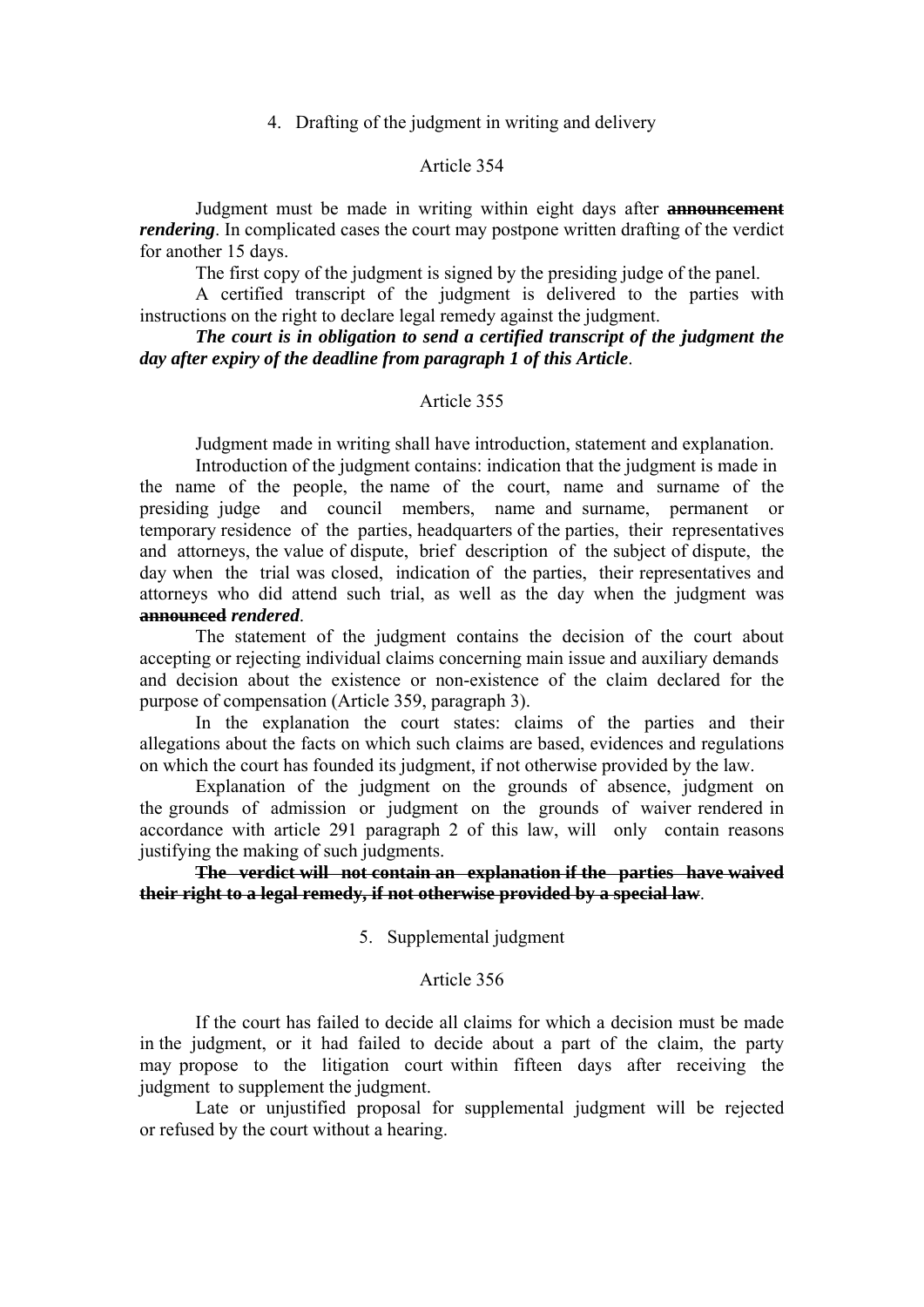If a party does not propose making additional judgments within a deadline stipulated in paragraph 1 of this Article it shall be deemed that the complaint in that part is withdrawn.

### Article 357

 When the court finds that proposal for the additional judgment is justified, it will schedule a main hearing in order to render judgment on the unresolved (supplemental judgment).

 Supplemental judgment can also be made with no main hearing if this judgment is rendered by the same panel or by the same judge sitting alone that had made the original judgment and the claim for which supplement is being requested was sufficiently argued.

 If the court finds that proposal for supplemental judgment is late or unjustified, it will decide to reject or refuse such proposal with decision.

 If proposal for supplemental judgment refers only to expenses of the proceeding, decision about such proposal is made by the court without a main hearing.

# Article 358

 If an appeal was made against a judgment with proposal for supplemental judgment, the first instance court will halt delivery of this appeal to the second instance court until decision is made about the proposal for supplemental judgment and until the deadline for an appeal against such decision expires.

 If an appeal has been made against a decision about supplemental judgment, this appeal will be delivered to the court of second instance court together with the appeal against the original judgment.

 If the first instance judgment is being challenged by the appeal only because of the fact that the first instance court failed to rule in its judgment about all claims of the parties which are subject of the litigation, the appeal will be deemed to be party's proposal for supplemental judgment.

## 6. Finality of judgment Article 359

Judgment that can no longer be contested by an appeal becomes legally effective.

 Court throughout the proceedings in official capacity (ex officio), pays attention that the issue is legally adjudicated, and if it finds that the litigation was initiated on the request on which has already been legally decided, it will dismiss the claim.

 If in the judgment was declared on the claim which defendant has stated with objection to compensation, the decision about the existence or non existence of such claim becomes final.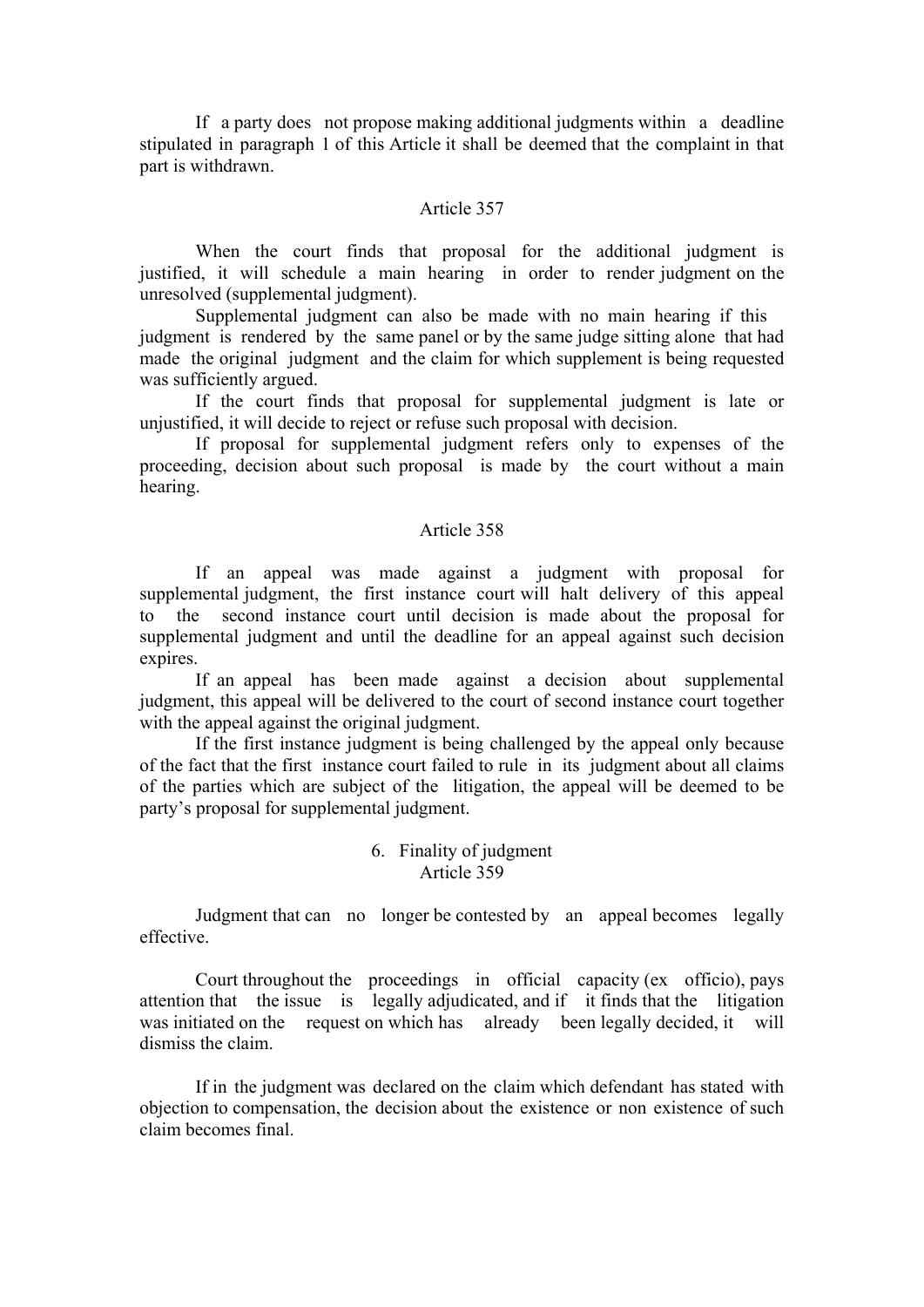The final judgment is effective only between the parties.

 The final judgment is also effective toward third parties due to the nature of legal relationship, or the legal relationship that exists between the parties and third parties, or when the law so provides.

 Finality of judgment is related to the facts found until the conclusion of the hearing.

### Article 361

The court is bound to its decision as soon as it was released.

 The judgment has the effect to the parties from the date the judgment is delivered to them.

# 7. Judgment corrections

# Article 362

 Mistakes in names and numbers, as well as other obvious mistakes in writing and counting, faults in form and discrepancies between the transcript and the original judgment will be corrected by the presiding judge of the panel.

 Correction will be made by special decision and it will be written at the end of the original, and verified transcript of such decision will be delivered to the parties.

 If there is a discrepancy between the original and the transcript of the judgment regarding certain decision contained in the judgment statement, the corrected transcript of the judgment will be delivered to parties with indication that this transcript is replacing the earlier transcript of the judgment. In such case, deadline for declaring legal remedy with regard to the corrected part of the judgment starts from the day when the corrected transcript of the judgment is delivered.

The court may decide to correct the judgment without questioning the parties.

### Chapter 26

# DECISION

### Article 363

 All decisions made at the hearing are being announced by the presiding of the panel.

 The decision announced at the hearing will be delivered to parties in certified transcript only if special appeal is allowed against such decision, or if immediate enforcement can be requested on the basis of such decision, or if litigation management requires so, within eight days from publishing.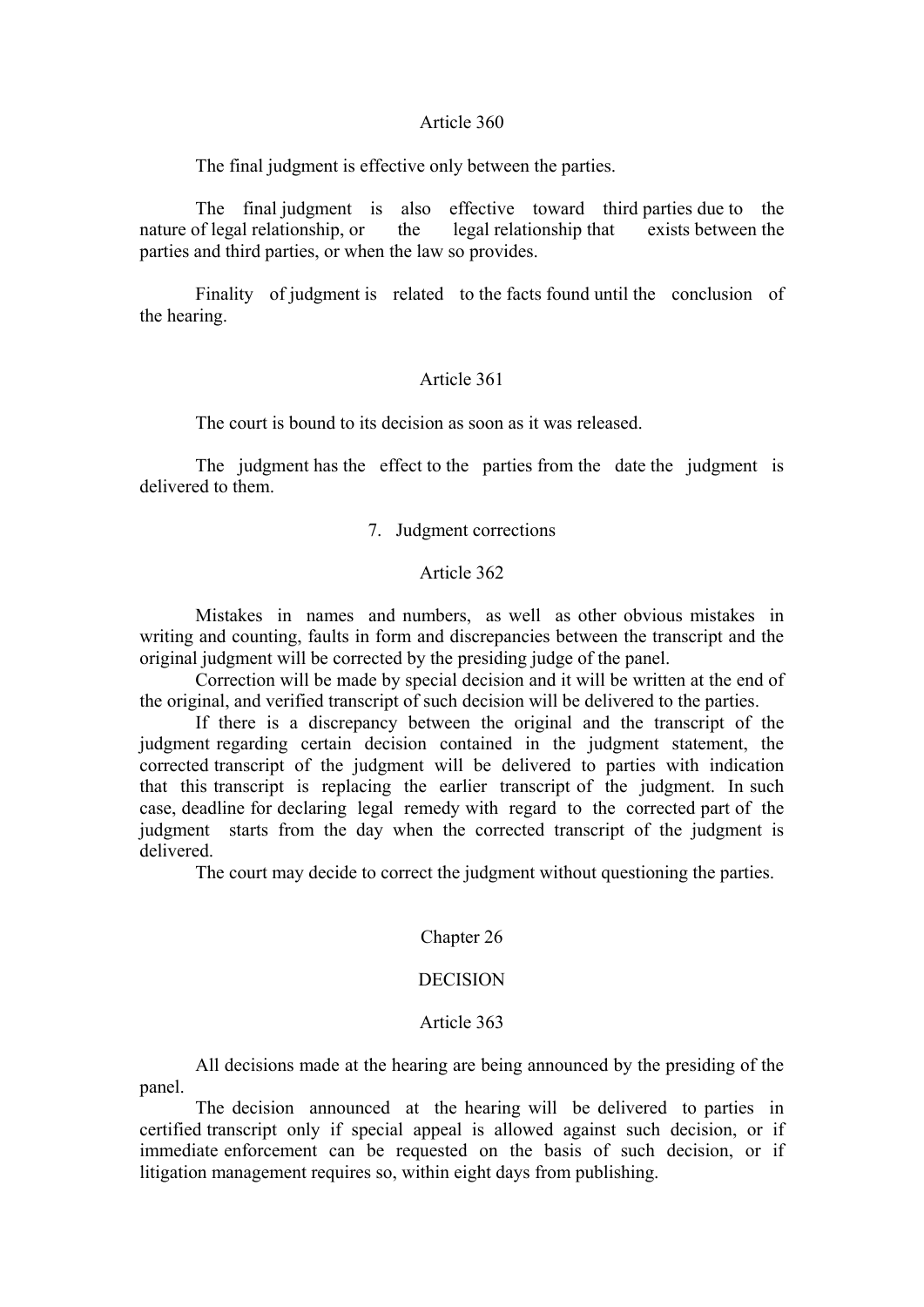The court is bound by its decisions if they do not refer to litigation management or if this law does not provide otherwise.

 When decision is not delivered in writing, its effect to the parties starts immediately upon its announcement.

# Article 364

 Decisions made by the court outside the hearings are sent to the parties in certified decision transcripts.

 If one party's proposal is being refused by decision without previous questioning of the opposing party, such decision will not be delivered to that party.

#### Article 365

 The decision must contain an explanation if a special appeal is permitted against it.

 Written decision must always contain introduction and statement, while explanation is required only if decision must be explained according to paragraph 1 of this Article.

## Article 366

 Provisions of Article 345, Article 352 paragraph 2, Article 353 paragraph 2, Articles 354 to 358, Article 361 paragraph 2, and Article 362 of this law apply accordingly to decisions as well.

#### Chapter 27

# ORDINARY LEGAL REMEDIES

# 1. Appeal against the judgment

a) Right to appeal

# Article 367

 Parties may file an appeal against the first instance judgment within fifteen days from the day when judgment transcript is delivered, unless otherwise stipulated under this law. In litigation about bills of exchange and checks this deadline is eight days from the day when judgment transcript is delivered.

 A duly filed appeal precludes judgment to come into effect in the part challenged by the appeal.

The second instance court rules on an appeal against the judgment.

#### Article 368

 **An appeal against the first instance judgment by which it is ordered to a natural person to pay a claim whose principal sum does not exceed 300 euros in**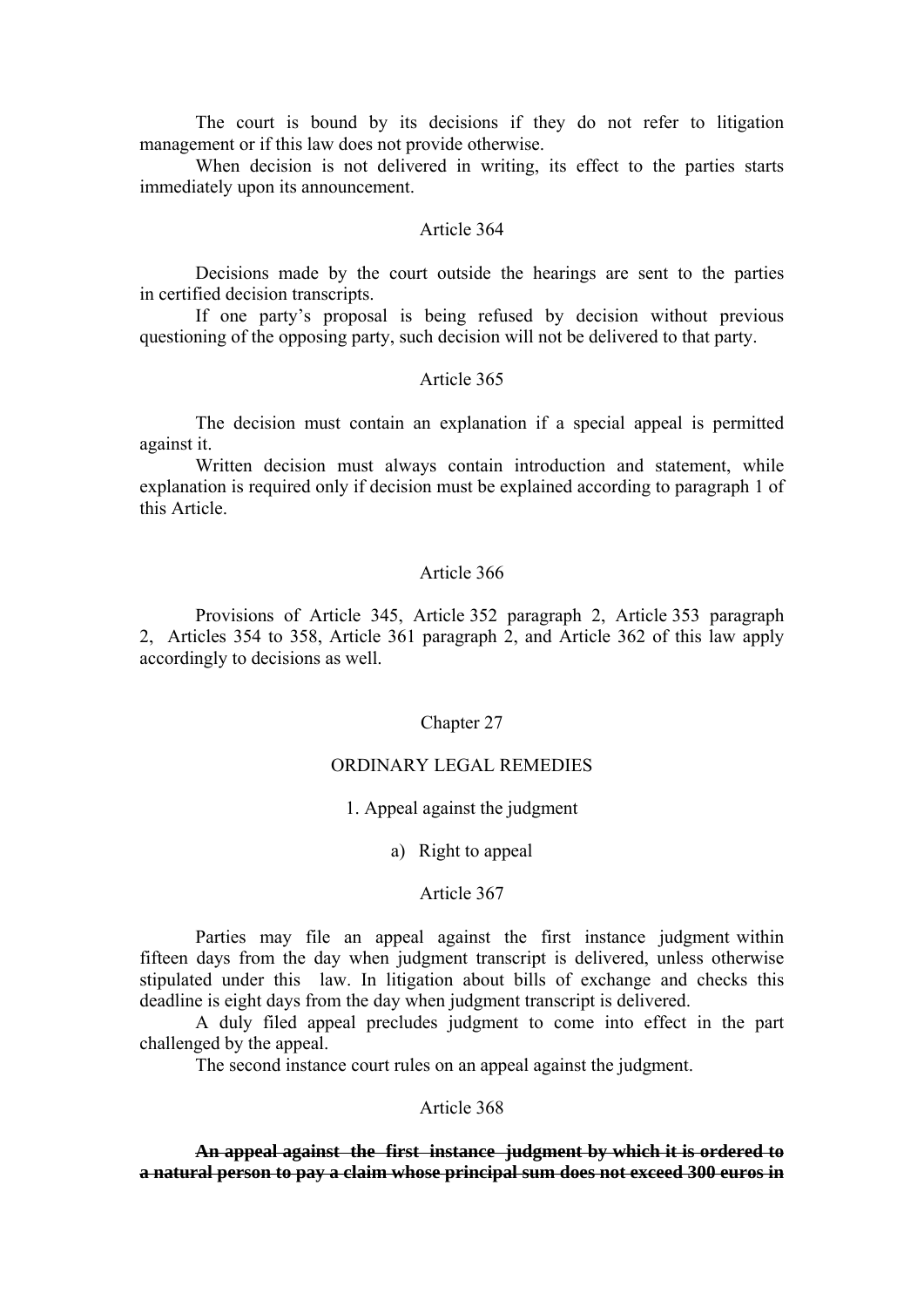**dinars counter-value at the medium exchange rate of the National Bank of Serbia on decision day, i.e. it is ordered to an entrepreneur or a legal person to pay a claim whose principal sum does not exceed 1.000 euros in dinars countervalue at the medium exchange rate of the National Bank of Serbia on decision day, does not postpone its execution.** 

 **If in the judgment it is ordered to some person from Paragraph 1 of the present Article only to compensate costs of the proceedings for an amount that does not exceed amounts indicated in the previous Paragraph, an appeal against the decision on compensation of costs of the proceedings does not postpone its execution**.

### Article 369

 A party may waive its right to appeal from the moment when judgment is announced.

 A party may resign from filed appeal before the decision of the second instance court is made.

 The party may not revoke its declaration of renunciation of the right to a legal remedy or a statement of withdrawal of the appeal.

# b) Contents of the appeal

# Article 370

An appeal should contain:

- 1) designation of the judgment appealed;
- 2) declaration that judgment is being challenged completely or partially;
- 3) reason for the appeal;
- 4) appellant's signature.

### Article 371

 If from the contents of the appeal it cannot be established which judgment is being challenged or if the appeal is not signed (incomplete appeal), the first instance court will take a decision **against which no appeal is allowed** to reject such appeal as incomplete (Article 101, paragraph 5).

 If the appeal contains other deficiencies, the first instance court will deliver the appeal to the second instance court without invitation to the appellant to supplement or correct such appeal.

# Article 372

 New facts may not be presented and new evidence may not be offered in an appeal unless appellant makes it credible that he/she, without his/her guilt, could not present or propose those facts and evidences until the conclusion of the trial.

The appeal can not emphasize substantive objections.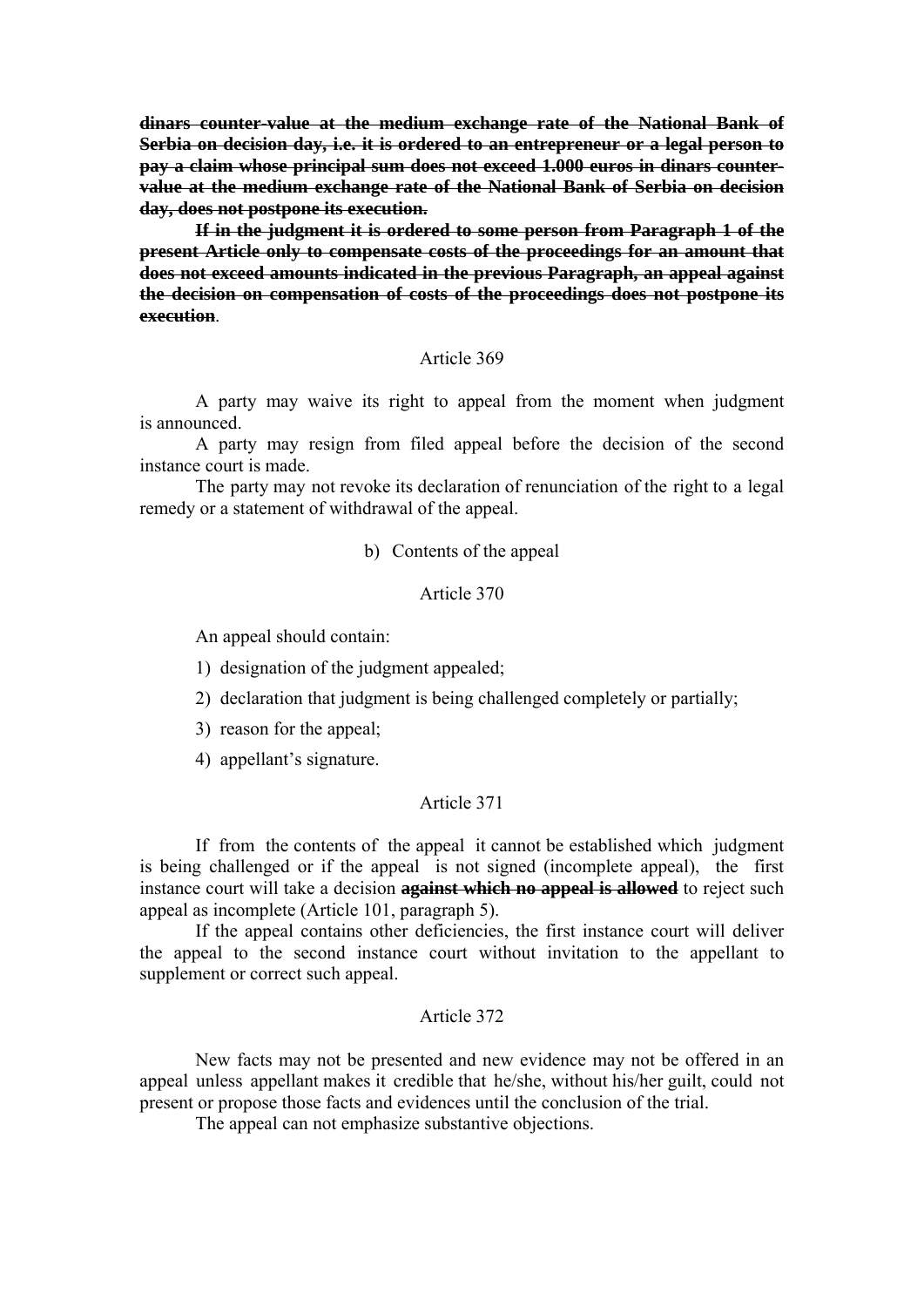# c) Permitted reasons for refuting the judgment

# Article 373

A judgment can be challenged:

1) due to significant violation of the civil procedure rules;

2) due to incorrectly or incompletely established facts;

3) due to incorrect application of the material law.

 A judgment made due to absence may not be challenged on the grounds of incorrectly or incompletely established facts.

 A judgment made on the basis of recognition or rejection of a claim may be challenged due to significant violation of the civil procedure provisions or because recognition or rejection of a claim was made in error or under the threat of force or fraud.

# Article 374

 A significant violation of the civil procedure provisions exists if the court does not apply, or improperly applies certain provision of this Law in the course of the proceedings, which affected or might have affected a legal and proper judgment.

Significant violations of the civil procedure provisions always exist:

 1) if the court was of improper composition or if was presided by judge who, in accordance with the law should have been excluded, if the judge who has not taken part in the trial participated in passing a judgment;

 2) ) if a decision was made about a claim that does not fall within court's jurisdiction (Article 16), or the court refused to deliberate on request that is within courts jurisdiction.

 3) if a decision was made about a claim filed after a deadline prescribed by the law;

 4) if the court made a decision on a claim which is under the subject matter jurisdiction of the higher court of the same kind, or the court of another kind (Art. 17), or if the court, in the course of deciding about objections of the parties, wrongly decided that it had territorial jurisdiction;

 5) if contrary to the provisions of this Law, the court made a decision on the basis of impermissible disposals of the parties ( Article 3 Paragraph 3 );

 6) if contrary to the provisions of this Law, the court passed a judgment due to absence, or due to recognition or rejection of a claim;

 7) if a party was prevented from arguing before the court by illegal means, especially by court's failure to deliver documents;

 8) if contrary to this Law, the court refused the request of a party to use their own language and alphabet in the proceeding or if the civil procedure was not conducted in official language of a national minority although the legal assumptions for that were fulfilled;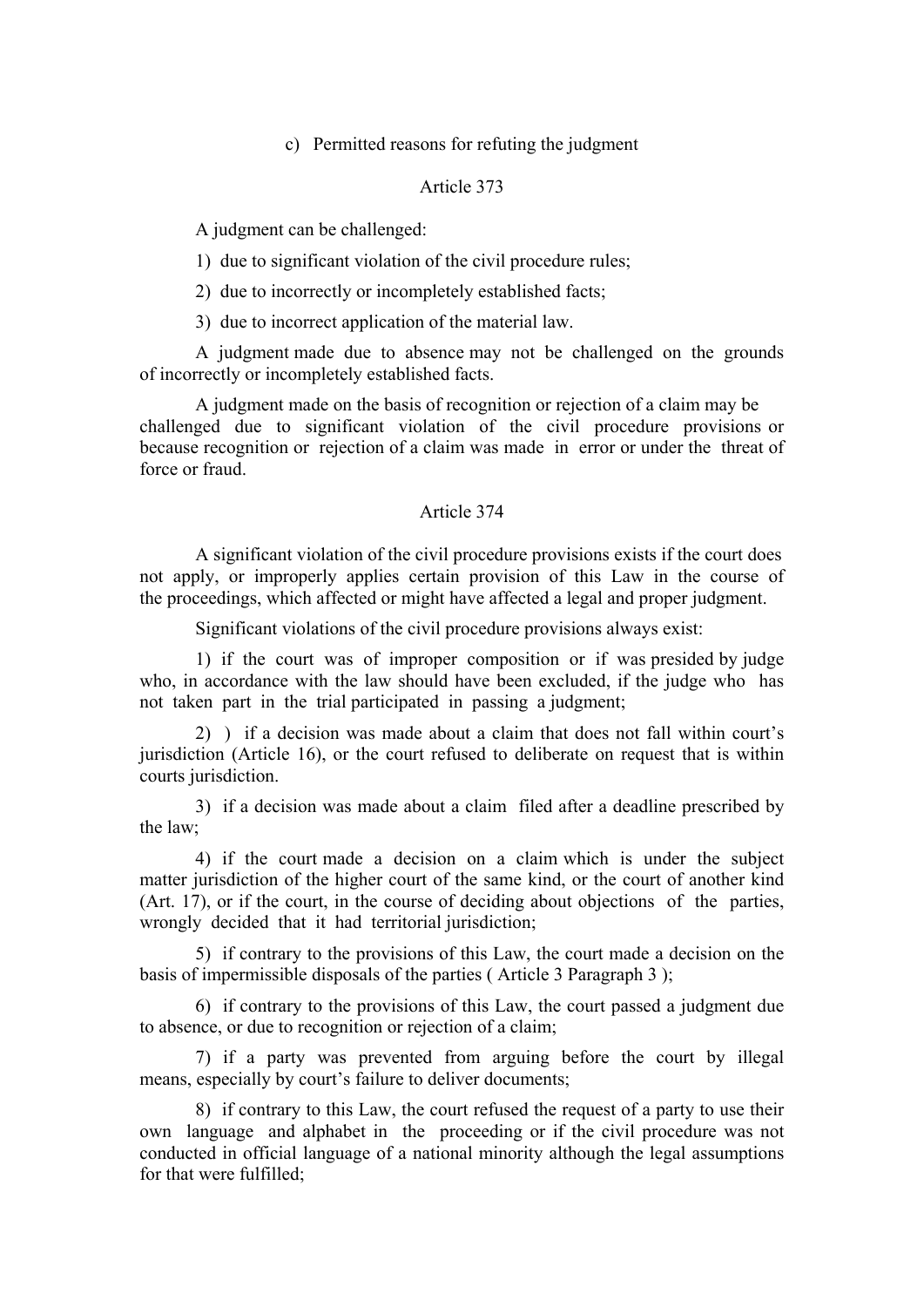9) if a person who cannot be a party to the proceedings participated in the proceedings as the plaintiff or defendant, or if a party which is a legal entity was not represented by an authorized person, or if a party who is incompetent of litigation had no legal representative, or if the legal representative or attorney of a party did not have authorization required for participation in litigation or for certain actions, unless participation in litigation or certain actions was approved later;

10) if a decision was made about a claim for which is going on a litigation, or concerning a claim subject of a previous effective judgment, or of settlement previously made before the court;

11) if the public was excluded from the trial contrary to the law;

 12) if there were faults in the judgment because of which it cannot be examined, especially if the operative part of the judgment is not understandable, if it is contradictory to itself or to the reasons for judgment, or if the judgment has no reasons whatsoever or it does not contain the reasons for decisive facts or such reasons are unclear or contradictory, or if contradiction exists about the decisive facts between what is quoted in the reasons for judgment about the contents of the documents or records with statements given in the course of procedure and such documents or records themselves.

# Article 375

Incorrectly or incompletely established factual state exists when the court establishes certain decisive fact incorrectly, or when it does not establish such fact at all.

 Understatement of facts exists also when the new facts or new evidence point to that (Article 372).

### Article 376

 Incorrect application of the material law exists when the court did not apply provision of the material law it was supposed to apply or when it does not apply such provision properly.

# d) Appeal procedure

### Article 377

 An appeal is submitted to the court which passed the first instance judgment, in sufficient number of copies for the court and for the opposite party.

### Article 378

 Untimely, incomplete (Article 371, paragraph 1) or inadmissible appeals will be rejected by the decision of the first-instance court without delay.

 An appeal is untimely if it is filed after the expiry of the legal deadline for its submission.

 An appeal is inadmissible if it is filed by a person who has no authority to file an appeal, or a person who waived or gave up the right to appeal, or if a person who filed the appeal has no legal interest to appeal.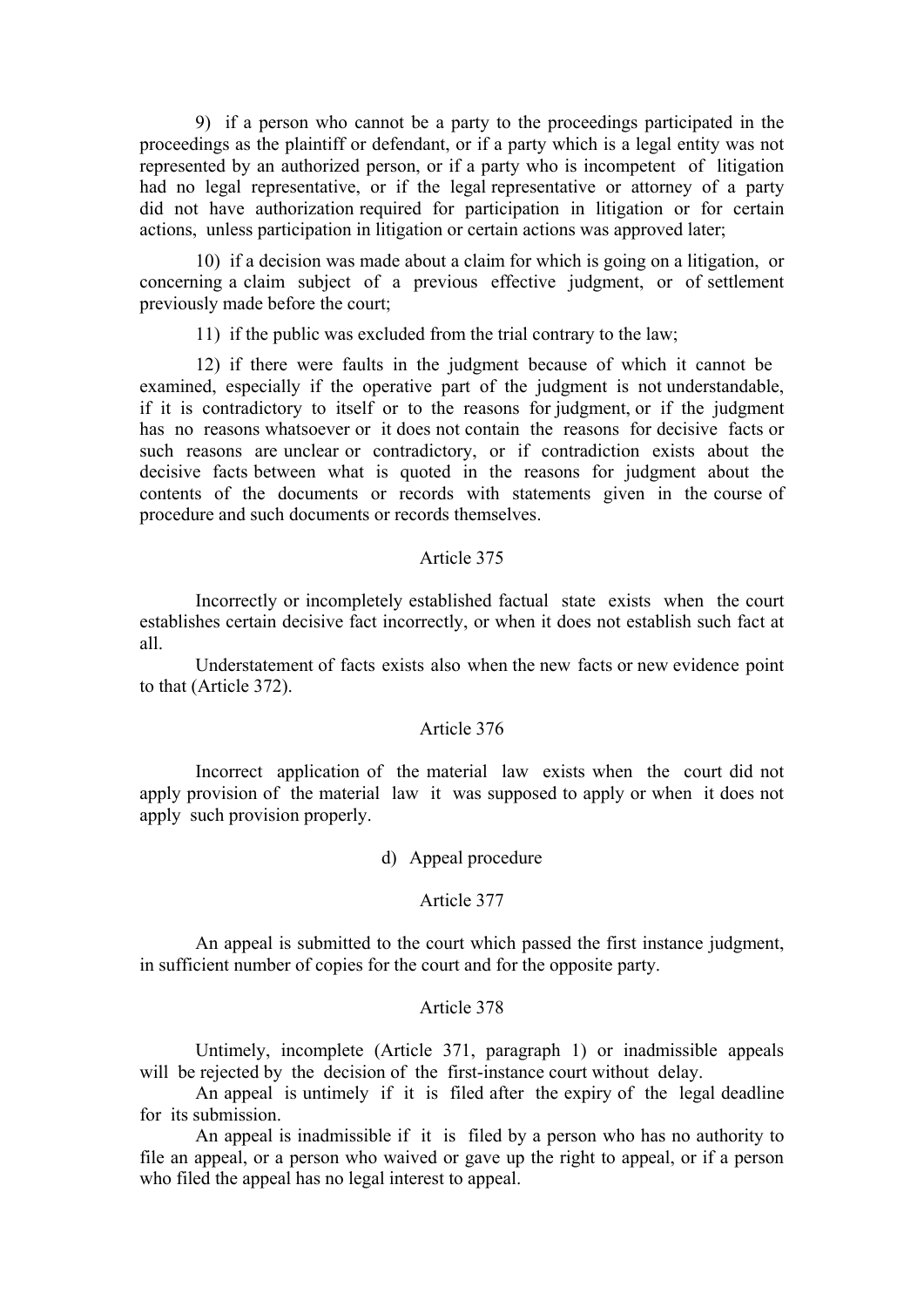In the event that the appellant withdrew the appeal, the court of first instance will ascertain that the appeal is withdrawn.

### Article 380

 The first instance court shall deliver a copy of a timely, complete and admissible appeal to the other party who may submit a reply to the appeal to the court within fifteen days. In litigations related to bills and checks the deadline to submit a reply to the appeal is eight days.

 A sample of the reply to the appeal shall be serviced to the applicant by the first instance court.

Untimely submitted reply to the appeal shall not be considered by the second instance court.

## Article 381

 The court of first instance shall, upon receiving a reply to an appeal or upon the expiry of the time limit to submit a reply, serve an appeal and the reply to an appeal, if submitted, attached to the case file, on the court of second instance within time limit of eight days.

 If an appellant alleges substantial violations of civil procedure rules in the course of the first instance proceedings, the court of first instance may provide its reasoning pertaining to allegations of the appeal in respect of these infractions.

#### Article 382

 When records upon appeal reach the court of second instance, a judge reporter prepares report for the panel for consideration.

 The court of second instance may, if necessary, obtain from the court of first instance a report on violations of procedural rules and request investigations in order that such violations may be identified.

 The court shall, according to necessity, investigate in order to check the truthfulness of such allegations.

### Article 383

The second instance court shall rule on the appeal, as a rule, without a hearing.

# **In case when the second instance court does not hold the hearing, it is in obligation to make decision not later than nine months from the day of reception of writ of the first instance court**.

 When the second instance court panel finds that it is necessary to repeat the presentation of evidence before the second instance court, or evidence whose taking was rejected by the first instance court, in order to establish the facts correctly, it can schedule a hearing before the second instance court.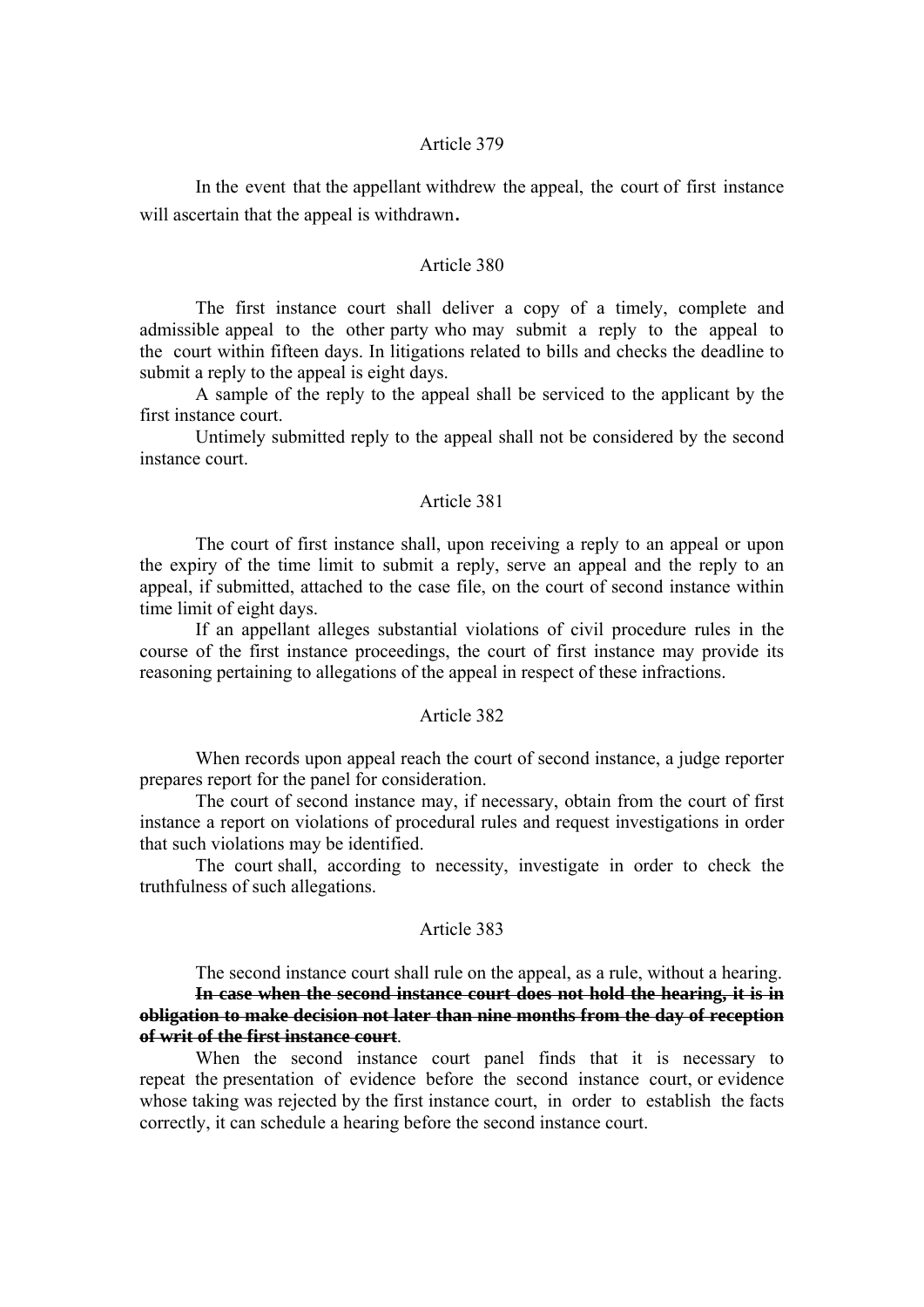The court of second instance will schedule a hearing and decide on complaint and requests of the parties when in the same litigation the first instance judgment was revoked, and the contested decision is based on incorrectly and incompletely established facts or when in the procedure before first instance court substantial violation of civil procedure was made, except when the judgment for failure to act, judgment based on admission, judgment based on waiver or judgment reached without hearing is contested, **i.e. if it is related to judgment in dispute with small value**.

# **If the second instance court opens the hearing it shall define the time frame for conduct of the procedure**.

 The provision in paragraph 3 of this Article shall also apply when in retrial the lawsuit is altered by increasing the existing requirement.

# **Failure of the judge to act within the time provided in paragraph 2 of this Article is ground for initiating of the discipline procedure against the president of the panel to whom the case was awarded, in accordance with provisions of the Law on Judges**.

# Article 384

 Parties or their legal representatives or attorneys as well as those witnesses and expert witnesses the court decides to hear shall be summoned to the hearing.

 Where one or both parties do not attend a hearing, the court shall deliberate on the appeal and take a decision taking into consideration in particular what was stated in the appeal and in the response to the appeal.

 The hearing before the court of second instance shall start with a report of the reporter, who presents the facts without presenting his opinion on the merits of the case.

Thereafter the judgment, or a part of the judgment that the appeal refers to and, where necessary, the minutes of the main hearing before the court of first instance, shall be read. The appellant shall then provide argumentation for his appeal and the opposing party its response to the appeal.

 A party may present facts to the debate and propose evidences in the appeal pursuant to Article 372 of this law.

 A party may propose to the court to present also the evidences whose presentation were rejected at first instance proceeding.

### Article 385

 If in articles 383 and 384 of this law was not stipulated otherwise, the provisions of the trial at first instance court (article 310 to 335), as well as provisions of Articles 67, 70,202, Articles 336 to 345, Articles 352 to 354, Articles 356 to 358, and Article 362 of this Law shall apply accordingly to the hearing and proceedings before an second instance court.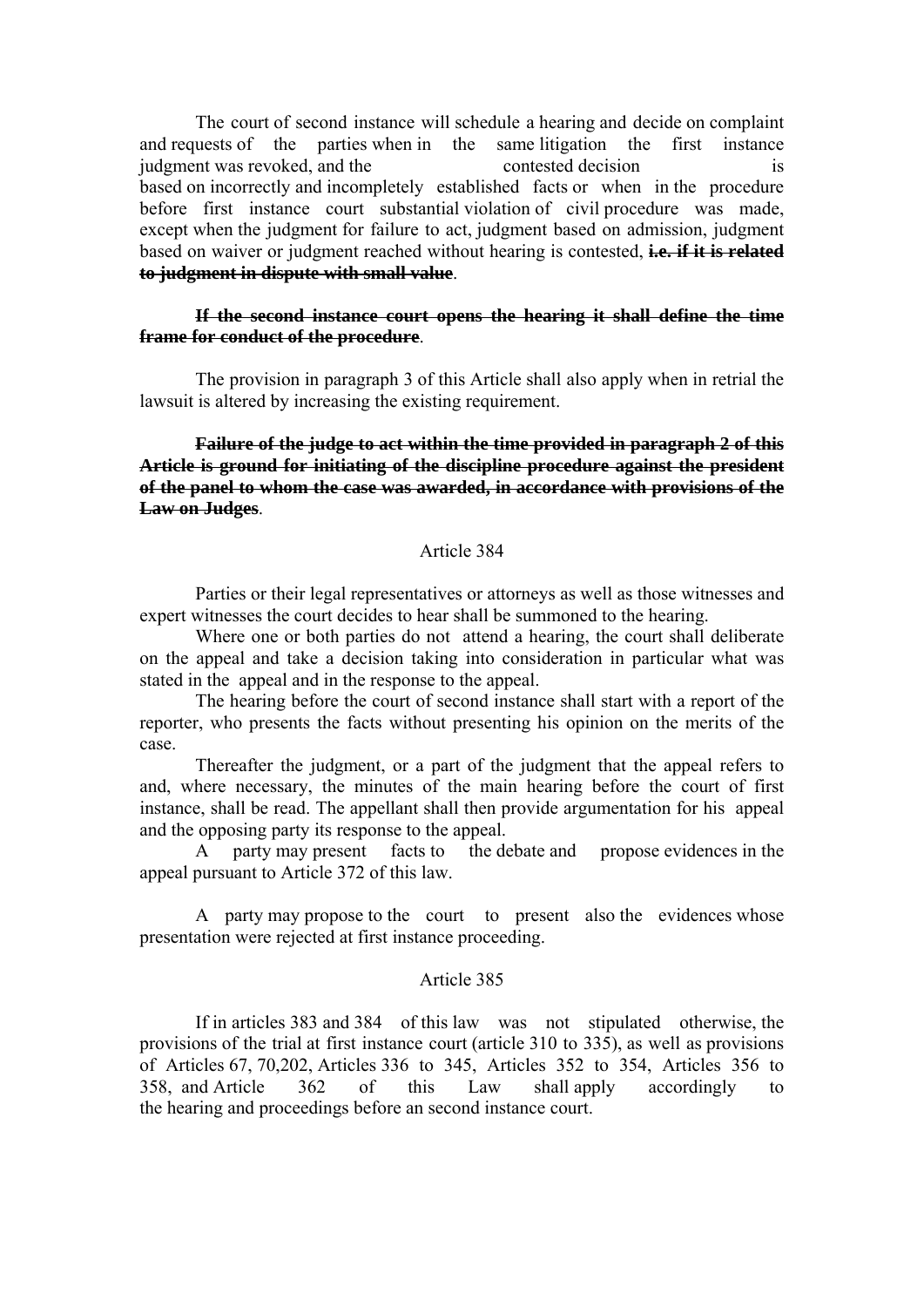Dispositions of this Law on establishing discontinuance (Article 223) and suspension of the proceedings (Article 227) shall not be applied at proceedings before a second instance court.

# Article 386

 The second-instance court reviews the first-instance court decision in the part which is being challenged by the appeal, and if the appeal does not make it clear which part is being challenged, the second-instance court shall deem that the judgment is being challenged in the part where a party lost litigation.

 The second-instance court examines the judgment also in the part where it is not denied by the appeal, if provided so by a special law.

The second instance court examines the first-instance judgment within boundaries of the reasons stated in the appeal, paying attention, in official capacity, on substantial violation of civil procedure proceeding from Article 374 Paragraph 2 items 1), 2), 3), 5), 7) and 9), to the correct application of substantive law.

 The second instance court pays attention over excess of the litigation claim only at the request of the parties.

e) Decisions of the second instance court about appeal

# Article 387

The second instance court may at the session of the panel or based on held hearing: 1) dismiss the appeal as untimely, incomplete or invalid; 2) reject the appeal as unfounded and confirm the first instance judgment; 3) abolished the judgment and refer the case to first instance court for retrial; 4) revoke the first instance judgment and dismiss the complaint; 5) alter the first instance judgment and decide on requests of the parties; 6) adopt an appeal, revoke the judgment and decide on requests of the parties.

 The second instance court may revoke the first instance judgment, only in the amount of the claim when it finds that the decision on the basis of the claim has no grounds on which the judgment is challenged, as well as the reasons to pay attention in official capacity (ex officio).

 In cases when the first instance judgment was once already abolished, the second instance court may not revoke the judgment and refer the case to first instance court for retrial, *except if it is judgment based on confession, judgment based on denial, judgment due to omission and judgment due to absence*.

The appellate court is not bound by the appeal proposal.

# Article 388

 The court will determine that the first instance judgment is without giving effect and that the appeal is withdrawn, if the parties have concluded a court settlement during the appeals proceedings.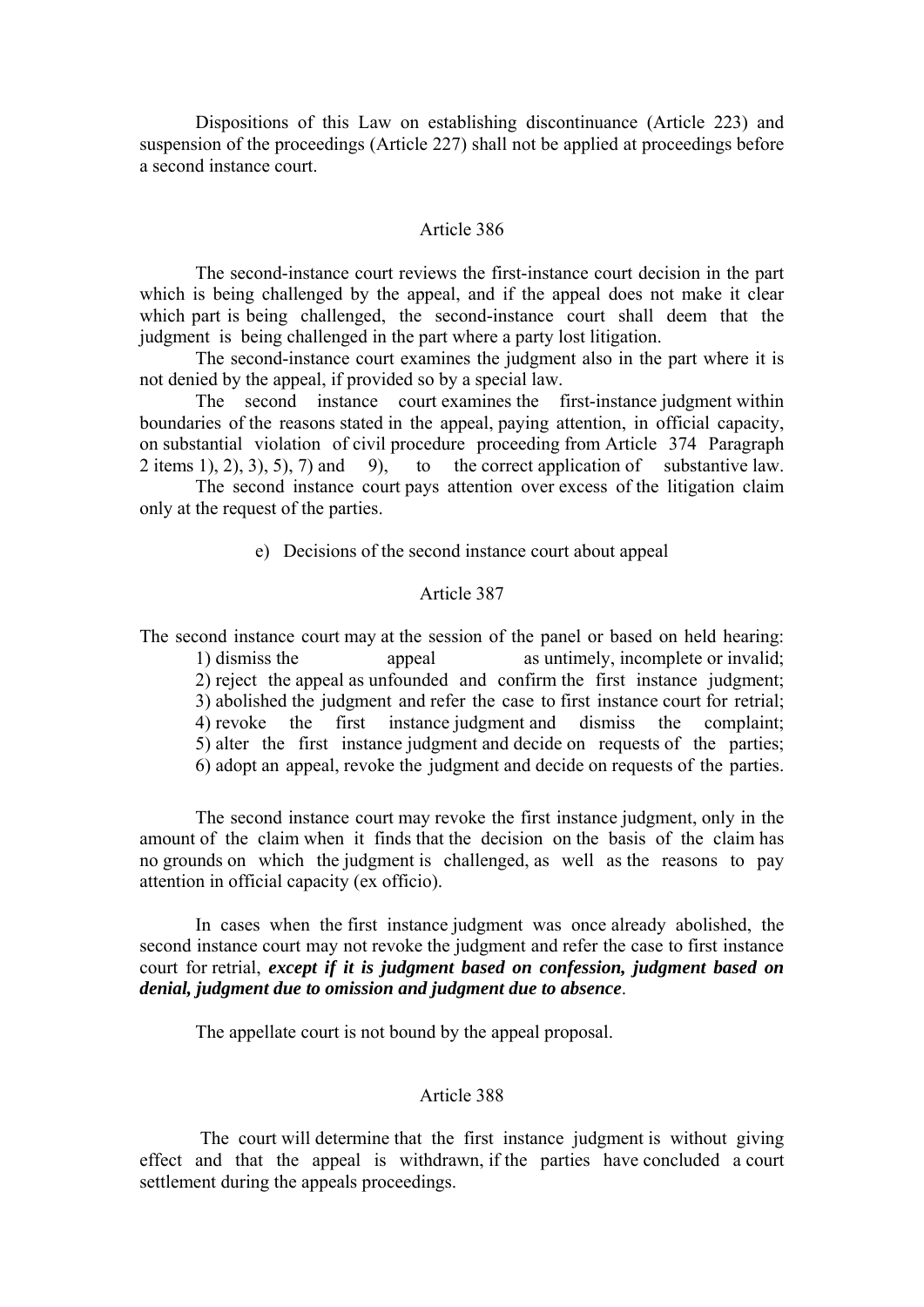The second instance court will reject without delay untimely, incomplete or improper appeal, if not done by the first instance court (Article 378).

 If the appeal is withdrawn in the proceedings before the second instance court, the court shall determine that an appeal has been withdrawn.

# Article 390

The second instance court will reject an appeal as unfounded and confirm the first instance judgment if it finds that there are no grounds on which the judgment is challenged as well as reasons for paying attention in official capacity (ex officio).

### Article 391

 The second instance court will repeal the first instance judgment by a decision if it finds that there are significant violations of the civil procedure provisions (Article 374) and return the case to the same first instance court or transfer it to a competent first instance court for new trial. In this decision, the second instance court will determine which actions, affected by the violation of the civil procedure provisions, will be annulled.

 If a violation referred to under Art. 374, paragraph 2, points 2), 3), **5)** and 10) of this Law was made in the proceedings before the first instance court, the second instance court will repeal the first instance judgment and reject the complaint.

 If a violation referred to under Art. 374, paragraph 2, point 9) of this Law was made in the course of the proceedings before the first instance court, the second instance court will, taking into account the nature of such violation, repeal the first instance judgment and return the case to the first instance court having jurisdiction, or suspend the first instance judgment and reject the complaint.

 The second instance court decides the judgment pursuant to Article 387 Paragraph 2 in a way that appeal is dismissed as unfounded and confirms the contested judgment with regard to decisions on the basis of the claim, and annuls it in part where it was judged about the amount of the claim and in this part returns the case back to the first instance court for retrial.

## Article 392

 The second instance court will repeal the judgment of the first instance court by a decision and return the case to the same court for repeated trial if it deems that new trial should be held before the first instance court due to emergence of new facts and exhibits (article 372) in order to establish facts correctly.

 The second instance court will annul by decision the judgment of the first instance court and return the case to the first instance court for retrial if due to wrong use of material law the factual condition was determined incompletely, if provided so by the law.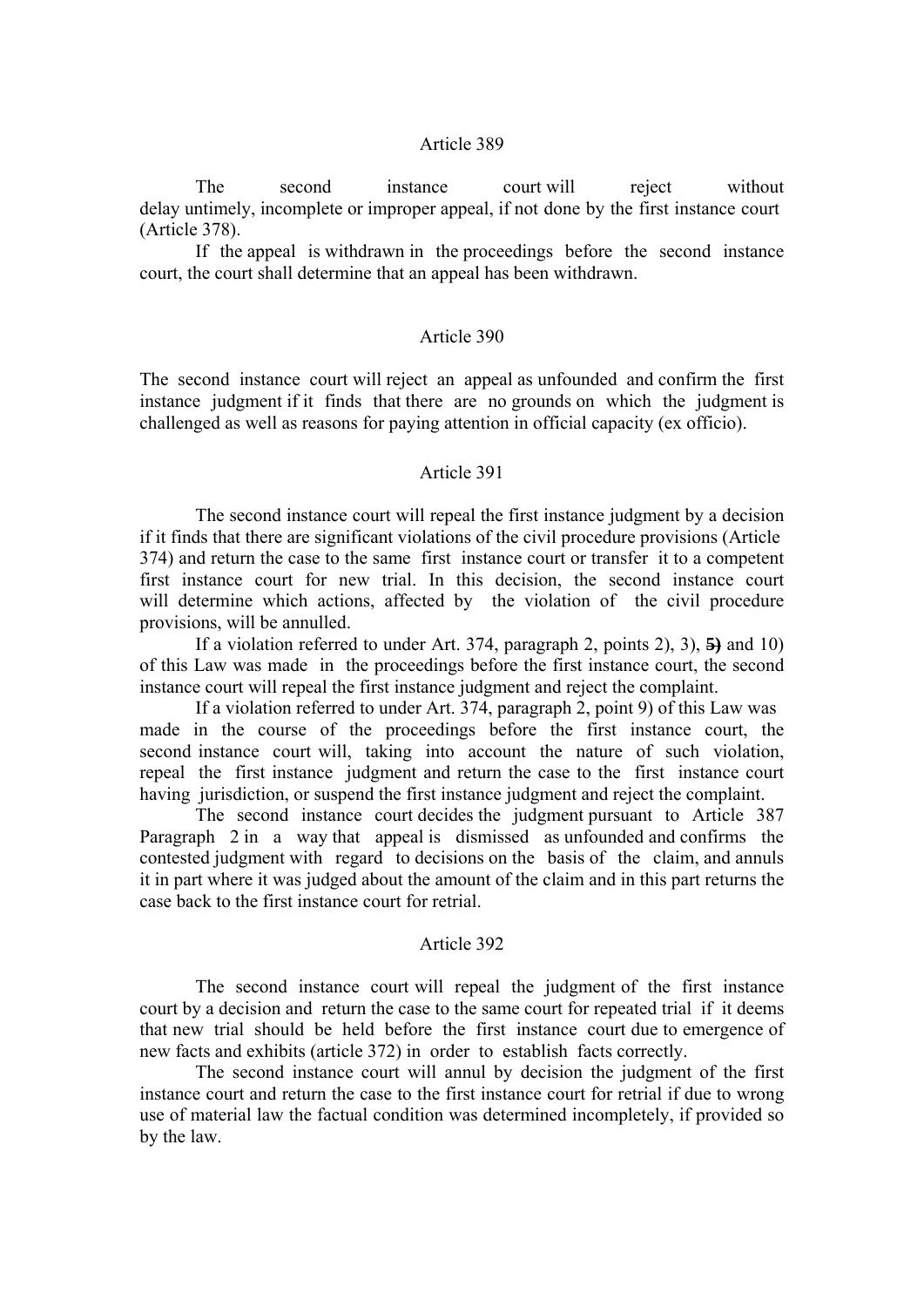If the second instance court establishes that the first instance judgment exceeded the claim by awarding more than that was claimed, it will reverse the judgment of the first instance court in the part where litigation claim was exceeded.

 If by the first instance judgment the claim was exceeded in a way decision was rendered about something else and not about what was required by the legal action, the second instance court will revoke the first instance judgment and remand the case for retrial

 In case of Paragraph 2 of the present Article, dispositions of Article 383 Paragraph 3 of the present Law shall not be applied.

### Article 394

 The second instance court will reverse the first instance judgment by its own judgment:

 1) if, after a hearing, it establishes different facts from those in the first instance judgment;

 2) if the first instance court incorrectly evaluated the documents or the presented evidence, and the decision of the first instance court was based solely on such evidence;

 3) if the first instance court, based on the established facts, wrongly concluded that there were other facts on which the judgment was based;

 4) if it deems that the facts in the first instance judgment were established correctly, but the first instance court applied the material law improperly.

### Article 395

 The second instance court cannot reverse the first instance judgment to the detriment of a party, if this party is the only one who appealed.

### Article 396

 In its explanation of the judgment or decision the second instance court shall consider the allegations in the appeal which are of decisive nature as well as state reasons taken into consideration in official capacity (ex officio).

If the appeal is repealed by the judgment, in explanation of the judgment the court shall not give detail explanation of the judgment in case of accepting of the factual state established by the first instance judgment, as well as application of the material law.

 When the first instance judgment is repealed because of significant violation of the civil procedure provisions, the explanation should state which provisions have been violated and the nature of violation as well as all noticed insufficiencies of consequence for rendering of correct decision..

 If the first instance judgment is repealed due to wrongly and insufficiently concluded facts conditions and case returned to the first instance court for repeated trial in order to establish the facts properly, the explanation should state the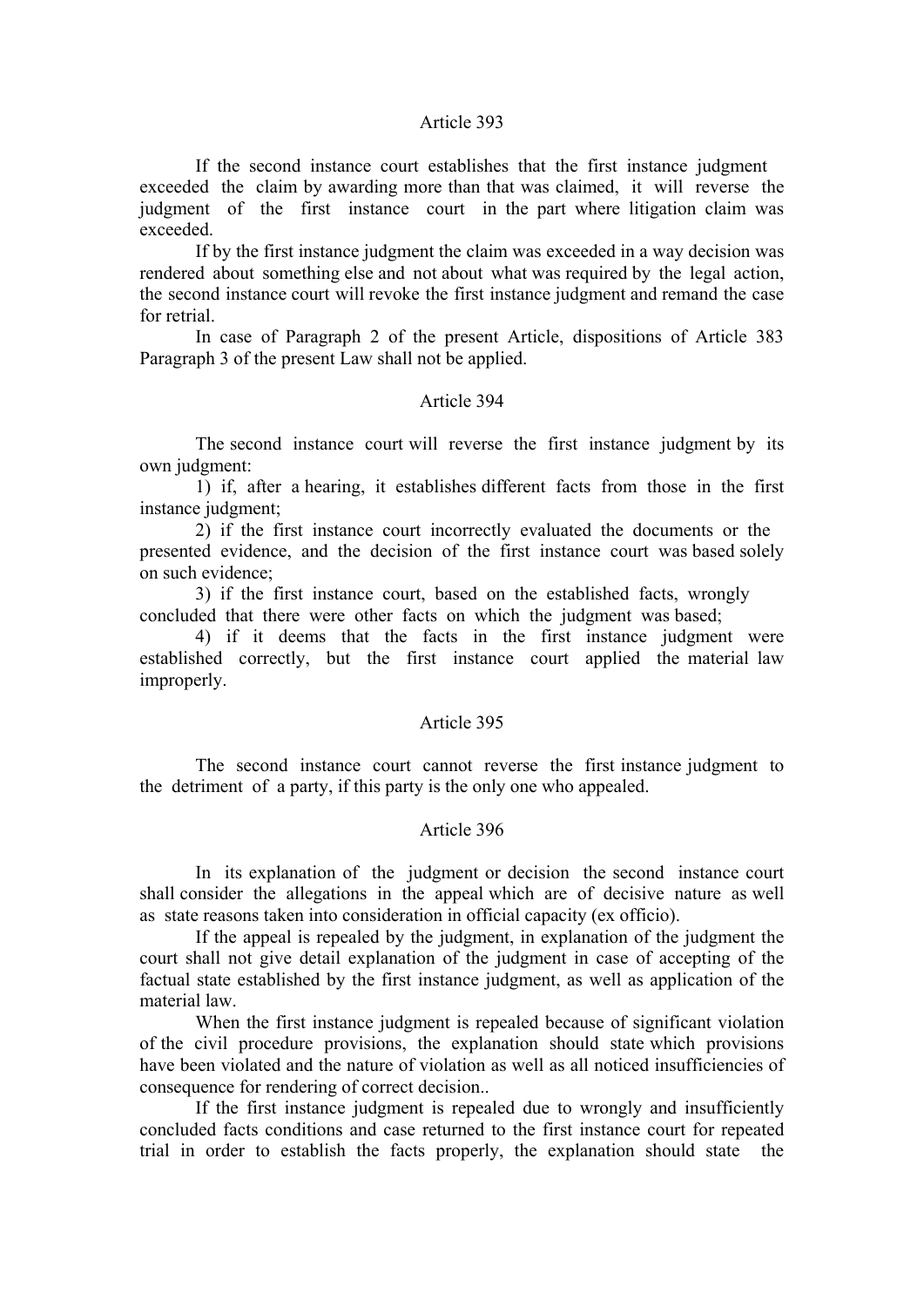omissions in establishing the facts, that is, the reasons why new facts and evidence are important for the right decision.

 If the first-instance judgment is revoked and the case returned to the first instance court for retrial, when due to the wrong implementation of material law facts were concluded incomplete, it is on a point of law incompletely established facts, the second instance court will indicate the reasons why new facts and evidence are important for the right decision.

# Article 397

The second instance court will return all documents related to the case to the first instance court within 30 days from rendering of the decision.

### Article 398

 The first instance court shall within **30** *60* days of receipt of the decision of second instance court hold the hearing where it will define the time frame for new main hearing in the first instance court.

 The first instance court has a duty to carry out all procedural actions and to discuss any issues on which the second instance court pointed in its decision.

 At the new trial the parties may present new facts and propose new evidences on the same request, **only if able to prove to that without their guilt they could not be presented or proposed** *under conditions from Article 314, paragraph 2*, or if the appellant was not a party in litigation or had a party (intervener) until revocation, except unless otherwise stipulated by the law.

 The party has no right at this trial to modify the lawsuit by changing the identity of claim or put forward another claim together with existent one, which does not derive from the same factual basis.

 If the judgment is reversed because the judgment was rendered by noncompetent court, a new hearing before the Court of First Instance will be held under the provisions applicable to holding the trial in the case when the panel is changed (Article 331).

#### 2. Appeal against the decision

# Article 399

 A decision of the first instance court may be appealed unless otherwise provided by the Law.

 If this Law specifically provides that special appeal is not allowed, decision of the first instance court can be challenged only in the appeal against the final decision.

 Against decision about temporary measure special appeal is permitted, unless otherwise provided by the Law.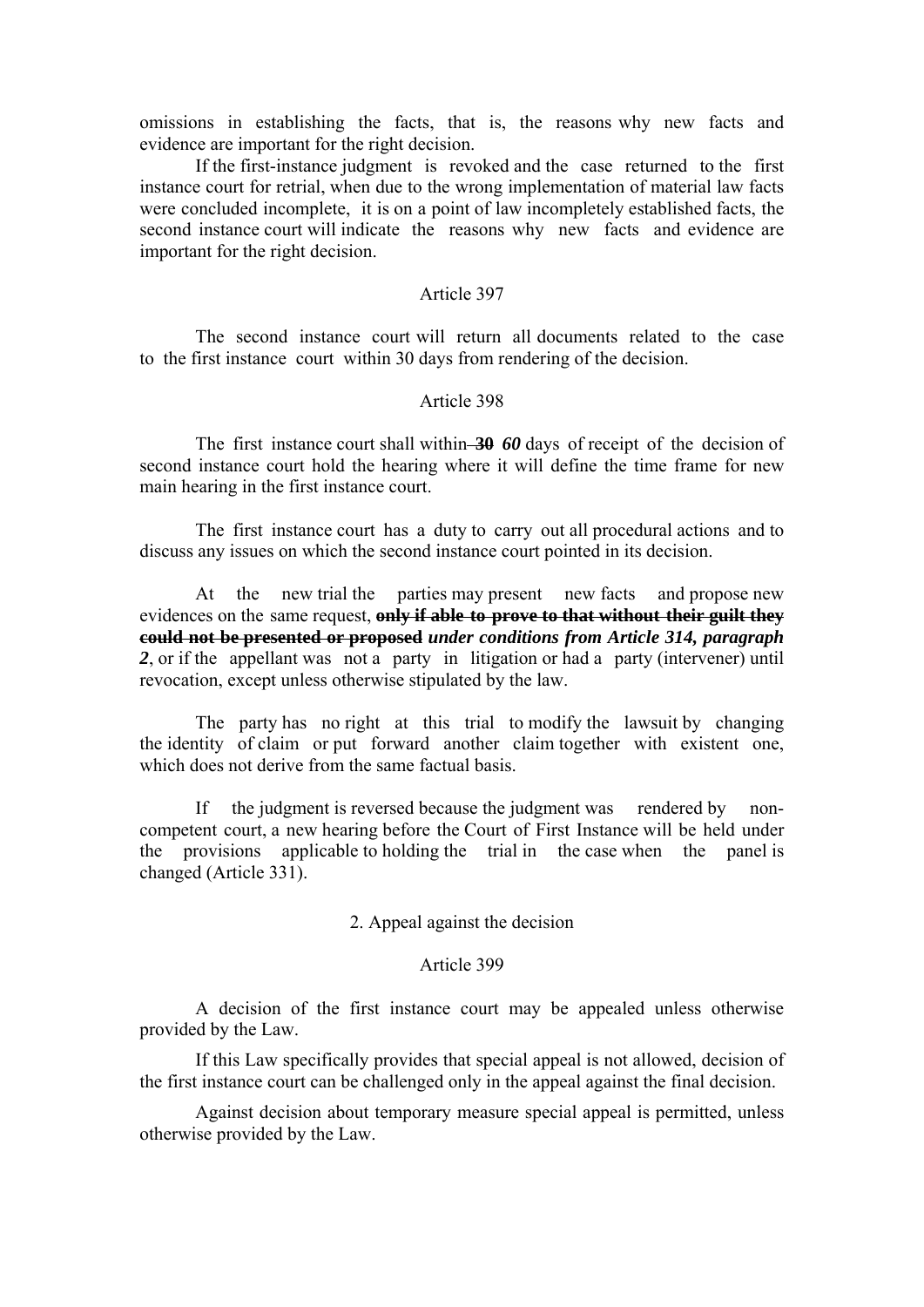An appeal against the decision of the court of second instance is not permitted, except against decision from Article 186, Article 187 paragraph 1, Article 189, Article 243 paragraph 1, Article 257 paragraph 1 and 2, Article 267 paragraph 1 to 3, Article 272, Article 333 paragraph 1, and Article 334 paragraph 1 of this law.

In case when the decision from paragraph 4 of this Article was made by the panel of the Court of Appeal, decision on the appeal against that decision shall be made by another panel composed from three judges of that court.

# Article 400

 A timely submitted appeal postpones the execution, unless otherwise provided in this Law.

A decision which may not be appealed can be executed immediately.

# Article 401

When deciding about the appeal, the second instance court may:

 1) reject the appeal as untimely, incomplete or not-permitted (Article 378, and Article 399, paragraph 1);

 2) reject the appeal as groundless and confirm the decision of the first instance court;

 3) accept the appeal and reverse or repeal the first-instance decision, and, if appropriate, return the case for repeated trial.

#### Article 402

 In the appeal procedure against decisions, provisions governing appeals against judgments accordingly apply, with the exception of provision from Article 383 paragraph 3 of this law, unless otherwise stipulated by this law.

### Chapter 28

# EXTRAORDINARY LEGAL REMEDIES

### 1. Review

### Article 403

 Parties may file a request for a review of the effective second instance judgment within 30 days of the delivery of the judgment transcript.

Revision is always permitted when stipulated by special law.

 Review is not allowed in property-related litigation where the complaint refers to determination of title over real estate or pecuniary claim or hand-over of things or another action, if the value of the subject of litigation as regards the challenged part of the effective judgment does not exceed **100.000** *15.000* Euros in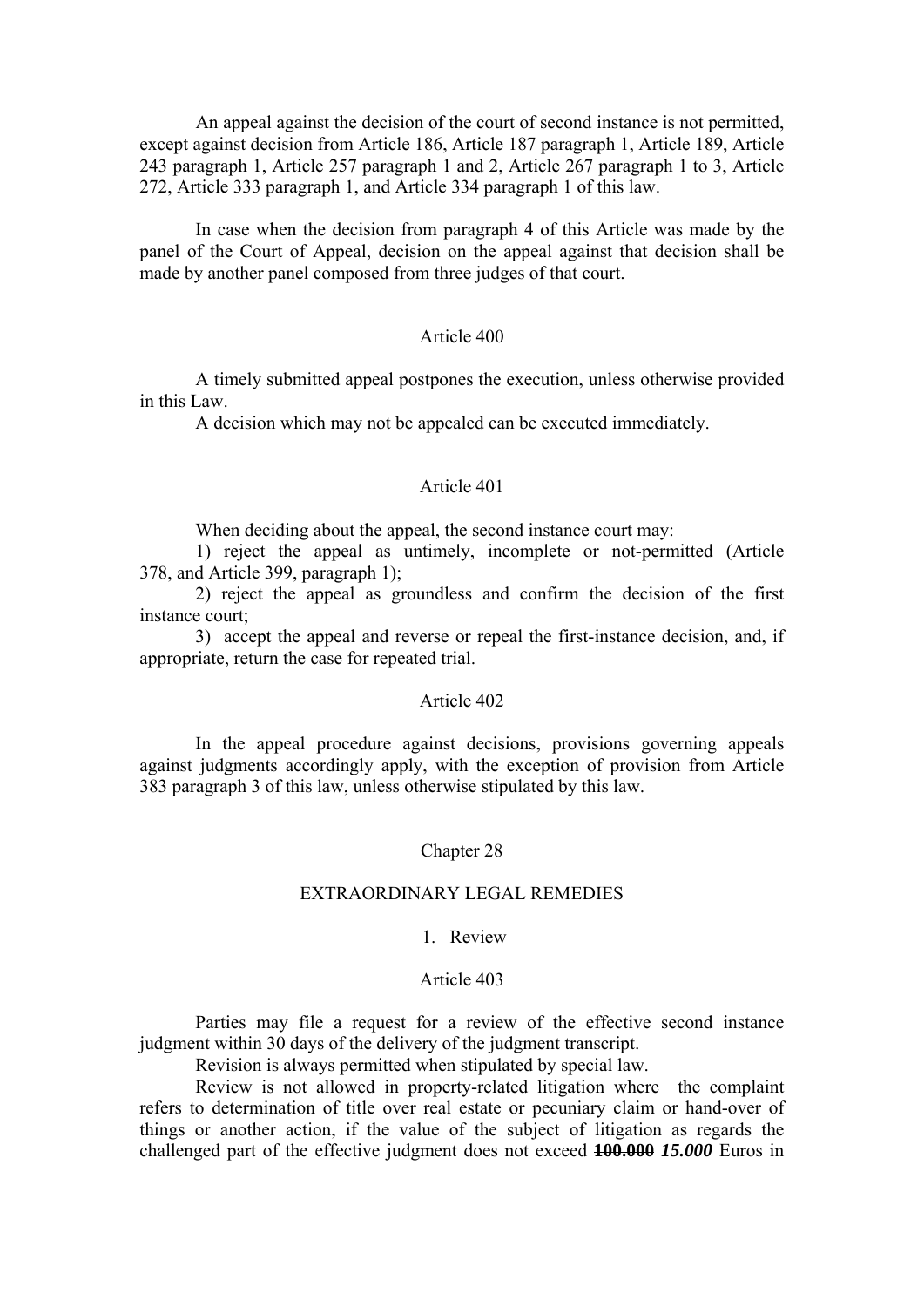dinar counter-value at medium exchange rate of the National Bank of Serbia on the day of submission of the complaint.

# Article 404

The revision is allowed in extreme case when due to wrong implementation of material right and against second instance judgment that could not be challenged by revision, when in the opinion of the **Appellate Court** *Supreme Court of Cassation* on the admissibility of this revision, it is necessary to consider the legal issues relevant to the unification of court practice or when new interpretation rights is needed (special review).

Whether the review from paragraph 1 of this Article is allowed shall be decided by **the Court of Appeal in the panel of three judges who did not participate in making of the second instance judgment** *panel of three members of the Supreme Court of Cassation*.

*Adequacy of the review shall be established by the five member panel of the Supreme Court of Cassation*.

# **Appeal against the decision from paragraph 3 of this Article that does not allow the preview, is allowed to the Supreme Court of Cassation**.

### Article 405

The review is decided by the Supreme Court of Cassation.

# Article 406

Submitted review shall not delay the execution of a final judgment against which it was filed.

#### Article 407

Review may be requested because of:

 1) significant violation of the civil procedure provisions from Article 374, Paragraph 2 item 2) of this law;

 2) significant violation of the civil procedure provisions under Article 374, paragraph 1 of this Law that was undertaken in the proceedings before the second instance court;

3) incorrect application of the material law.

 3) excess of the claim only if that violation occurred in proceedings before an second instance court.

 The revision can not be filed due to incorrect or insufficient facts, except in case from Article 403 paragraph 2 of this law.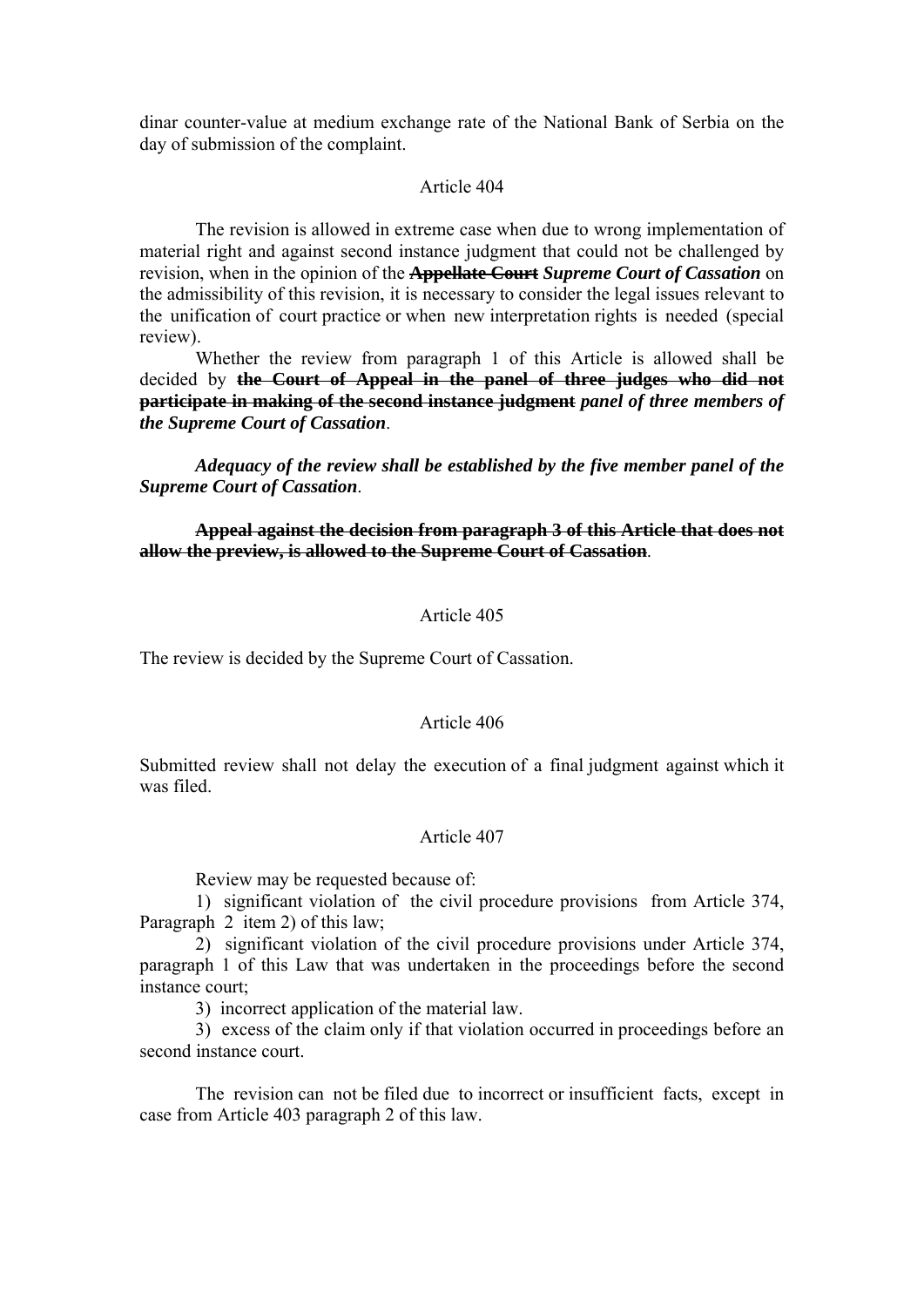The Supreme Court of Cassation examines the challenged judgment only in the part challenged in the request for review and within limits mentioned in the request, checking in official capacity (ex officio) on significant violation from Article 374 paragraph 2 item 2) of this law and the correct application of material right.

### Article 409

 A request for review is filed to the court which passed the first instance judgment.

# Article 410

 Untimely, incomplete or non-permitted request for review is rejected by a decision of the first-instance court, without a hearing.

### Review is not allowed:

1) if the review submitted the person who is not authorized to submit a revision; 2) if the review is not submitted by the *lawyer's* attorney; 3) if the review is submitted by the person who withdrew the review; 4) if the person who submitted the review has no legal interest in the submission of the review;

5) If the review is submitted against the judgment against which, under the law, can not be submitted (Article 403 paragraph 1 and 3), apart from Article 404 of this law.

### Article 411

 A copy of the timely, complete and approved review the first instance court shall provide to the opposing party within eight days from reception of the review.

Within 30 days of receipt of the review the opposite party may file a response about review to the court.

 Upon receipt of a response, or after the deadline for response, the first instance court shall provide review and response to the review with all records, to the Supreme Court of Cassation through court of second instance, within 15 days.

# Article 412

The Supreme Court of Cassation shall decide about review without debate.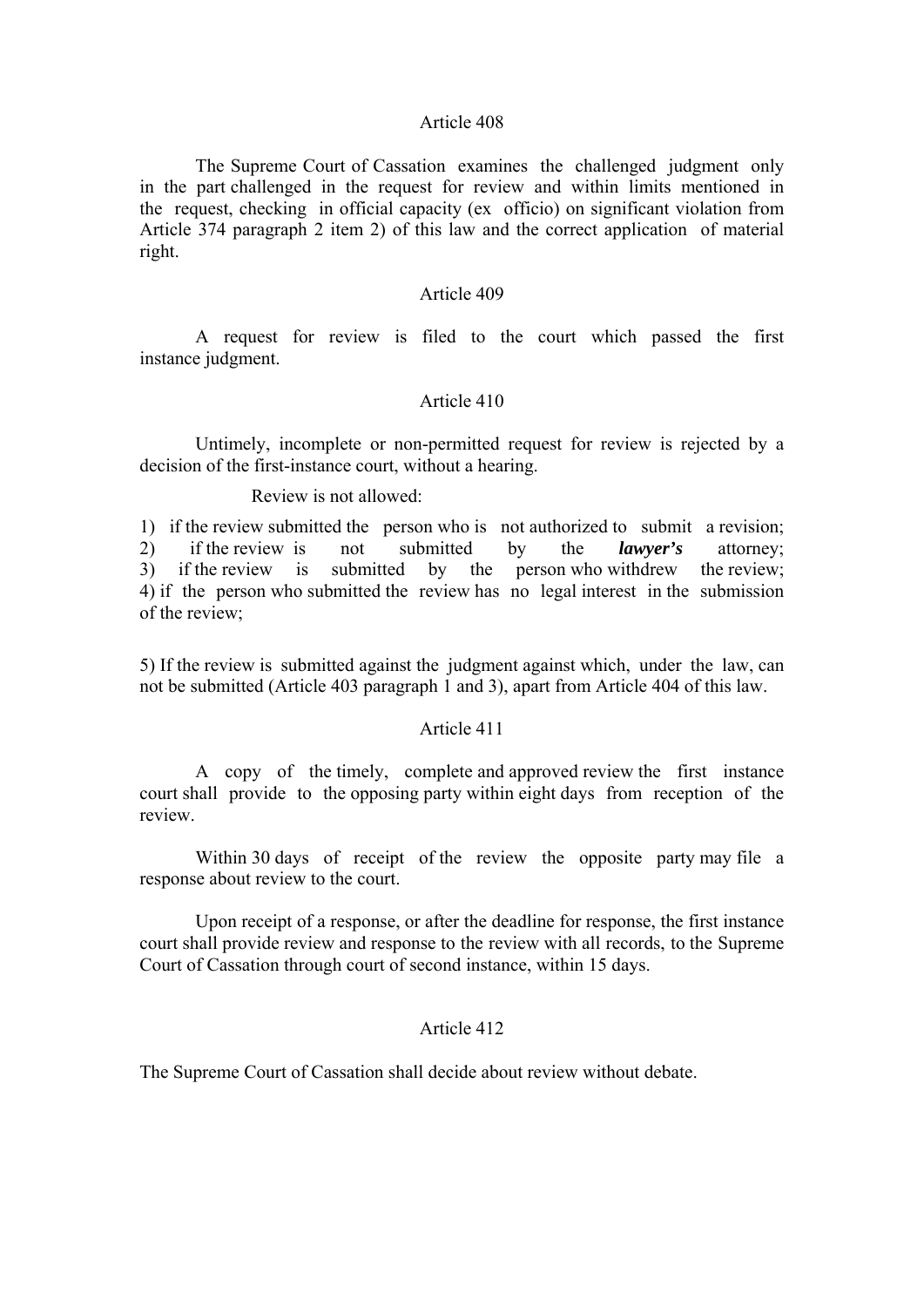The Supreme Court of Cassation will reject untimely, incomplete or improper review by the decision, if the first instance court did not within its powers (Article 410).

### Article 414

The Supreme Court of Cassation shall reject the review as unfounded if it determines that there no reason exist why the review was submitted or the grounds on which, in official capacity (ex officio) the court has to pay attention.

 The Supreme Court of Cassation will not thoroughly explain the judgment on which the review is refused, if it determines that it is not necessary because the review repeated complaints or when by explaining the of reasons of judgment for rejecting the review would not achieve a new interpretation of the law or contribute to a balanced interpretation of the law.

#### Article 415

 If the Supreme Court of Cassation establishes a significant violation of the civil procedure provisions under Article 374, paragraph 1 and 2 of this Law, due to which a review may be requested, it will make a decision completely or partially repealing the judgments of the second instance and first instance court or only the judgment of the second instance court, and return the case for repeated trial to the same or another first instance or second instance court, or another court having jurisdiction.

 If in the proceeding before the first instance or second instance court violation has been performed from the Article 374 Paragraph 2 item 2) and 10) of this Law, the Supreme Court of Cassation shall abrogate decisions and dismiss the complaint.

## Article 416

 If the Supreme Court of Cassation finds that the material law was applied incorrectly, it shall pass a judgment approving the request for review and reverse the challenged judgment.

 If the Supreme Court of Cassation finds that facts were established incompletely due to incorrect application of the material law, and consequently there are no grounds for the challenged judgment to be reversed, it will make a decision approving a review and fully or partially repeal the judgment of the first instance and second instance court, or only of the second instance court, and return the case for repeated trial to the same or another court panel of the first instance or second instance court, if that is provided by the law (Article 392 paragraph 2).

If the Supreme Court of Cassation finds that in case from Article 403 paragraph 2 of this law, the factual state was improperly or incompletely established, it shall revoke the second instance judgment and return the case to the second instance court for taking of new decision.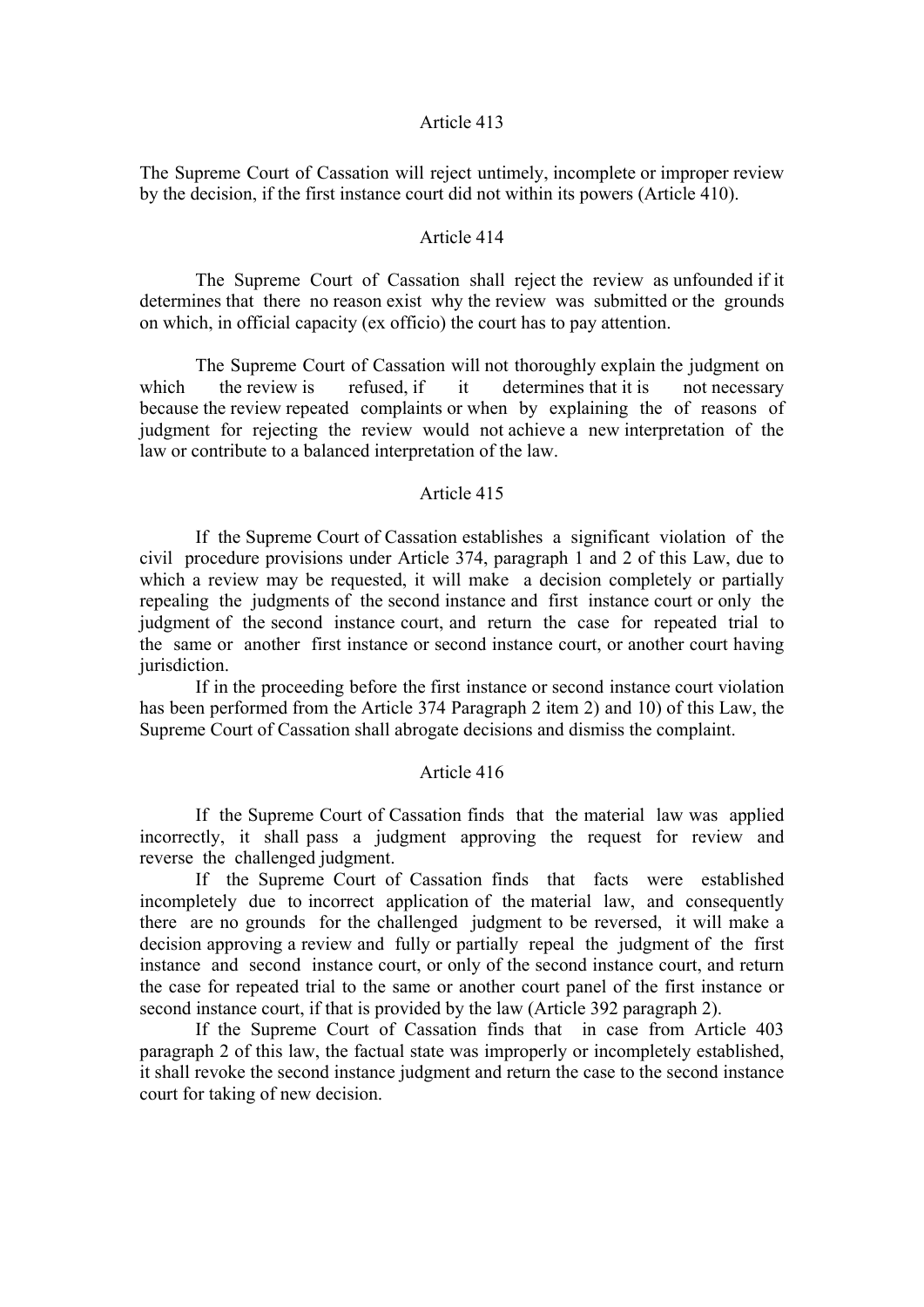If the Supreme Court of Cassation finds that the effective second instance judgment exceeded the claim, it shall, based on the nature of such exceeding, pass a decision repealing the second instance court's judgment in a part where the claim was exceeded.

 If the second instance decision exceeded the claim in a way that decided about something else, not on what was requested by the lawsuit, the Supreme Court of Cassation shall abolish the second instance judgment and remand the case for retrial.

# Article 418

 The Supreme Court of Cassation decision is to be delivered to the first instance court through the second instance court.

#### Article 419

Unless Articles 403 to 418 of this Law do not provide otherwise, provisions of this Law under Article 67, 70, and 355, Article 369, paragraph. 2. and 3, Article 370, 371 and 376, Article 380 paragraph. 2.and 3, Article 381 Paragraph 2, Article 382, 378 and Article 395-398 related to an appeal against judgment will accordingly apply to review proceedings.

## Article 420

 The parties may also request review of the second instance court's decision by which the proceedings were effectively concluded.

 Review of the decision referred to in paragraph 1 of this article is not permitted in civil actions where review of the effective judgment is not be permitted.

 Review is always permitted against a decision by which a second instance court rejects an appeal, i.e. by which is confirmed the decision of the court of first instance on rejection of the appeal pronounced against the decision on the main matter

 Review is always permitted against a decision by which a second instance court confirms a decision of the court of first instance on rejection of the review pronounced against the decision on the main matter in disputes where the review would be allowed.

 Review is always permitted against a decision by which a second instance court confirms a decision of the court of first instance on rejection of the proposal for repeating the proceedings pronounced against the decision on the main matter.

 The provisions of this Law governing the review of a judgment shall accordingly apply to the review of a decision.

2. Request for examining of final judgment

## Article 421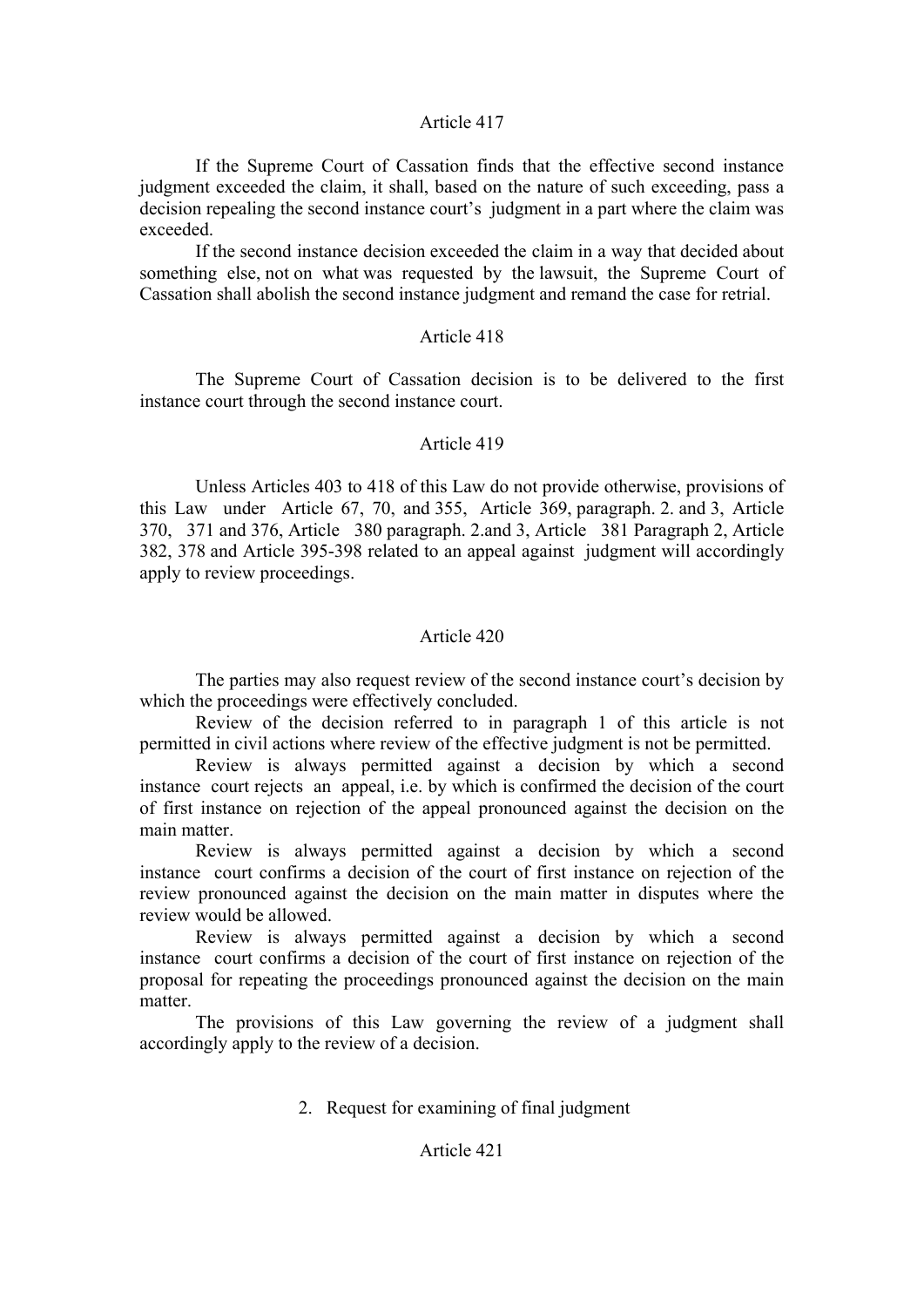**The Republic Public Prosecutor may submit to the Supreme Court of Cassation the request for examination of final judgment against the final judgment sentenced in the second instance**.

**The request from paragraph 1 of this law may be submitted against the final judgment that has violated the law with damage of the public interest**.

**The request from paragraph 1 of this law may be submitted within three months from the finality of the judgment**.

**The second instance court is in obligation to service the case files to the Supreme Court of Cassation within 30 days from submission of the request**.

#### Article 422

**The request for examining of the final judgment contains the marking of the court judgment which examination is sought, as well as reasons and scope of the proposed examination**.

**If the request for examination of the final judgment is incomplete, incomprehensible, prohibited, untimely or if it was not submitted by an authorized person, the Supreme Court of Cassation shall reject it by its decision**.

**If the Supreme Court of Cassation does not reject the request for examination of final judgment, it shall be serviced to parties from the civil procedure where the final judgment was sentenced against which the request was submitted, and the parties may, within the period defined by the court, to submit respond to the request for examination of the final judgment**.

### Article 423

**The Supreme Court of Cassation decides on the request for examination of final judgment also without hearing, and examines the denied judgment only in limits of the request**.

#### Article 424

**The Supreme Court of Cassation can reject or adopt the request for examination of final judgment.**

**In case when the Supreme Court of Cassation adopt the request for examination of final judgment, it shall be proceeded in accordance with Article 415 to 417 of this Law, and if it reject the request, it shall be proceeded in accordance with Article 414 of this Law.**

### Article 425

**If both the review and the request for examination of final judgment were submitted against the same decision, the Supreme Court of Cassation shall decide about those legal remedies in one decision**.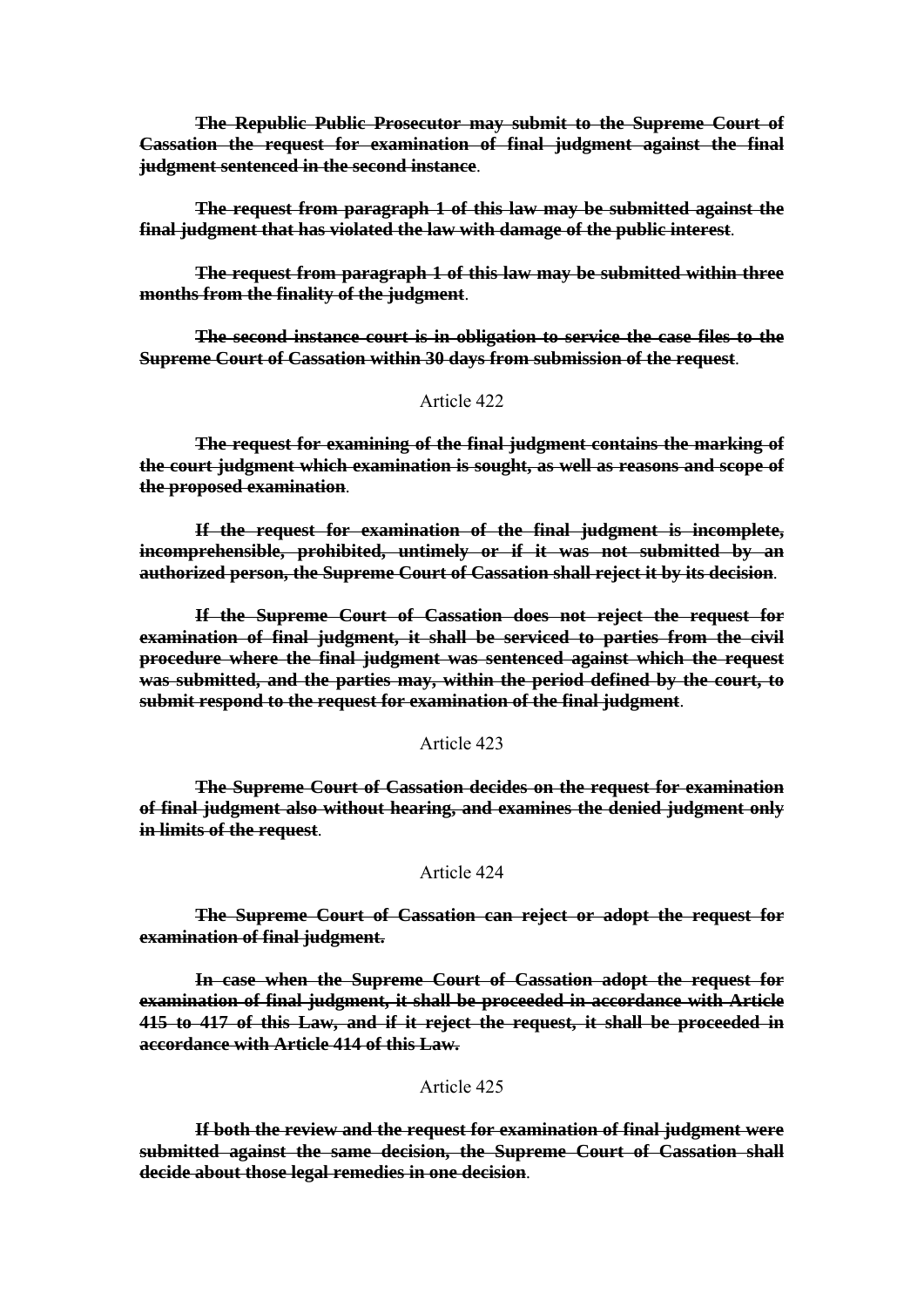## 3. Repeated trial

### Article 426

 A trial completed by an effective court decision may be repeated upon the request of a party:

 1) if the court was irregularly composed, or if a judge who was supposed to be excluded judged, or if in decision taking participated a judge who did not participate during the main hearing;

 2) if a party did not have an opportunity to argue before the court, either due to an illegal action, or especially due to the failure of the court to effect service;

 3) if a person who cannot be a party to the proceedings took part in the proceedings as plaintiff or defendant, or if a party who is a legal entity was not represented by an authorized person, or if a party incompetent for litigation was not represented by a legal representative, or if a legal representative or attorney of a party was not properly authorized to participate in the proceedings or as regards certain actions in the proceedings, unless their participation in the proceedings or certain actions was later approved;

 4) if a decision of the court is grounded on a false testimony of a witness or expert witness;

 5) if a decision of the court is based on a counterfeited document or document certifying false contents;

 6) if a decision of the court was made through a criminal offence of the judge, or lay-judge, legal representative or attorney of a party, the other party or third party;

 7) if a party gains the possibility to implement an effective decision of the court made earlier between the same parties about the same claim;

 8) if a decision of the court is based on another decision of the court or another body, and such decision is subsequently reversed, repealed or annulled;

 9) if subsequently in front of judicial body the previous question was solved (Article 12) on which the court's decision is based;

 10) if a party learns about new facts or finds or obtains the possibility to use new evidence, which could have, caused a more favorable decision for such party had it been used in the previous procedure.

 11) if the party gets the opportunity to use the decision of the European Court of Human Rights that found violations of human rights, which could have affected the adoption of favorable decisions.

12) if, in the proceedings following a constitutional appeal, the constitutional court has established violations or denial of human or minority rights and freedoms guaranteed by the Constitution in a litigious proceedings, and this could have influenced taking of a more favorable decision.

## Article 427

 Repeated trial may not be requested due to reasons referred to in Article 426, points 1) to **4)** *3)* of this Law if such reasons were presented unsuccessfully in the course of the previous procedure.

 Trial may be repeated due to circumstances stipulated in Article 426, points 1), 2), 7), 8) and 9) of this Law only if a party was unable, through no fault of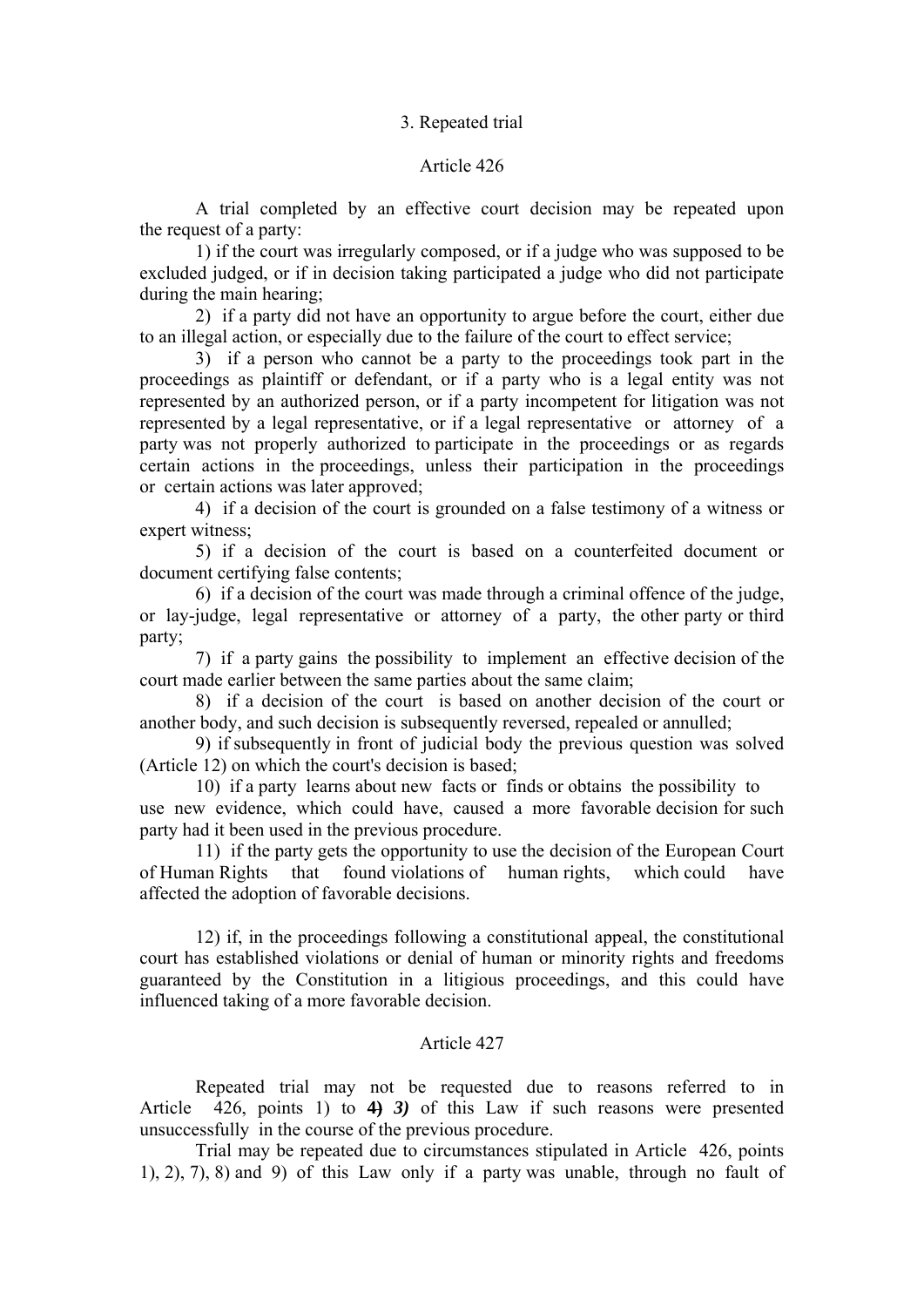his/her own, to present such circumstances before the previous procedure was finished by an effective court decision**.**

### Article 428

A request for repeated trial is submitted within 60 (sixty) days:

 1) in case referred to under Art. 426, Point 1) and 2) of this Law, of the day when the decision was delivered to the party;

 2) in case referred to under Art. 426, point 3) of this Law, if a person who cannot be a party to the proceedings did participate in the proceedings as plaintiff or defendant, of the day the decision is delivered to such person; in case a party who is a legal entity was not represented by an authorized person, or a party incompetent for litigation was not represented by a legal representative, of the day when the decision was delivered to the party or their legal representative; in case a legal representative or attorney was not properly authorized to take part in the proceedings or certain actions of the proceedings, of the day the party became cognizant of this reason;

 3) in cases referred to in Art. 426, points 4) to 6) of this Law, of the day a party was informed about the effective judgment in a criminal procedure, and if criminal procedure is not feasible, of the day the party finds out about the suspension of such procedure or about the circumstances due to which procedure could not be started;

 4) in cases under Art. 426, points 7), 8), 11) and 12) of this Law, of the day when a party could have used the effective judgment which is the reason for repeating the procedure;

 5) in the case of Article 426 item 9) of this law, from the date when the decision by which the legally competent authority decided on previous question on which the decision is based, delivered to the party.

 6) in cases under Art. 426, point 10) of this Law, of the day when a party could have presented new facts or evidence to the court.

 If the time limit set in Paragraph 1 of this Article starts to run before the decision comes into effect, the time limit will be counted as of the day when the decision comes into effect, unless a legal remedy is requested against it, i.e. of the day of service of the effective judgment of the court made in the last instance.

 A motion for repeated trial may not be submitted after the expiry of five years from the day the judgment came into effect.

 Excluded from Paragraph 3 of this article, motion for repeated trial from reasons mentioned in Article 426 Paragraph 1 Point 2) of this Law can not be submitted before expiration of period of 10 years from the day when decision became effective.

## Article 429

 A motion for repeated trial is always submitted to the court which made the first-instance decision.

 The motion must indicate the legal basis for requesting repeated trial, circumstances showing that the motion is being submitted within a legal time limit and evidence supporting the allegations of the applicant.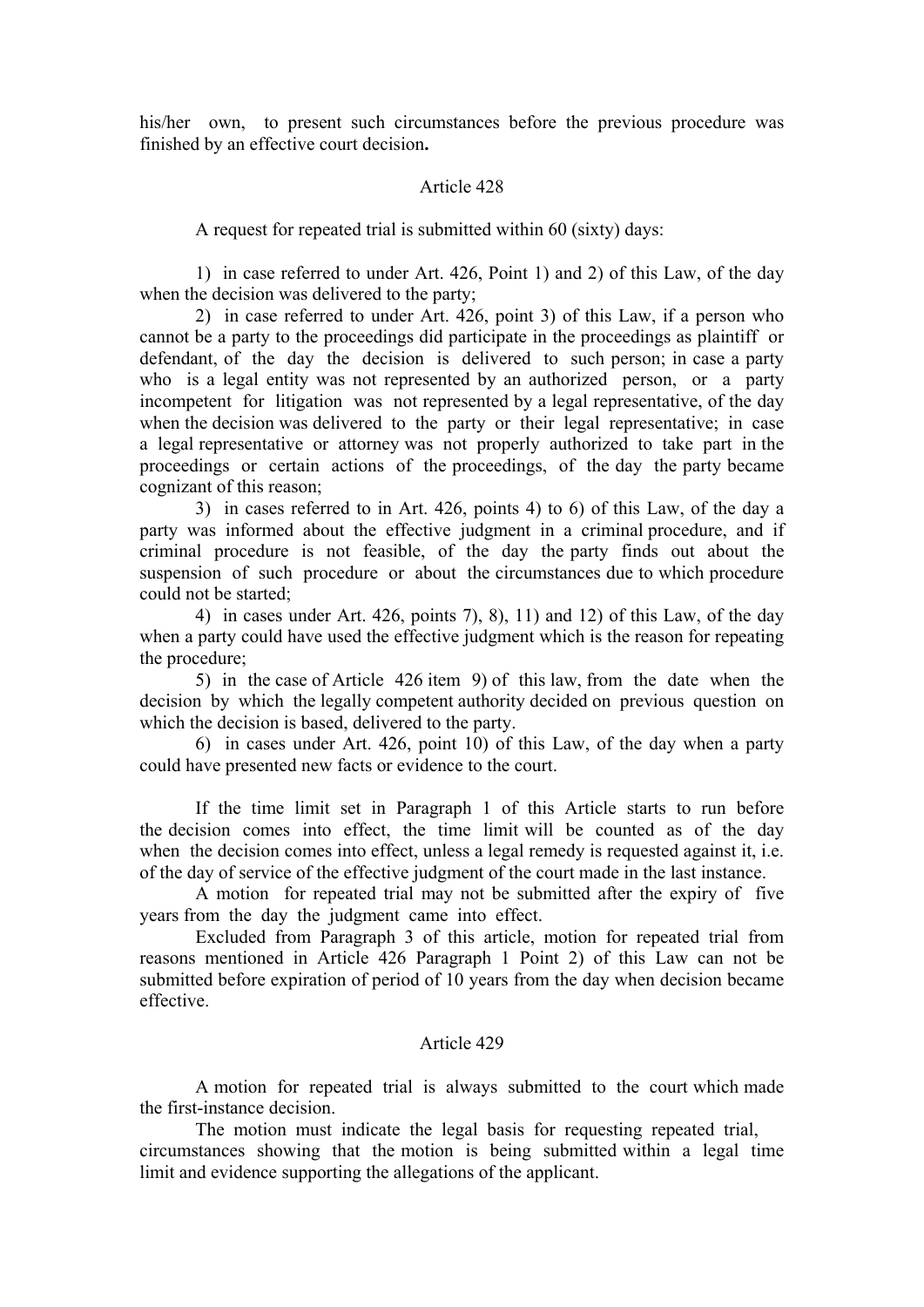Untimely (Article 428), incomplete (Article 429, paragraph 2) or nonpermitted (Article 428) motions for repeated trial will be rejected by a decision of the first instance court without a hearing.

 If the court does not reject the motion, he/she shall deliver a copy of the motion to the other party in accordance with provisions of Article 141 of this Law, and the other party may submit a reply within thirty days. When the court receives the reply or the time limit for a reply expires, the court shall schedule a hearing to discuss the motion.

#### Article 431

The hearing for the argument about the request for repeated trial is held before the court of first instance.

If there is a need to hold more than one hearing from paragraph 1 of this Article, the court shall define the time frame.

## Article 432

 After the hearing related to the request for repeated trial, the court of the first instance makes a decision about the request, unless the request refers exclusively to the procedure before the court of higher instance (Art. 433).

 The decision allowing repeated trial contains the statement that the decision made in previous procedure is repealed.

 The first instance court shall order the trial only after the finality of the ruling that allows the reopening of proceedings. At the new trial the parties may present new facts and to propose new evidence, in accordance with the time court set by the court.

# Article 433

 If reasons for repeated trial refer exclusively to the procedure before the higher instance court, the first instance court will submit the case to the higher instance court to reach the decision.

 The higher court deliberates about the request for repeated trial without a hearing.

 If the higher court finds that the motion for repeated trial is justified and that no new trial is necessary, it shall repeal decisions made in the previous procedure and make a new decision about the main issue.

4. Relation between the motion for repeated trial and other extraordinary legal remedies

## Article 434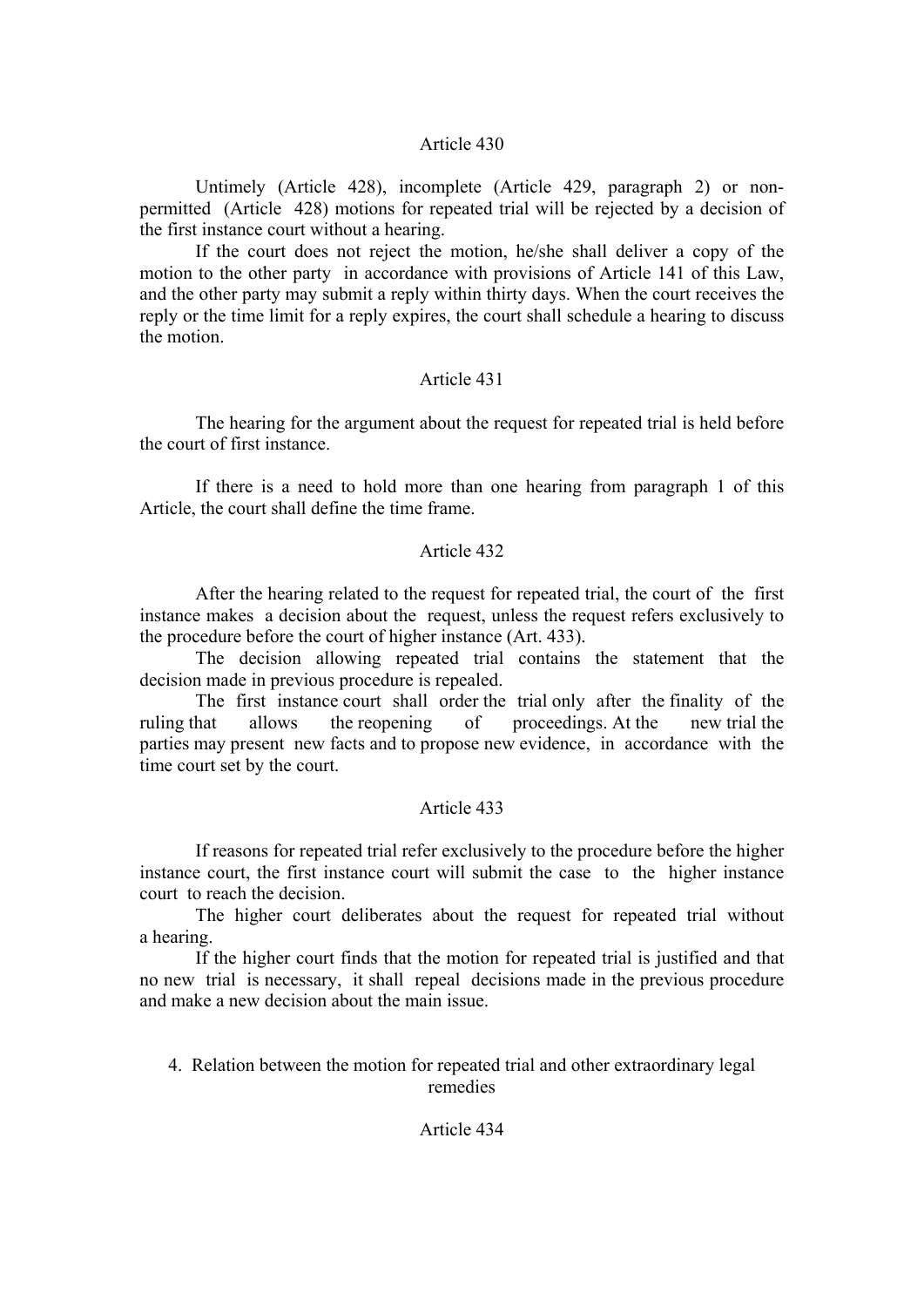In cases where a party applies for review and simultaneously or subsequently applies for repeated trial, the court is to decide which procedure should continue and which one should stop, taking into account all the circumstances and especially the reasons for which each remedy is requested as well as evidence proposed by the parties.

 In cases where a party files the request for retrial and after this applies for review, the court will, as a rule, suspend the procedure for review by the end of proceedings on the proposal for a retrial, unless it finds that there are serious reasons to the contrary.

**Provisions of paragraph 1 and 2 of this Article shall be applied accordingly even if the public prosecutor submit the request for examination of the final judgment, and a party submit the proposal for repeating of the procedure, before, simultaneously or after it**.

## Article 435

 The decision referred to in Article 434 paragraph 1 of this Law is made by the first instance court if a motion for repeated trial reaches the first instance court before the case is sent to the Supreme Court of Cassation. If a motion for repeated trial arrives after the case is sent to the Supreme Court of Cassation, the decision referred to in Article 434 paragraph 1 of this Law is to be made by the Supreme Court of Cassation.

 The decision referred to under Article 434 paragraph 2 of this Law is made by the first instance court, unless at the time when review case is delivered to the first instance court, the case for repeated trial is sent to the higher court (Art. 433, paragraph 1), in which case decision shall be made by the higher instance court.

 No appeal is allowed against the decision of the court referred to in paragraph 1 and 2 of this Article.

#### Part Three

## SPECIAL PROCEDURES

#### Chapter 29

## LABOUR-RELATED LITIGATION

#### Article 436

 Unless this chapter contains special provisions, other provisions of this Law shall apply to labor-related litigation.

### Article 437

In litigation proceedings involving labor relations judgment is rendered by judge sitting alone.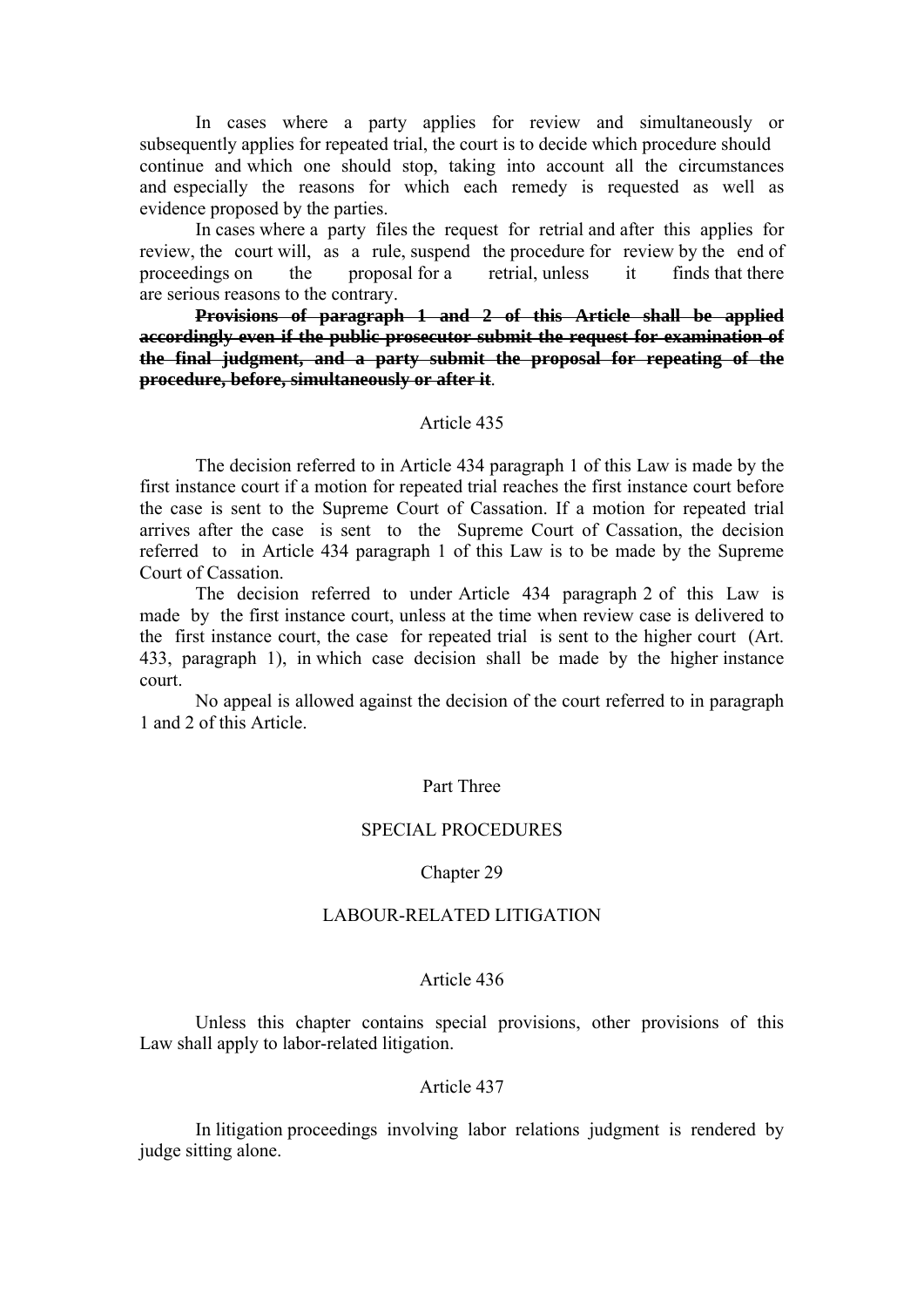In labor-related litigation, and in particular before setting time limits and scheduling hearings, the court shall always pay special attention to the need for urgent solving of labor disputes.

# Article 439

 During the proceedings, the court may also in official capacity (ex officio) order temporary measures to be applied in executive action in order to prevent violent actions or unrecoverable damage.

 The court will render decision about issuance of temporary measure according to the suggestion from the party within eight days from the day receipt of suggestion.

 No special appeal is allowed against decision of the court about temporary measure.

### Article 440

 The court shall in its judgment for performing some activity set an eight-day time limit for execution.

 If the defendant fails to appear at a hearing for the trial, and has been regularly summoned, the court will decide on the basis of previously established facts.

The court shall warn the defendant in the summons for hearing on consequences of absence from the hearing for the main hearing from paragraph 1 of this Article.

### Article 441

 Review is allowed in actions related to entering into employment, validity and termination of employment.

#### Chapter 30

# PROCEDURE ON LITIGATIONS CONCERNING COLLECTIVE AGREEMENTS

#### Article 442

 If in this chapter, there are no special provisions for litigation concerning collective agreements, than other provisions of this Law will be applied.

## Article 443

 In the process of litigation regarding the collective agreements parties in collective bargaining with the employer protect protect their rights when dispute arises about a particular issue in the process of concluding or amending of a signed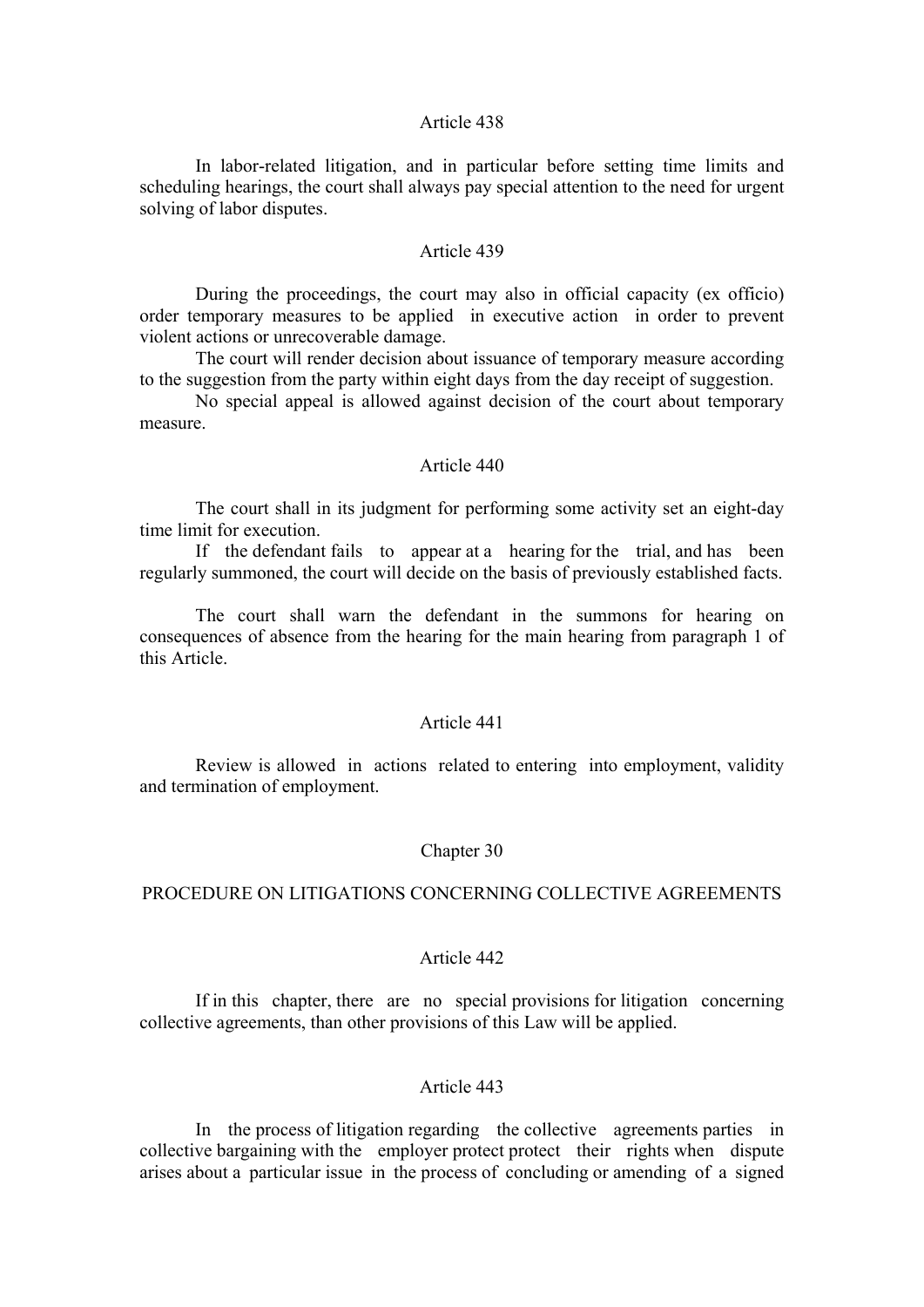collective agreement with the employer if a dispute regarding some issue is not resolved by peaceful means or through arbitration formed by the parties in a collective bargaining in accordance with the provisions of special laws.

## Article 444

 In the proceedings in concerning collective agreements the court may suspend the proceedings up to 30 days so that the parties may attempt to resolve the dispute peacefully.

The court will always, when determining deadlines and hearings in pending collective agreement litigation, pay particular attention to the urgent need to resolve these disputes.

#### Article 445

 In judgment in these cases the court proclaims the form of the legal norm in collective agreement with employer by which the disputed issue is resolved and that proclamation of the judgment represents integral part of the collective agreement during its validity.

In ruling ordering the execution of some activity the Court will set a deadline for execution.

### Article 446

The deadline for filing the appeal is eight days.

The deadline for a decision on the appeal is 60 days.

## Article 447

In cases regarding collective agreements the review is allowed.

### Chapter 31

# CIVIL ACTION FOR TRESPASSING

## Article 448

 Unless this chapter contains special provisions, other provisions of this Law shall apply to civil actions related to trespassing.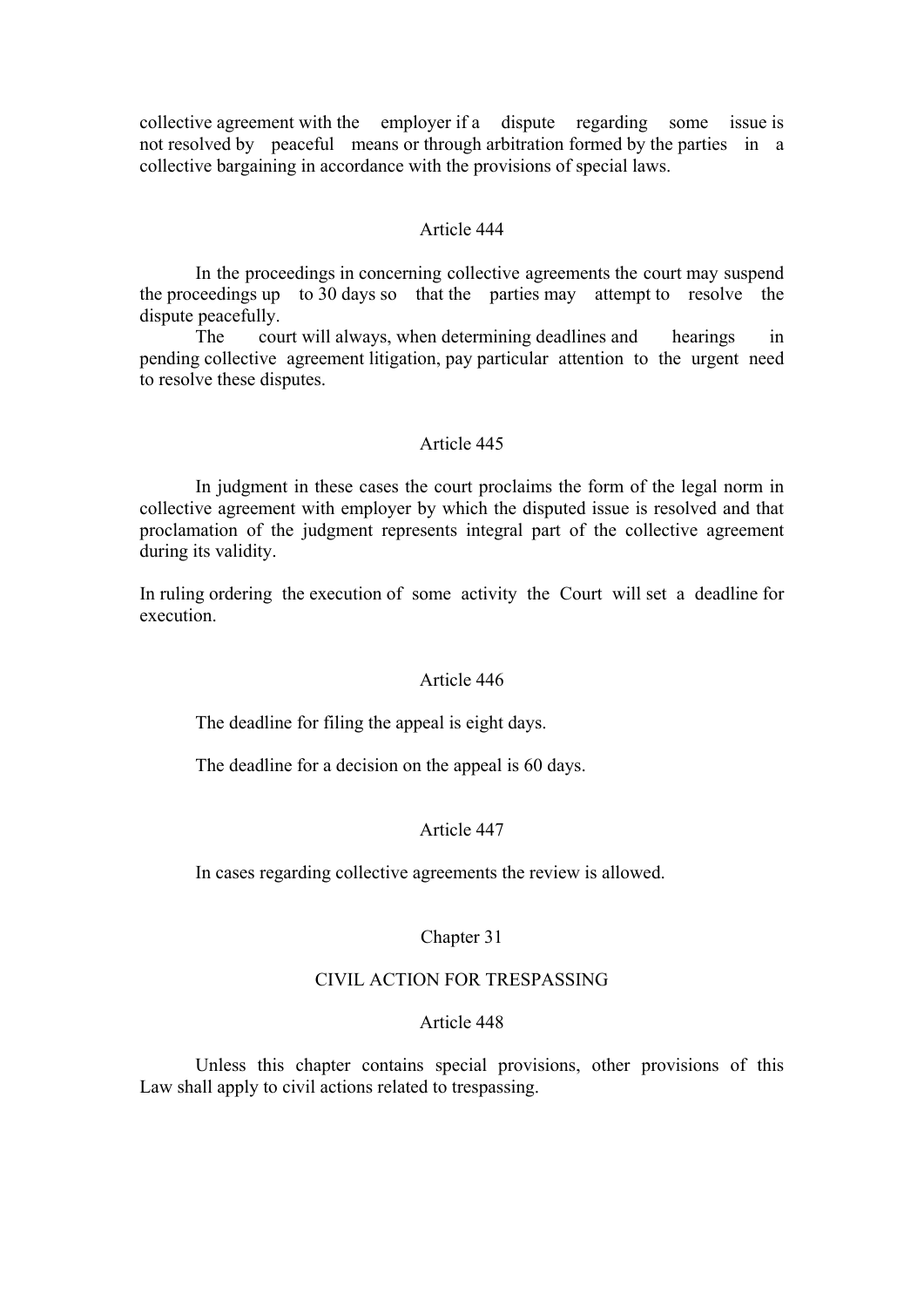In actions related to trespassing, the court shall always pay special attention to the need for urgent solving of disputes, taking into account the circumstances of each case.

 In the litigation procedure for trespassing, provisions of this Law are not applied relating to the answer to the lawsuit, and scheduling and holding of preliminary hearing. In the summon for the main hearing it shall be mentioned, among the other, that the court shall make decision due to non-appearance if the defendant fails to appear at the main hearing.

#### Article 450

 Argumentation in trial related to trespassing shall be limited only to examination and proving of facts about the last state of possession before trespassing and the state after trespassing. The right to possession, legal title, good will or malevolence concerning possession or a claim for damages shall not be considered.

 If the defendant fails to appear at a hearing for the trial, and has been regularly summoned, the court shall take a decision due to non-appearance (Article 351).

### Article 451

 During the proceedings, the court may also ex officio order temporary measures, even without interrogation of the opposing party, in accordance with the law that regulates enforcement and securing in order to eliminate urgent risk of unlawful damage or to prevent violent actions or to eliminate unrecoverable damage.

 The court will decide on the temporary measure at the request of a party made within eight days following the submission of proposal.

 No special appeal is allowed against decision about temporary measure of the court.

### Article 452

 The court shall set a time limit for the parties to perform ordered measures in accordance with the circumstances of each case.

The time limit to appeal is eight days.

 Due to justified reasons the court may decide that the appeal does not postpone the enforcement of the decision.

In the procedure upon appeal against the first instance decision made in litigation related to trespassing, provisions of Article 383 paragraph 4 and Article 384 and 385 of this law shall be applied accordingly.

No revision is allowed against decisions made in litigation related to trespass.

# Article 453

 A plaintiff will lose his/her right to request the enforcement of a decision ordering the defendant from the appeal related to trespass to perform certain action, if he/she does not make a request within 30 days of the expiry of the deadline set in the decision of the court.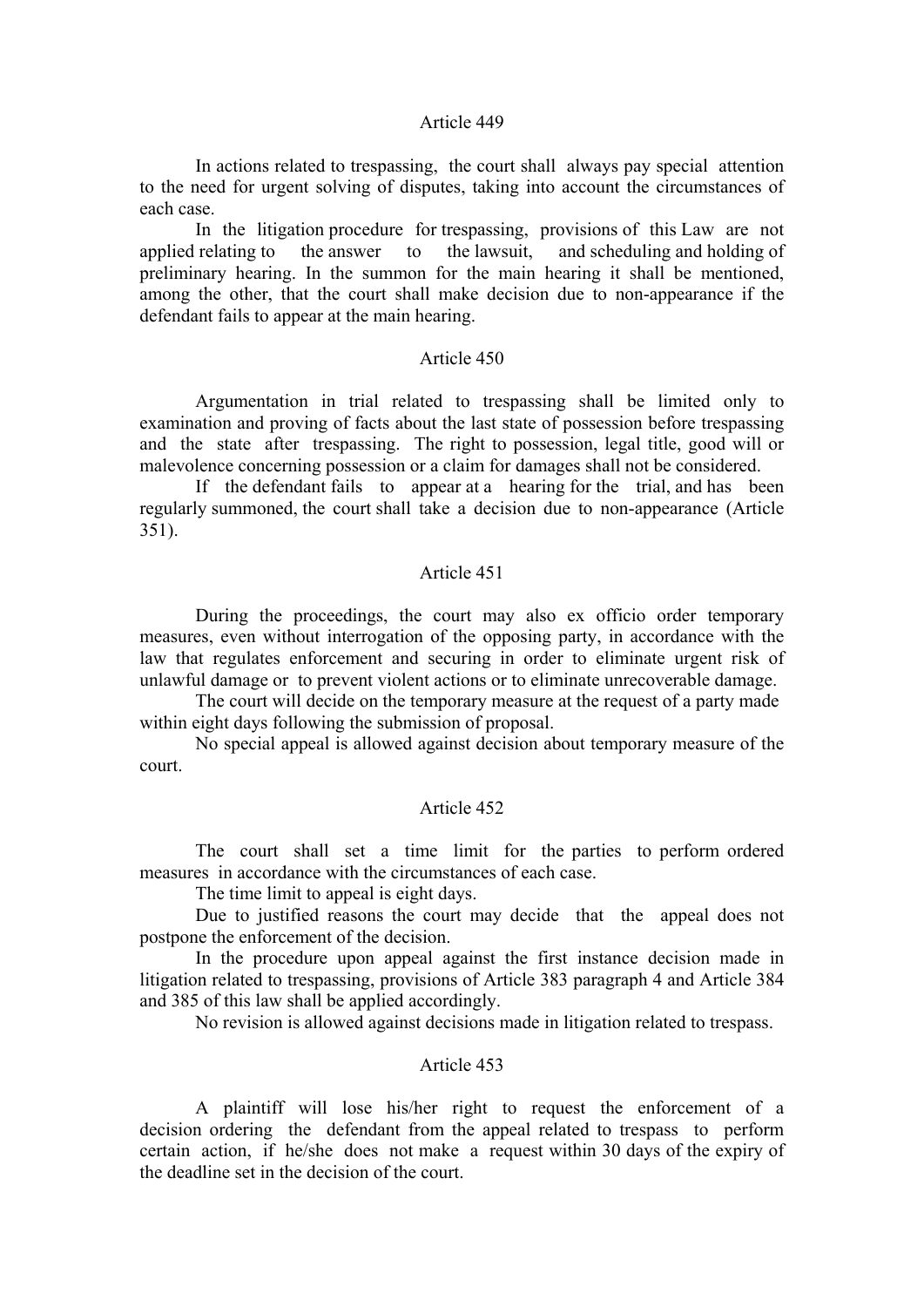Repeated trial after a valid court decision has been passed is allowed only due to reasons stipulated in Article 426, point 1), 2) and 3) of this Law, within deadline of 30 days after the decision on trespassing comes into effect.

#### Chapter 32

## PAYMENT ORDER

### Article 455

Where the complaint refers to a money claim due and such claim is supported by a valid document filed with the complaint either as an original document or a certified transcript, the court will order the defendant to settle the claim (payment order) provided that the proof of delivered reminder for payment of overdue receivables is attached.

The following shall be considered valid documents:

1) official documents;

 2) private documents where the signature of the debtor is certified by a competent body;

 3) drafts with protest and checks with protest with return bills if necessary to support the claim;

4) excerpts from certified business books;

5) invoices;

 6) documents which are considered official documents in accordance with special provisions.

 The court shall issue a payment order regardless of whether the plaintiff requested so in the complaint, if all conditions required for issuing of such payment order are met.

 If there is a valid document on the basis of which execution may be requested pursuant to the Law on Enforcement and Securing, the court shall issue the payment order only if the plaintiff satisfies the court that there is a legal interest to do so. If the plaintiff does not satisfy the court that there is a legal interest to issue a payment order, the court will reject the complaint.

### Article 456

 Where the complaint concerns a due money claim not exceeding the amount of 2,000 euros in dinar counter value according to the median exchange rate of the National Bank of Serbia on the day the lawsuit was submitted, the court shall issue a payment order to the defendant although no valid documents are attached to the complaint, but the complaint specifies the basis and amount of the debt and evidence which can prove the truthfulness of such allegations.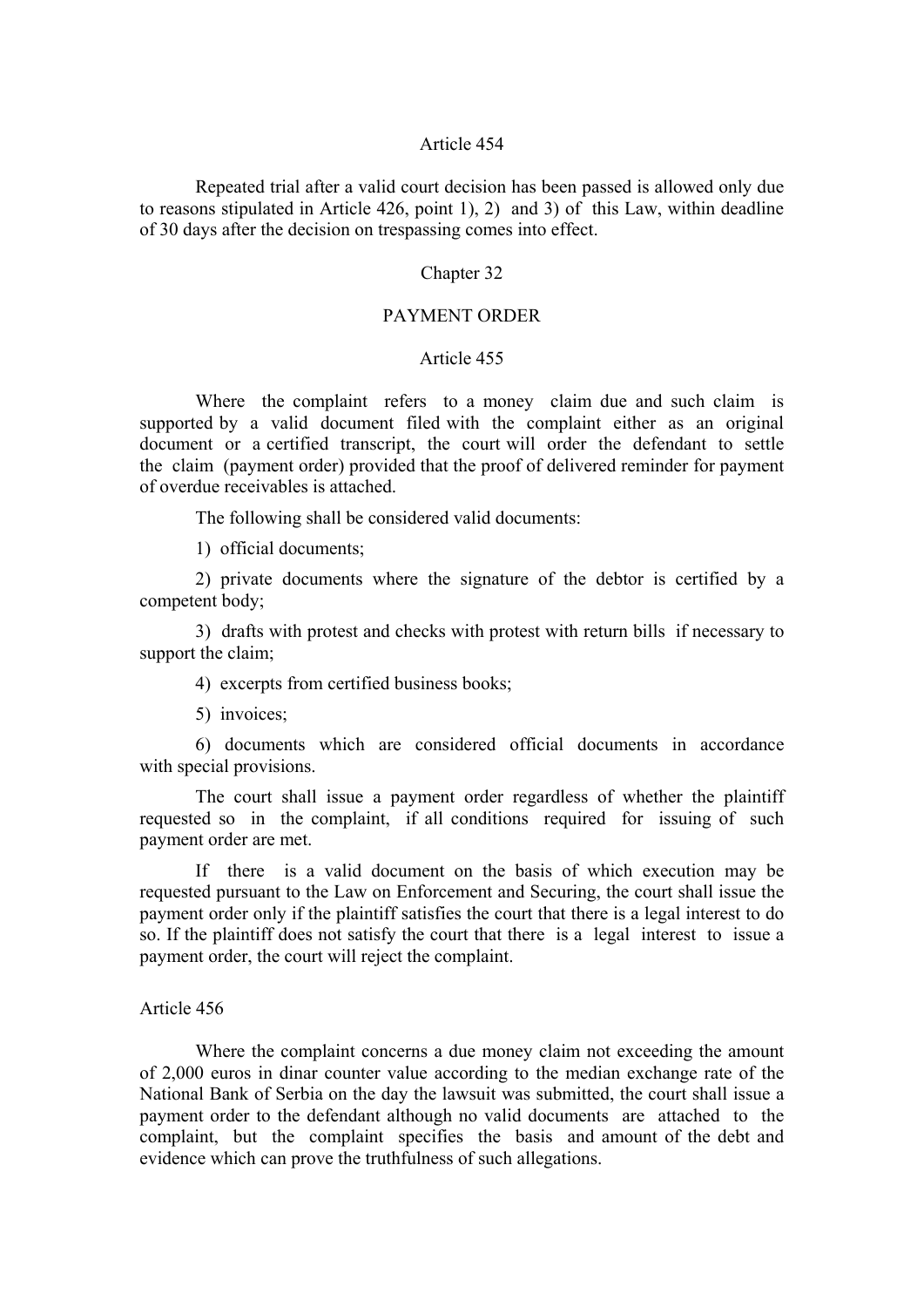The payment order referred to in paragraph 1 of this Article may be issued only against the main debtor.

Article 457

The court issues a payment order without a hearing.

 In payment order the court will state that the defendant is obliged to fulfill the request from the complaint as well as pay the costs evaluated by the court within eight days of receiving the order, and in litigation concerning drafts and checks, within three days, or file an objection against the payment order within the same deadlines. The court shall advise the defendant in such payment order that late objections will be rejected.

A payment order is delivered to both parties.

 A copy of the complaint and attachments is delivered to the defendant with the payment order.

#### Article 458

 If the court does not accept the request to issue a payment order, it will continue the proceedings according to the complaint.

 No appeal is allowed against the decision of the court not accepting the proposal to issue a payment order.

#### Article 459

 The defendant may challenge the payment order only by an objection. If the payment order is challenged only as regards the decision on expenses, such decision may be challenged only by an appeal against the decision.

 The part of the payment order which has not been challenged by the objection comes into effect.

#### Article 460

 The court shall reject untimely, incomplete or non-permitted objections without a hearing.

 If an objection is submitted in time, the court shall immediately schedule a hearing for trial.

 In the course of trial, the parties may present new facts and propose new evidence, and the defendant may make new objections concerning the challenged part of the payment order, not later than the first hearing for the main hearing.

 In its decision about the main claim the court decides whether the payment order remains valid fully or partially or is to be revoked.

## Article 461

 If the defendant objects that there was no legal basis for payment order to be issued (Art. 455 and 456) or that there are obstructions for further proceedings, the court shall first make a decision about such objection. If it finds the objection justified, it shall revoke the payment order by its decision and after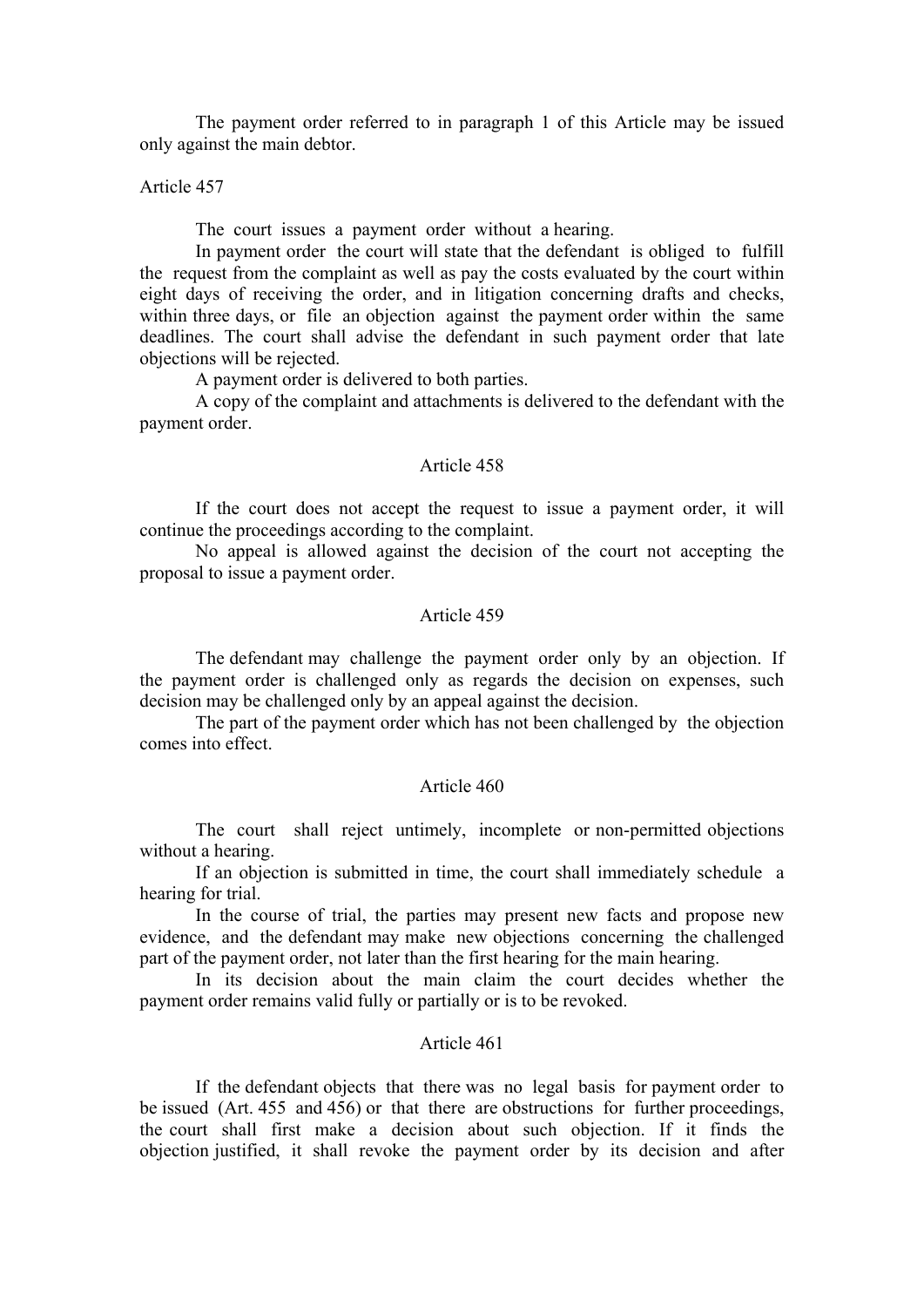such decision comes into effect, the court shall start debate about the main claim, if appropriate.

 If the court does not accept such objection, it shall proceed with the debate about the main claim, and the decision about the objection is to be included in the decision about the main claim.

 If, in case of an objection that the debt is not due, the court finds that the claim from the complaint became due after a payment order was issued and before the trial was concluded, the court shall revoke the payment order by a judgment and make a decision about the claim (Art. 343, paragraph 1).

## Article 462

 The court may in official capacity (ex officio) declare that it has no territorial jurisdiction not later than a payment order is issued.

 The defendant may make an objection about the lack of territorial jurisdiction only in the objection against the payment order.

## Article 463

 If after the payment order has been issued, the court declares that it has no material jurisdiction, it shall revoke the payment order and send the case to the court having jurisdiction after the decision related to the lack of jurisdiction comes into effect.

 If after the payment order has been issued, the court finds that it has no territorial jurisdiction, it shall not revoke the payment order, but transfer the case to the court having jurisdiction after the decision declaring the lack of jurisdiction comes into effect.

## Article 464

 If the court issues a decision rejecting the complaint in cases determined by this Law, it also revokes the payment order.

## Article 465

 The plaintiff may withdraw the complaint without the consent of the defendant only before the defendant makes an objection. If the complaint has been withdrawn, the court will suspend the payment order by its decision.

 If the defendant withdraws all objections before the trial is closed, the payment order remains in force.

## Article 466

In the procedure for issuing a payment order in front of court of commerce, document which is the base for issuance of payment order does not have to be presented in the original or certified copy.

 A transcript of this document may be certified by an authorized employee of a legal entity.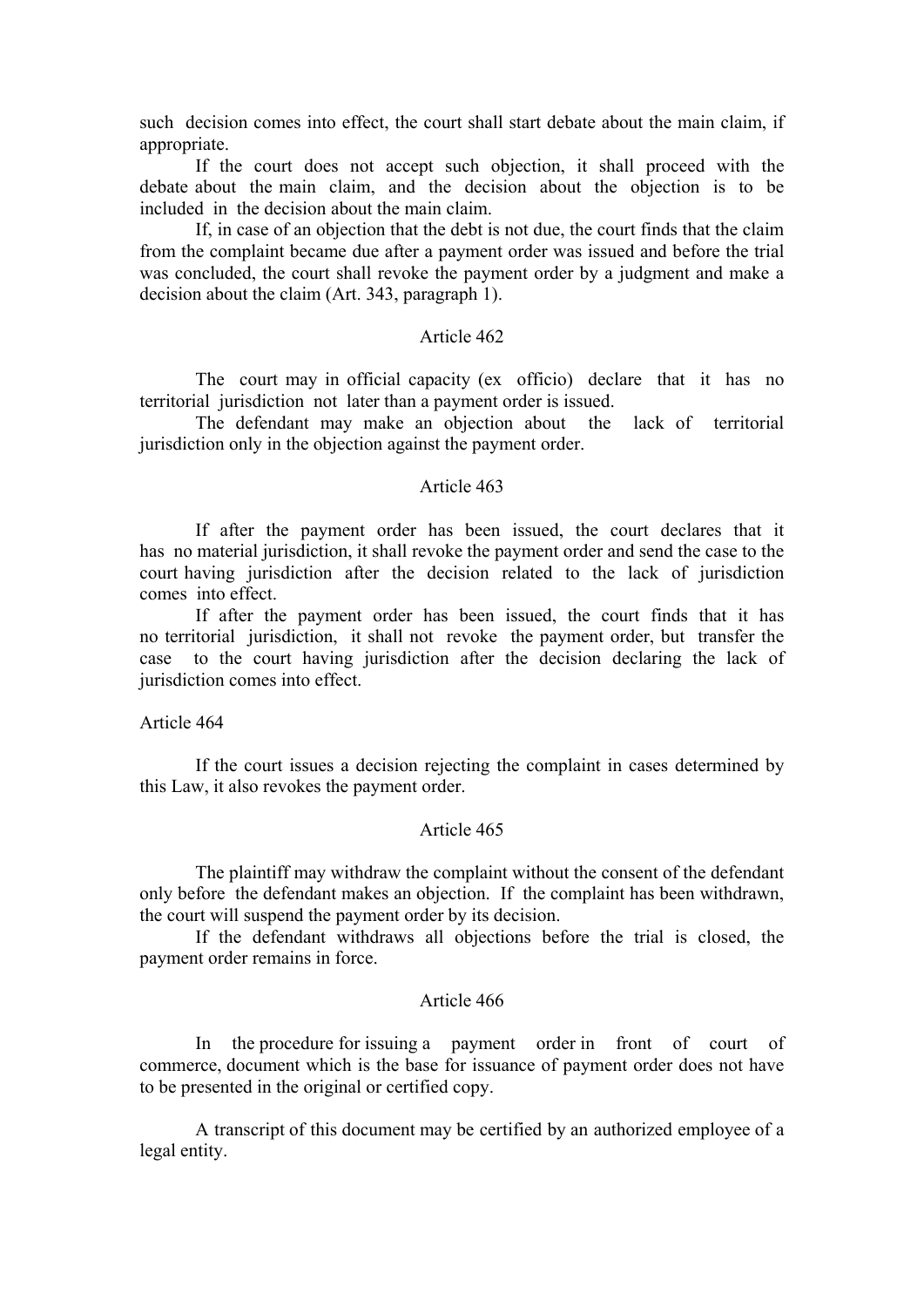### Chapter 33

### PROCEDURE IN SMALL VALUE LITIGATIONS

### Article 467

 Unless this chapter contains special provisions, other provisions of this Law shall apply to small value litigations.

## Article 468

 Small claims, in terms of the provisions of this chapter, shall mean monetary claims not exceeding the amount of 3.000 euros in dinar counter-value according to the middle exchange rate of the National Bank of Serbia on the day the lawsuit was submitted.

 Change of exchange rate from paragraph 1 of this article after lawsuit was submitted does not affect the application of the rules of procedure.

Small claims shall also include complaints where the main claim is not money claim, but the plaintiff stated in the complaint that he would accept to be paid an amount of money not exceeding the amount specified in paragraph 1 of this Article instead of the fulfillment of a request (Article 33, paragraph 1).

 Small claims shall also include complaints where the main claim is not money claim and value of dispute stated by the plaintiff in lawsuit is not exceeding the amount specified in paragraph 1 of this Article instead of the fulfillment of a request (Article 33, paragraph 2).

### Article 469

 Disputes related to real estate, labor relations and trespassing are not considered small claims.

#### Article 470

 Small claim proceedings shall also be conducted in case of objection against a payment order, if the value of the disputed part of the payment order does not exceed the amount of 3.000 Euros in dinar counter-value according to the median exchange rate of the National Bank of Serbia on the day the lawsuit was submitted.

### Article 471

 Small claim proceedings are conducted before the lower first instance courts, unless this Law provides otherwise.

#### Article 472

In the process of low-value disputes a complaint is not submitted to the defendant to answer.

With the summons to the defendant a lawsuit will be sent to him/her.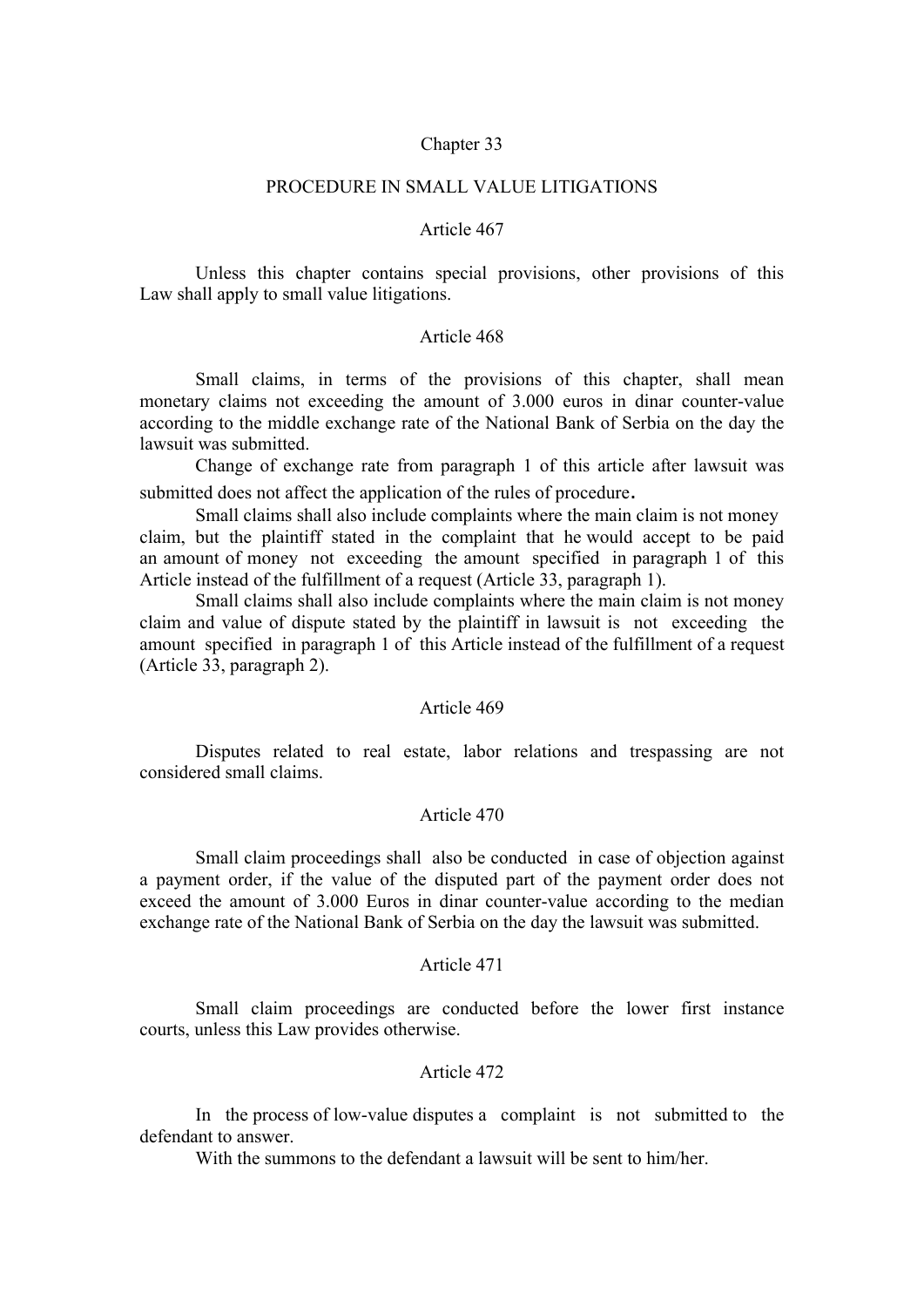In these cases preliminary hearing is not scheduled to be held.

### Article 473

 The summons for the main hearing shall state, among other things, that it will be regarded that the plaintiff withdrew the complaint if he/she fails to appear at the trial hearing, and that the court shall, if the defendant fails appear at the trial hearing, take a judgment due to non-appearance (Article 351). The court shall warn the parties that in this procedure, the parties will have to present all the facts and evidences until the conclusion of the trial, that in the appeal against the judgment new facts and evidences can not be presented, as well as that a decision can be challenged only in case of significant violation of civil procedure from Article 374 paragraph 2 of this law and wrong implementation of material law.

#### Article 474

 Apart from the information specified under Art. 116, paragraph 1 of this Law, the transcript of the trial shall contain:

 1) significant statements made by the parties, and especially those statements which admit the claim in whole or in part, and/or those statements waiving, altering or withdrawing the claim or appeal;

2) the relevant evidence that was presented;

 3) the decisions which may be appealed and which have been declared at the trial;

 4) whether parties were present when the judgment was pronounced and, if they were present, whether they were advised about the conditions under which they may appeal.

### Article 475

 If the plaintiff does not appear at the trial hearing and was properly summoned, it shall be deemed that he/she has withdrawn the complaint.

 If the defendant is absent at the trial hearing and was properly summoned, the court shall take a judgment due to non-appearance (Article 351).

## Article 476

 If the plaintiff alters the claim so that the value of the subject of litigation exceeds the amount of 3.000 Euros in dinar counter-value according to the median exchange rate of the National Bank of Serbia on the day the lawsuit was submitted, the proceedings will be completed in accordance with the provisions of this Law governing regular proceedings.

 If the plaintiff decreases the claim before closing of the trial which is conducted pursuant to the provisions of this Law governing regular proceedings, so that it does not exceed the amount of 3.000 Euros in dinar counter-value according to the median exchange rate of the National Bank of Serbia on the day the lawsuit was submitted, the proceedings shall be carried on pursuant to the provisions of this Law governing small claim proceedings.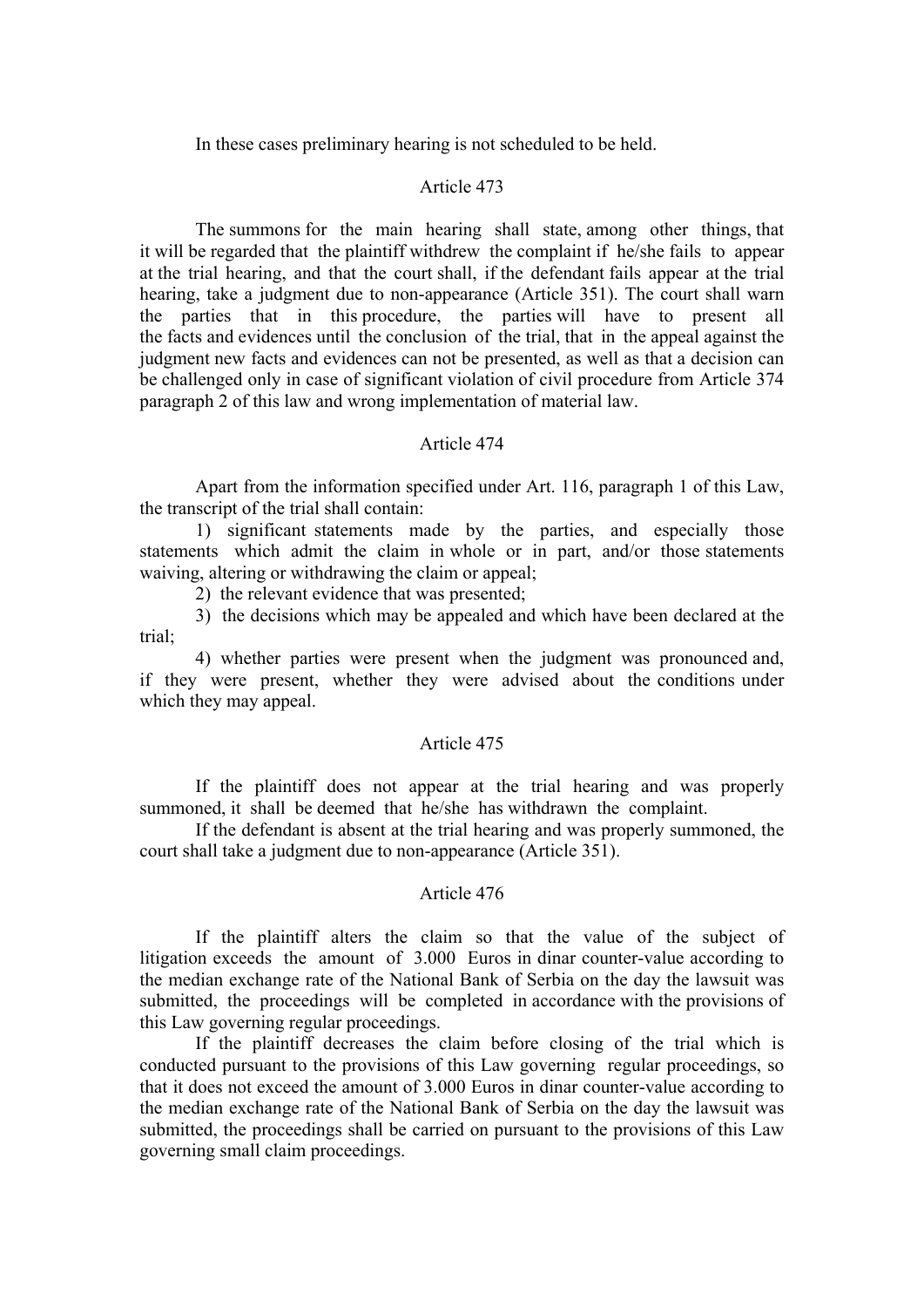The judgment in small claim proceedings is pronounced immediately after the trial is closed.

 Upon pronouncing of the judgment, the court shall shortly explain it and advise the party about the conditions to file an appeal (Article 479).

 A written judgment shall contain in its explanation established facts, indication of evidence in virtue of which it was established, and regulations based on which the court established the judgment.

### Article 478

 In the small claim proceedings, an appeal is allowed only against the decision concluding the proceedings.

 Other decisions which may be appealed pursuant to this Law may be challenged only by an appeal against the decision concluding the proceedings.

 Decisions referred to in paragraph 2 of this Article are not delivered to the parties, but announced at a hearing and entered into the written part of the decision.

## Article 479

 A judgment or decision finalizing small claim proceedings may be challenged only due to significant violations of the civil procedure provisions in Article 374, paragraph 2 of this Law and/or due to improper application of the material law.

 Provisions from Article 392 of this Law do not apply to the appeal procedure for small claims.

 The parties may file an appeal against the first instance judgment or decision referred to in paragraph 1 of this Article within eight days.

 The deadline for an appeal starts to run from the day when the judgment (decision) is pronounced, and if the judgment (decision) was delivered to a party, the deadline starts to run from the day of its delivery.

 In small claim proceedings, the deadline specified in Article 345, paragraph 2 and Art. 356, paragraph 1 of this Law is eight days.

No review is allowed against the decision of the second instance court.

### Chapter 34

## PROCEEDINGS FOR COMMERCIAL DISPUTES

# Article 480

Provisions of this Law will apply in all disputes where commercial courts are adjudicating in accordance with the law that regulates the real jurisdiction of courts (commercial dispute), if for some disputes another type of procedure is stipulated.

Other provision of this law shall be applied accordingly in the procedure for commercial disputes, if not provided otherwise by provisions of this chapter.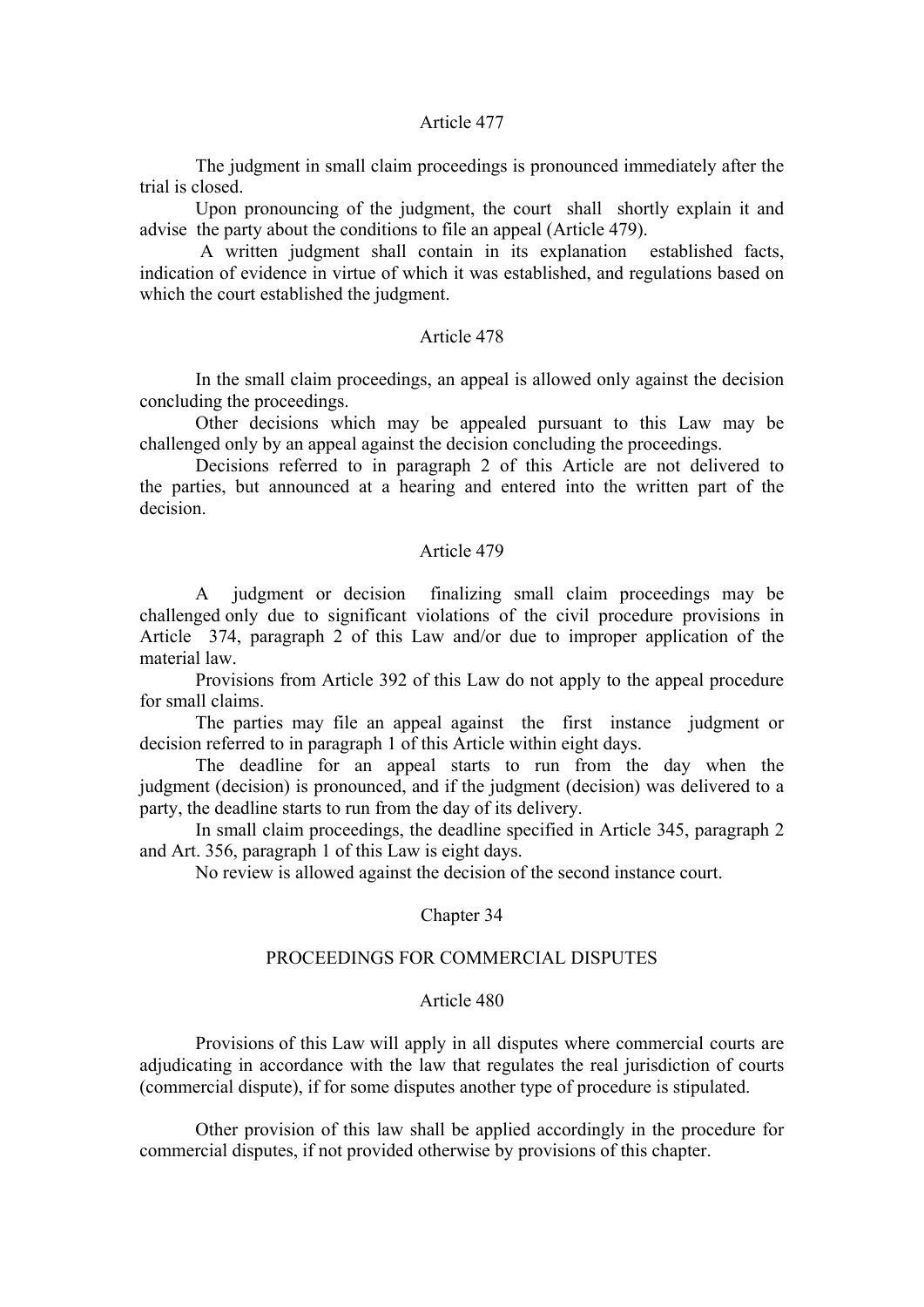In disputes for the establishment of the existence or non-existence of a contract, for the performance of a contract, and in disputes for the payment of compensation for the non-performance of a contract, apart from the general territorial jurisdiction, the court in the place where, according to the agreement between the parties, the respondent is obliged to perform the contract, shall also have territorial jurisdiction.

 For statutory disputes arising regarding registration, or deletion from the register, aside of a general court of territorial competence, territorial jurisdiction has also the court of place of registration.

 For disputes arising from the entering into a registry i.e. and deletion from the registry, territorial jurisdiction has the court of place of registration.

#### Article 482

In the first instance court judge sitting alone is rendering decisions.

 When deliberating on judgment in the court of second instance the decision is rendered by panel of three judges.

#### Article 483

 The civil action of the representative of the party can be revoked only if related to recognition or renouncement from the claim.

### Article 484

In commercial disputes disputed facts are typically proven by documents submitted.

#### Article 485

 Review in commercial disputes is not allowed if the value of the subject of litigation as regards the challenged part of the effective judgment does not exceed **300.000** *50.000* Euros in dinar counter-value at medium exchange rate of the National Bank of Serbia on the day of submission of the complaint.

#### Article 486

The following time limits apply in the proceedings for commercial disputes:

 1) 30-day time limit for filing a motion for restitution in previous condition specified under Art. 110, paragraph 3 of this Law;

 2) 8-day time limit for a performance, and a longer time limit if the performance is not payment of money.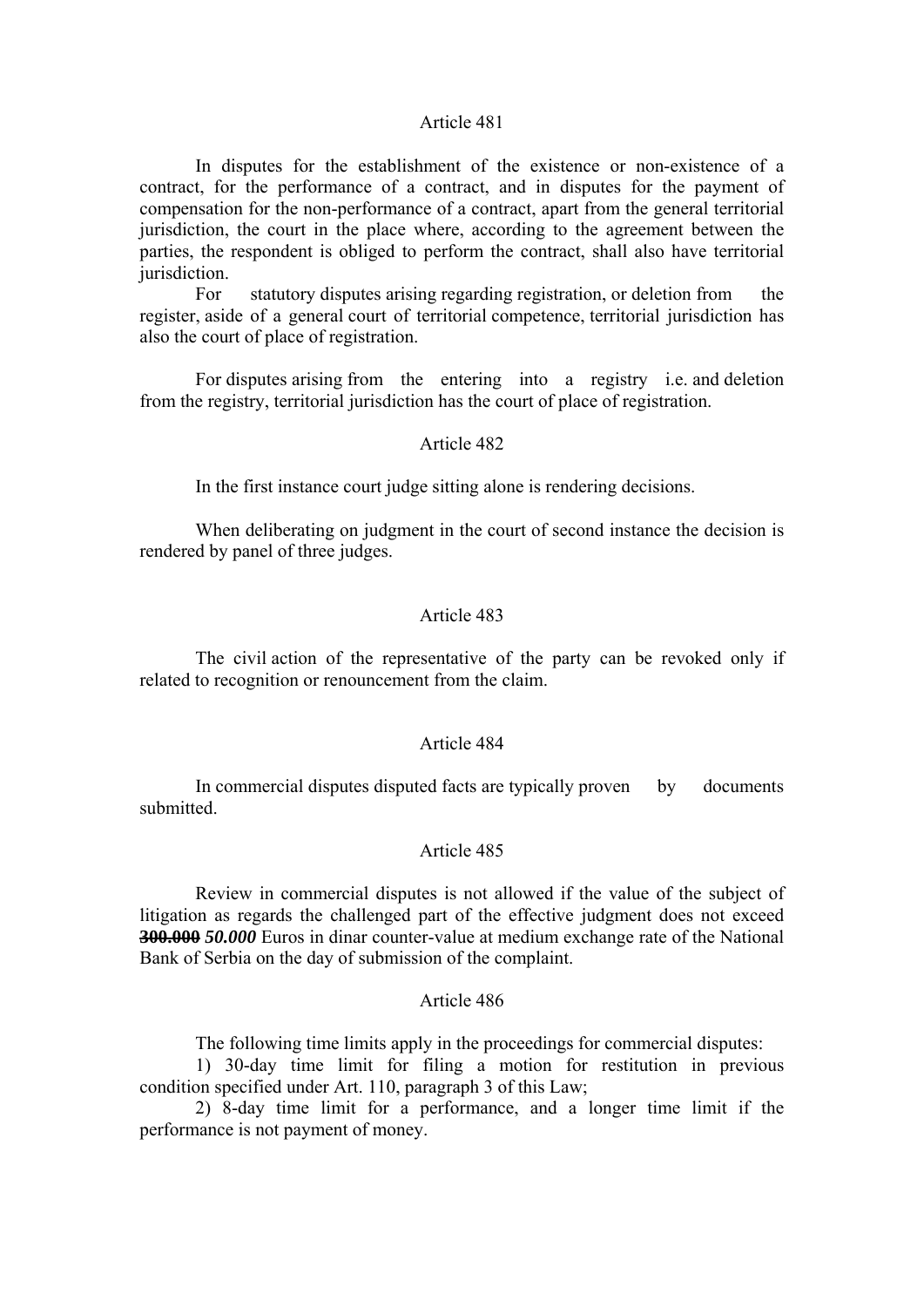In commercial disputes, small claims shall be claims not exceeding the amount of **30,000** *10.000* Euros dinar counter-value according to the median exchange rate of the National Bank of Serbia on the day the lawsuit was submitted.

 Small claims shall also include disputes where the main claim is not a money claim, but the plaintiff stated in the complaint that he/she would accept to be paid an amount of money not exceeding the amount specified in paragraph 1 of this Article instead of the fulfillment of a request (Article 33, paragraph 1).

 Small claims shall also be disputes where the main claim is not a money claim but the value of the subject of the dispute stipulated, as stated in the complaint, not exceeding the amount specified in paragraph 1 of this Article (Article 33, paragraph 2).

 In commercial disputes of small value the complaint is not sent to the defendant for his/her response.

#### Chapter 35

## PROCEEDINGS IN CONSUMER DISPUTES

## Article 488

In proceedings in disputes arising from contractual relationship between consumer and traders (consumer disputes), other provisions of this law shall be applied accordingly, unless provided otherwise in provisions of this chapter or by a special law.

Exceptionally from paragraph 1 of this Article, provisions of this chapter shall not be applied in disputes arising due to death, bodily injury or health problems, rendering of health or legal services and transfer of rights on real estate.

If due to complexity of the subject of the procedure, or proposed evidences, the consumer dispute cannot be settled in accordance with provisions of this chapter, the court shall pass decision to continue the procedure in accordance with rules of general civil procedure.

Complaint against decision from paragraph 3 of this Article is not allowed.

#### Article 489

In consumer disputes the complaint is not sent to the defendant for his/her response.

The complaint shall be serviced to the defendant together with the summons for the main hearing.

The preliminary hearing shall not be scheduled and held in the consumer disputes.

Hearing for the main hearing shall be scheduled and held within 30 days from the day of reception of the complaint in the court.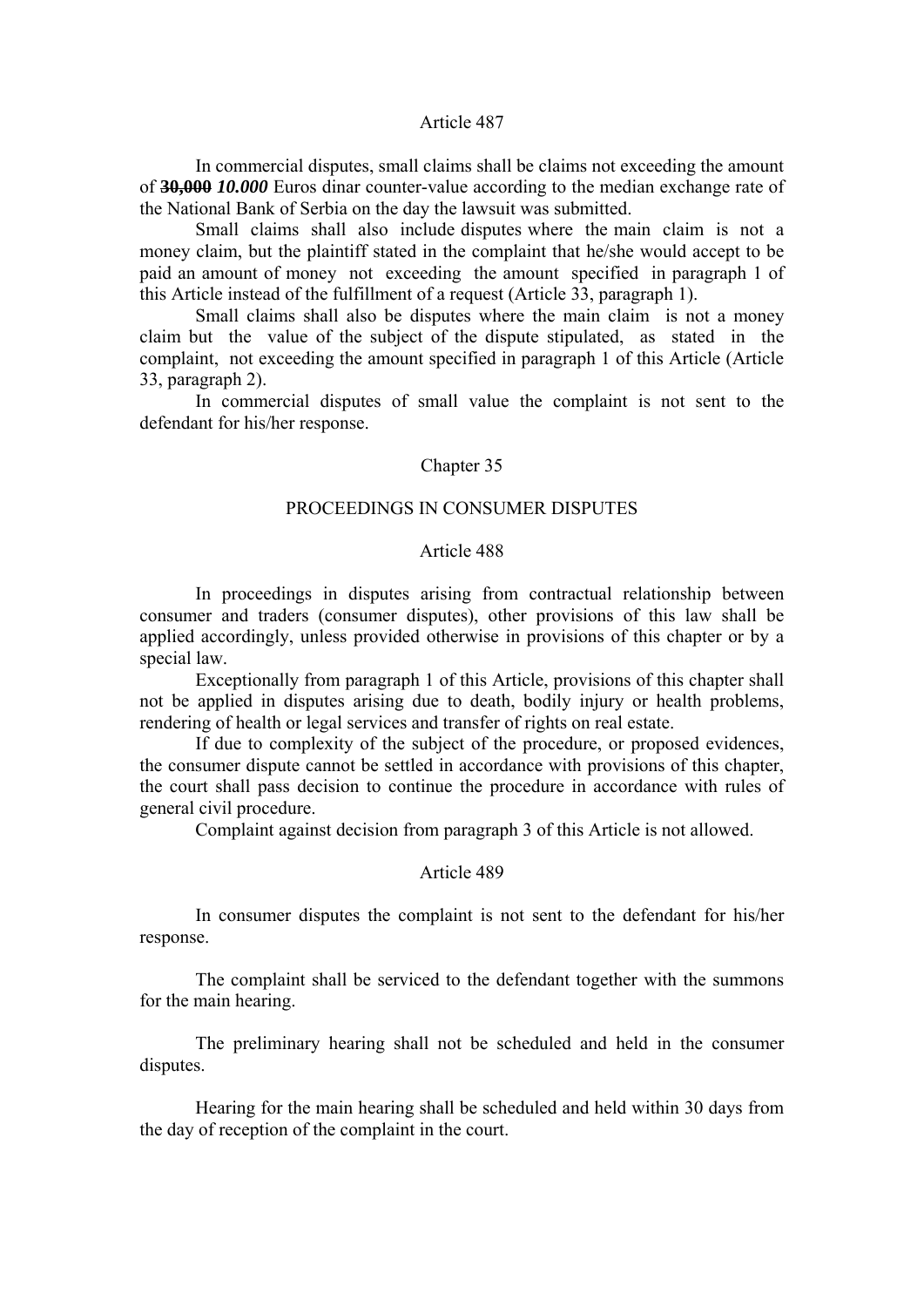The summons for the main hearing shall contain, among the other, the clause that it shall be deemed that the plaintiff has revoked the complaint if he/she fails to appear at the main hearing, that the court shall, if the plaintiff does not appear at the main hearing, hold the hearing and pass the decision in accordance with the established factual state. The court shall warn the parties that all facts and evidences in this procedure shall be taken until conclusion of the first hearing for the main hearing, that in the complaint related to the judgment the parties cannot present new facts and propose new evidences, as well as that the decision can be denied only due to relevant violation of provisions of the civil procedure from Article 374 paragraph 2 of this law and due to improper implementation of the material law.

## Article 491

If the plaintiff fails to appear in the main hearing, and was duly summoned, it shall be deemed that he/she has revoked the complaint.

If the plaintiff fails to appear in the main hearing, and was duly summoned, the court shall hold the hearing and pass the decision in accordance with the established factual state.

### Article 492

The judgment in consumer disputes is announced immediately upon conclusion of the main hearing. During announcing of the judgment the court shall briefly explain and instruct the party about conditions for lodging of complaint (Article 493).

Written sample of the judgment shall contain in the explanation the established factual state, mentioning of evidences based on which the factual state was established, and regulations that the court used to make the judgment.

In the proceeding related to consumer disputes, only special complaint against the decision concluding the proceeding is allowed.

Other decisions for which special complaint is allowed in accordance with this law may be denied only with complaint against the decision concluding the procedure.

Decisions from paragraph 4 of this Article are not serviced to parties, but it is announced at the hearing and recorded in the written sample of the decision.

#### Article 493

Judgment or decision concluding the litigation in consumer disputes can be denied only due to relevant violation of provisions of the civil procedure from Article 374 paragraph 2 of this law and due to improper implementation of the material law.

The parties may lodge complaint against the first instance judgment, or decision from paragraph 1 of this Article, within period of eight days.

The period of complaint shall be counted from the day of announcement of the judgment, or decision, and if the judgment, or decision, is serviced to the party, the time shall be counted from the day of delivery.

In the procedure in consumer disputes, the period from Article 345 paragraph 2 and Article 356 paragraph 1 of this law is eight days.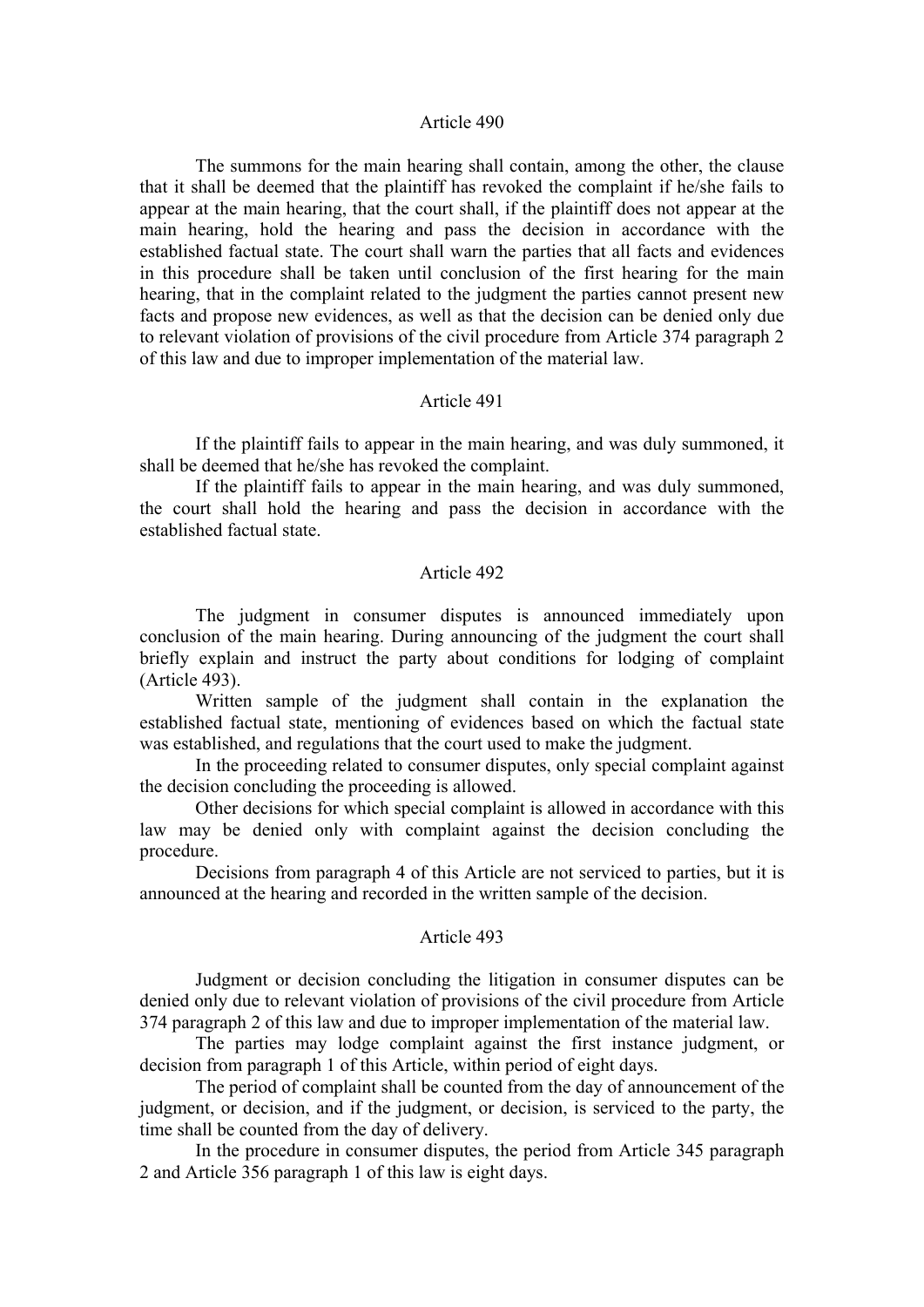### Chapter 36

## PROCEEDINGS FOR PROTECTION OF COLLECTIVE INTERESTS AND RIGHTS

## Article 494

In proceedings for protection of collective interests and rights, other provisions of this law shall be applied accordingly, unless provided otherwise in provisions of this chapter or by a special law.

#### Article 495

 Associations, federations and other organizations, founded in accordance with the law, may, when foreseen by the law, initiate proceedings for protection of collective interests and rights of citizens.

 Persons from Paragraph 1 of the present Article may initiate proceedings for protection of collective interests and rights of a circle of citizens if such protection is stipulated by their activities registered or established by regulations, if the purpose of their association or activity relates to mutual interests and rights of a bigger number of citizens and when they are violated or gravely endangered by actions of the defendant.

#### Article 496

 In proceedings for protection of collective interests and rights on the side of the plaintiff, in capacity of intervener with position of unique co-litigants, may join also other persons that are authorized to initiate a complaint.

 On the side of the plaintiff in disputes for protection of collective interests and rights may intervene also third persons whose collective interests and rights are violated by the defendant.

### Article 497

 For trials in disputes for protection of collective interests and rights the real competence of courts is established by special laws.

 For trials in disputes for protection of collective interests and rights the competent court is, apart from general territorial competence, also the court on whose territory are undertaken actions that violate collective interests and rights, if special regulations do not stipulate otherwise.

### Article 498

 In litigations for protection of collective interests and rights, if special regulations do not stipulate otherwise, the plaintiff may request by the complaint:

 1) prohibition of undertaking activities from which is threatened violation of collective interests and rights of citizens that the plaintiff is authorized to protect by the law,

 2) removal of existing violations of collective interests and rights or damaging consequences of actions of the defendant and establishment of previous state, a state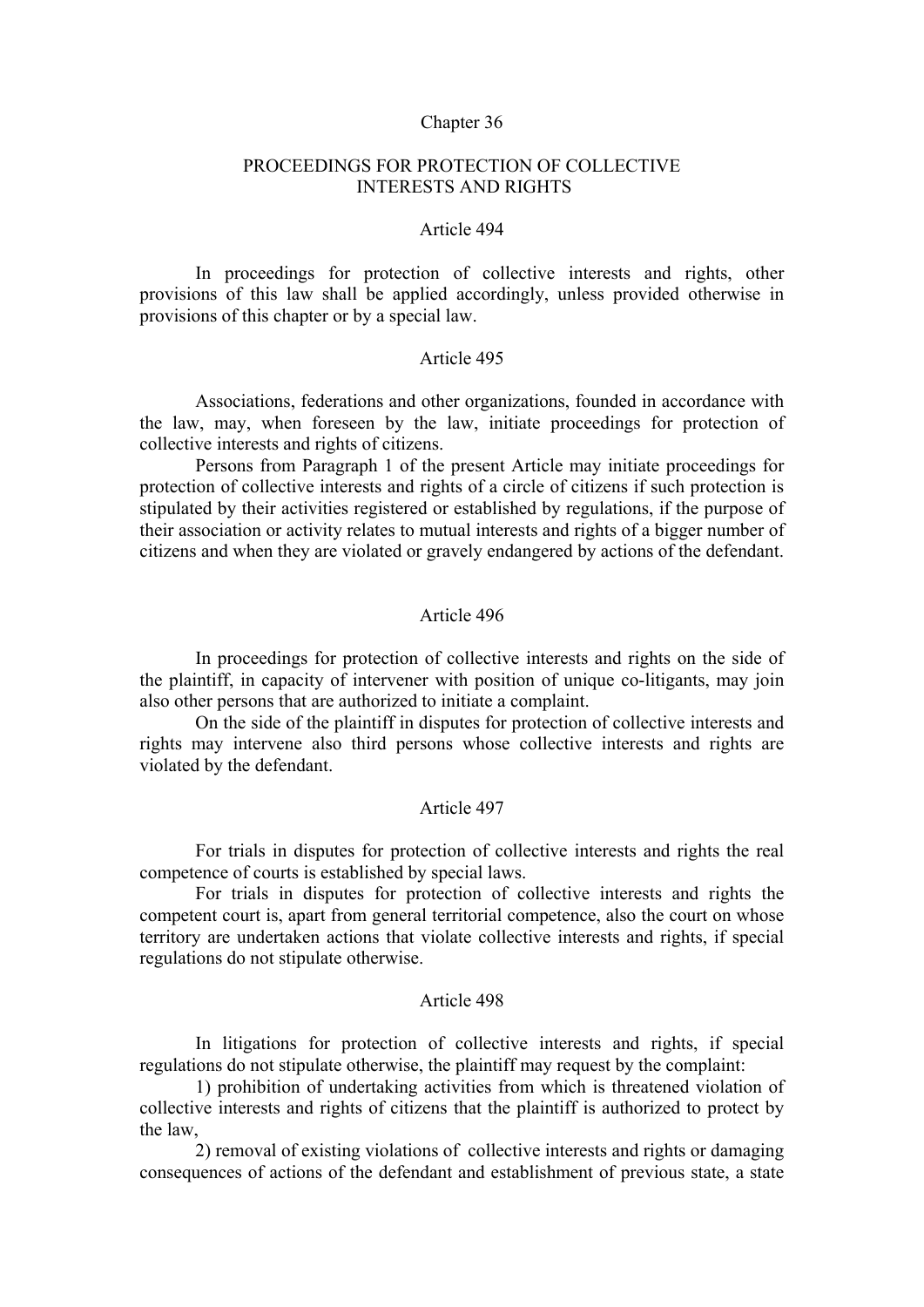in which such violations could no more be created or a state that corresponds closely to the state that existed before the violation,

 3) establishment of illicit character of the action by which are violated collective interests and rights,

 4) publication of the judgment by which the claim was accepted (Points 1 to 3 of the present Article) in the media at the expense of the defendant.

### Article 499

 The person for whom the organization, i.e. the association from Article 495 paragraph 1 of the present Law states that it performs activities that endanger collective interests and rights may submit a complaint:

 1) to establish that by undertaken actions are not endangered, i.e. violated collective interests and rights of citizens, i.e. that they are not violated in an illicit manner,

**2) that for the authorized person from Article 495 Paragraph 1 of the present Law should be forbidden a certain behavior, specially certain public declarations,** 

### **3) for compensation of damage done by untruly publication of statements,**

 4) for publication of the judgment by which is accepted the claim in the media at the expense of the defendant.

 The plaintiff from Paragraph 1 of the present Article may also indicate requests for the judgment in a counterclaim in a litigious matter instigated against him/her by a complaint from Article 498 of the present Law.

### Article 500

 **By the complaint from Article 499 of the present Law, the plaintiff may direct, as defendants, towards persons that are authorized to represent persons from Article 491 Paragraph 1 of the present Law, members of their organs and persons who act publicly in the name of that person**.

 **The plaintiff from Paragraph 1 of the present Law may request that the court condemns persons from Article 495 Paragraph 1 of the present Law and persons from Paragraph 1 of the present Article to compensation of damages at the amount established by free evaluation ( Article 232 ) if the court denies, as unfounded, the claim requested in the complaint from Article 498 of the present Law, if, by conducting that litigious matter and specially by its follow-up in the media, have been gravely violated the reputation and business interests of the plaintiff**.

### Article 501

 The court may, before initiating the dispute and during the proceedings, take temporary measures until termination of the procedure, in accordance with dispositions of the Law of Enforcement and Security, in order to prevent violent action or in order to eliminate difficultly compensable or uncompressible damages if the plaintiff makes probable that the defendant has violated or endangered by his acts collective interests and rights.

 The court has the duty to take a temporary measure immediately or within eight days at the latest.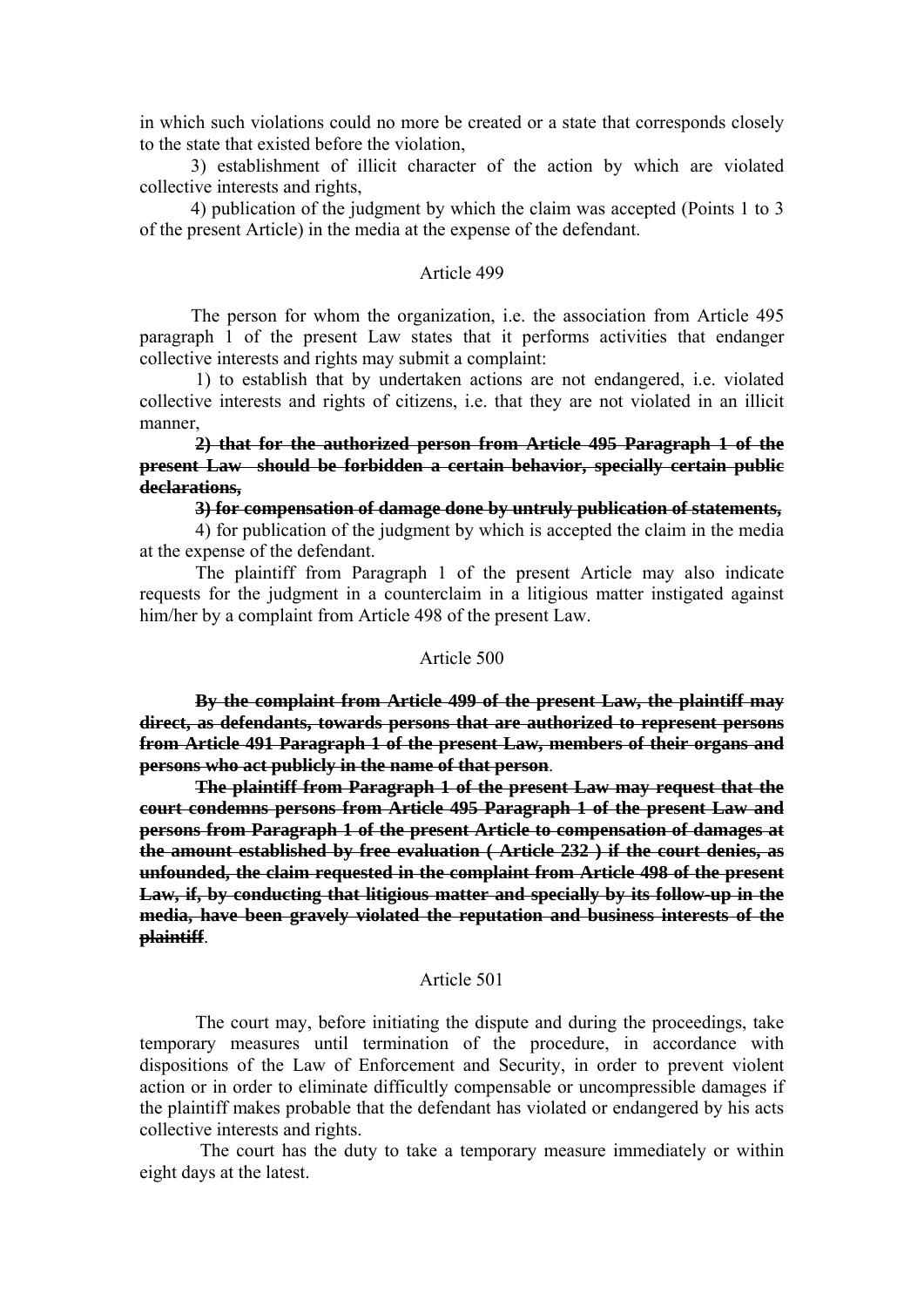Until termination of the proceedings in virtue of complaints from Articles 498 and 499 of the present Law may not be instigated another proceedings according to the same request.

# Article 503

 In the judgment that accepts claims from complaints from Articles 498 and 499 of the present Law, the court may decide that an appeal does not withhold execution or may establish a shorter deadline from the prescribed one for fulfilling the doing that is ordered to the defendant.

## Article 504

 Natural and legal persons may call, in separate litigious matters for compensation of damage, to legal establishment from an effective judgment by which is accepted the claim from Article 498 of the present Law, taken in proceedings for protection of collective interests and rights.

 In case of Paragraph 1 of the present Article, the court is obliged by establishment from an effective judgment to which persons from Paragraph 1 of the present Article are pointing out.

## Article 505

Provisions of this chapter shall be applied accordingly also when a consumer initiate the proceeding due to unfair terms of a contract and unfair business operations in accordance with the law regulating protection of consumers.

### Part Four

## TRANSITIONAL AND FINAL PROVISIONS

#### Article 506

*The procedure that was started but not completed before the entry into force of this Law shall be conducted under the provisions of this Law*.

 *If before the enactment of this law the first instance judgment or decision about termination of proceeding before the Court of First Instance was passed, further proceedings shall be conducted according to current regulations.* 

 *If after the entry into force of this Law first instance decision according to paragraph 2 of this article is repealed, further proceedings shall be conducted under the provisions of this Law.* 

*First proposal for paragraph 4: Revision filed against the final decision of the second instance court, in proceedings instituted after the entry into force of this Law, will be decided according to the rules of this Law*.